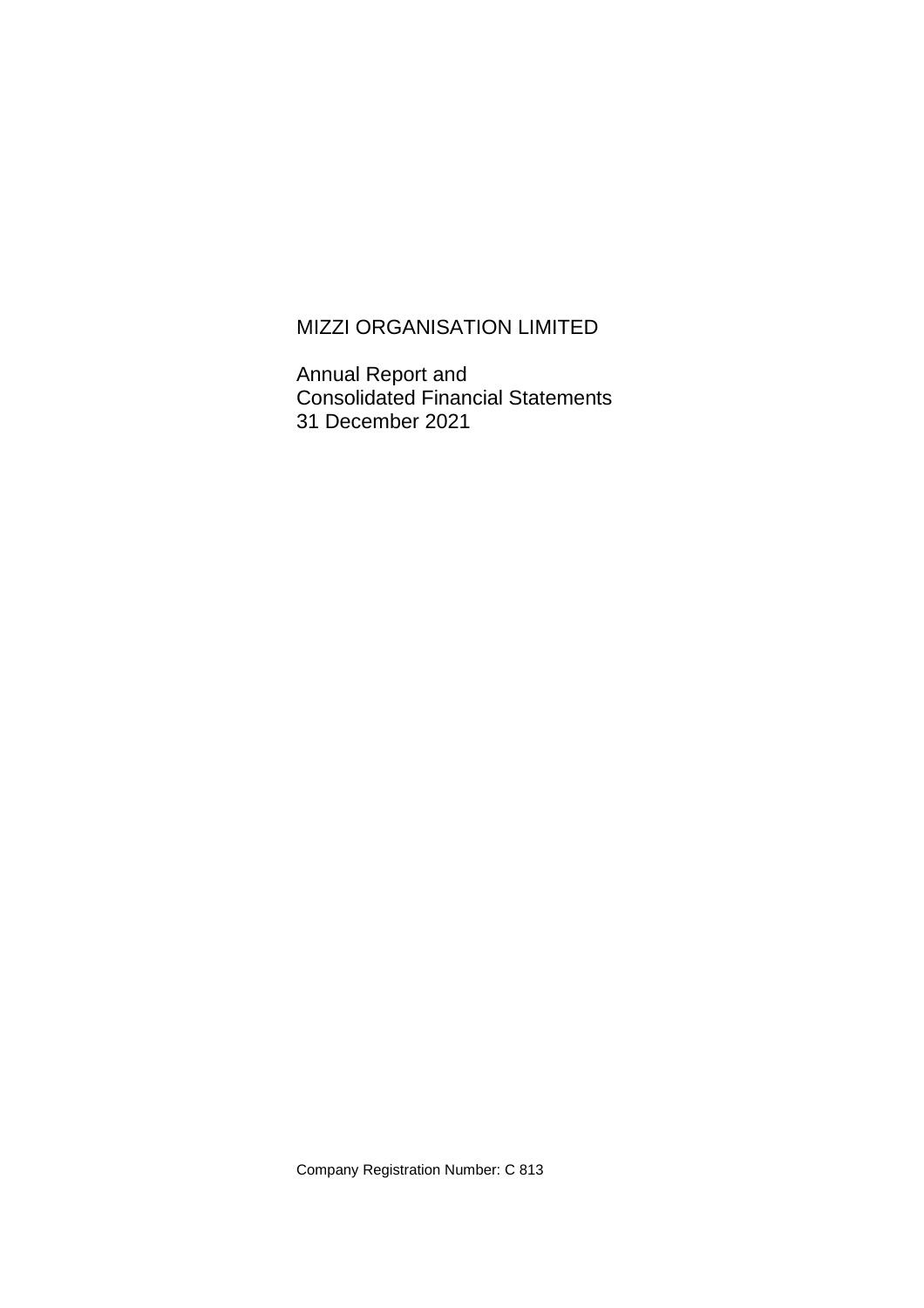|                                    | <b>Pages</b> |
|------------------------------------|--------------|
| Directors' report                  | $1 - 6$      |
| Independent auditor's report       | $7 - 11$     |
| Statements of financial position   | $12 - 13$    |
| Income statements                  | 14           |
| Statements of comprehensive income | 15           |
| Statements of changes in equity    | $16 - 19$    |
| Statements of cash flows           | 20           |
| Notes to the financial statements  | $21 - 106$   |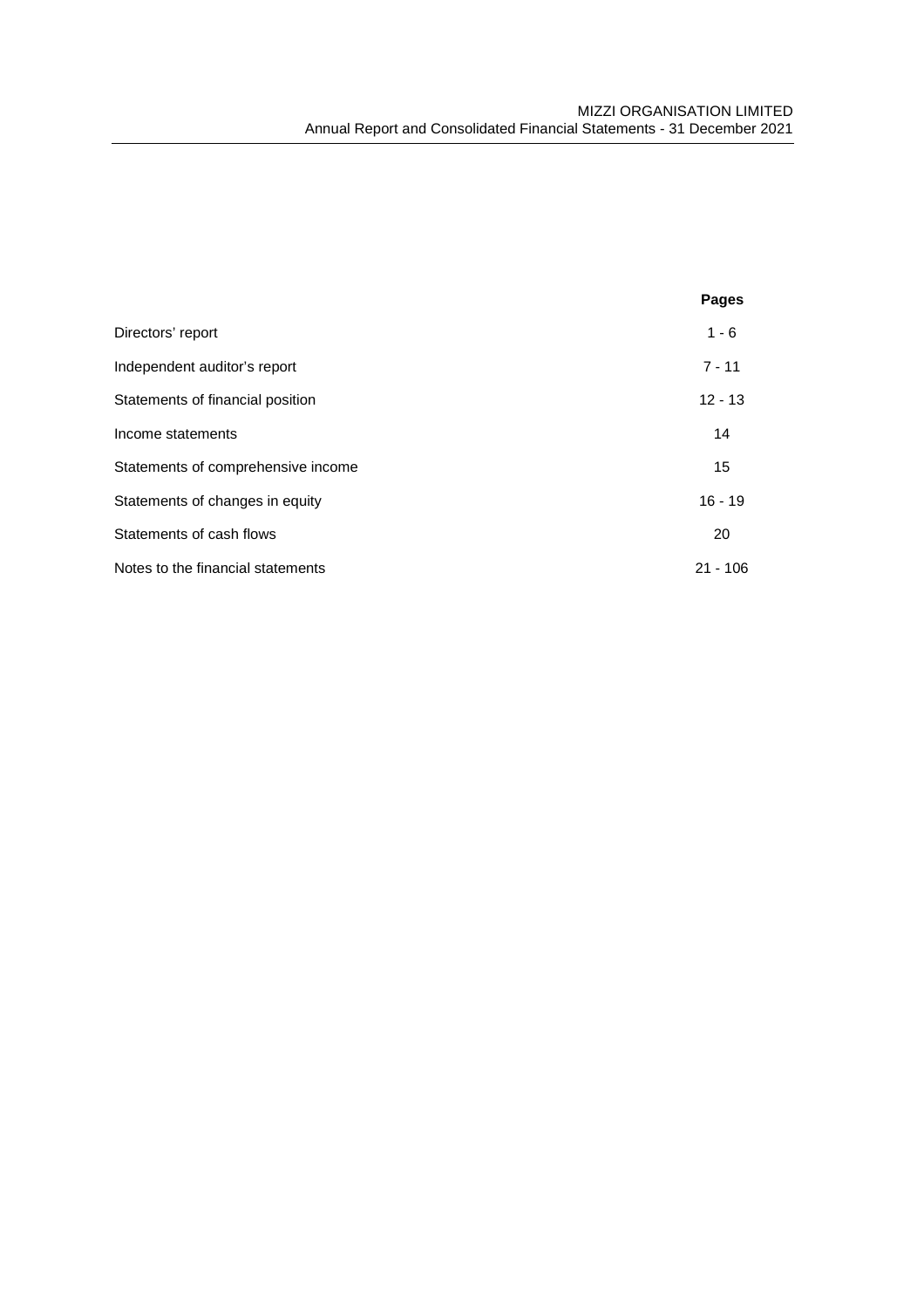### **Directors' report**

The directors present their report and the audited consolidated financial statements for the year ended 31 December 2021.

#### **Principal activities**

The Group's principal activities, which are unchanged since last year, are mainly the importation and sale of motor vehicles, together with the servicing and repairs of motor vehicles; motor vehicle financing and leasing; mechanical and electrical contracting, installation and servicing of lifts, air conditioners and related supplies; the management and leasing of a shopping and commercial centre and retailing activities relating to foodstore goods, clothing and similar goods from rented premises; the operation of a food market and other food and beverage outlets in partnership with other restaurant operators. Group undertakings also derive revenues from sale of property and operating lease income from the renting out of owned property. The Group has other minority interests in other different business areas.

The company's principal activities, which are unchanged since last year, are the holding of investments and managing the affairs of the other companies within the Mizzi Organisation.

#### **Review of business**

2021 was another year that carried the negative operating performance brought along by the Covid-19 pandemic. Some areas of the business started a slow recovery, whereas some other areas were still impacted by forced closures of the operations imposed by Government. The group managed to keep on safeguarding as many jobs as possible and in some areas started the drive to recruit and replace employees which had taken up alternative employment. The Group resumed investing activities as witnessed with the Bond of €45 million, issued by one of its subsidiaries, Mizzi Organisation Finance plc. The funds were raised in quarter four of 2021 and had been partially disbursed by the end of the year, with the remainder to be disbursed in 2022 and 2023.

Notwithstanding the partial recovery from the effects of the pandemic, the automotive sector of the group started struggling to meet its demand due to the international shortage of semi-conductors and other parts, a shortage experienced by most of its franchises. This has increased lead times for ordering cars and has seen the Group record the lowest levels of inventories in this sector for a number of years. Notwithstanding all these challenges the automotive division exceeding its budgets.

Operations in Valletta were further affected by the low tourism numbers and footfall from people working in the capital city. This has given a negative outlook to the Suq tal-Belt operation which is highly dependent on tourists visiting the capital city, together with employees working in Valletta.

The Mechanical & Engineering arm of the business also experienced a slowdown, given that certain capital projects by third parties were also delayed due to the pandemic.

Rental income from Group companies and third parties improved against 2020 due to normalisation of rental rates being charged, and the Group continued its divestment plan for non-core properties with the sale of five more residential properties which fetched market value. Mizzi Estates also saw the finalisation of the Pangea project and has put on the market this state-of-the-art office block in the heart of St Julian's.

From a retail point of view, results were better than budget as the refurbishment of the Gozo Commercial Centre was postponed to 2022. The complex was disrupted by forced closures and started winding down some operations in December, given that in January 2022 the Gozo complex and food store were closed down for refurbishment. 2021 also saw a small restructuring in Arkadia Marketing Ltd whereby a spinoff was made of all food stores to a newly setup SPV, Arkadia Foodstores Ltd. This was done in view of the fact that the Group intends expanding the food store operations in Malta. The other sectors of the Mizzi Organisation which do not form part of the Mizzi Organisation Limited Group are the Beverage and the Hospitality sectors. The Organisation's Beverage sector started an encouraging recovery in 2021 and a careful assessment of costs in the company's fully owned hotel also significantly improved the bottom line of this operation.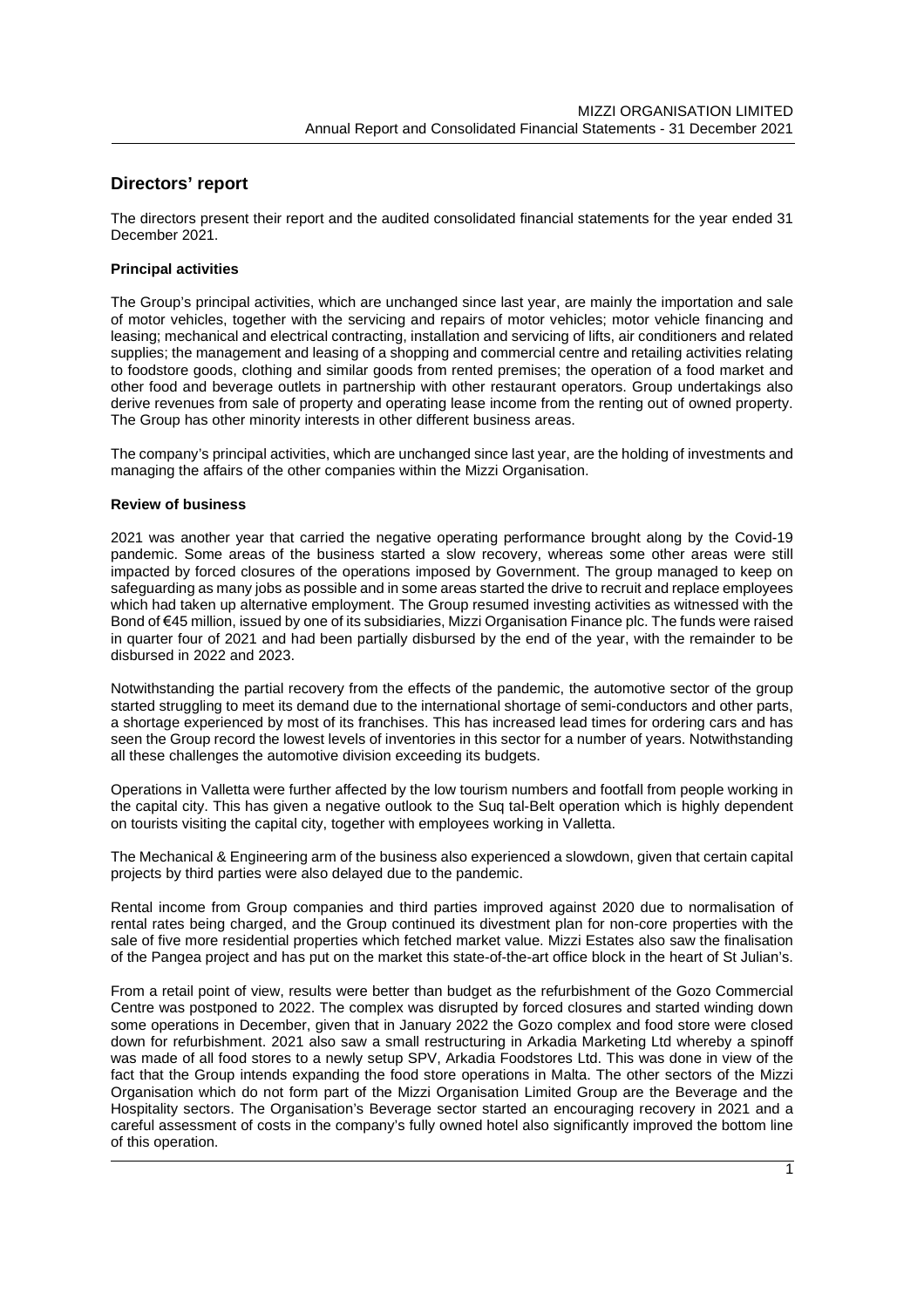All companies forming part of the Mizzi Organisation continued monitoring costs closely in areas such payroll costs, direct departmental costs together with selling and administrative expenses. The credit control function also continued monitoring the Group's receivables ensuring a healthier aging across the Group, to minimise provisions at the end of the year.

As mentioned earlier, the Group raised €45 million by having its debt listed on the Malta Stock Exchange. €25.1 million of this went immediately towards refinancing existing bank facilities with different banks in the name of Mizzi Organisation Limited and Arkadia Marketing Ltd. This helped the Group adjust its debt service cover to more reasonable levels especially given that the Group has started resuming its investment activities. The Group also continued drawing down the last tranches of the bank facilities guaranteed by the MDB used to finance working capital requirements.

#### **Automotive**

During 2021, the automotive division registered a partial recovery in overall revenues following the economic slowdown brought along by the COVID-19 pandemic. In fact, overall revenue amounted to €69.6 million as opposed to €59.2 million in 2020. Opportunities could have been higher in this segment had there not been limitations on stock of vehicles for sale brought along by the international shortage of semiconductors. Sales started slowing down in the latter part of 2021 and stock levels were at considerably lower levels than the business is accustomed to. In line with the increase in sales seen in 2021, the companies' financing arm United Acceptances Finance Limited also resumed activity and a close monitoring of debtors aging has helped in controlling provisions brought along via IFRS 9.

Automotive results were also positively impacted with uplifts in property values of sights held in Qormi and Blata l-Bajda. These are recorded as investment property, hence gains are recognised in the income statement of United Acceptances Finance Limited and Industrial Motors Limited.

The automotive division has also continued to tighten its controls from a compliance and money laundering perspective to ensure the continuous alignment with the related directives.

#### *Mechanical and engineering contracting*

During the current financial year, Titan International Limited ('Titan'), the subsidiary primarily dealing in the contracting, sales and servicing of lifts and air conditioners amongst others, registered a decrease in revenue of 15% from €18.6 million in 2020 to a figure of €14.4 million in 2021 with Margins remaining unchanged. This drop in sales was expected by management as a number of third party projects in the pipeline were shelved due to the Covid-19 pandemic. Notwithstanding this, the company improved its bottom line by 8%.

During the year the parent company of Titan, Mizzi Organisation Ltd, increased its investment in Titan by €1.9 million by capitalising a number of loans thus significantly reducing the liabilities within Titan's statement of financial position.

Competition in this field has remained very aggressive, and the company is still exploring its options of moving into more adequate premises for its operation.

#### *Retail*

The Group's retail division ('Arkadia') experienced a small growth in revenues and did not meet its financial targets. Targets were based on a 60% recovery of normalised business, however with different spikes in Covid-19 numbers and closure of all retail and shopping malls for a period exceeding 6 weeks, numbers were difficult to achieve. During the year all foodstores were moved into a new SPV, Arkadia Foodstores Limited which was setup to accommodated the foodstores operations.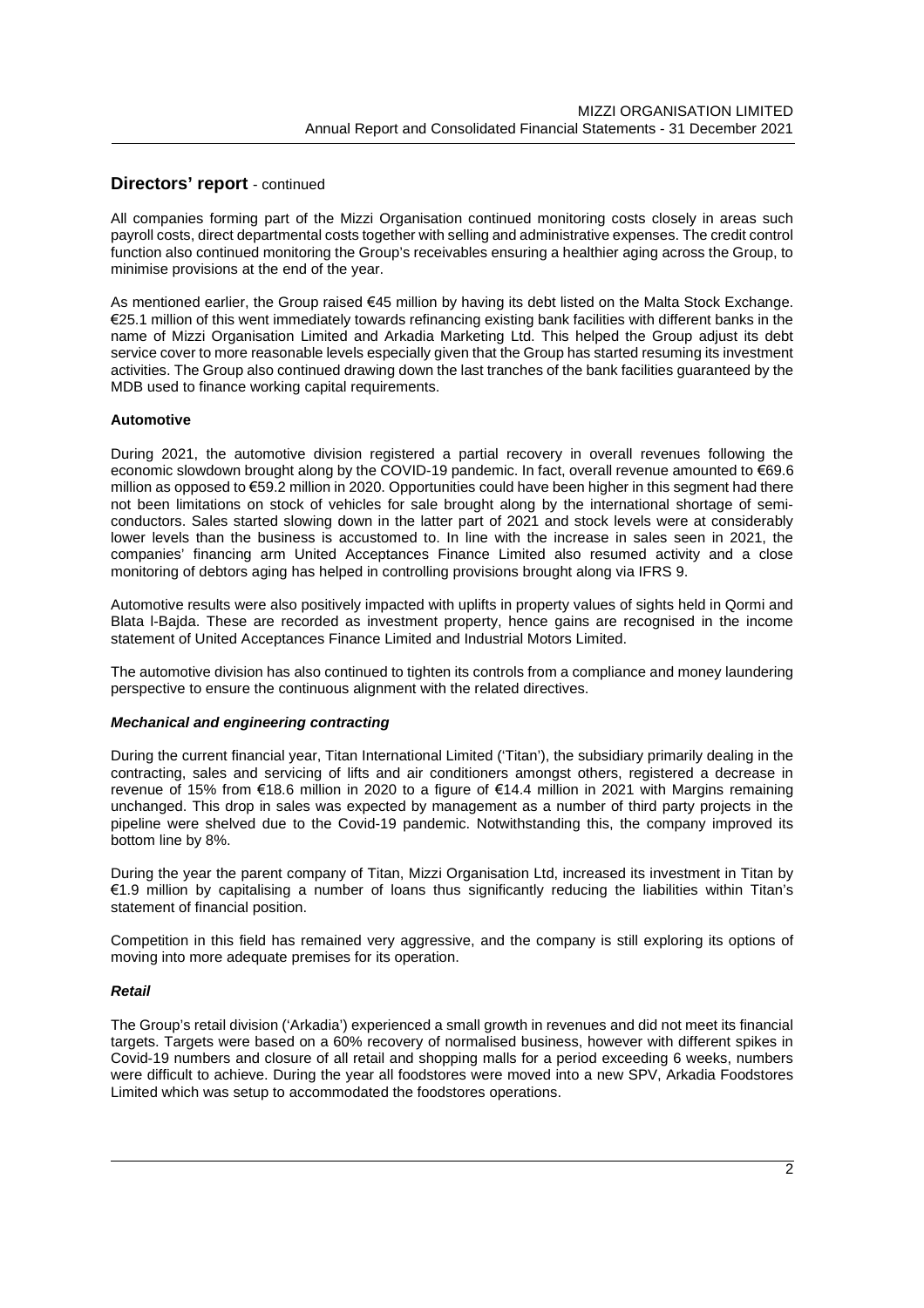The Suq tal-belt operation continued experiencing negative performance which required a further impairment of €2 million on the initial investment. Management intends restructuring Arkadia Marketing Limited by further splitting the retail and Gozo shopping mall operations. The plan is to focus on the business model of the Valletta Market to improve performance. Albeit, management feels positive that with the normality of tourism numbers, the operation will improve considerably. Operations in the complex in Gozo slowed down at the end of 2021 in preparation for the refurbishment which was set to start in February 2022. This long-needed refurbishment will bring Arkadia back on the map as the leading shopping mall in Gozo.

#### *Real estate*

During 2021, the Organisation's real estate company, Mizzi Estates Limited, registered an overall increase in rental income of 33% from €1.9 million in 2020 to €2.1 million in 2021. Such growth is attributable to increases in both third-party leases, as well as the return to charging full rents to companies within the Mizzi Organisation, following the discounts given during the pandemic period. Rental income derived from third parties grew by 19.5%. This is in line with the strategy of the Board of Directors to decrease the dependency on Group companies and focus on external business. Part of the revenue increase is attributable to the fullyear effect of leasing out of some of the most recently finished projects. During the current financial year, three properties were sold, as part of the divestment plan of non-core properties.

Real estate results were also positively impacted with uplifts in property values of properties held in St Julian's and Blata l-Bajda. These are recorded as investment property, hence gains are recognised in the income statement of Mizzi Estates Limited.

Capital expenditure during the current financial year amounted to circa €3 million. A substantial amount of this was used towards the completion of the development of a nine-storey office block in St Julian's which received its first tenant in December 2021. Such project was partly funded by bank financing from the parent company, while the company also acquired a new loan under the Malta Development Bank guaranteed loan scheme. On the other hand, all non-crucial and uncommitted capital expenditure was put on hold in order to safeguard the cashflows of the Group.

#### *Other matters*

Any new projects undertaken by the Group involved measures aimed at reducing material waste and improving water and electricity usage through the use of more energy efficient equipment. The parent Company also divested itself from other non-core investments, as a plan to de-leverage the group as much as possible and focus on its core competencies.

The companies forming part of Mizzi Organisation have continued to support 'The Spiru Mizzi Foundation', as part of the Corporate Social Responsibility program of the Organisation. The Foundation was set up by the President of Mizzi Organisation, Chev. Maurice Mizzi, in order to support and honour the new generations born and living in Cottonera and the surrounding harbour area. Chev. Mizzi kept on supporting and financing his ideology of increasing education in the Southern part of the Island.

Headcount levels of the group remains at more than 700 personnel, with Mizzi Organisation Limited and its subsidiaries employing the bulk of the entire Mizzi Organisation's human resources which is in excess of a thousand persons.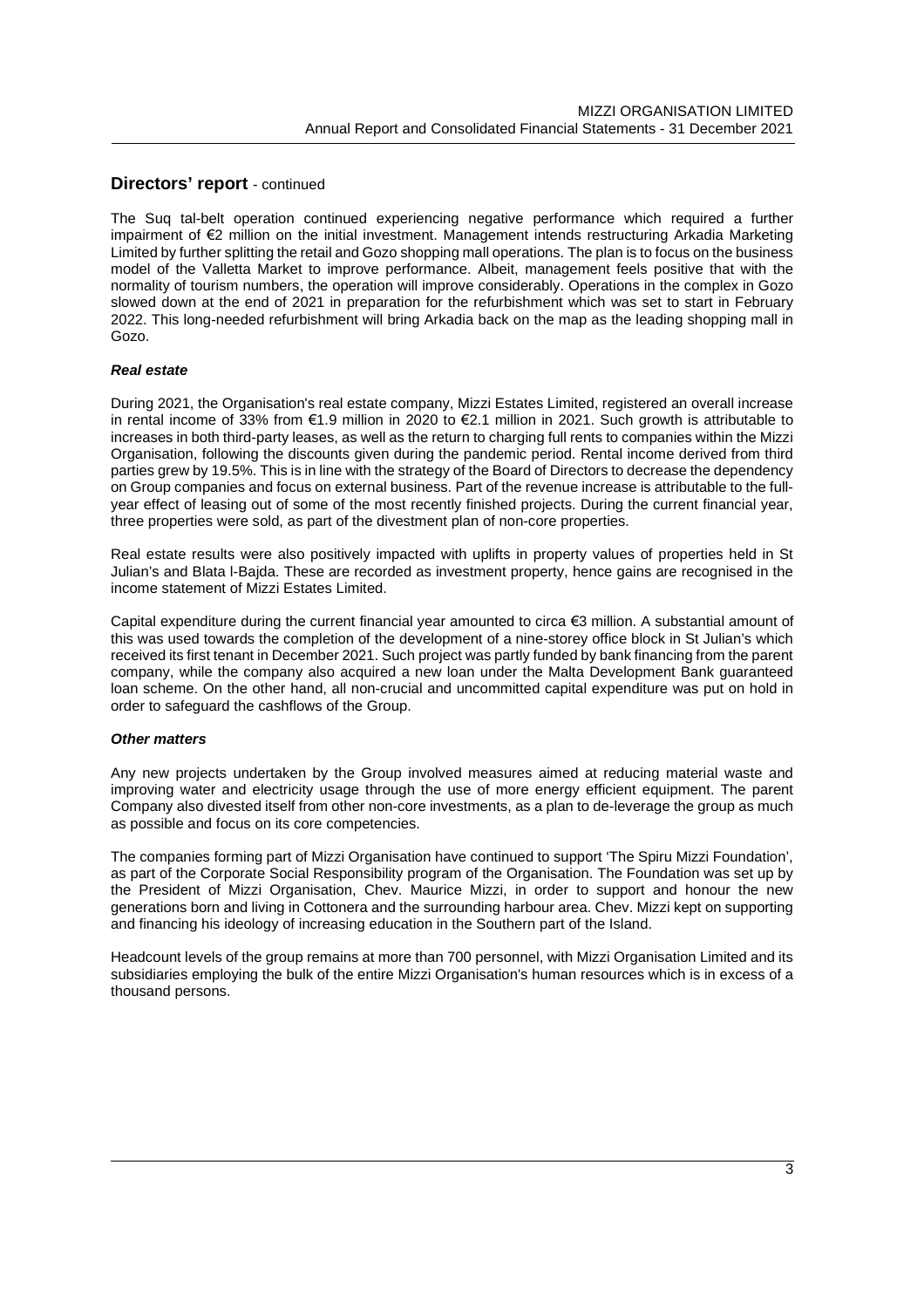#### *Outlook for 2022*

Mizzi Organisation is still recovering from the effect of Covid-19 which pandemic is anything but over. The spike in covid cases experienced in the first few weeks of 2022 gave all sectors another slow start to a year where the Group expected recovery to start gaining momentum. Some operations within the Group went back to work from home, whereas others had negligible to zero footfall. The Group kept on taking advantage of the Covid wage supplement schemes, however with some areas showing small recoveries, the grants were lower than previous periods. Albeit, through these schemes, the Group saved as many jobs as possible.

Projects highlighted in the Mizzi Organisation Finance plc prospectus, dated 24 September 2021, have started in quarter one of 2022. The Gozo Food Store closed its doors on the 9<sup>th</sup> of January 2022, whereas the Gozo Commercial Centre, stopped operating on the 30<sup>th</sup> January 2022 in order to enable the full refurbishment of the building. This project is planned to take around 6 to 9 months, adding parking facilities to the building and offering clients of Arkadia a unique experience going forward. A new foodstore was secured in the central part of the island with opening scheduled for quarter 3 2022. Works have also commenced on the petrol station in Blata l-Bajda which was demolished towards the end of February 2022 to make way for a more modern experience. The adjacent projects referred to as the 'Hofra' would also start once excavation is in place in the petrol station.

The automotive division of the group is currently experiencing severe delays in deliveries of vehicles from its principals. This is partially attributed to the semi-conductor shortage but the effect is also being felt for the civil unrest in Ukraine. Whilst it is still early to comment on the full effect of this unrest, which was not taken into consideration when the group finalised its budgets in October 2021, there seems to be indicators that the production of certain automotive parts could be delayed due to this unfortunate event. Whilst we are informed that our principals are constantly seeking new suppliers, it is inevitable that delays in delivery of cars will persist for the rest of the year. The fact that Mizzi Organisation represents 13 different brands helps mitigate he extent of the delays given that some brands are better positioned than other in this respect.

The engineering division is expected to start recovering as capital projects starting resuming. However shortage of labour is hindering the ability of this sector to take on more projects.

The Group's Real Estate sector kept its positive trends, given it was negligibly affected by the pandemic. 2022 will see more new tenants coming into the state-of-the-art office block in St Julian's, which will further expand the company's rental income. Furthermore, this business function is back to the drawing board looking at projects which were all put on hold during the COVID pandemic. The Real Estate division is expected to complete a major sale of the former GSD factory site in Qormi during 2022.

With the pandemic partially behind us, new challenges are being faced by every business both locally and overseas. The unrest in Ukraine, shortage in semiconductors and other parts, shortage of labour supply in all fields, substantial increases in the prices of goods and services, material increase in shipping costs are all challenges which Mizzi Organisation and all its subsidiaries must face in 2022. Notwithstanding these challenges, the different business segments have started the year on a positive note. The demand for cars has gone up, with buyers ready to wait for extensive delivery dates, tourism started resuming giving a boost to our beverage, hospitality and retail businesses, engineering contracts have resumed even though not to pre-pandemic levels.

On the other hand the Gozo Shopping complex will be closed for most of 2022 having a negative impact on the Arkadia Business model, however the directors and management are in full support, given this investment will give Arkadia a positive boost in results once ready.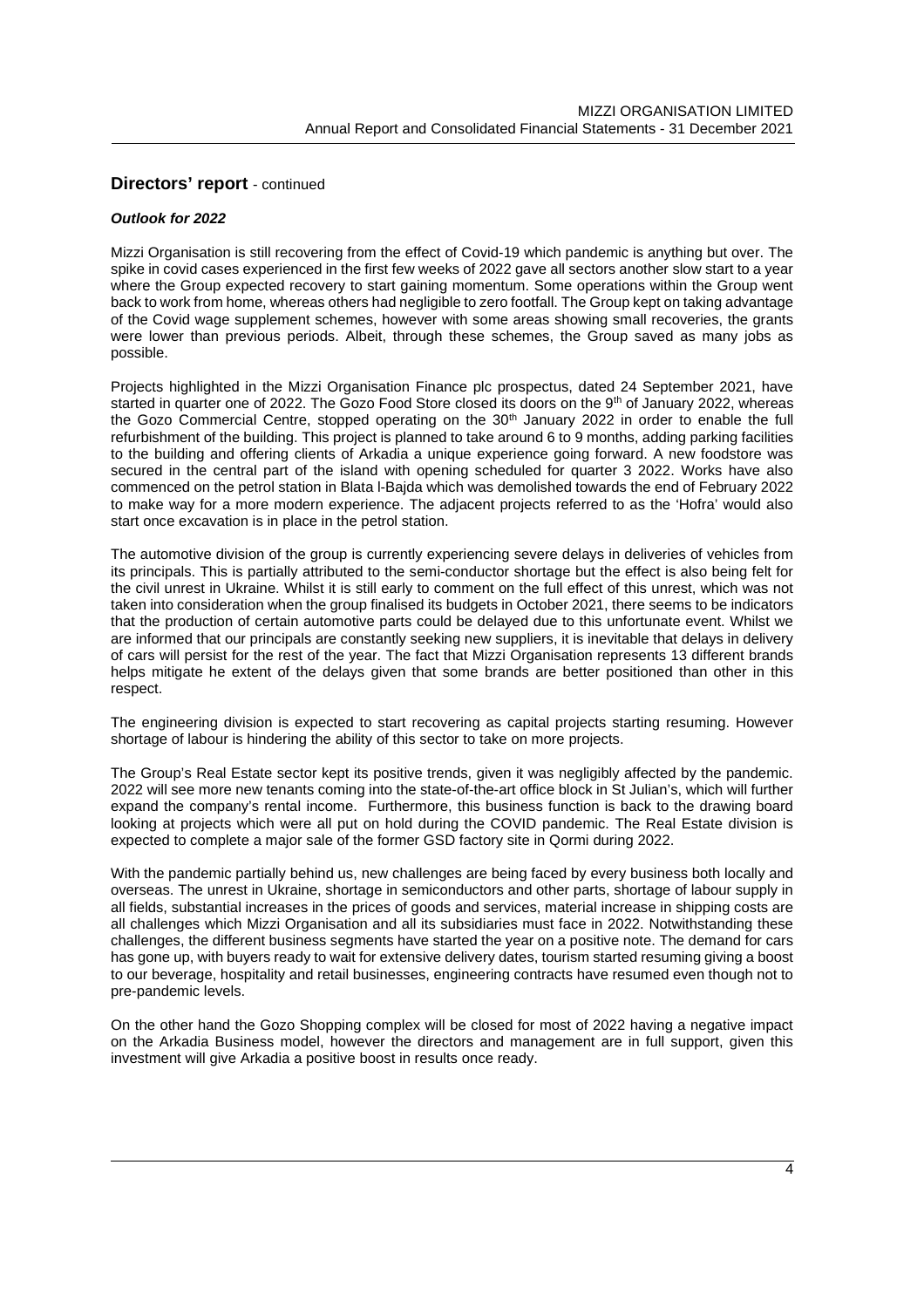Late in 2021, the Group issued a bond of €45 million, which was partially used for settling existing bank facilities, and the remainder to finance the new investments taken up by the Group. Works are underway both in the Arkadia Commercial Centre and also in the Blata l-Bajda site, which will further consolidate the Group's automotive division. The Board kept their commitment on the divestment of non-core assets strategy, which will help reduce the Group's indebtedness further.

Similar to 2021, assuming stressed conditions are experienced throughout 2022, such that the projected financial results from the automotive business, the hotel, the retail and catering businesses are subdued in line with 2020 performance brought along by COVID and simultaneously projected property sales do not materialise, the Organisation would still be in a position to fund its group wide operations taking cognisance of liquidity available.

The Boards of Directors of Mizzi Organisation Limited and of the companies constituting the Mizzi Organisation feel confident that with the measures taken, the refinancing made in 2021 and the diversity of the Organisation's business lines, the companies within the Organisation shall overcome the disruptions brought about by the pandemic, which have now been around for over 24 months, whilst monitoring and reacting to the effects of the unrest in Ukraine and Russia. The directors consider the Organisation and all Mizzi Organisation companies to be a going concern. Hence the going concern assumption in the preparation of these financial statements is considered appropriate and there are no material uncertainties which may cast significant doubt about the ability of the Organisation and its companies to continue operating as a going concern.

#### *Financial risk management*

In 2021, there has been no change in the Group's and company's financial risk management objectives and policies, details of which, together with further information on the Group's and the Company's risk exposures can be found in Note 2 to the financial statements.

#### **Results and dividends**

The consolidated financial results are set out on page 14. The directors do not recommend the payment of a dividend.

The directors propose that the company's balance of retained earnings amounting to €9,229,172 (2020: €12,902,444) be carried forward to the next financial year.

#### **Directors**

The directors of the company who held office during the year were:

Angele Calleja Maurice F. Mizzi Brian R. Mizzi Christopher Mizzi Ian Mizzi Kenneth C. Mizzi Veronica Mizzi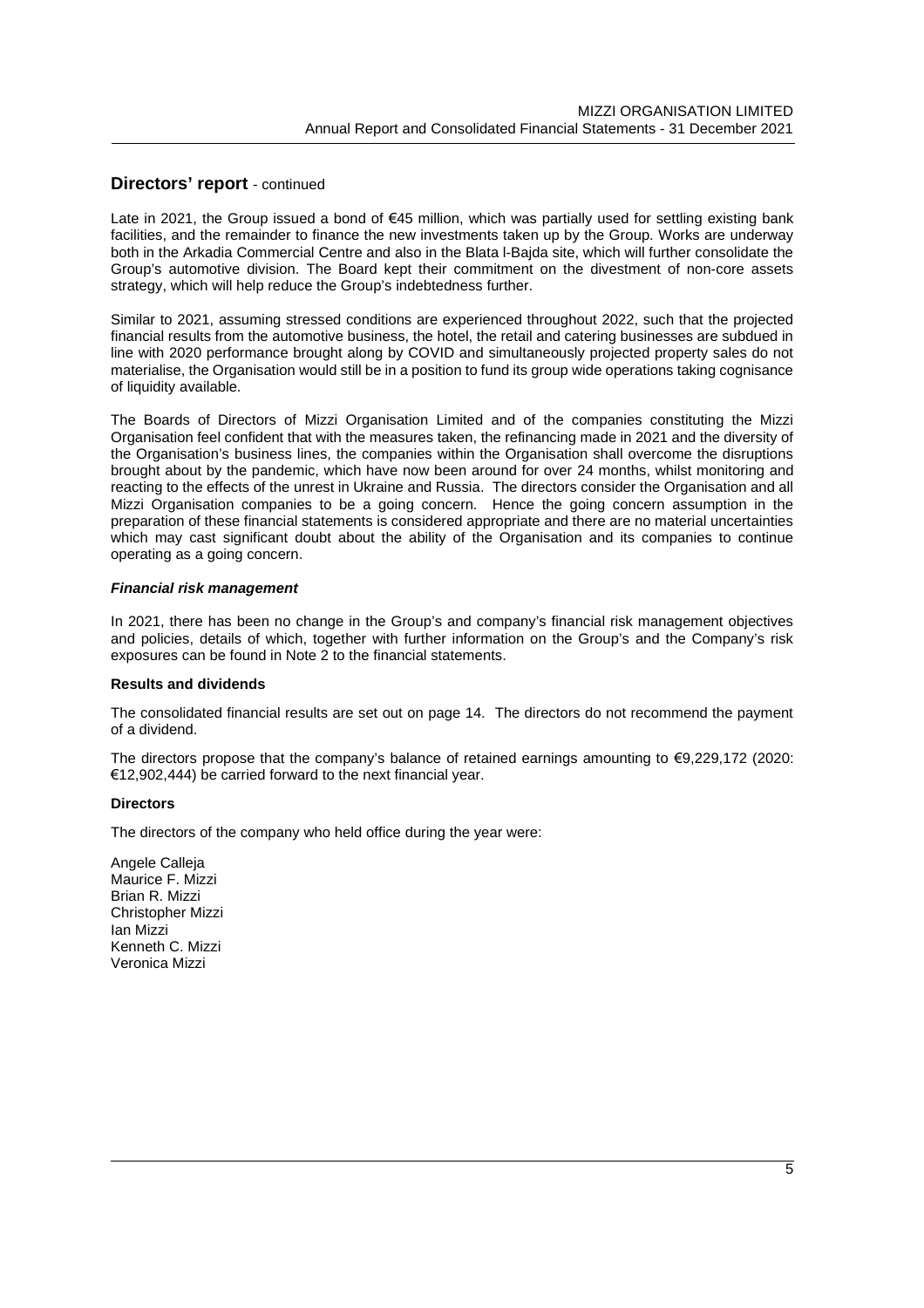#### **Statement of directors' responsibilities for the financial statements**

The directors are required by the Maltese Companies Act (Cap. 386) to prepare financial statements which give a true and fair view of the state of affairs of the group and the parent company as at the end of each reporting period and of the profit or loss for that period.

In preparing the financial statements, the directors are responsible for:

- ensuring that the financial statements have been drawn up in accordance with International Financial Reporting Standards as adopted by the EU;
- selecting and applying appropriate accounting policies;
- making accounting estimates that are reasonable in the circumstances;
- ensuring that the financial statements are prepared on the going concern basis unless it is inappropriate to presume that the group and the parent company will continue in business as a going concern.

The directors are also responsible for designing, implementing and maintaining internal control as the directors determine is necessary to enable the preparation of financial statements that are free from material misstatement, whether due to fraud or error, and that comply with the Maltese Companies Act (Cap. 386). They are also responsible for safeguarding the assets of the Group and the parent company and hence for taking reasonable steps for the prevention and detection of fraud and other irregularities.

The financial statements of Mizzi Organisation Limited for the year ended 31 December 2021 are included in the Annual Report and Consolidated Financial Statements 2021, which is published in hard-copy printed form and made available on the Mizzi Organisation website (www.mizziorganisation.com). The directors of the entities constituting the Mizzi Organisation are responsible for the maintenance and integrity of the Annual Report on the website in view of their responsibility for the controls over, and the security of, the website. Access to information published on the Organisation's website is available in other countries and jurisdictions, where legislation governing the preparation and dissemination of financial statements may differ from requirements or practice in Malta.

#### **Auditors**

PricewaterhouseCoopers have indicated their willingness to continue in office and a resolution for their reappointment will be proposed at the Annual General Meeting.

On behalf of the board

Maurice F. Mizzi **Brian R. Mizzi** Brian R. Mizzi Director Director

Registered office: Mizzi Organisation Corporate Office Testaferrata Street Ta' Xbiex Malta

30 April 2022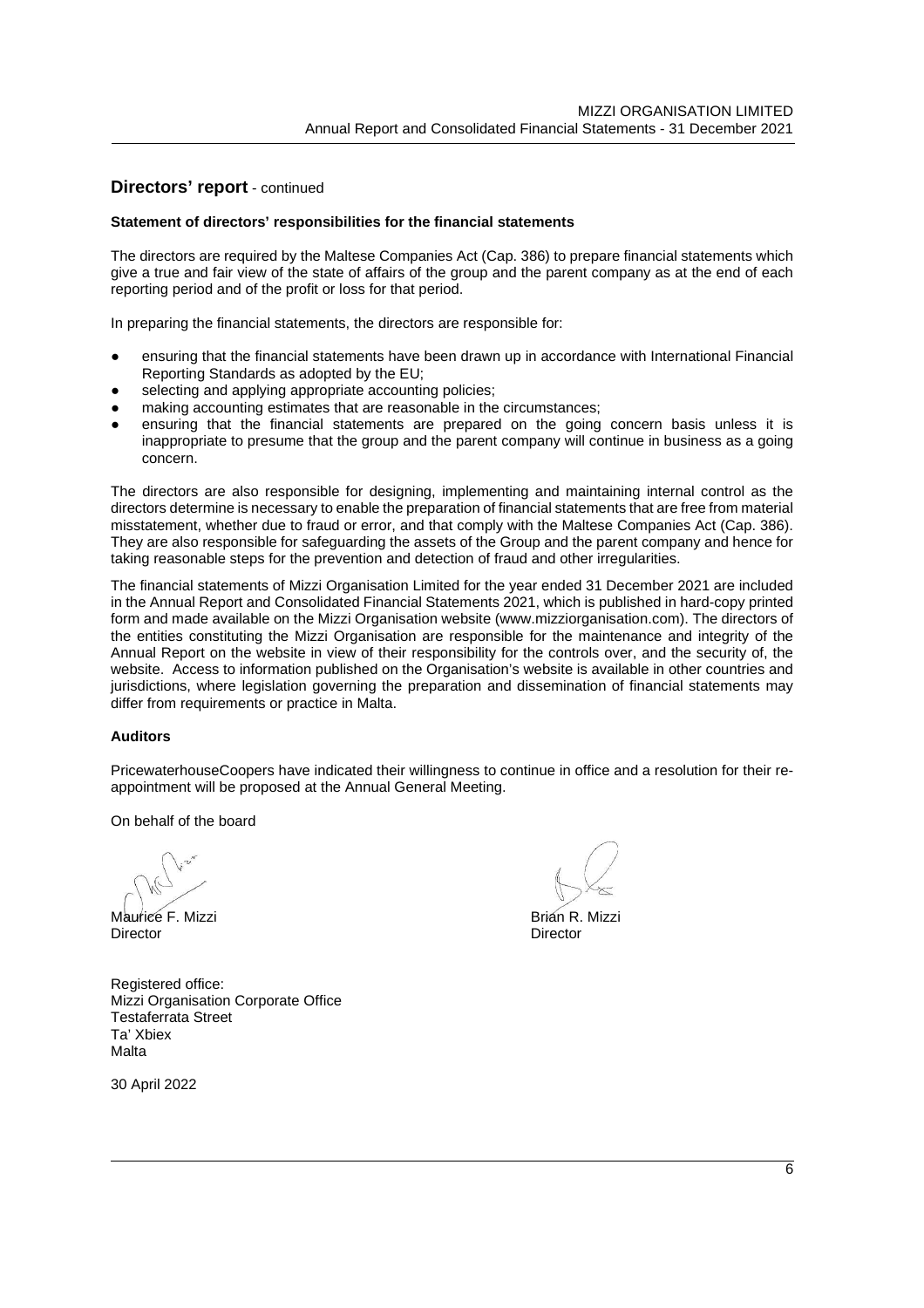

# *Independent auditor's report*

To the Shareholders of Mizzi Organisation Limited

## *Report on the audit of the financial statements*

#### *Our opinion*

In our opinion:

- The Group financial statements and Parent Company financial statements (the "financial statements") give a true and fair view of the Group and the Parent Company's financial position of Mizzi Organisation Limited as at 31 December 2021, and of the Group's and the Parent Company's financial performance and cash flows for the year then ended in accordance with International Financial Reporting Standards ('IFRSs') as adopted by the EU; and
- The financial statements have been prepared in accordance with the requirements of the Maltese Companies Act (Cap. 386).

#### **What we have audited**

Mizzi Organisation's financial statements, set out on pages 12 to 106, comprise:

- the Consolidated and Parent Company statements of financial position as at 31 December 2021;
- the Consolidated and Parent Company income statement and statements of comprehensive income for the year then ended;
- the Consolidated and Parent Company statements of changes in equity for the year then ended;
- the Consolidated and Parent Company statements of cash flows for the year then ended; and
- the notes to the financial statements, which include significant accounting policies and other explanatory information.

#### *Basis for opinion*

We conducted our audit in accordance with International Standards on Auditing (ISAs). Our responsibilities under those standards are further described in the *Auditor's Responsibilities for the Audit of the Financial Statements* section of our report.

We believe that the audit evidence we have obtained is sufficient and appropriate to provide a basis for our opinion.

#### **Independence**

We are independent of the Group and the Parent Company in accordance with the International Code of Ethics for Professional Accountants (including International Independence Standards) issued by the International Ethics Standards Board for Accountants (IESBA Code) together with the ethical requirements of the Accountancy Profession (Code of Ethics for Warrant Holders) Directive issued in terms of the Accountancy Profession Act (Cap. 281) that are relevant to our audit of the financial statements in Malta. We have fulfilled our other ethical responsibilities in accordance with these Codes.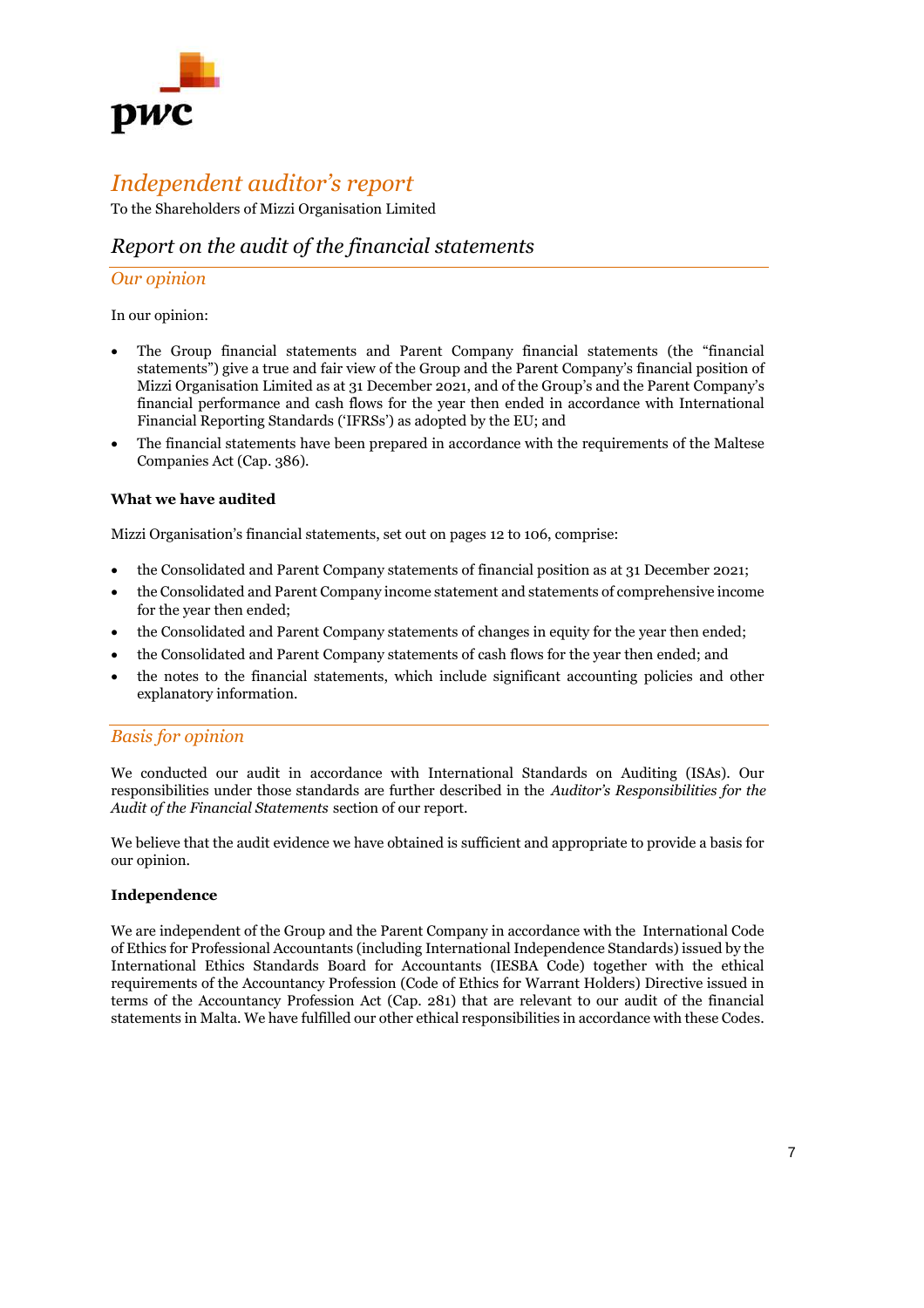

To the Shareholders of Mizzi Organisation Limited

## *Other information*

The directors are responsible for the other information. The other information comprises the Directors' report (but does not include the financial statements and our auditor's report thereon).

Our opinion on the financial statements does not cover the other information and we do not express any form of assurance conclusion thereon except as explicitly stated within the *Report on other legal and regulatory requirements*.

In connection with our audit of the financial statements, our responsibility is to read the other information identified above and, in doing so, consider whether the other information is materially inconsistent with the financial statements or our knowledge obtained in the audit, or otherwise appears to be materially misstated.

If, based on the work we have performed we conclude that there is a material misstatement of this other information, we are required to report that fact. We have nothing to report in this regard.

### *Responsibilities of the directors and those charged with governance for the financial statements*

The directors are responsible for the preparation of financial statements that give a true and fair view in accordance with IFRSs as adopted by the EU and the requirements of the Maltese Companies Act (Cap. 386), and for such internal control as the directors determine is necessary to enable the preparation of financial statements that are free from material misstatement, whether due to fraud or error.

In preparing the financial statements, the directors are responsible for assessing the Group's and the Parent Company's ability to continue as a going concern, disclosing, as applicable, matters related to going concern and using the going concern basis of accounting unless the directors either intend to liquidate the Group or the Parent Company or to cease operations, or have no realistic alternative but to do so.

Those charged with governance are responsible for overseeing the Group's financial reporting process.

#### *Auditor's responsibilities for the audit of the financial statements*

Our objectives are to obtain reasonable assurance about whether the financial statements as a whole are free from material misstatement, whether due to fraud or error, and to issue an auditor's report that includes our opinion. Reasonable assurance is a high level of assurance, but is not a guarantee that an audit conducted in accordance with ISAs will always detect a material misstatement when it exists. Misstatements can arise from fraud or error and are considered material if, individually or in the aggregate, they could reasonably be expected to influence the economic decisions of users taken on the basis of these financial statements.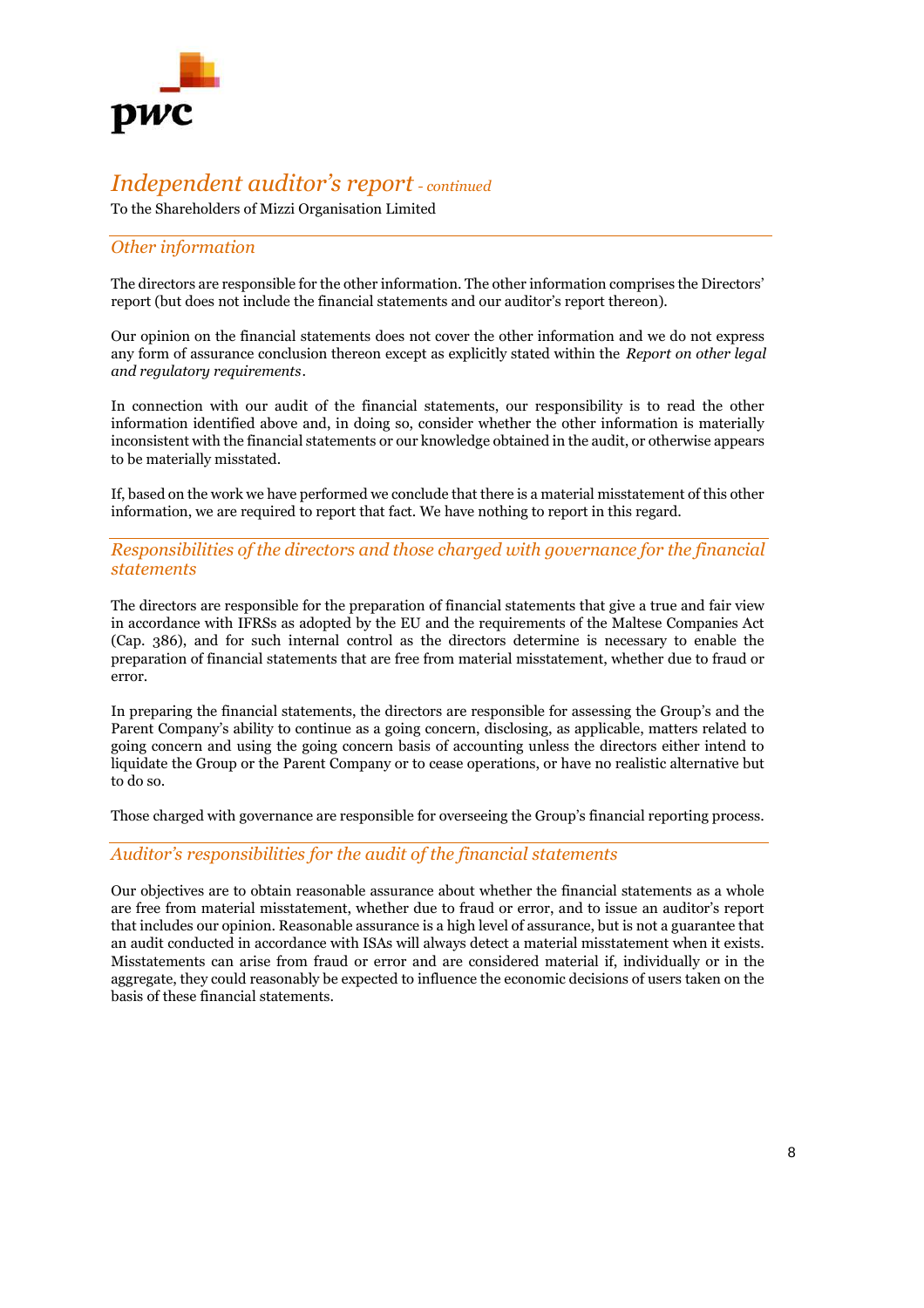

To the Shareholders of Mizzi Organisation Limited

As part of an audit in accordance with ISAs, we exercise professional judgement and maintain professional scepticism throughout the audit. We also:

- Identify and assess the risks of material misstatement of the financial statements, whether due to fraud or error, design and perform audit procedures responsive to those risks, and obtain audit evidence that is sufficient and appropriate to provide a basis for our opinion. The risk of not detecting a material misstatement resulting from fraud is higher than for one resulting from error, as fraud may involve collusion, forgery, intentional omissions, misrepresentations, or the override of internal control.
- Obtain an understanding of internal control relevant to the audit in order to design audit procedures that are appropriate in the circumstances, but not for the purpose of expressing an opinion on the effectiveness of the Group's and the Parent Company's internal control.
- Evaluate the appropriateness of accounting policies used and the reasonableness of accounting estimates and related disclosures made by the directors.
- Conclude on the appropriateness of the directors' use of the going concern basis of accounting and, based on the audit evidence obtained, whether a material uncertainty exists related to events or conditions that may cast significant doubt on the Group's or the Parent Company's ability to continue as a going concern. If we conclude that a material uncertainty exists, we are required to draw attention in our auditor's report to the related disclosures in the financial statements or, if such disclosures are inadequate, to modify our opinion. Our conclusions are based on the audit evidence obtained up to the date of our auditor's report. However, because not all future events or conditions can be predicted, this statement is not a gurantee as to the Group's and Parent Company's ability to continue as a going concern. In particular, it is difficult to evaluate all of the potential implications that COVID-19 will have on the company's trade, customers, suppliers and the disruption to its business and the overall economy.
- Evaluate the overall presentation, structure and content of the financial statements, including the disclosures, and whether the financial statements represent the underlying transactions and events in a manner that achieves fair presentation.
- Obtain sufficient appropriate audit evidence regarding the financial information of the entities or business activities within the Group to express an opinion on the consolidated financial statements. We are responsible for the direction, supervision and performance of the group audit. We remain solely responsible for our audit opinion.

We communicate with those charged with governance regarding, among other matters, the planned scope and timing of the audit and significant audit findings, including any significant deficiencies in internal control that we identify during our audit.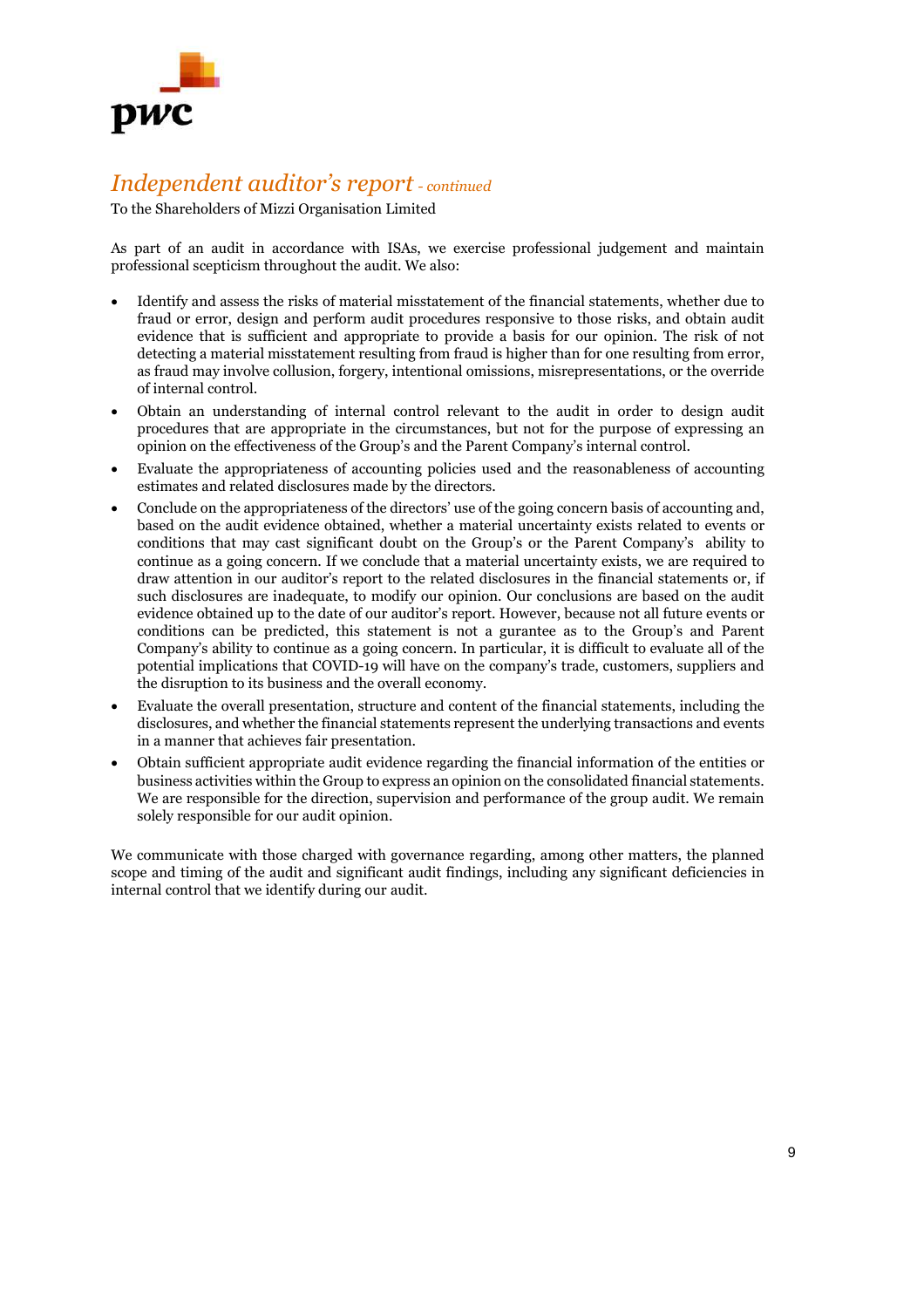

To the Shareholders of Mizzi Organisation Limited

## *Report on other legal and regulatory requirements*

The *Annual Report and Financial Statements 2021* contains other areas required by legislation or regulation on which we are required to report. The Directors are responsible for these other areas.

The table below sets out these areas presented within the Annual Report, our related responsibilities and reporting, in addition to our responsibilities and reporting reflected in the *Other information* section of our report. Except as outlined in the table, we have not provided an audit opinion or any form of assurance.

| Area of the Annual<br><b>Report and Financial</b><br>Statements 2021 and<br>the related Directors'<br>responsibilities                                                                                                                                                      | <b>Our responsibilities</b>                                                                                                                                                                                                                                                                                                                                                                                                                                                                                                                                                                                                                                                                                                                                                     | <b>Our reporting</b>                                                                                                                                                                                                                                                                                                                                                                                                                                                                                                            |
|-----------------------------------------------------------------------------------------------------------------------------------------------------------------------------------------------------------------------------------------------------------------------------|---------------------------------------------------------------------------------------------------------------------------------------------------------------------------------------------------------------------------------------------------------------------------------------------------------------------------------------------------------------------------------------------------------------------------------------------------------------------------------------------------------------------------------------------------------------------------------------------------------------------------------------------------------------------------------------------------------------------------------------------------------------------------------|---------------------------------------------------------------------------------------------------------------------------------------------------------------------------------------------------------------------------------------------------------------------------------------------------------------------------------------------------------------------------------------------------------------------------------------------------------------------------------------------------------------------------------|
| Directors' report<br>$($ on pages 1 to 6 $)$<br>The Maltese Companies<br>Act (Cap. 386) requires the<br>directors to prepare a<br>report, which<br>Directors'<br>includes<br>the<br>contents<br>required by Article 177 of<br>the Act and the Sixth<br>Schedule to the Act. | We are required to consider<br>whether the information given in<br>the Directors' report for the<br>financial year for which the<br>financial statements are prepared<br>is consistent with the financial<br>statements.<br>We are also required to express<br>an opinion as to whether the<br>Directors'<br>has<br>been<br>report<br>prepared in accordance with the<br>applicable legal requirements.<br>In addition, we are required to<br>state whether, in the light of the<br>knowledge and understanding of<br>and<br>Company<br>its<br>the<br>environment obtained in the<br>course of our audit, we have<br>identified<br>material<br>any<br>misstatements in the Directors'<br>report, and if so to give an<br>indication of the nature of any<br>such misstatements. | In our opinion:<br>the information given in the<br>Directors' report for the<br>financial year for which the<br>financial<br>statements<br>are<br>prepared is consistent with<br>the financial statements; and<br>the Directors' report has been<br>$\bullet$<br>prepared in accordance with<br>the Maltese Companies Act<br>(Cap. 386).<br>We have nothing to report to you<br>of<br>the<br>other<br>respect<br>in<br>responsibilities,<br>explicitly<br>as<br>within<br>the<br>stated<br><b>Other</b><br>information section. |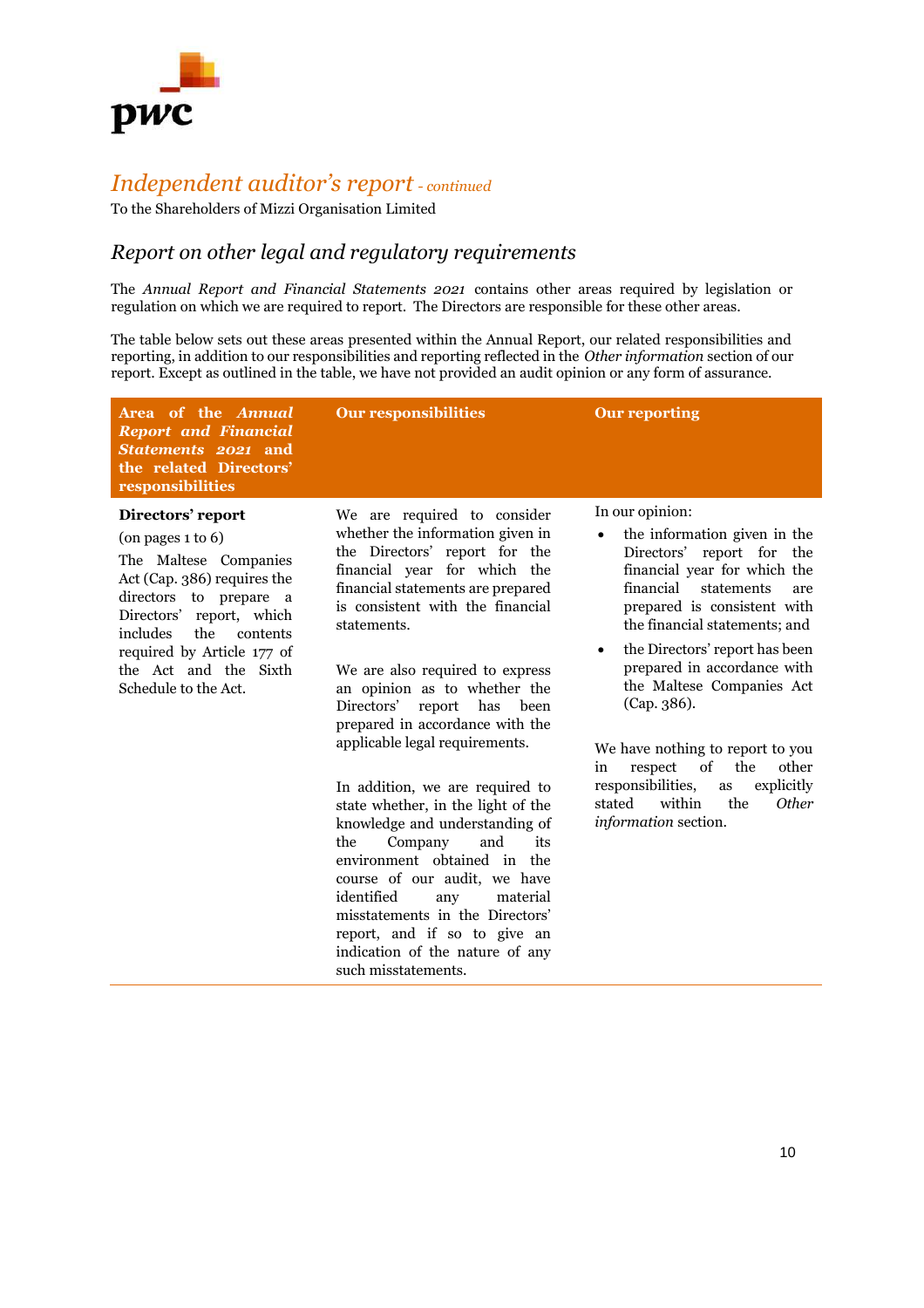

To the Shareholders of Mizzi Organisation Limited

| Area of the <i>Annual</i><br><b>Report and Financial</b><br>Statements 2021 and<br>the related Directors'<br>responsibilities | <b>Our responsibilities</b>                                                                                                                                                                                                                                                                                                                                                                                                                                                                                                                             | <b>Our reporting</b>                                                         |
|-------------------------------------------------------------------------------------------------------------------------------|---------------------------------------------------------------------------------------------------------------------------------------------------------------------------------------------------------------------------------------------------------------------------------------------------------------------------------------------------------------------------------------------------------------------------------------------------------------------------------------------------------------------------------------------------------|------------------------------------------------------------------------------|
|                                                                                                                               | Other matters on which we are<br>required to report by exception<br>We also have responsibilities under<br>the Maltese Companies Act (Cap. 386)<br>to report to you if, in our opinion:<br>adequate accounting records have<br>٠<br>not been kept, or returns adequate<br>for our audit have not been<br>received from branches not visited<br>by us.<br>the financial statements are not in<br>agreement with the accounting<br>records and returns.<br>we have not received all the<br>٠<br>information and explanations<br>which, to the best of our | We have nothing to report to<br>you in respect of these<br>responsibilities. |
|                                                                                                                               | knowledge and belief, we<br>require for our audit.                                                                                                                                                                                                                                                                                                                                                                                                                                                                                                      |                                                                              |

## *Other matter – use of this report*

Our report, including the opinions, has been prepared for and only for the Parent Company's shareholders as a body in accordance with Article 179 of the Maltese Companies Act (Cap. 386) and for no other purpose. We do not, in giving these opinions, accept or assume responsibility for any other purpose or to any other person to whom this report is shown or into whose hands it may come save where expressly agreed by our prior written consent.

#### **PricewaterhouseCoopers**

78, Mill Street Zone 5, Central Business District Qormi Malta

Fabio Axisa Partner

30 April 2022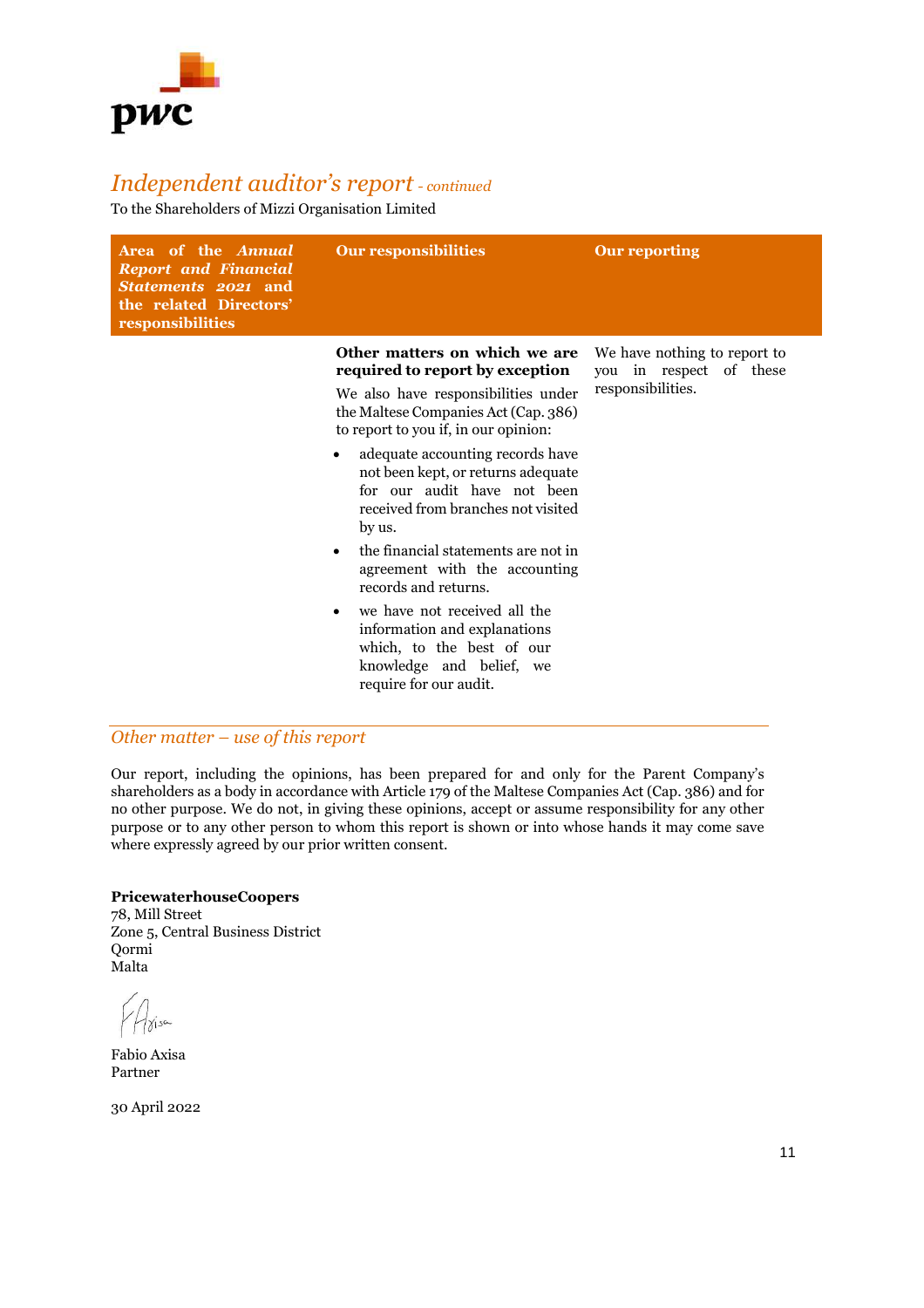# **Statements of financial position**

|                                    |              |                 | Group<br>Company |                 |             |
|------------------------------------|--------------|-----------------|------------------|-----------------|-------------|
|                                    |              | At 31           | At 31            | At 31           | At 31       |
|                                    |              | <b>December</b> | December         | <b>December</b> | December    |
|                                    | <b>Notes</b> | 2021            | 2020             | 2021            | 2020        |
|                                    |              | €               | €                | €               | €           |
| <b>ASSETS</b>                      |              |                 |                  |                 |             |
| <b>Non-current assets</b>          |              |                 |                  |                 |             |
| Property, plant and equipment      | 4            | 77,414,778      | 81,854,751       | 361,536         | 455,198     |
| Right-of-use assets                | 5            | 16,063,087      | 18,548,158       |                 |             |
| Investment property                | 6            | 83,235,179      | 71,460,661       | 5,399,071       | 5,399,071   |
| Intangible assets                  | 7            | 67,932          | 89,254           |                 |             |
| Deferred tax assets                | 25           | 149,937         | 271,633          | 149,937         | 271,633     |
| Investments in subsidiaries        | 8            |                 |                  | 5,762,622       | 8,548,854   |
| Investments in associates          | 9            | 2,881,877       | 2,778,507        | 3,292,927       | 3,292,927   |
| Financial assets at FVOCI          | 11           | 3,324,592       | 3,727,763        | 3,324,592       | 3,727,763   |
| Loans and advances                 | 10           | 7,147,085       | 8,574,608        | 38,269,582      | 30,740,850  |
| Trade and other receivables        | 12           | 12,444,876      | 12,558,812       |                 |             |
| Total non-current assets           |              | 202,729,343     | 199,864,147      | 56,560,267      | 52,436,296  |
| <b>Current assets</b>              |              |                 |                  |                 |             |
| Inventories                        | 14           | 24,486,726      | 23,154,456       |                 |             |
| Loans and advances                 | 10           | 1,758,210       | 1,834,880        | 15,888,166      | 13,415,653  |
| Trade and other receivables        | 12           | 27,020,540      | 23,012,231       | 30,447,395      | 36,485,955  |
| <b>Current tax assets</b>          |              | 550,116         | 753,992          | 449,192         | 265,317     |
| Cash and cash equivalents          | 16           | 17,739,988      | 6,472,045        | 10,431,273      | 59,015      |
|                                    |              | 71,555,580      | 55,227,604       | 57,216,026      | 50,225,940  |
| Assets classified as held for sale | 17           | 2,580           | 2,580            |                 |             |
| Total current assets               |              | 71,558,160      | 55,230,184       | 57,216,026      | 50,225,940  |
| <b>Total assets</b>                |              | 274,287,503     | 255,094,331      | 113,776,293     | 102,662,236 |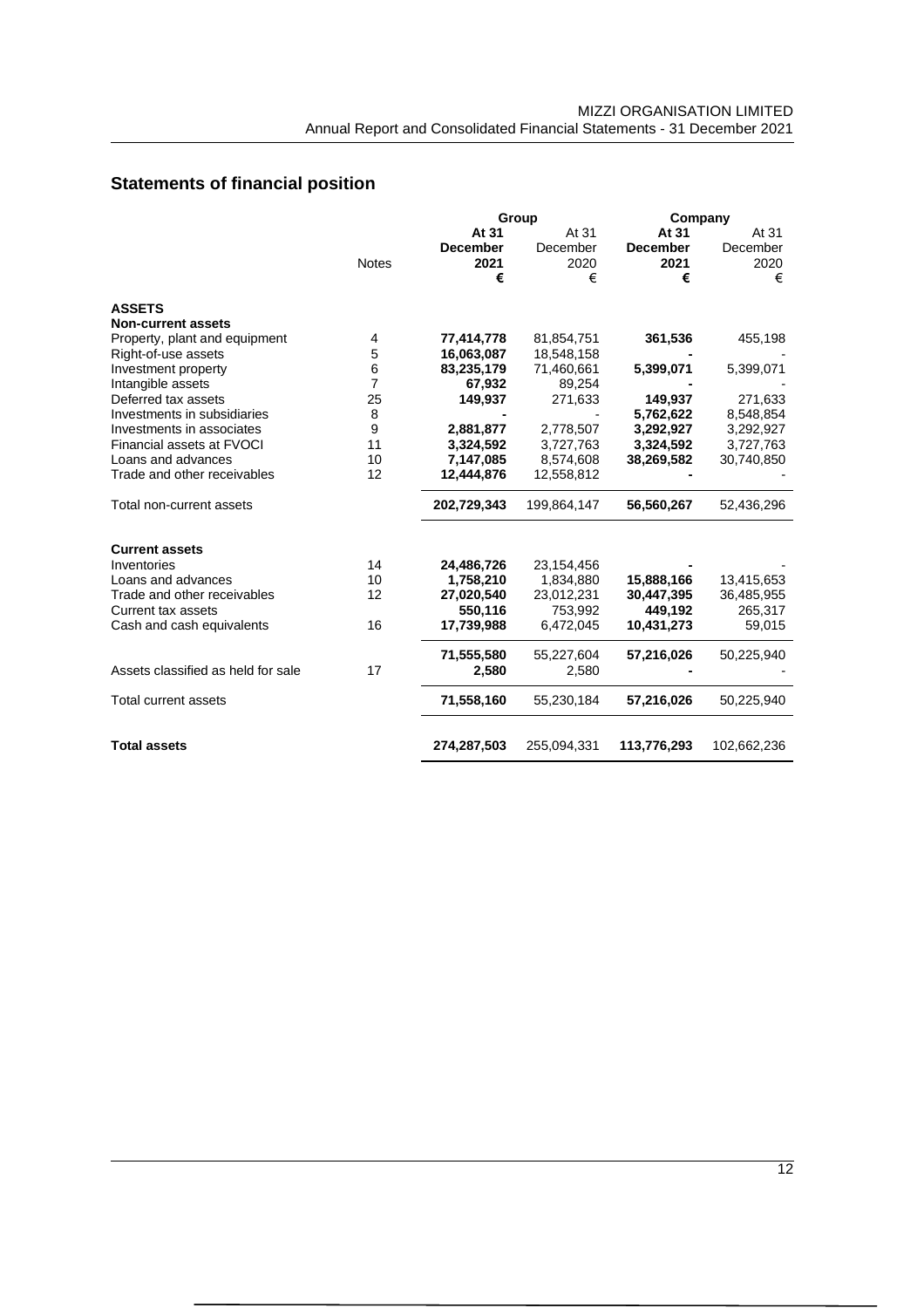## **Statements of financial position** - continued

|                                     |              |                 | Group       |                 | Company     |  |  |  |
|-------------------------------------|--------------|-----------------|-------------|-----------------|-------------|--|--|--|
|                                     |              | At 31           | At 31       | At 31           | At 31       |  |  |  |
|                                     |              | <b>December</b> | December    | <b>December</b> | December    |  |  |  |
|                                     | <b>Notes</b> | 2021            | 2020        | 2021            | 2020        |  |  |  |
|                                     |              | €               | €           | €               | €           |  |  |  |
| <b>EQUITY AND LIABILITIES</b>       |              |                 |             |                 |             |  |  |  |
| <b>Capital and reserves</b>         |              |                 |             |                 |             |  |  |  |
| Share capital                       | 18           | 1,597,018       | 1,597,018   | 1,597,018       | 1,597,018   |  |  |  |
| Capital contribution reserve        | 18           | 3,042,999       | 3,042,999   | 3,042,999       | 3,042,999   |  |  |  |
| <b>Revaluation reserves</b>         | 19           | 42,723,907      | 42,901,747  | (24, 657)       | 161,015     |  |  |  |
| Fair value gains and other          |              |                 |             |                 |             |  |  |  |
| reserves                            | 20           | 37,305,533      | 29,887,480  |                 |             |  |  |  |
| Hedging reserve                     | 21           | (278, 455)      | (504, 458)  | (278, 455)      | (504, 458)  |  |  |  |
| Retained earnings                   |              | (2, 187, 970)   | (34, 547)   | 9,229,172       | 12.902.444  |  |  |  |
|                                     |              |                 |             |                 |             |  |  |  |
| <b>Total equity</b>                 |              | 82,203,032      | 76,890,239  | 13,566,077      | 17,199,018  |  |  |  |
| <b>Non-current liabilities</b>      |              |                 |             |                 |             |  |  |  |
| <b>Borrowings</b>                   | 24           | 80,265,389      | 64,827,973  | 72,992,659      | 51,435,988  |  |  |  |
| Lease liabilities                   | 22           | 15,278,767      | 17,880,809  |                 |             |  |  |  |
| Deferred tax liabilities            | 25           | 13,468,228      | 11,736,278  | 13,993          | 13,993      |  |  |  |
| Derivative financial                |              |                 |             |                 |             |  |  |  |
| instruments                         | 26           | 428,392         | 776,091     | 428,392         | 776,091     |  |  |  |
|                                     |              |                 |             |                 |             |  |  |  |
| Total non-current liabilities       |              | 109,440,776     | 95,221,151  | 73,435,044      | 52,226,072  |  |  |  |
| <b>Current liabilities</b>          |              |                 |             |                 |             |  |  |  |
| Trade and other payables            | 23           | 60,597,780      | 52,517,026  | 19,459,182      | 19,345,391  |  |  |  |
| <b>Borrowings</b>                   | 24           | 19,742,522      | 29,186,511  | 7,315,990       | 13,891,755  |  |  |  |
| Lease liabilities                   | 22           | 1,537,042       | 1,220,510   |                 |             |  |  |  |
| <b>Current tax liabilities</b>      |              | 766,351         | 58,894      |                 |             |  |  |  |
|                                     |              |                 |             |                 |             |  |  |  |
| <b>Total current liabilities</b>    |              | 82,643,695      | 82,982,941  | 26,775,172      | 33,237,146  |  |  |  |
| <b>Total liabilities</b>            |              | 192,084,471     | 178,204,092 | 100,210,216     | 85,463,218  |  |  |  |
| <b>Total equity and liabilities</b> |              | 274,287,503     | 255,094,331 | 113,776,293     | 102,662,236 |  |  |  |
|                                     |              |                 |             |                 |             |  |  |  |

The notes on pages 21 to 106 are an integral part of these consolidated financial statements.

The financial statements on pages 12 to 106 were authorised for issue by the Board on 30 April 2022 and were signed on its behalf by:

Maurice F. Mizzi Brian R. Mizzi Brian R. Mizzi Brian R. Mizzi

Director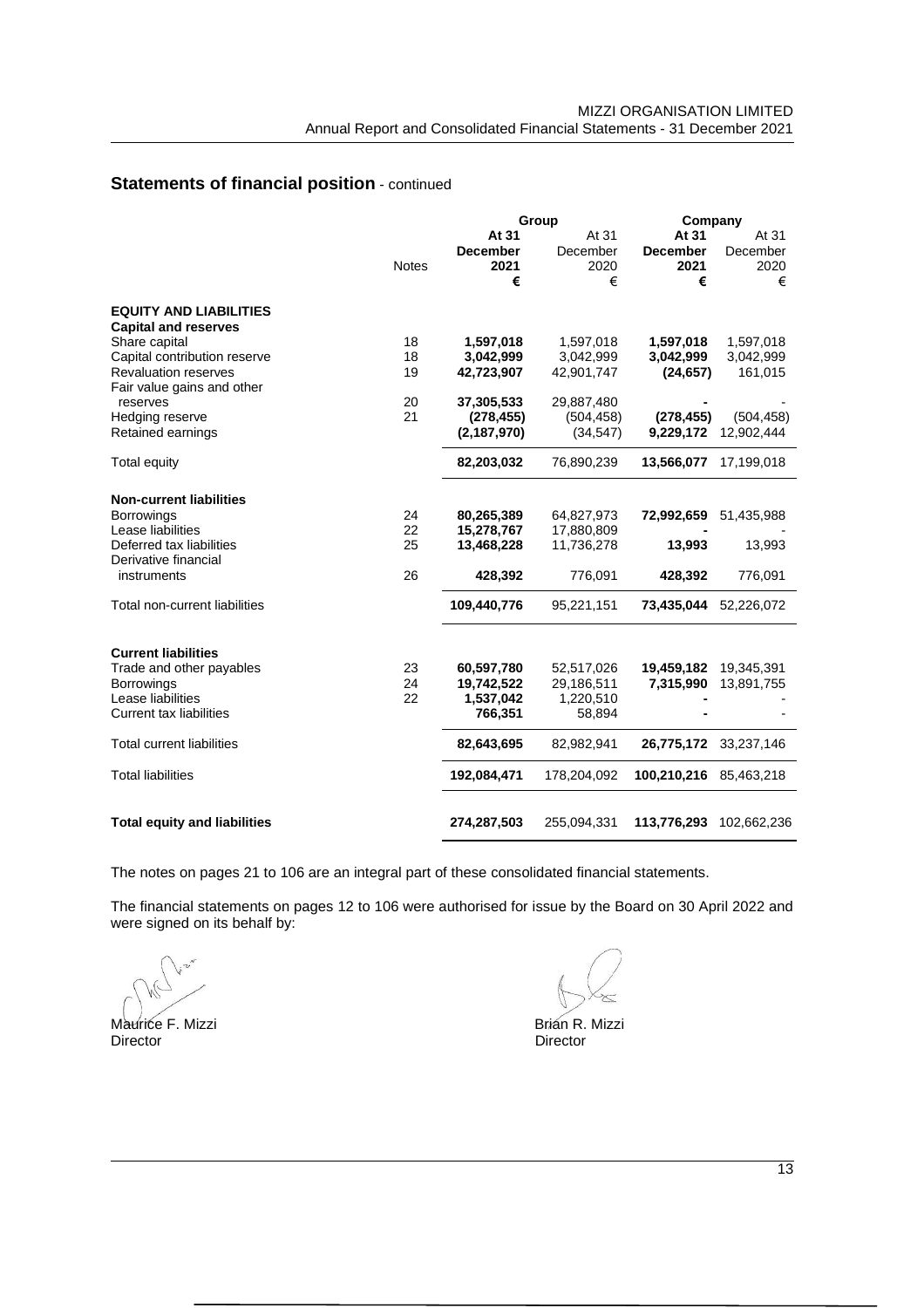## **Income statements**

|                                                                | Year ended 31 December |                |                |               |             |  |  |
|----------------------------------------------------------------|------------------------|----------------|----------------|---------------|-------------|--|--|
|                                                                | <b>Notes</b>           |                | Group          | Company       |             |  |  |
|                                                                |                        | 2021<br>€      | 2020<br>€      | 2021<br>€     | 2020<br>€   |  |  |
| Revenue                                                        | 27                     | 109,995,964    | 101,437,295    |               |             |  |  |
| Cost of sales                                                  | 28                     | (83, 444, 000) | (79,906,013)   |               |             |  |  |
| <b>Gross profit</b>                                            |                        | 26,551,964     | 21,531,282     |               |             |  |  |
| Selling and other direct expenses                              | 28                     | (14,952,996)   | (14, 430, 536) |               |             |  |  |
| Administrative expenses                                        | 28                     | (11, 720, 366) | (11,052,790)   | (2, 196, 754) | (1,884,053) |  |  |
| Gains from changes in fair value of                            |                        |                |                |               |             |  |  |
| investment property                                            | 6                      | 10,419,169     | 3,753,532      |               |             |  |  |
| Impairment charges on property, plant and                      |                        |                |                |               |             |  |  |
| equipment                                                      | 4                      | (2,000,000)    | (4,953,978)    |               |             |  |  |
| Other operating income                                         | 30                     | 2,198,659      | 2,086,498      | 1,399,896     | 1,544,134   |  |  |
| <b>Operating profit/(loss)</b><br>Investment and other related |                        | 10,496,430     | (3,065,992)    | (796,858)     | (339, 919)  |  |  |
| Investment and other related income                            | 31                     | 109,046        | 287.653        | (1,800,241)   | 1,353,816   |  |  |
| Finance income                                                 | 32                     | 591,491        | 423,731        | 1,327,480     | 1,265,138   |  |  |
| Finance costs                                                  | 33                     | (4,012,076)    | (3,729,432)    | (2, 148, 181) | (1,898,699) |  |  |
| Share of profit/(loss) of associates                           | 9                      | 457,370        | (399, 959)     |               |             |  |  |
| Profit/(loss) before tax                                       |                        | 7,642,261      | (6,483,999)    | (3,417,800)   | 380,336     |  |  |
| Tax (expense)/income                                           | 34                     | (2,409,836)    | (982, 263)     | (266,588)     | 64,402      |  |  |
| Profit/(loss) for the year                                     |                        | 5,232,425      | (7,466,262)    | (3,684,388)   | 444,738     |  |  |

The notes on pages 21 to 106 are an integral part of these consolidated financial statements.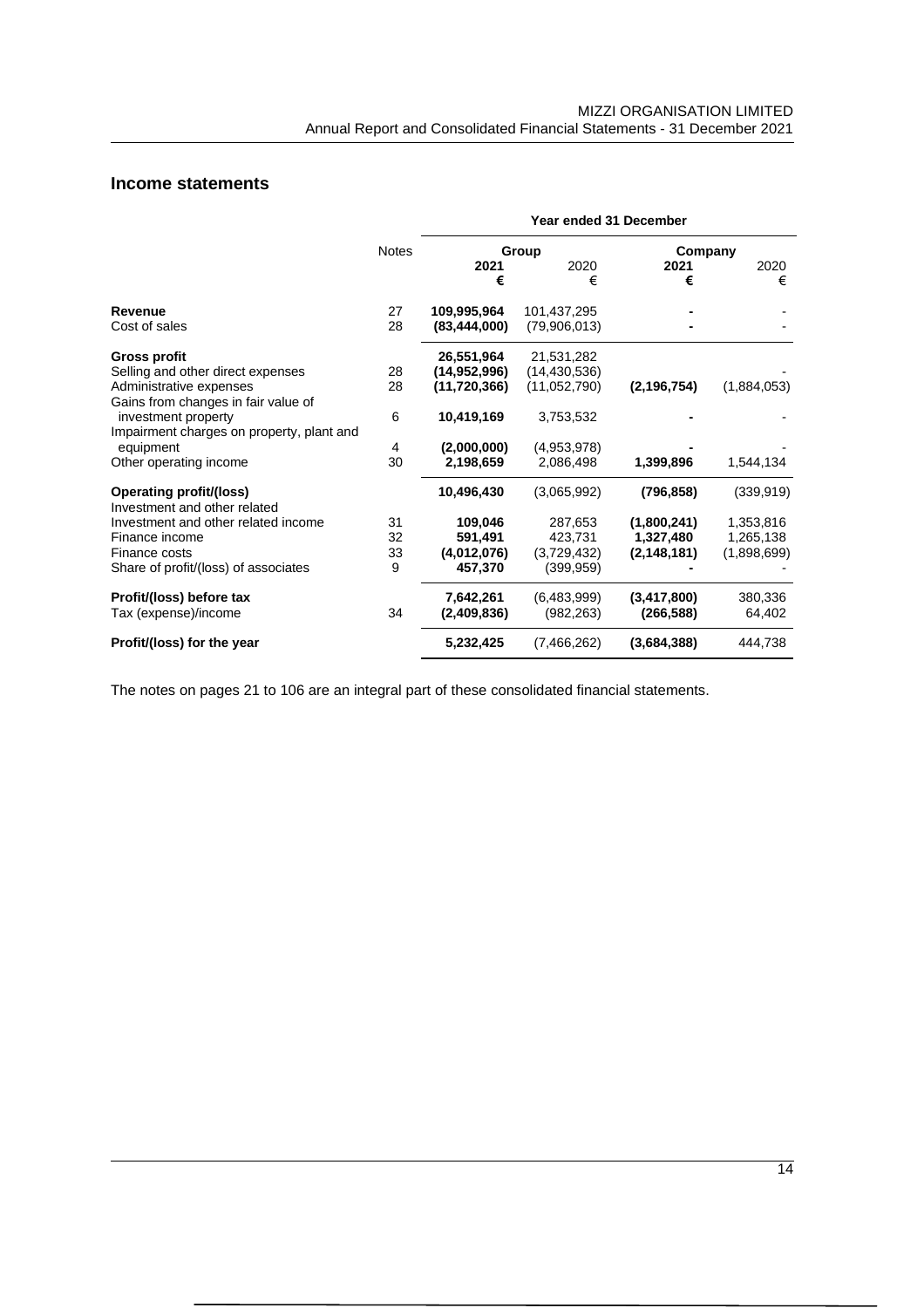# **Statements of comprehensive income**

|                                                                                                 |              | <b>Year ended 31 December</b> |             |             |           |  |  |  |  |
|-------------------------------------------------------------------------------------------------|--------------|-------------------------------|-------------|-------------|-----------|--|--|--|--|
|                                                                                                 | <b>Notes</b> | Group                         | Company     |             |           |  |  |  |  |
|                                                                                                 |              | 2021                          | 2020        | 2021        | 2020      |  |  |  |  |
|                                                                                                 |              | €                             | €           | €           | €         |  |  |  |  |
| Profit/(loss) for the year                                                                      |              | 5,232,425                     | (7,466,262) | (3,684,388) | 444,738   |  |  |  |  |
| Other comprehensive income:<br>Items that will not be reclassified to<br>profit or loss         |              |                               |             |             |           |  |  |  |  |
| Revaluation surplus on land and<br>buildings arising during the year, net<br>of deferred tax    | 19           |                               | 4,629,074   |             |           |  |  |  |  |
| Movement in deferred tax liability on<br>revalued land and buildings<br>determined on the basis |              |                               |             |             |           |  |  |  |  |
| applicable to property disposals<br>Losses from changes in fair value                           | 19           | 28,921                        | 487         |             |           |  |  |  |  |
| of financial assets at FVOCI                                                                    | 19           | (174, 556)                    | (131,506)   | (174, 556)  | (131,506) |  |  |  |  |
| Items that may be subsequently<br>reclassified to profit or loss                                |              |                               |             |             |           |  |  |  |  |
| Cash flow hedges, net of deferred tax                                                           | 21           | 226,003                       | 32,459      | 226,003     | 32,459    |  |  |  |  |
| Other comprehensive income for<br>the year, net of tax                                          |              | 80,368                        | 4,530,514   | 51,447      | (99, 047) |  |  |  |  |
| Total comprehensive income for<br>the year                                                      |              | 5,312,793                     | (2,935,748) | (3,632,941) | 345,691   |  |  |  |  |

The notes on pages 21 to 106 are an integral part of these consolidated financial statements.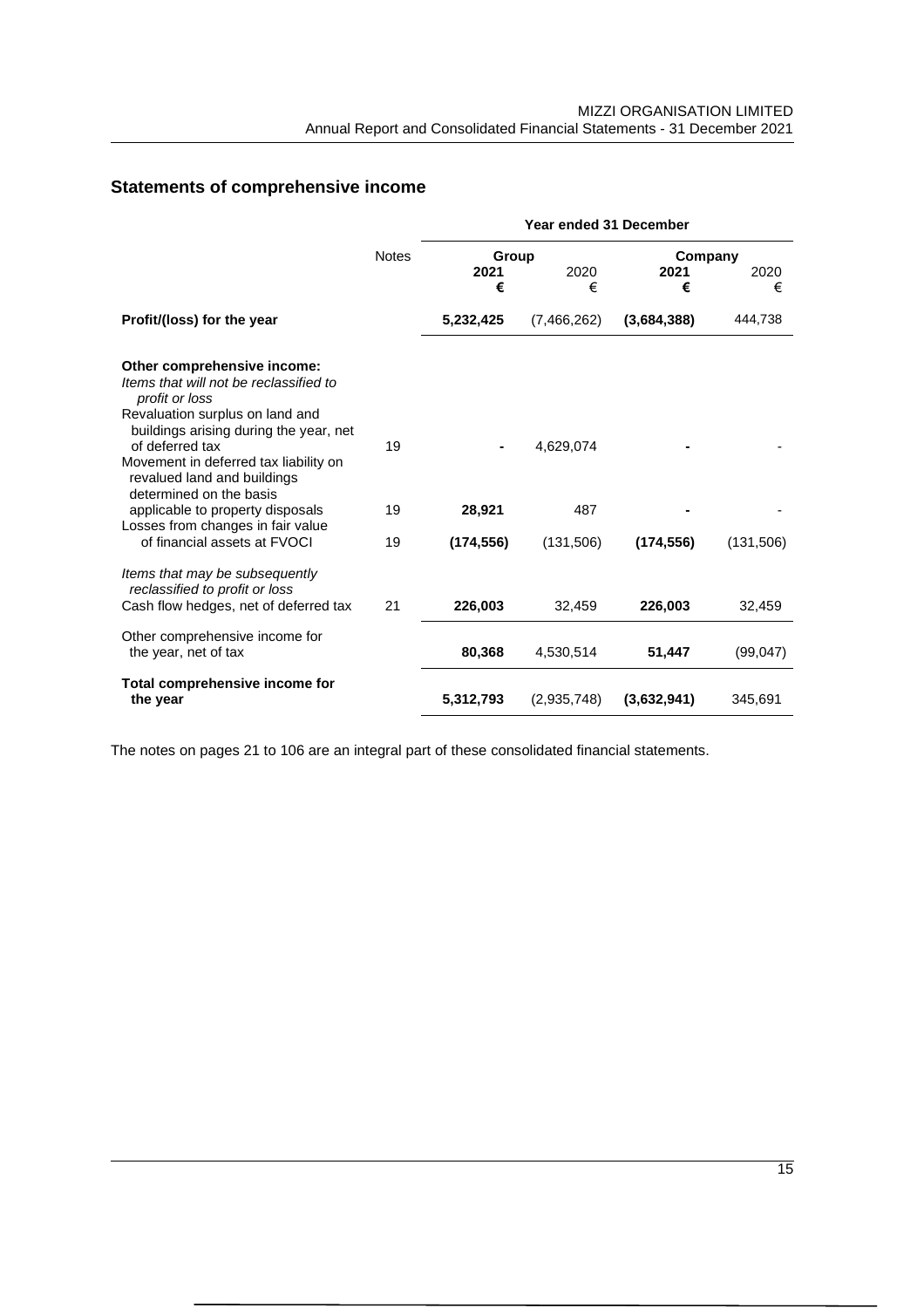# **Statements of changes in equity**

**Group**

|                                                                                                                                                                                                                                                        | <b>Notes</b> | Share<br>capital<br>€ | Capital<br>contribution Revaluation<br>reserve<br>€ | reserves<br>€                         | <b>Fair value</b><br>gains<br>and other<br>reserves<br>€ | Hedging<br>reserve<br>€ | <b>Retained</b><br>earnings<br>€ | Total<br>€  |
|--------------------------------------------------------------------------------------------------------------------------------------------------------------------------------------------------------------------------------------------------------|--------------|-----------------------|-----------------------------------------------------|---------------------------------------|----------------------------------------------------------|-------------------------|----------------------------------|-------------|
| Balance at 1 January 2020                                                                                                                                                                                                                              |              | 1,597,018             | 3,042,999                                           | 38,455,633                            | 28,044,258                                               | (536, 917)              | 9,222,996                        | 79,825,987  |
| <b>Comprehensive income</b><br>Loss for the year                                                                                                                                                                                                       |              |                       |                                                     |                                       |                                                          |                         | $-$ (7,466,262)                  | (7,466,262) |
| Other comprehensive income:<br>Revaluation surplus on land and buildings arising during the year, net of deferred tax<br>Movement in deferred tax liability on revalued land and buildings determined on the basis                                     | 19           |                       |                                                     | 4,629,074                             |                                                          |                         |                                  | 4,629,074   |
| applicable to property disposals                                                                                                                                                                                                                       | 19           |                       |                                                     | 487                                   |                                                          |                         |                                  | 487         |
| Depreciation transfer, net of deferred tax                                                                                                                                                                                                             | 19           |                       |                                                     | (21,089)                              |                                                          |                         | 21,089                           |             |
| Losses from changes in fair value of financial assets at FVOCI                                                                                                                                                                                         | 19           |                       |                                                     | (131,506)                             |                                                          |                         |                                  | (131,506)   |
| Transfer of fair value gains on disposal of equity investments at FVOCI<br>Transfer of fair value gains on investment property arising during the year, net of deferred tax<br>movements determined on the basis applicable to property disposals      | 19<br>20     |                       |                                                     | (30, 852)<br>$\overline{\phantom{a}}$ | 2,983,982                                                |                         | 30,852<br>(2,983,982)            |             |
| Transfer of movement in deferred tax liability on fair value gains on investment property<br>determined on the basis applicable to property disposals<br>Realised fair value gains on property upon disposal, net of deferred tax movements determined | 20           |                       |                                                     |                                       | (112, 401)                                               |                         | 112,401                          |             |
| on the basis applicable to property disposals<br>Cash flow hedges, net of deferred tax                                                                                                                                                                 | 20<br>21     |                       |                                                     |                                       | (1,028,359)                                              | 32,459                  | 1,028,359                        | 32,459      |
| Total other comprehensive income                                                                                                                                                                                                                       |              |                       |                                                     | 4,446,114                             | 1,843,222                                                | 32,459                  | (1,791,281)                      | 4,530,514   |
| Total comprehensive income                                                                                                                                                                                                                             |              |                       |                                                     | 4,446,114                             | 1,843,222                                                | 32,459                  | (9,257,543)                      | (2,935,748) |
| Balance at 31 December 2020                                                                                                                                                                                                                            |              | 1,597,018             | 3,042,999                                           | 42,901,747                            | 29,887,480                                               | (504, 458)              | (34, 547)                        | 76,890,239  |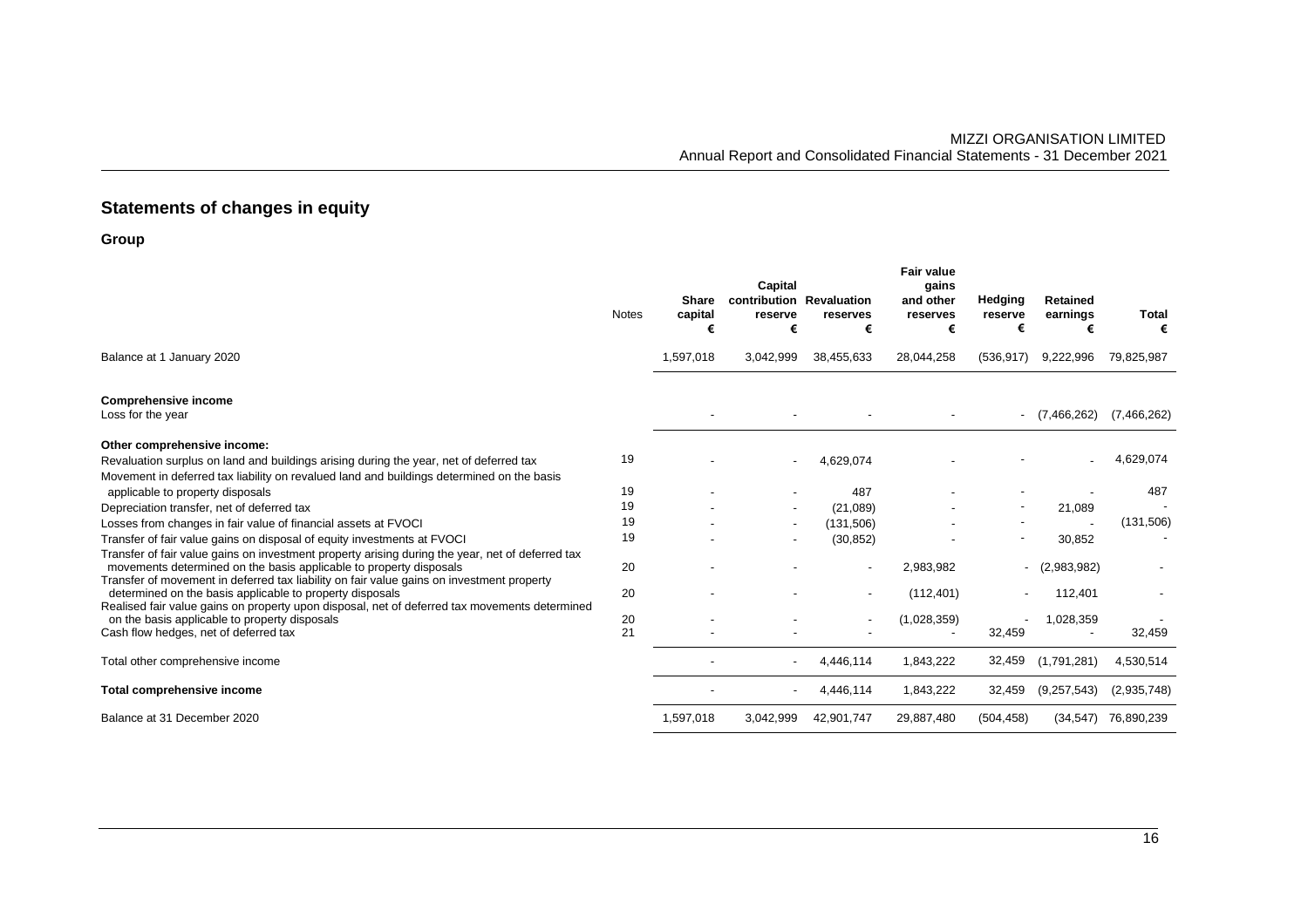# **Statements of changes in equity - continued**

**Group** - continued

|                                                                                                                                                                                                                                                                     | <b>Notes</b> | Share<br>capital<br>€ | Capital<br>contribution Revaluation<br>reserve<br>€ | reserves<br>€            | <b>Fair value</b><br>gains<br>and other<br>reserves<br>€ | Hedging<br>reserve<br>€ | <b>Retained</b><br>earnings<br>€ | <b>Total</b><br>€ |
|---------------------------------------------------------------------------------------------------------------------------------------------------------------------------------------------------------------------------------------------------------------------|--------------|-----------------------|-----------------------------------------------------|--------------------------|----------------------------------------------------------|-------------------------|----------------------------------|-------------------|
| Balance at 1 January 2021                                                                                                                                                                                                                                           |              | 1,597,018             | 3,042,999                                           | 42,901,747               | 29,887,480                                               | (504, 458)              | (34, 547)                        | 76,890,239        |
| <b>Comprehensive income</b><br>Profit for the year                                                                                                                                                                                                                  |              |                       |                                                     |                          |                                                          |                         | 5,232,425                        | 5,232,425         |
| Other comprehensive income:<br>Revaluation surplus on land and buildings arising during the year, net of deferred tax<br>Movement in deferred tax liability on revalued land and buildings determined on the basis                                                  | 19           |                       |                                                     |                          |                                                          |                         |                                  |                   |
| applicable to property disposals                                                                                                                                                                                                                                    | 19           |                       |                                                     | 28,921                   |                                                          |                         |                                  | 28,921            |
| Depreciation transfer, net of deferred tax                                                                                                                                                                                                                          | 19           |                       |                                                     | (21,089)                 |                                                          |                         | 21,089                           |                   |
| Losses from changes in fair value of financial assets at FVOCI                                                                                                                                                                                                      | 19           |                       |                                                     | (174, 556)               |                                                          |                         |                                  | (174, 556)        |
| Transfer of fair value gains on disposal of equity investments at FVOCI                                                                                                                                                                                             | 19           |                       |                                                     | (11, 116)                |                                                          |                         | 11,116                           |                   |
| Transfer of fair value gains on investment property arising during the year, net of deferred tax<br>movements determined on the basis applicable to property disposals<br>Transfer of movement in deferred tax liability on fair value gains on investment property | 20           |                       |                                                     | $\overline{\phantom{a}}$ | 8,761,986                                                |                         | $-$ (8,761,986)                  |                   |
| determined on the basis applicable to property disposals<br>Realised fair value gains on property upon disposal, net of deferred tax movements determined                                                                                                           | 20           |                       |                                                     |                          | (223, 266)                                               |                         | 223,266                          |                   |
| on the basis applicable to property disposals                                                                                                                                                                                                                       | 20           |                       |                                                     | $\overline{\phantom{a}}$ | (1, 120, 667)                                            |                         | 1,120,667                        |                   |
| Cash flow hedges, net of deferred tax                                                                                                                                                                                                                               | 21           |                       |                                                     |                          |                                                          | 226,003                 |                                  | 226,003           |
| Total other comprehensive income                                                                                                                                                                                                                                    |              |                       |                                                     | (177, 840)               | 7,418,053                                                | 226,003                 | (7,385,848)                      | 80,368            |
| Total comprehensive income                                                                                                                                                                                                                                          |              |                       |                                                     | (177, 840)               | 7,418,053                                                | 226,003                 | (2, 153, 423)                    | 5,312,793         |
| <b>Balance at 31 December 2021</b>                                                                                                                                                                                                                                  |              | 1,597,018             | 3,042,999                                           | 42,723,907               | 37,305,533                                               |                         | (278,455) (2,187,970) 82,203,032 |                   |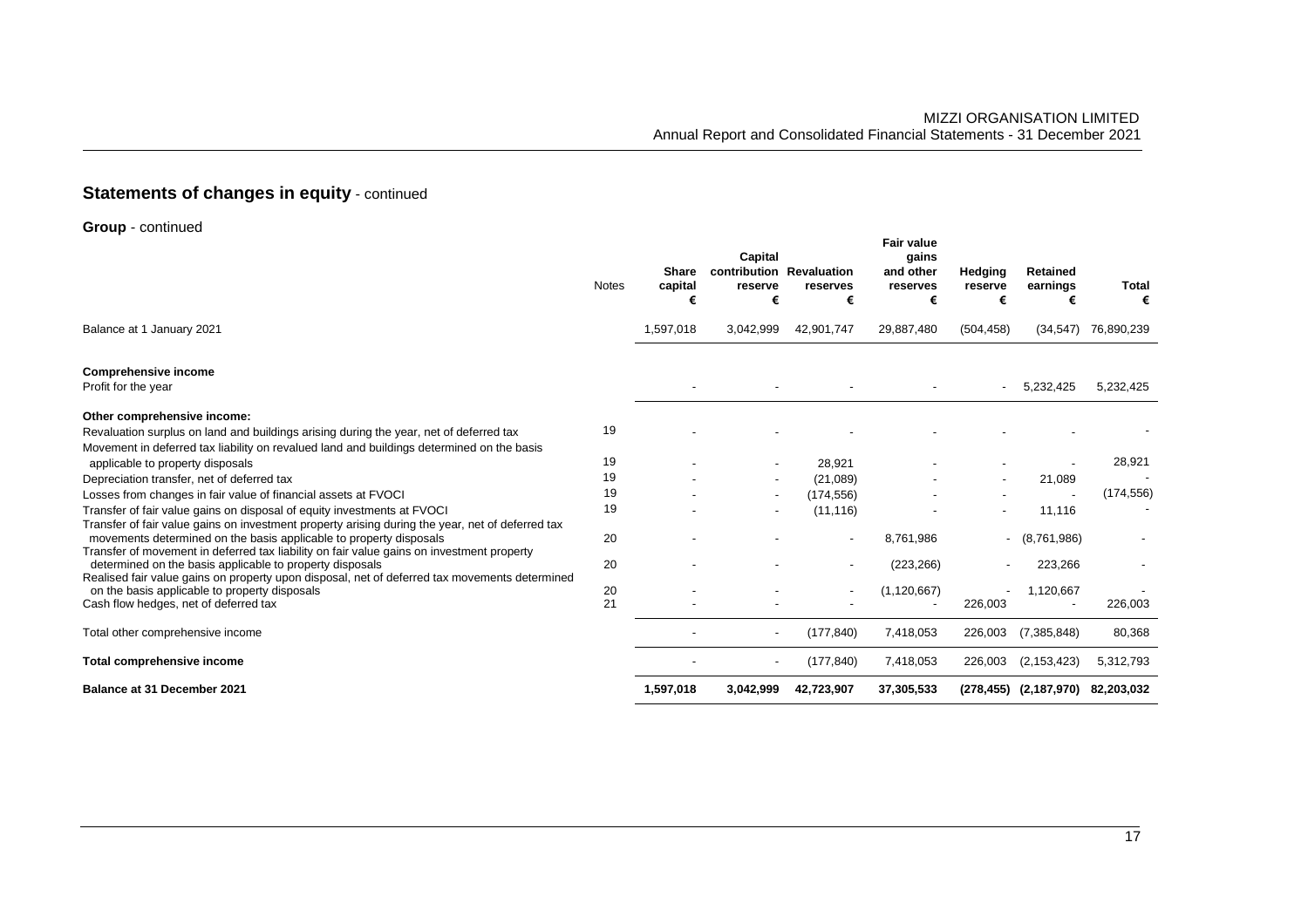# **Statements of changes in equity - continued**

**Company**

|                                                                                                                                                                                                                                                       | <b>Notes</b> | <b>Share</b><br>capital<br>€ | Capital<br>contribution<br>reserve<br>€                      | <b>Revaluation</b><br>reserves<br>€  | <b>Hedging</b><br>reserve<br>€ | Retained<br>earnings | Total<br>€                       |
|-------------------------------------------------------------------------------------------------------------------------------------------------------------------------------------------------------------------------------------------------------|--------------|------------------------------|--------------------------------------------------------------|--------------------------------------|--------------------------------|----------------------|----------------------------------|
| Balance at 1 January 2020                                                                                                                                                                                                                             |              | 1,597,018                    | 3,042,999                                                    | 323,373                              |                                | (536,917) 12,426,854 | 16,853,327                       |
| <b>Comprehensive income</b><br>Profit for the year                                                                                                                                                                                                    |              |                              |                                                              |                                      |                                | 444,738              | 444,738                          |
| Other comprehensive income:<br>Losses from changes in fair value of financial assets at FVOCI<br>Transfer of fair value gains on disposal of equity investments at FVOCI<br>Cash flow hedges, net of deferred tax<br>Total other comprehensive income | 19<br>21     |                              | $\blacksquare$<br>$\blacksquare$<br>$\overline{\phantom{a}}$ | (131,506)<br>(30, 852)<br>(162, 358) | 32,459<br>32,459               | 30,852<br>30,852     | (131,506)<br>32,459<br>(99, 047) |
| Total comprehensive income                                                                                                                                                                                                                            |              |                              | $\overline{\phantom{a}}$                                     | (162, 358)                           | 32,459                         | 475,590              | 345,691                          |
| Balance at 31 December 2020                                                                                                                                                                                                                           |              | 1,597,018                    | 3,042,999                                                    | 161,015                              |                                | (504,458) 12,902,444 | 17,199,018                       |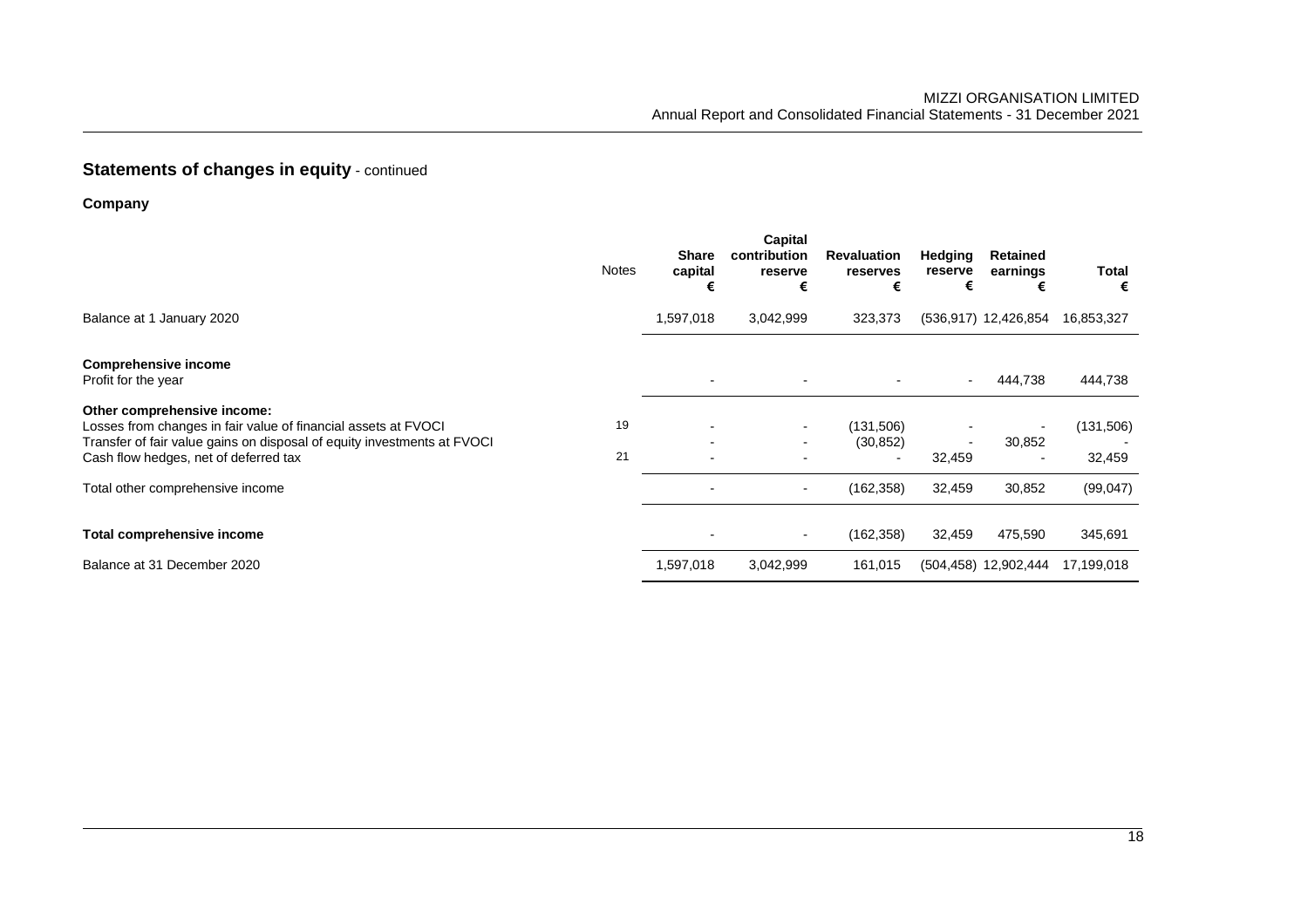## **Statements of changes in equity - continued**

**Company** - continued

|                                                                                                                                                                                                                                                       | <b>Notes</b> | <b>Share</b><br>capital<br>€ | <b>Capital</b><br>contribution<br>reserve<br>€               | <b>Revaluation</b><br>reserves<br>€   | <b>Hedging</b><br>reserve<br>€ | <b>Retained</b><br>earnings<br>€             | Total<br>€                      |
|-------------------------------------------------------------------------------------------------------------------------------------------------------------------------------------------------------------------------------------------------------|--------------|------------------------------|--------------------------------------------------------------|---------------------------------------|--------------------------------|----------------------------------------------|---------------------------------|
| Balance at 1 January 2021                                                                                                                                                                                                                             |              | 1,597,018                    | 3,042,999                                                    | 161,015                               |                                | (504,458) 12,902,444                         | 17,199,018                      |
| <b>Comprehensive income</b><br>Loss for the year                                                                                                                                                                                                      |              |                              |                                                              |                                       |                                | $ (3,684,388)$                               | (3,684,388)                     |
| Other comprehensive income:<br>Losses from changes in fair value of financial assets at FVOCI<br>Transfer of fair value gains on disposal of equity investments at FVOCI<br>Cash flow hedges, net of deferred tax<br>Total other comprehensive income | 19<br>21     |                              | $\blacksquare$<br>$\overline{\phantom{0}}$<br>$\blacksquare$ | (174, 556)<br>(11, 116)<br>(185, 672) | 226,003<br>226,003             | 11,116<br>$\overline{\phantom{0}}$<br>11,116 | (174, 556)<br>226,004<br>51,448 |
| Total comprehensive income<br><b>Balance at 31 December 2021</b>                                                                                                                                                                                      |              | 1,597,018                    | $\blacksquare$<br>3,042,999                                  | (185, 672)<br>(24, 657)               | 226,003<br>(278, 455)          | (3,673,272)<br>9,229,172                     | (3,632,941)<br>13,566,077       |

The notes on pages 21 to 106 are an integral part of these consolidated financial statements.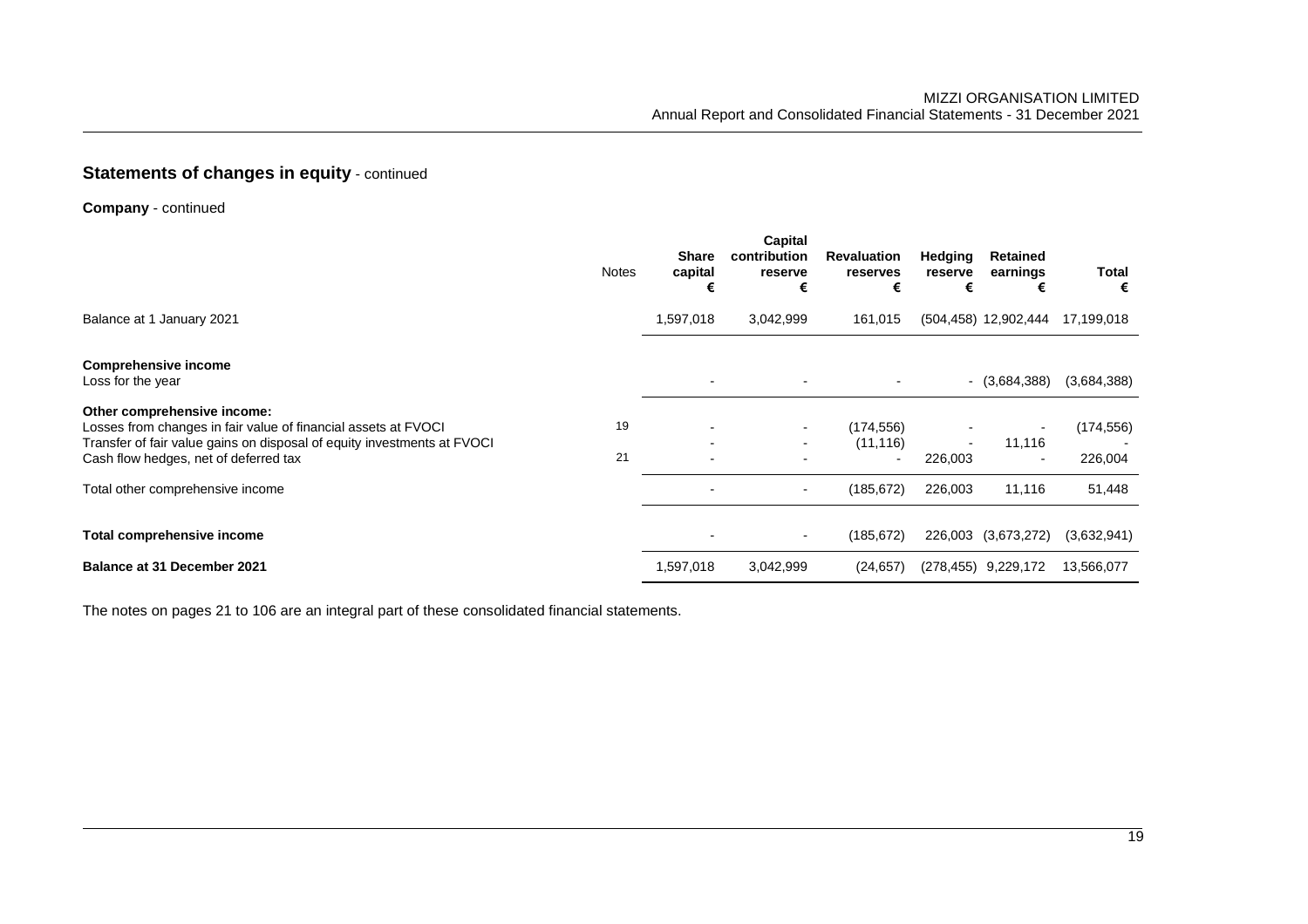## **Statements of cash flows**

|                                                                                        |              | Year ended 31 December            |                            |                            |             |  |  |
|----------------------------------------------------------------------------------------|--------------|-----------------------------------|----------------------------|----------------------------|-------------|--|--|
|                                                                                        | <b>Notes</b> | Group                             |                            |                            | Company     |  |  |
|                                                                                        |              | 2021<br>€                         | 2020<br>€                  | 2021<br>€                  | 2020<br>€   |  |  |
| Cash flows from operating activities                                                   |              |                                   |                            |                            |             |  |  |
| Cash generated from operations                                                         | 36           | 9,029,695                         | 7,805,763                  | 5,484,646                  | (5,698,485) |  |  |
| Dividends received                                                                     |              | 463,046                           | 587,986                    | 5,012,032                  | 1,355,150   |  |  |
| Interest received                                                                      |              | 591,491                           | 423,731                    | 1,327,480                  | 1,265,138   |  |  |
| Interest paid                                                                          |              | (3,410,799)                       | (3,074,575)                | (2, 115, 285)              | (1,865,803) |  |  |
| Tax refunded/(paid)                                                                    |              | 262,368                           | 128,349                    | (450, 463)                 | (110, 327)  |  |  |
| Net cash generated from/(used in) operating activities                                 |              | 6,935,801                         | 5,871,254                  | 9,258,410                  | (5,054,327) |  |  |
| Cash flows from investing activities                                                   |              |                                   |                            |                            |             |  |  |
| Purchase of property, plant and equipment<br>Proceeds from disposal of property, plant | 4            | (4, 416, 595)                     | (4,657,205)                | (35, 491)                  | (275, 424)  |  |  |
| and equipment                                                                          | 4            | 3,270,528                         | 1,532,582                  |                            | 850         |  |  |
| Purchase of investment property                                                        | 6            | (2,269,948)                       | (6,826,802)                |                            | (32, 462)   |  |  |
| Proceeds from disposal of investment property                                          | 6            | 1,917,850                         | 1,754,000                  |                            |             |  |  |
| Investments in subsidiaries                                                            | 8            |                                   |                            | (4,026,041)                | (100,000)   |  |  |
| Proceeds from disposal of financial assets at FVOCI                                    | 11           | 228,615                           | 766,898                    | 228,615                    | 766,898     |  |  |
| Proceeds from disposal of financial assets at FVPL                                     | 15           |                                   | 220,186                    |                            | 220,186     |  |  |
| Advances to subsidiaries                                                               | 10           |                                   |                            | (17,685,040)               | (6,937,530) |  |  |
| Repayments of advances to subsidiaries                                                 | 10           |                                   |                            | 6,179,602                  | 966,930     |  |  |
| Advances to related parties forming part of Mizzi                                      |              |                                   |                            |                            |             |  |  |
| Organisation                                                                           | 10           |                                   | (1,400,000)                |                            | (1,400,000) |  |  |
| Repayments of advances to related                                                      |              |                                   |                            |                            |             |  |  |
| parties forming part of Mizzi Organisation                                             | 10           | 1,695,529                         | 398,511                    | 1,695,529                  | 398,513     |  |  |
| Repayments of advances to associate                                                    |              | 63,664                            |                            | 63,664                     |             |  |  |
| Advances to other related party                                                        | 10           | (255,000)                         |                            | (255,000)                  |             |  |  |
| Net cash generated from/(used in) investing activities                                 |              | 234,643                           |                            | $(8,211,830)$ (13,834,162) | (6,392,039) |  |  |
| Cash flows from financing activities                                                   |              |                                   |                            |                            |             |  |  |
| Proceeds from bank borrowings                                                          | 24           | 9,744,430                         | 3,803,333                  | 7,200,000                  | 3,477,916   |  |  |
| Repayments of bank borrowings                                                          | 24           | (40, 545, 017)                    |                            | (30, 226, 010)             |             |  |  |
| Proceeds from loans from subsidiaries                                                  | 24           |                                   |                            | 44,100,000                 | 1,780,086   |  |  |
| Repayments of loans from subsidiaries                                                  | 24           |                                   |                            | (1,780,086)                | (30,000)    |  |  |
| Proceeds from issuance of bonds, net of bond                                           |              |                                   |                            |                            |             |  |  |
| issue costs                                                                            | 24           | 44,211,693                        |                            |                            |             |  |  |
| Principal element of lease payments                                                    | 22           | (1,848,664)                       | (1,912,712)                |                            |             |  |  |
| Net cash generated from financing activities                                           |              | 11,562,442                        | 1,890,621                  | 19,293,904                 | 5,228,002   |  |  |
| Net movements in cash and cash equivalents                                             |              | 18,732,886                        | (449, 955)                 | 14,718,152                 | (6,218,364) |  |  |
| Cash and cash equivalents at beginning of year                                         |              | $(12, 110, 254)$ $(11, 660, 299)$ |                            | (4, 286, 879)              | 1,931,485   |  |  |
| Cash and cash equivalents at end of year                                               | 16           |                                   | $6,622,632$ $(12,110,254)$ | 10,431,273                 | (4,286,879) |  |  |

The notes on pages 21 to 106 are an integral part of these consolidated financial statements.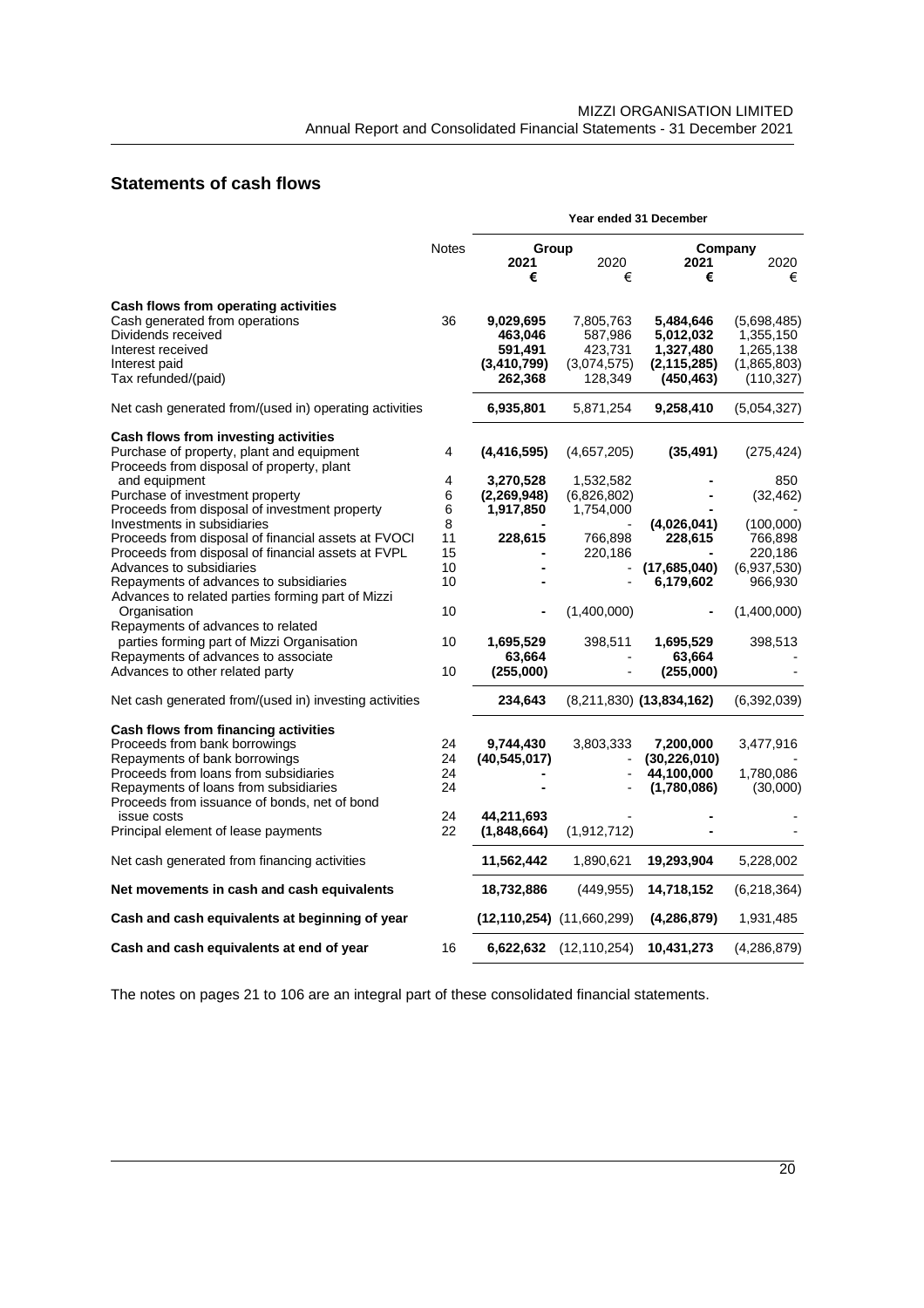#### **Notes to the financial statements**

#### **1. Summary of significant accounting policies**

The principal accounting policies applied in the preparation of these financial statements are set out below. These policies have been consistently applied to all the years presented, unless otherwise stated.

#### **1.1 Basis of preparation**

The consolidated financial statements include the financial statements of Mizzi Organisation Limited (formerly known as Mizzi Holdings Limited) and its subsidiaries. These financial statements are prepared in accordance with International Financial Reporting Standards (IFRSs) as adopted by the EU and the requirements of the Maltese Companies Act (Cap. 386). They have been prepared under the historical cost convention, as modified by the fair valuation of the land and buildings category of property, plant and equipment, investment property, financial assets measured at fair value through profit or loss and financial assets measured at fair value through other comprehensive income.

The preparation of financial statements in conformity with IFRSs as adopted by the EU requires the use of certain accounting estimates. It also requires the directors of the entities forming part of the Group to exercise their judgement in the process of applying the company's accounting policies (see Note 3 - Critical accounting estimates and judgements).

#### *Appropriateness of the going concern assumption in the preparation of the financial statements*

As at 31 December 2021, the Group's current liabilities exceeded current assets by €26,878,337 (2020: €26,989,971), after excluding non-cash contract liabilities. The parent company directors take cognisance of the related party relationship with other companies forming part of Mizzi Organisation and other related parties and the formal commitment that these companies will not request payments of amounts due to them until alternative financing is available, together with the unutilised portion of the committed bank facilities that the Group can access to meet liquidity needs. On the basis of these considerations, the directors have a reasonable expectation, at the time of approving these financial statements, that the Group has adequate financial resources to continue in operational existence for the foreseeable future and that the Group will continue to manage its net current liability position effectively within the context of a normalised liquidity management stance.

In view of the current situation brought about by the COVID-19 pandemic, the Mizzi Organisation is constantly monitoring the situation and has assessed its financial projections, including different scenarios in respect of the recovery from the pandemic. In this respect detailed financial and cash flow projections covering all business lines have been prepared. These projections are based on 2022 historical financial information registered to date, and are compiled as part of the preparation of a revised business plan. The projected 2022 financial results for the core businesses within the Organisation were cautiously projected to be somewhat lower when compared to 2019 financial results. The projections also contemplate a stressed case scenario with severe business conditions prevailing throughout 2022 and with a number of years for recovery. These projections demonstrate the resilience of the Organisation, even under stressed business conditions, with a healthy liquidity buffer to withstand sudden shocks.

Even though not yet near 2019 levels, the financial results achieved during 2021 and in the first part of 2022 already demonstrate an overall significant improvement when compared to 2020 levels. The actual results for the year ended 31 December 2021 are significantly better than those forecasted. Business is picking up and business sentiment is improving. Assuming the country remains focused on the manner in which it handles the pandemic, the targets underlying the 3 year recovery envisaged by the Organisation are being attained. The Organisation is also experiencing significant cash generation and considering various investment options. The Organisation's funding requirements are predominantly already in place.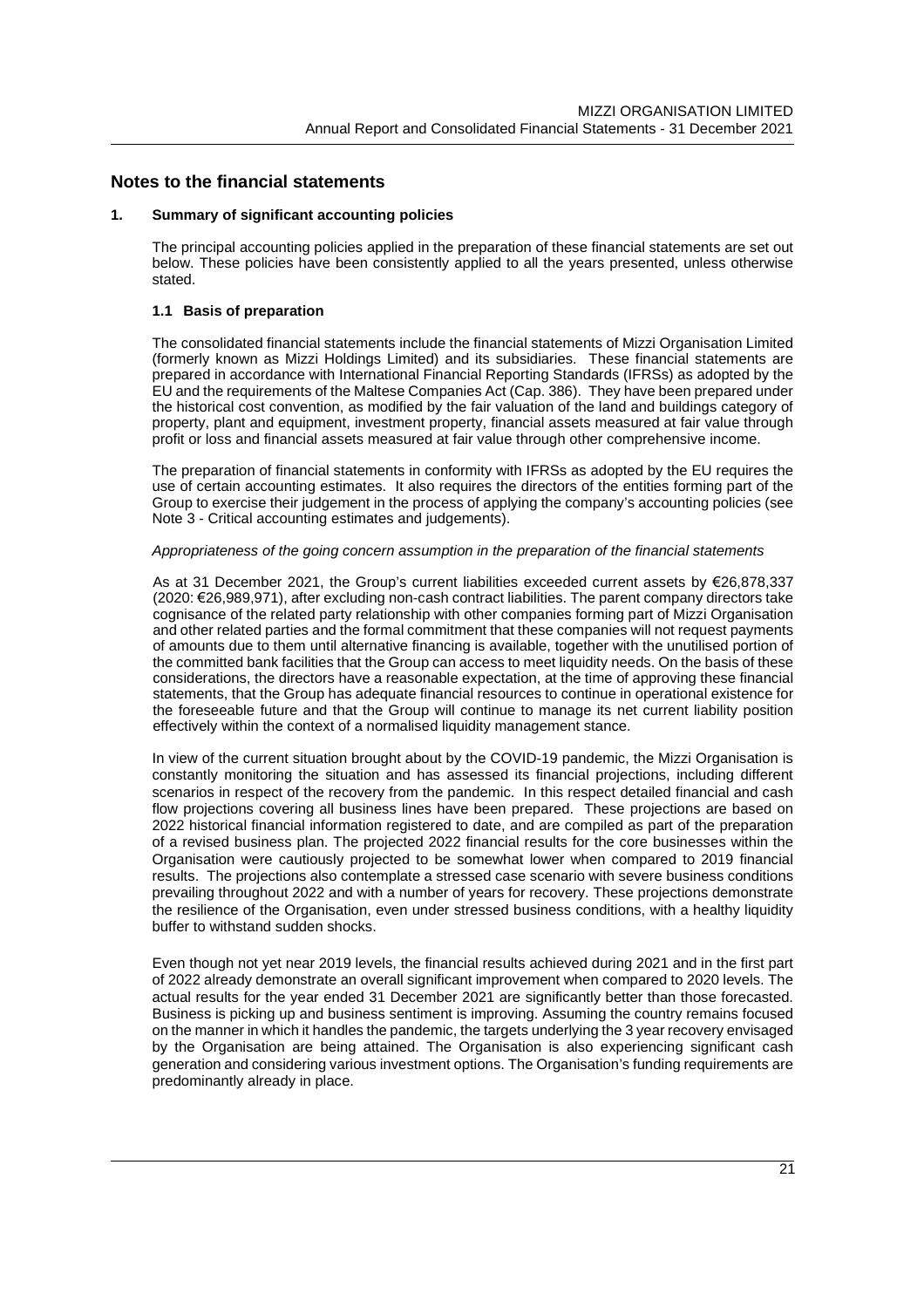#### **1.1 Basis of preparation** - continued

The Boards of Directors of Mizzi Organisation Limited and of the companies constituting the Mizzi Organisation feel confident that with the measures taken, the current and future financing arrangements, the solid capital base and the diversity of the Organisation's business lines, the companies within the Organisation shall overcome the disruptions brought about by this pandemic, which have now been around for two years. The directors consider the Organisation and its separate components to be a going concern. Hence the going concern assumption in the preparation of these financial statements is considered appropriate and there are no material uncertainties which may cast significant doubt about the ability of the Organisation and its components to continue operating as a going concern.

#### *Standards, interpretations and amendments to published standards effective in 2021*

In 2021, the Group adopted new standards, amendments and interpretations to existing standards that are mandatory for the Group's accounting period beginning on 1 January 2021. The adoption of these revisions to the requirements of IFRSs as adopted by the EU did not result in substantial changes to the Group's accounting policies.

#### *Standards, interpretations and amendments to published standards that are not yet adopted*

Certain new standards, amendments and interpretations to existing standards have been published by the date of authorisation for issue of these financial statements but are mandatory for the Group's accounting periods beginning after 1 January 2021. The Group has not early adopted any revisions to the requirements of IFRSs as adopted by the EU and the directors of the Group are of the opinion that, there are no requirements that will have a possible significant impact on the Group's financial statements in the period of initial application.

#### **1.2 Consolidation**

#### (a) Subsidiaries

Subsidiaries are all entities over which the Group has the power to govern the financial and operating policies generally accompanying a shareholding of more than one half of the voting rights. Subsidiaries are fully consolidated from the date on which control is transferred to the Group. They are de-consolidated from the date that control ceases.

The Group uses the acquisition method of accounting to account for business combinations. The consideration transferred for the acquisition of a subsidiary is the fair values of the assets transferred, the liabilities incurred and the equity interests issued by the Group. Acquisition-related costs are expensed as incurred. Identifiable assets acquired and liabilities and contingent liabilities assumed in a business combination are measured initially at their fair values at the acquisition date. On an acquisition-by-acquisition basis, the Group recognises any non-controlling interest in the acquiree either at fair value or at the non-controlling interest's proportionate share of the acquiree's net assets.

The excess of the consideration transferred, the amount of any non-controlling interest in the acquiree and the acquisition-date fair value of any previous equity interest in the acquiree over the fair value of the identifiable net assets acquired is recorded as goodwill. If this is less than the fair value of the net assets of the subsidiary acquired in the case of a bargain purchase, the difference is recognised directly in profit or loss.

Inter-company transactions, balances and unrealised gains on transactions between group companies are eliminated. Unrealised losses are also eliminated unless the transaction provides evidence of an impairment of the asset transferred. Accounting policies of subsidiaries have been changed where necessary to ensure consistency with the policies adopted by the Group.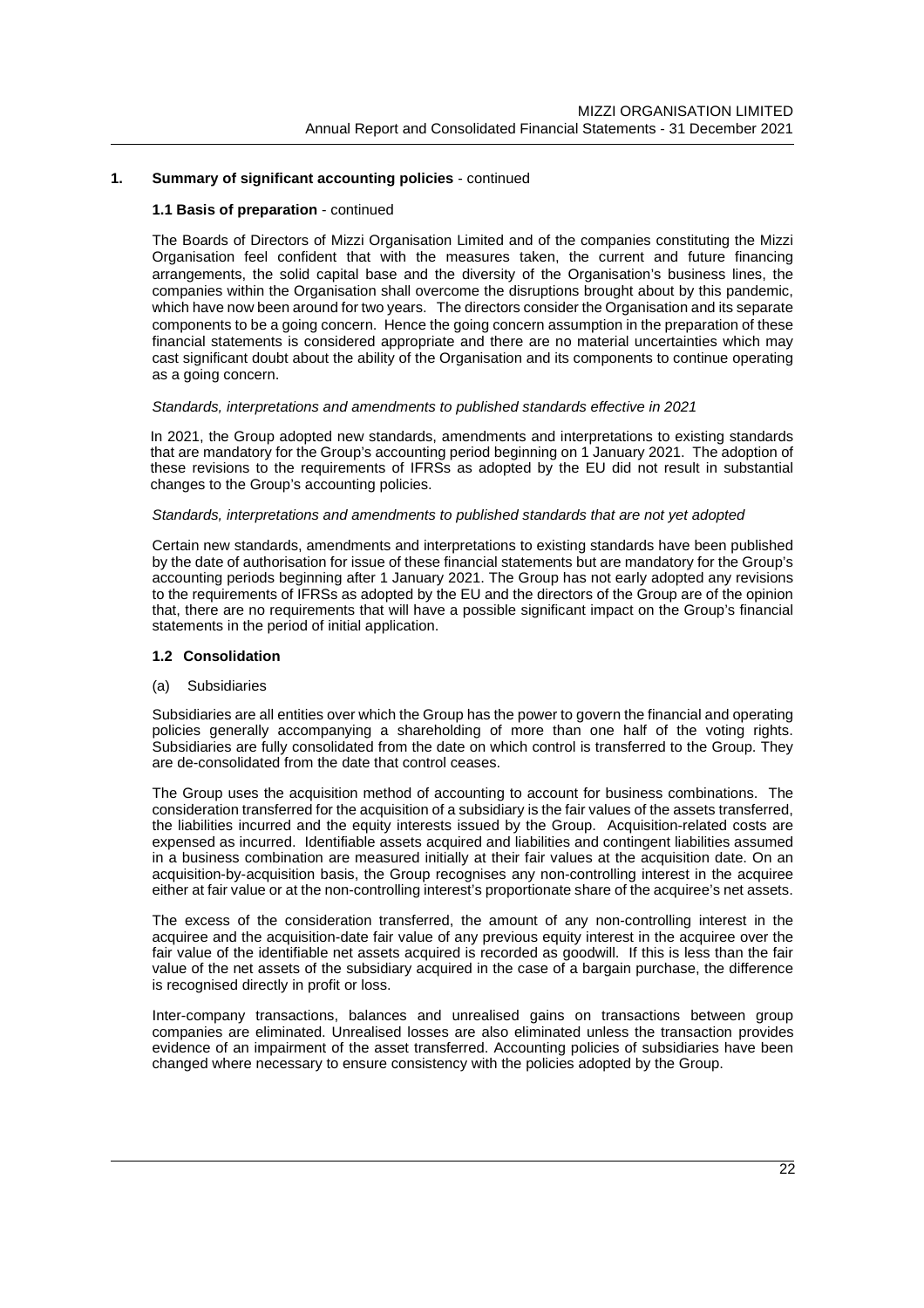#### **1.2 Consolidation** - continued

In the company's separate financial statements, investments in subsidiaries are accounted for by the cost method of accounting i.e. at cost less impairment. Provisions are recorded where, in the opinion of the directors, there is an impairment in value. Where there has been an impairment in the value of an investment, it is recognised as an expense in the period in which the diminution is identified. The results of subsidiaries are reflected in the company's separate financial statements only to the extent of dividends receivable. On disposal of an investment, the difference between the net disposal proceeds and the carrying amount is charged or credited to profit or loss.

#### (b) Associates

Associates are all entities over which the group has significant influence but not control, generally accompanying a shareholding of between 20% and 50% of the voting rights. In the consolidated financial statements, investments in associates are accounted for using the equity method of accounting and are initially recognised at cost. The Group's investment in associates includes goodwill identified on acquisition, net of any accumulated impairment losses.

The Group's share of its associates' post-acquisition profits or losses is recognised in profit or loss, and its share of post-acquisition other comprehensive income is recognised in other comprehensive income. The cumulative post-acquisition movements are adjusted against the carrying amount of the investment. When the Group's share of losses in an associate equals or exceeds its interest in the associate, including any other unsecured receivables, the Group does not recognise further losses, unless it has incurred obligations or made payments on behalf of the associate.

Unrealised gains on transactions between the Group and its associates are eliminated to the extent of the Group's interest in the associates. Unrealised losses are also eliminated unless the transaction provides evidence of an impairment of the asset transferred. Accounting policies of associates have been changed where necessary to ensure consistency with the policies adopted by the Group.

In the company's separate financial statements, investments in associates are accounted for by the cost method of accounting i.e. at cost less impairment. Provisions are recorded where, in the opinion of the directors, there is an impairment in value. Where there has been an impairment in the value of an investment, it is recognised as an expense in the period in which the diminution is identified. The results of associates are reflected in the company's separate financial statements only to the extent of dividends receivable. On disposal of an investment, the difference between the net disposal proceeds and the carrying amount is charged or credited to profit or loss.

#### **1.3 Foreign currencies**

#### (a) Functional and presentation currency

Items included in the financial statements of each of the Groups entities are measured using the currency of the primary economic environment in which the entity operates ('the functional currency'). The consolidated financial statements are presented in euro, which is the company's functional currency and the Group's presentation currency.

(b) Transactions and balances

Foreign currency transactions are translated into the functional currency using the exchange rates prevailing at the dates of the transactions. Foreign exchange gains and losses resulting from the settlement of such transactions and from the translation at year-end exchange rates of monetary assets and liabilities denominated in foreign currencies are recognised in profit or loss.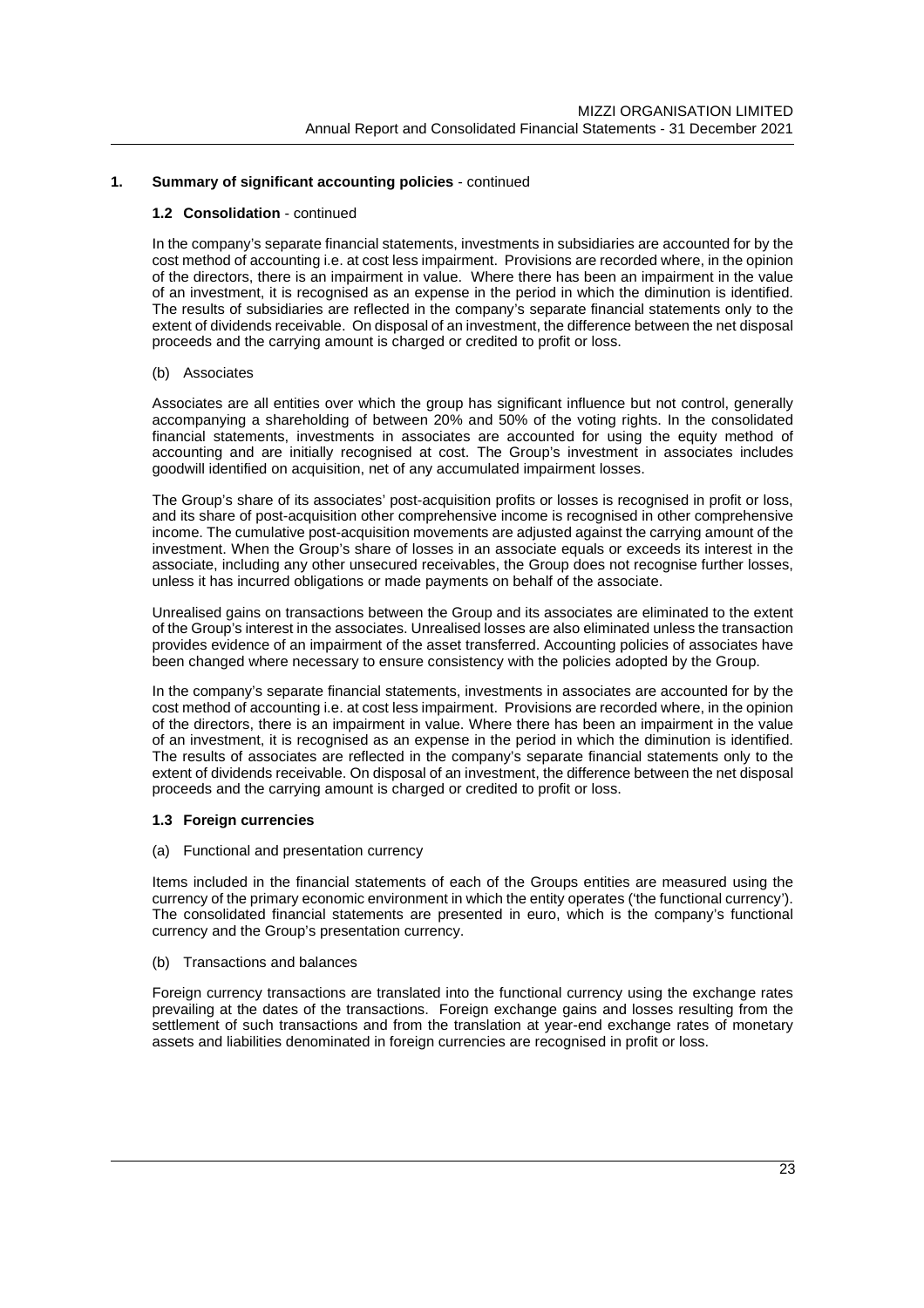#### **1.3 Foreign currencies** - continued

(c) Group companies

The results and financial position of all the subsidiaries that have a functional currency different from the presentation currency are translated into the presentation currency as follows:

(i) assets and liabilities for each statement of financial position presented are translated at the closing rate at the end of each reporting period;

(ii) income and expenses for each performance statement are translated at average exchange rates (unless this average is not a reasonable approximation of the cumulative effect of the rates prevailing on the transaction dates, in which case income and expenses are translated at the dates of the transactions); and

(iii) all resulting exchange differences are recognised as a separate component of equity.

On consolidation, exchange differences arising from the translation of the net investment in foreign operations, and of borrowings and other currency instruments designated as hedges of such investments, are taken to shareholders' equity. When a foreign operation is partially disposed of or sold, exchange differences that were recorded in equity are recognised in profit or loss as part of the gain or loss on sale.

#### **1.4 Property, plant and equipment**

All property, plant and equipment is initially recorded at historical cost. Land and buildings are subsequently shown at fair value, based on periodic valuations by professional valuers, less subsequent depreciation for buildings. Valuations are carried out on a regular basis such that the carrying amount of property does not differ materially from that which would be determined using fair values at the end of the reporting period. Any accumulated depreciation at the date of revaluation is eliminated against the gross carrying amount of the asset, and the net amount is restated to the revalued amount of the asset. All other property, plant and equipment is subsequently stated at historical cost less depreciation and impairment losses. Historical cost includes expenditure that is directly attributable to the acquisition of the items. Borrowing costs which are incurred for the purpose of acquiring or constructing a qualifying asset are capitalised as part of its cost. Borrowing costs are capitalised while acquisition or construction is actively underway. Capitalisation of borrowing costs is ceased once the asset is substantially complete and is suspended if the development of the asset is suspended.

Subsequent costs are included in the asset's carrying amount or recognised as a separate asset, as appropriate, only when it is probable that future economic benefits associated with the item will flow to the Group and the cost of the item can be measured reliably. All other repairs and maintenance are charged to profit or loss during the financial period in which they are incurred.

Increases in the carrying amount arising on revaluation of land and buildings are credited to other comprehensive income and shown as a revaluation reserve in shareholders' equity. Decreases that offset previous increases of the same asset are charged in other comprehensive income and debited against the revaluation reserve; all other decreases are charged to profit or loss. Each year the difference between depreciation based on the revalued carrying amount of the asset (the depreciation charged to profit or loss) and depreciation based on the asset's original cost, net of any related deferred income taxes, is transferred from the revaluation reserve to retained earnings.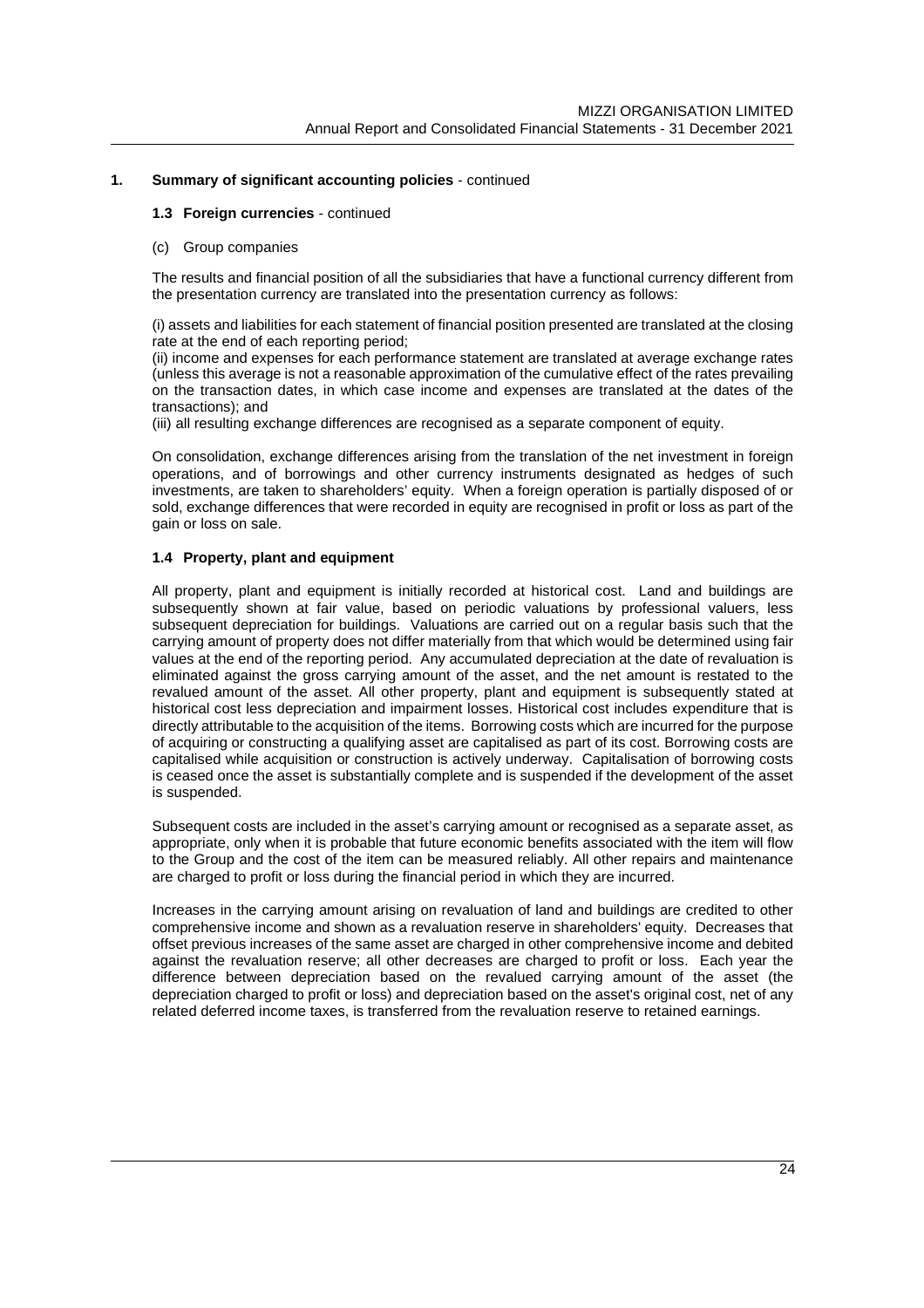#### **1.4 Property, plant and equipment** - continued

Depreciation is calculated using the straight-line method to allocate the cost or revalued amounts of the assets to their residual values over their estimated useful lives, as follows:

|                                                           | $\%$                                            |
|-----------------------------------------------------------|-------------------------------------------------|
| <b>Buildings</b>                                          | $1 - 2$                                         |
| Improvements to premises                                  | $2 - 33\%$                                      |
| Plant, machinery and operational equipment                | $8\frac{1}{3}$ - 33 <sup>1</sup> / <sub>3</sub> |
| Furniture, fittings, air conditioning and other equipment | $10 - 33\%$                                     |
| Motor vehicles                                            | $10 - 33\frac{1}{3}$                            |

Freehold land is not depreciated as it is deemed to have an indefinite life. Assets in the course of construction and payments on account are not depreciated.

Buildings and integral assets capitalised in respect of leasehold property are depreciated over the term of the property lease arrangement or over the estimated useful life of the assets if shorter than the lease term, ranging from ten to twenty years.

The assets' residual values and useful lives are reviewed, and adjusted if appropriate, at the end of each reporting period.

Property, plant and equipment is reviewed for impairment whenever events or changes in circumstances indicate that the carrying amount may not be recoverable. An asset's carrying amount is written down immediately to its recoverable amount if the asset's carrying amount is greater than its estimated recoverable amount. An impairment loss is recognised for the amount by which the asset's carrying amount exceeds its recoverable amount. The recoverable amount is the higher of an asset's fair value less costs to sell and value in use. For the purposes of assessing impairment, assets are grouped at the lowest levels for which there are separately identifiable cash flows (cashgenerating units). Property, plant and equipment that suffered an impairment is reviewed for possible reversal of the impairment at the end of each reporting period.

Gains and losses on disposals of property, plant and equipment are determined by comparing proceeds with carrying amount and are recognised in profit or loss. When revalued assets are disposed of, the amounts included in the revaluation reserve relating to the assets are transferred to retained earnings.

#### **1.5 Investment property**

Property that is held for long-term rental yields or for capital appreciation or both, and that is not occupied by the group, is classified as investment property. Investment property also includes property that is being constructed or developed for future use as investment property, when such identification is made. Investment property principally comprises land and buildings.

Investment property is measured initially at its historical cost, including related transaction costs and borrowing costs. Borrowing costs which are incurred for the purpose of acquiring or constructing a qualifying investment property are capitalised as part of its cost. Borrowing costs are capitalised while acquisition or construction is actively underway. Capitalisation of borrowing costs is ceased once the asset is substantially complete and is suspended if the development of the asset is suspended. After initial recognition, investment property is carried at fair value, representing open market value determined annually. Fair value is based on active market prices, adjusted, if necessary, for any difference in the nature, location or condition of the specific asset. If this information is not available, the group uses alternative valuation methods such as recent prices on less active markets or discounted cash flow projections.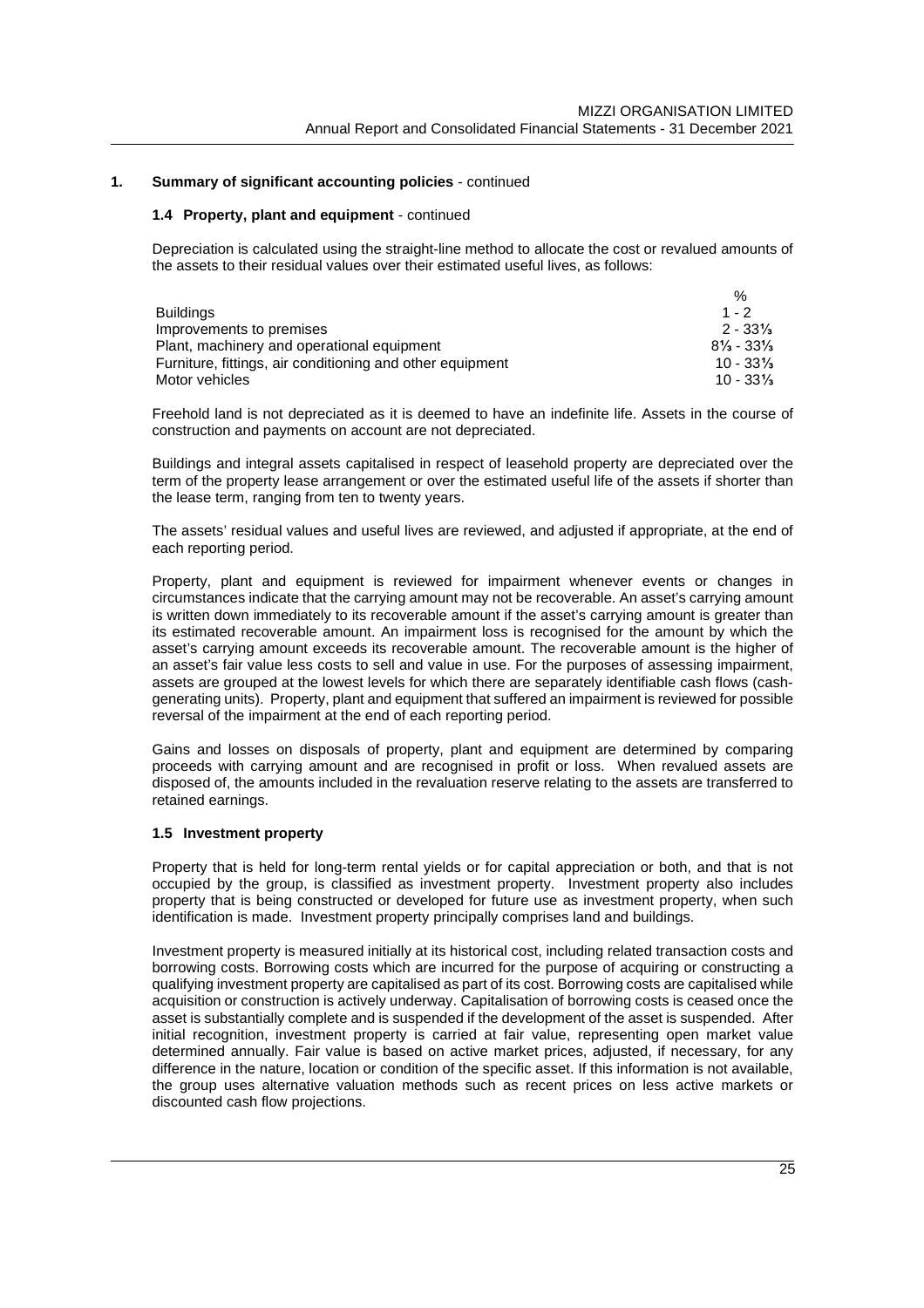#### **1.5 Investment property** - continued

These valuations are reviewed regularly by a professional valuer. Investment property that is being redeveloped for continuing use as investment property or for which the market has become less active continues to be measured at fair value. Fair value measurement on property under construction is only applied if the fair value is considered to be reliably measurable. The fair value of investment property reflects, among other things, rental income from current leases and assumptions about rental income from future leases in the light of current market conditions. The fair value also reflects, on a similar basis, any cash outflows that could be expected in respect of the property.

Subsequent expenditure is capitalised to the asset's carrying amount only when it is probable that future economic benefits associated with the expenditure will flow to the group and the cost of the item can be measured reliably. All other repairs and maintenance costs are charged to profit or loss during the financial period in which they are incurred. When part of an investment property is replaced, the carrying amount of the replaced part is derecognised.

The fair value of investment property does not reflect future capital expenditure that will improve or enhance the property and does not reflect the related future benefits from this future expenditure other than those a rational market participant would take into account when determining the value of the property.

Changes in fair values are recognised in profit or loss. Investment properties are derecognised either when they have been disposed of or when the investment property is permanently withdrawn from use and no future economic benefit is expected from its disposal.

If an investment property becomes owner-occupied, it is reclassified as property, plant and equipment. Its fair value at the date of the reclassification becomes its cost for subsequent accounting purposes. When the group decides to dispose of an investment property without development, the group continues to treat the property as an investment property. Similarly, if the Group begins to redevelop an existing investment property for continued future use as investment property, it remains an investment property during the redevelopment.

If an item of property, plant and equipment becomes an investment property because its use has changed, any difference resulting between the carrying amount and the fair value of this item at the date of transfer is treated in the same way as a revaluation under IAS 16. Any resulting increase in the carrying amount of the property is recognised in profit or loss to the extent that it reverses a previous impairment loss; with any remaining increase recognised in other comprehensive income, directly to revaluation surplus within equity. Any resulting decrease in the carrying amount of the property is initially charged to other comprehensive income against any previously recognised revaluation surplus; with any remaining decrease charged to profit or loss. Upon the disposal of such investment property, any surplus previously recorded in equity is transferred to retained earnings; the transfer is not made through profit or loss.

Where an investment property undergoes a change in use, evidenced by commencement of development with a view to sale, the property is transferred to inventories. A property's deemed cost for subsequent accounting as inventories is its fair value at the date of change in use.

For a transfer from inventories to investment property, arising on changes in intended use as evidenced by commencement of an operating lease arrangement rather than sale, any difference between the property's fair value at the transfer date and its previous carrying amount within inventories shall be recognised in profit or loss.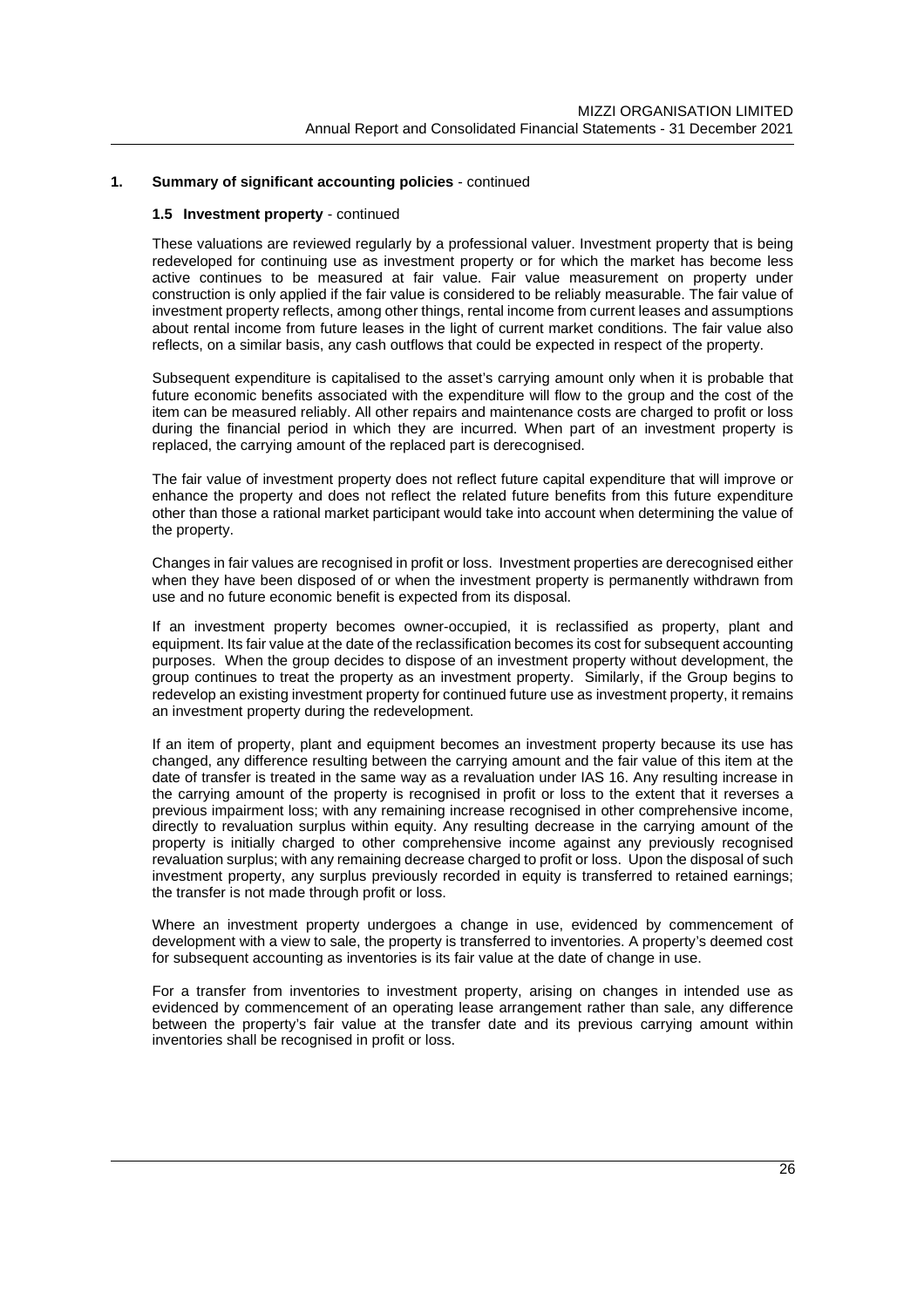#### **1.6 Intangible assets**

(a) Goodwill

Goodwill represents the excess of the cost of an acquisition over the fair value of the Group's share of the net identifiable assets of the acquired subsidiary/associate at the date of acquisition. Goodwill on acquisitions of subsidiaries is included in 'Intangible assets'. Goodwill on acquisitions of associates is included in 'Investments in associates'. Separately recognised goodwill is tested annually for impairment and carried at cost less accumulated impairment losses. Impairment losses on goodwill are not reversed. Gains and losses on the disposal of an entity include the carrying amount of goodwill relating to the entity sold.

Goodwill is allocated to cash-generating units for the purpose of impairment testing. The allocation is made to those cash-generating units or groups of cash-generating units that are expected to benefit from the business combination in which the goodwill arose. A cash-generating unit to which goodwill has been allocated shall be tested for impairment annually, and whenever there is an indication that the unit may be impaired by comparing the carrying amount of the unit, including the goodwill, with the recoverable amount of the unit. The recoverable amount is the higher of fair value less costs to sell and value in use.

(b) Franchise and licence rights

Franchise rights and licence rights are measured initially at historical cost. Franchise and licence rights have a finite useful life and are carried at cost less accumulated amortisation. Amortisation is calculated using the straight-line method to allocate the cost of franchise and licence rights over their estimated useful lives (5 - 10 years).

Assets that are subject to amortisation are reviewed for impairment whenever events or changes in circumstances indicate that the carrying amount may not be recoverable. An impairment loss is recognised for the amount by which the asset's carrying amount exceeds its recoverable amount. The recoverable amount is the higher of an asset's fair value less costs to sell and value in use.

#### **1.7 Financial assets**

#### **Classification**

The Group classifies its financial assets in the following measurement categories:

- those to be measured subsequently at fair value (either through other comprehensive income, or through profit or loss), and
- those to be measured at amortised cost.

The classification depends on the entity's business model for managing the financial assets and the contractual terms of the cash flows. For assets measured at fair value, gains and losses will either be recorded in profit or loss or other comprehensive income (OCI). For investments in equity instruments that are not held for trading, this will depend on whether the Group has made an irrevocable election at the time of initial recognition to account for the equity investment at fair value through other comprehensive income (FVOCI).

The group reclassifies debt investments when and only when its business model for managing those assets changes.

#### **Recognition and derecognition**

The group recognises a financial asset in its statement of financial position when it becomes a party to the contractual provisions of the instrument.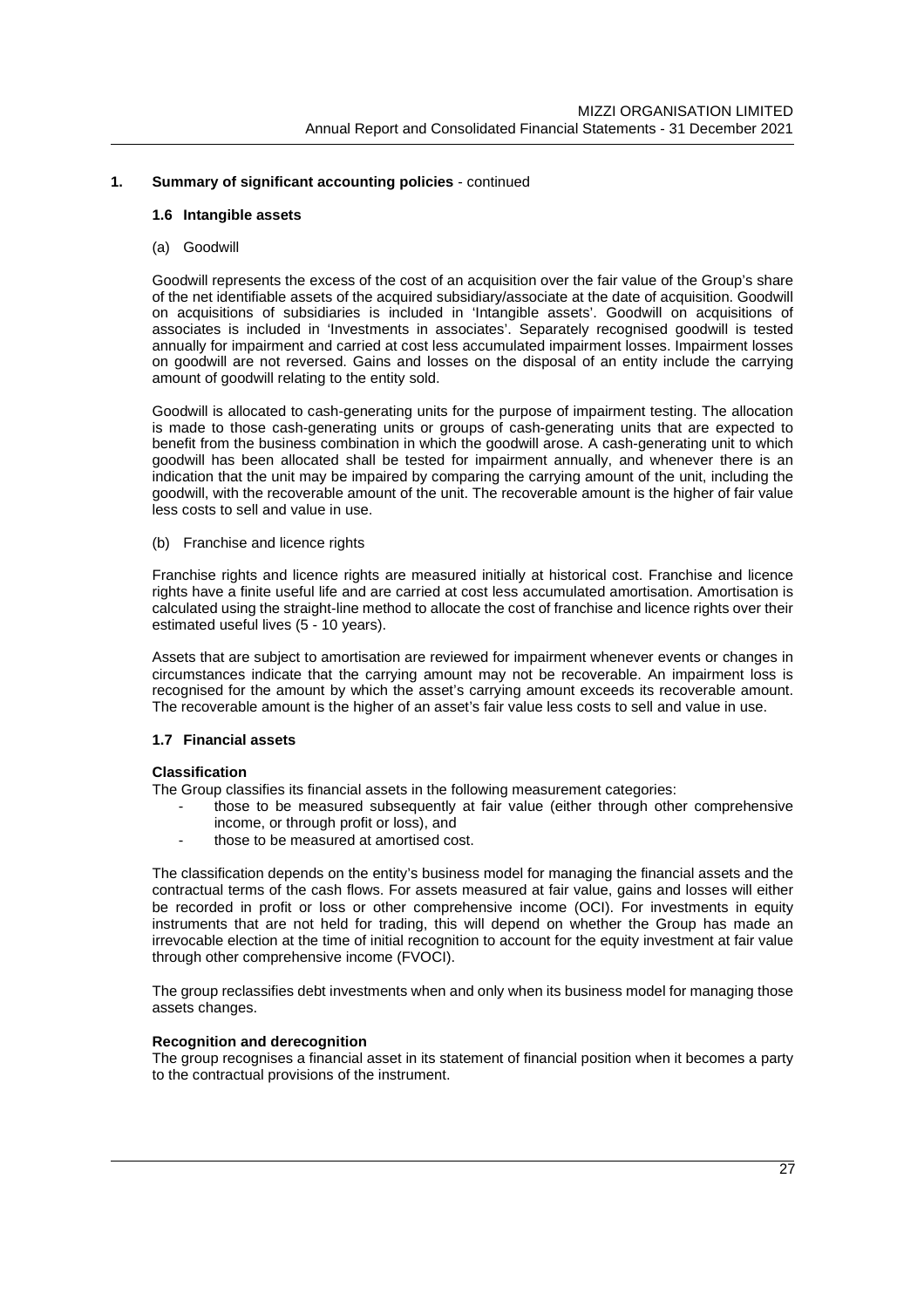#### **1.7 Financial assets** - continued

Regular way purchases and sales of financial assets are recognised on settlement date, the date on which an asset is delivered to or by the organisation. Financial assets are derecognised when the rights to receive cash flows from the financial assets have expired or have been transferred and the Group has transferred substantially all the risks and rewards of ownership or has not retained control of the asset.

#### **Measurement**

At initial recognition, the Group measures a financial asset at its fair value plus, in the case of a financial asset not at fair value through profit or loss (FVPL), transaction costs that are directly attributable to the acquisition of the financial asset. Transaction costs of financial assets carried at FVPL are expensed in profit or loss.

Financial assets with embedded derivatives are considered in their entirety when determining whether their cash flows are solely payments of principal and interest.

#### (a) *Debt instruments*

Subsequent measurement of debt instruments depends on the Group's business model for managing the asset and the cash flow characteristics of the asset. There are three measurement categories into which the Group may classify its debt instruments:

- Amortised cost: Assets that are held for collection of contractual cash flows where those cash flows represent solely payments of principal and interest are measured at amortised cost. Interest income from these financial assets is included in finance income using the effective interest rate method. Any gain or loss arising on derecognition is recognised directly in profit or loss. Impairment losses are presented in the statement of profit or loss.
- FVOCI: Assets that are held for collection of contractual cash flows and for selling the financial assets, where the assets' cash flows represent solely payments of principal and interest, are measured at FVOCI. Movements in the carrying amount are taken through OCI, except for the recognition of impairment gains or losses, interest income and foreign exchange gains and losses which are recognised in profit or loss. When the financial asset is derecognised, the cumulative gain or loss previously recognised in OCI is reclassified from equity to profit or loss. Interest income from these financial assets is included in finance income using the effective interest rate method. Impairment losses are presented in the statement of profit or loss.
- FVPL: Assets that do not meet the criteria for amortised cost or FVOCI are measured at FVPL. A gain or loss on a debt investment that is subsequently measured at FVPL is recognised in profit or loss in the period in which it arises.

#### *(b) Equity instruments*

The Group subsequently measures all equity investments at fair value. Where the Group's management has elected to present fair value gains and losses on equity investments in OCI, there is no subsequent reclassification of fair value gains and losses to profit or loss following the derecognition of the investment. Dividends from such investments continue to be recognised in profit or loss when the Group 's right to receive payments is established.

Changes in the fair value of financial assets at FVPL are recognised in the income statement as applicable. Impairment losses (and reversal of impairment losses) on equity investments measured at FVOCI are not reported separately from other changes in fair value.

#### **Impairment**

The Group assesses on a forward looking basis the expected credit losses associated with its debt instruments carried at amortised cost and FVOCI. The impairment methodology applied depends on whether there has been a significant increase in credit risk.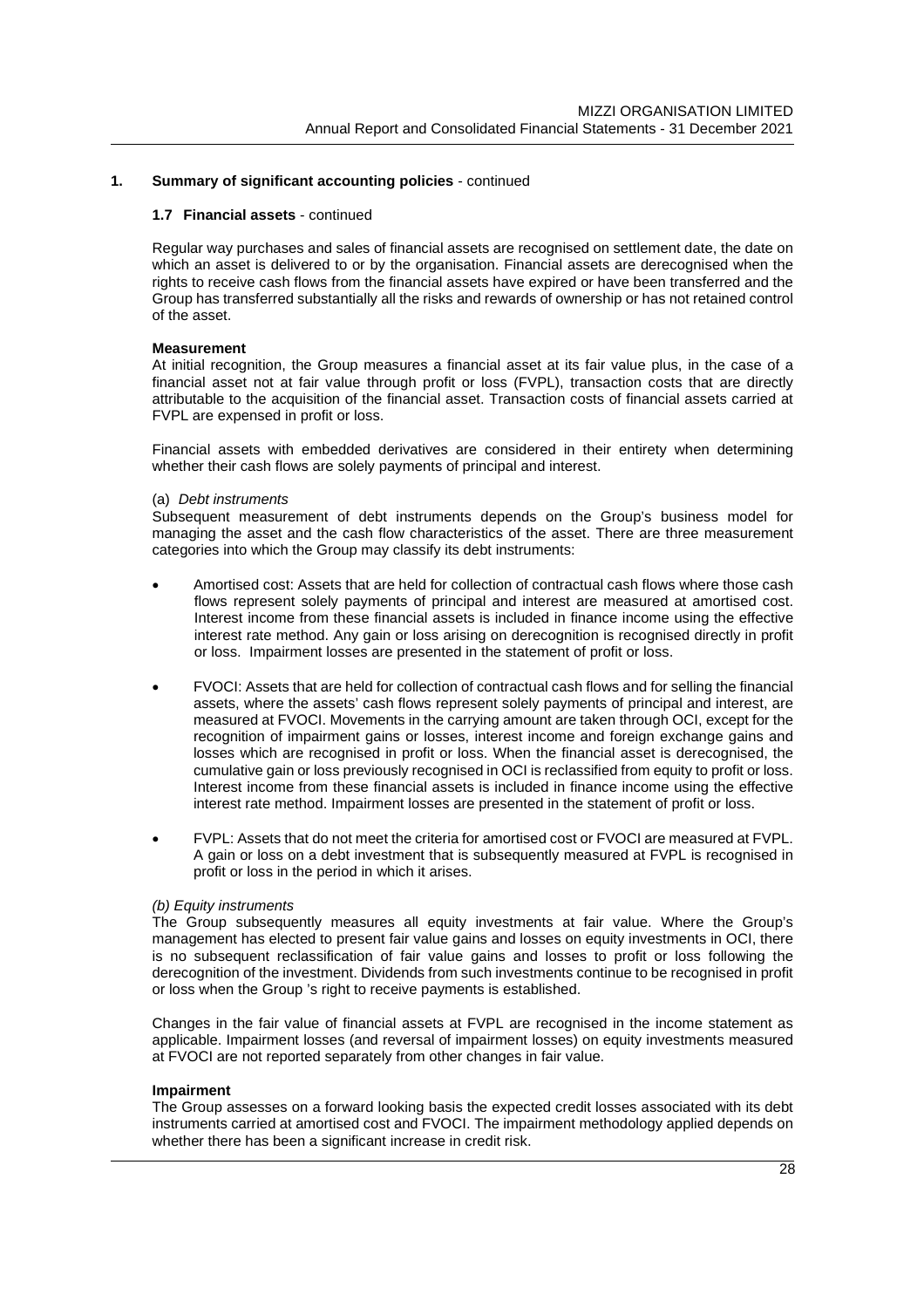#### **1.7 Financial assets** - continued

For trade receivables and contract assets, the Group applies the simplified approach permitted by IFRS 9, which requires expected lifetime losses to be recognised from initial recognition of the receivables (see Note 3 for further details).

For hire purchase debtors and other receivables, the Group assesses on a forward-looking basis the expected credit losses ('ECL') on the basis of the 'three-stage' model for impairment outlined by IFRS 9, based on changes in credit quality since initial recognition.

#### **1.8 Inventories**

#### *Goods held for resale*

Inventories are stated at the lower of cost and net realisable value. Cost is determined using the following methods:

- inventories of motor vehicles and motorcycles are valued by specifically identifying their individual costs;
- inventories of spare parts, stocks of goods held for resale and other stocks are valued on the weighted average cost method.

The cost of inventories comprises the invoiced value of goods and, in general, includes transport and handling costs. Net realisable value is the estimated selling price in the ordinary course of business, less applicable variable selling expenses.

#### *Property held for development and resale*

When the main object of a property project is development for resale purposes, the asset is classified in the financial statements as inventories. Property is also classified as inventory, where there is a change in use of investment property evidenced by the commencement of development with a view to sale. Such property would be reclassified at the deemed cost, which is the fair value at the date of reclassification. Development property is carried at the lower of cost and net realisable value. Cost comprises the purchase cost of acquiring the land together with other costs incurred during its subsequent development, including costs incurred on demolition, site clearance, excavation, construction and other related activities. Net realisable value is the estimated selling price in the ordinary course of business, less the costs of completion and selling expenses. On disposal of a revalued asset, amounts in the revaluation reserve relating to that asset are transferred to retained earnings.

#### **1.9 Trade and other receivables**

Trade receivables comprise amounts due from customers for services performed in the ordinary course of business. If collection is expected in one year or less (or in the normal operating cycle of the business if longer), they are classified as current assets. If not, they are presented as non-current assets.

Trade receivables are recognised initially at fair value and subsequently measured at amortised cost using the effective interest method, less expected credit loss allowances.

Trade receivables are recognised initially at the amount of consideration that is unconditional unless they contain significant financing components, when they are recognised at fair value. The Group holds the trade receivables with the objective to collect the contractual cash flows and therefore measures them subsequently at amortised cost using the effective interest method.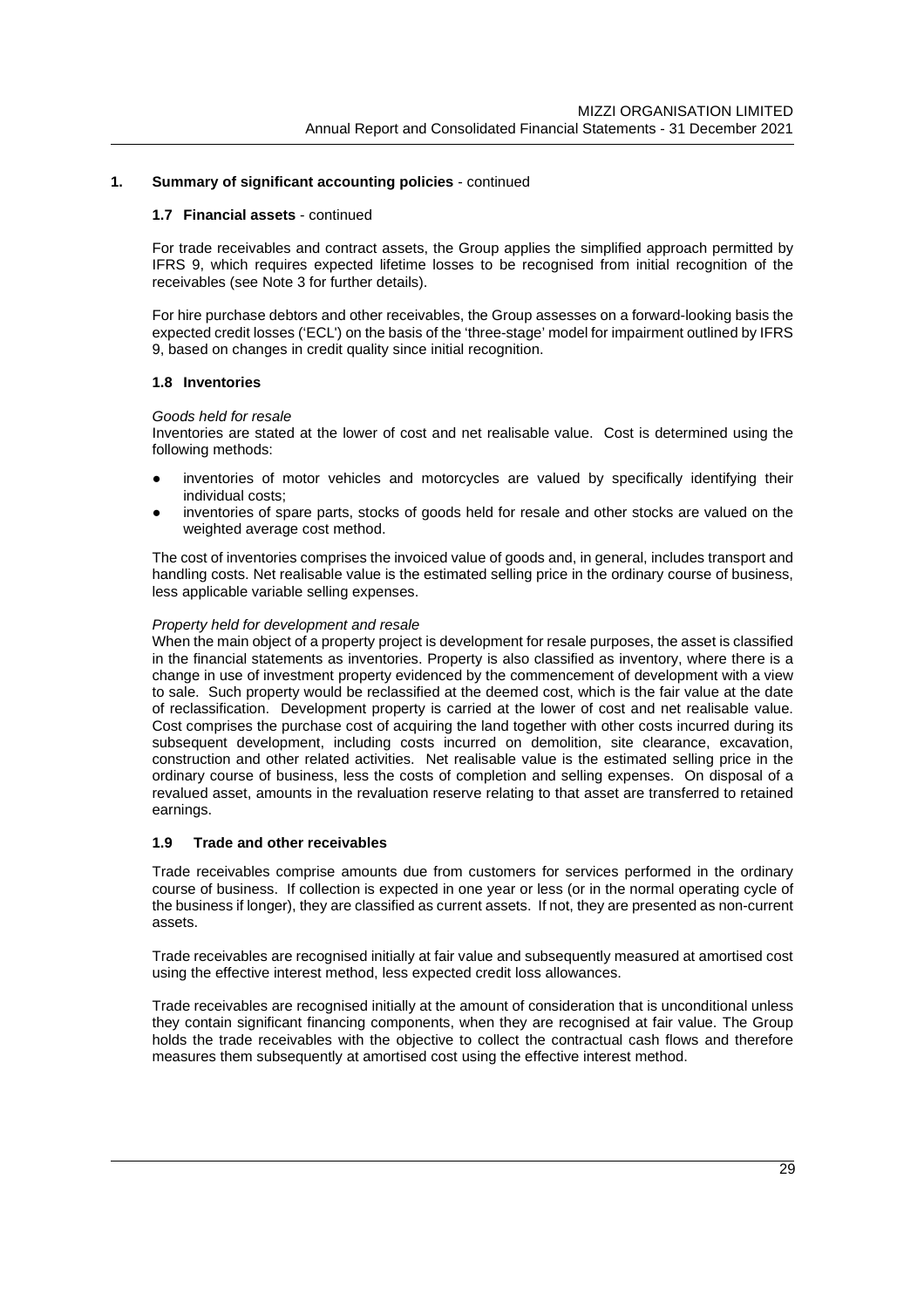#### **1.10 Amounts receivable from hire purchase debtors**

An entity forming part of the Mizzi Organisation Limited acquires and finances trade receivables arising from the sale of goods and services by other companies within the Group. These receivables are transferred to this entity upon origination, once hire purchase terms are granted upon sale of goods or services, at their face value with no rights of recourse whatsoever. Accordingly, credit loss allowances attributable to amounts receivable from hire purchase debtors are recognised in the entity's profit or loss.

Amounts receivable from hire purchase debtors are covered by bills of exchange for the face value of the debts financed together with the amount of the hire purchase interest element which would be earned over the entire period of credit. The interest element of the bills of exchange is accounted for as income and as a receivable from hire purchase debtors over the credit period as interest accrues with the passage of time. Acquired receivables are initially recognised at the face value or cost of the hire purchase debts financed. Subsequent to initial recognition, amounts receivable from hire purchase debtors are carried at the face value of the debts financed adjusted for the recognition of hire purchase interest income, less credit loss allowance in respect of these receivables. A provision for impairment of hire purchase receivables is further described in Note 2.

Receivables covered by bills of exchange factored out to bankers with an option to repurchase them at face value as they fall due are not derecognised from the Group's statement of financial position. The entity would have retained substantially all the risks and rewards of ownership of the hire purchase receivables which it factors out to bankers. The transferee does not have the ability to obtain the benefits of the receivables and the transferor retains substantially all the risks of the assets. Essentially these factoring facilities are accounted for as collateralised borrowings for an amount of the face value of the bills of exchange subject to interest charges.

Receivables covered by bills of exchange factored out to bankers without an option to repurchase them as they fall due are derecognised by the subsidiary since the transferor would have transferred substantially all the risks and rewards of ownership of the hire purchase receivables. The transferee has the ability to obtain the benefits of the underlying receivables i.e. the right to receive a stream of cash flows in the form of principal and interest amounts. The banker's right of recourse under this facility is limited to 15% of the value of the bills factored in the preceding six months, which is not deemed to be a transfer of risk in view of the limited recourse period. A financial liability would be recognised in this respect at fair value.

#### **1.11 Cash and cash equivalents**

In the statement of cash flows, cash and cash equivalents include cash in hand, deposits held at call with banks, bank overdrafts and the current portion of the factoring facility in respect of bills of exchange factored out. The bank overdrafts and the short-term portion of the facility in respect of bills of exchange factored out are shown within borrowings in current liabilities in the statement of financial position.

#### **1.12 Non-current assets (or disposal groups) held for sale**

Non-current assets (or disposal groups) are classified as assets held for sale, and stated at the lower of carrying amount and fair value less costs to sell if their carrying amount is recovered principally through a sale transaction, rather than through continuing use, and a sale is considered highly probable. These assets may be a component of an entity, a disposal group or an individual noncurrent asset.

#### **1.13 Share capital**

Ordinary shares are classified as equity. Incremental costs directly attributable to the issue of new shares are shown in equity as a deduction, net of tax, from the proceeds.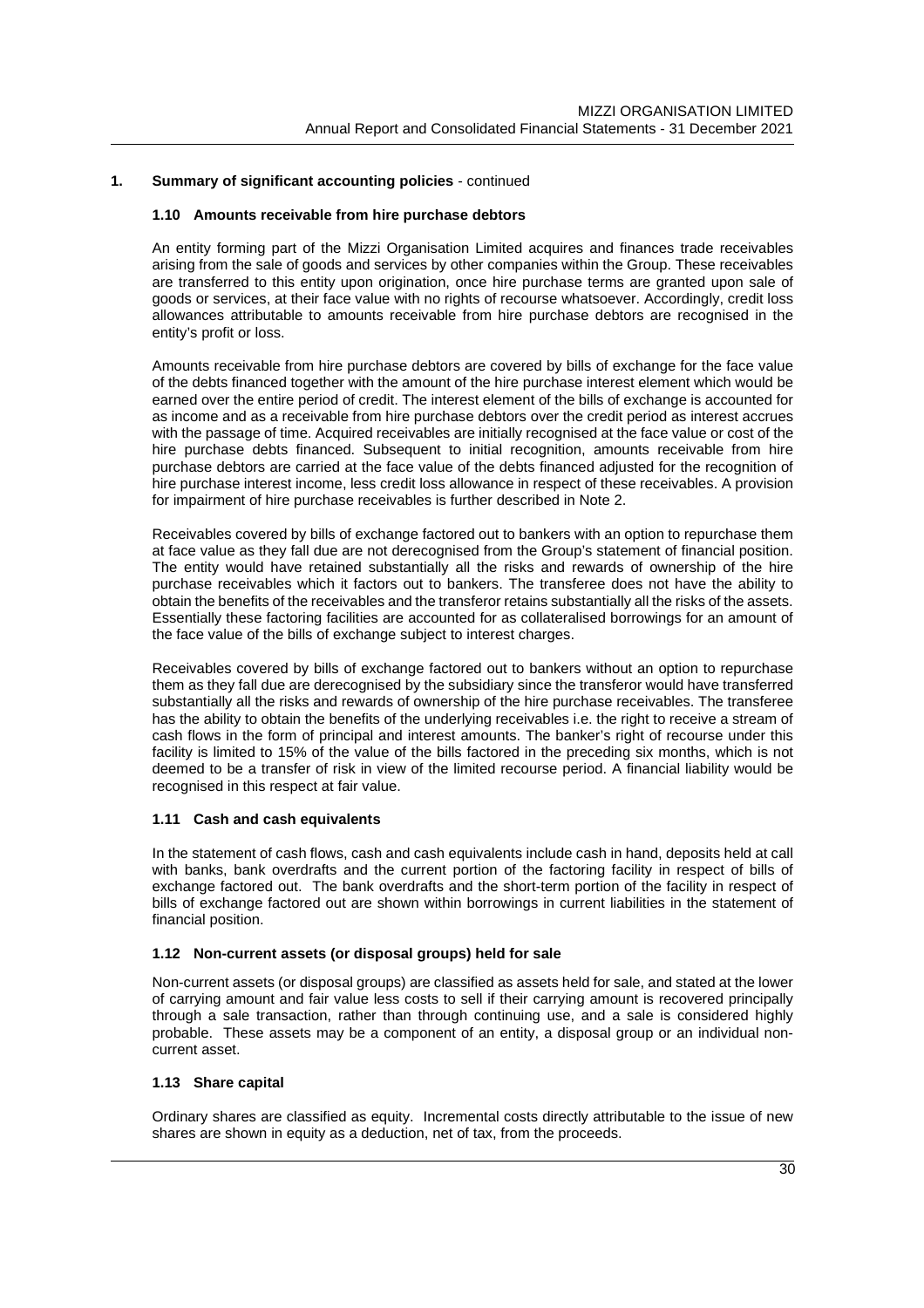#### **1.14 Financial liabilities**

The Group recognises a financial liability in its statement of financial position when it becomes a party to the contractual provisions of the instrument. The Group 's financial liabilities, other than derivative contracts, are classified as financial liabilities measured at amortised cost, i.e. not at fair value through profit or loss under IFRS 9. Financial liabilities not at fair value through profit or loss are recognised initially at fair value, being the fair value of consideration received, net of transaction costs that are directly attributable to the acquisition or the issue of the financial liability. These liabilities are subsequently measured at amortised cost. The Group derecognises a financial liability from its statement of financial position when the obligation specified in the contract or arrangement is discharged, cancelled or expires.

#### **1.15 Trade and other payables**

Trade and other payables are recognised initially at fair value and subsequently measured at amortised cost using the effective interest method.

#### **1.16 Borrowings**

Borrowings are recognised initially at the fair value of proceeds received, net of transaction costs incurred. Borrowings are subsequently carried at amortised cost; any difference between the proceeds (net of transaction costs) and the redemption value is recognised in profit or loss over the period of the borrowings using the effective interest method. Borrowings are classified as current liabilities unless the Group has an unconditional right to defer settlement of the liability for at least twelve months after the end of the reporting period.

Preference shares which are mandatorily redeemable on or by a specific date, are classified as liabilities. The dividend on these preference shares is recognised in profit or loss as interest expense.

#### **1.17 Derivative financial instruments and hedging**

The Group elected to retain the provisions and accounting policies for derivative financial instruments that applied under IAS 39.

Derivative financial instruments, consisting mainly of interest rate swap agreements, are initially recognised at fair value on the date a derivative contract is entered into and are subsequently remeasured at their fair value. The method of recognising the resulting gain or loss depends on whether the derivative is designated as a hedging instrument, and if so, the nature of the item being hedged.

All derivatives are carried as assets when fair value is positive and as liabilities when fair value is negative. The full fair value of hedging derivatives is classified as a non-current asset or liability if the remaining maturity of the hedged item is more than twelve months, and as a current asset or liability if the remaining maturity of the hedged item is less than twelve months. Trading derivatives are classified as a current asset or liability.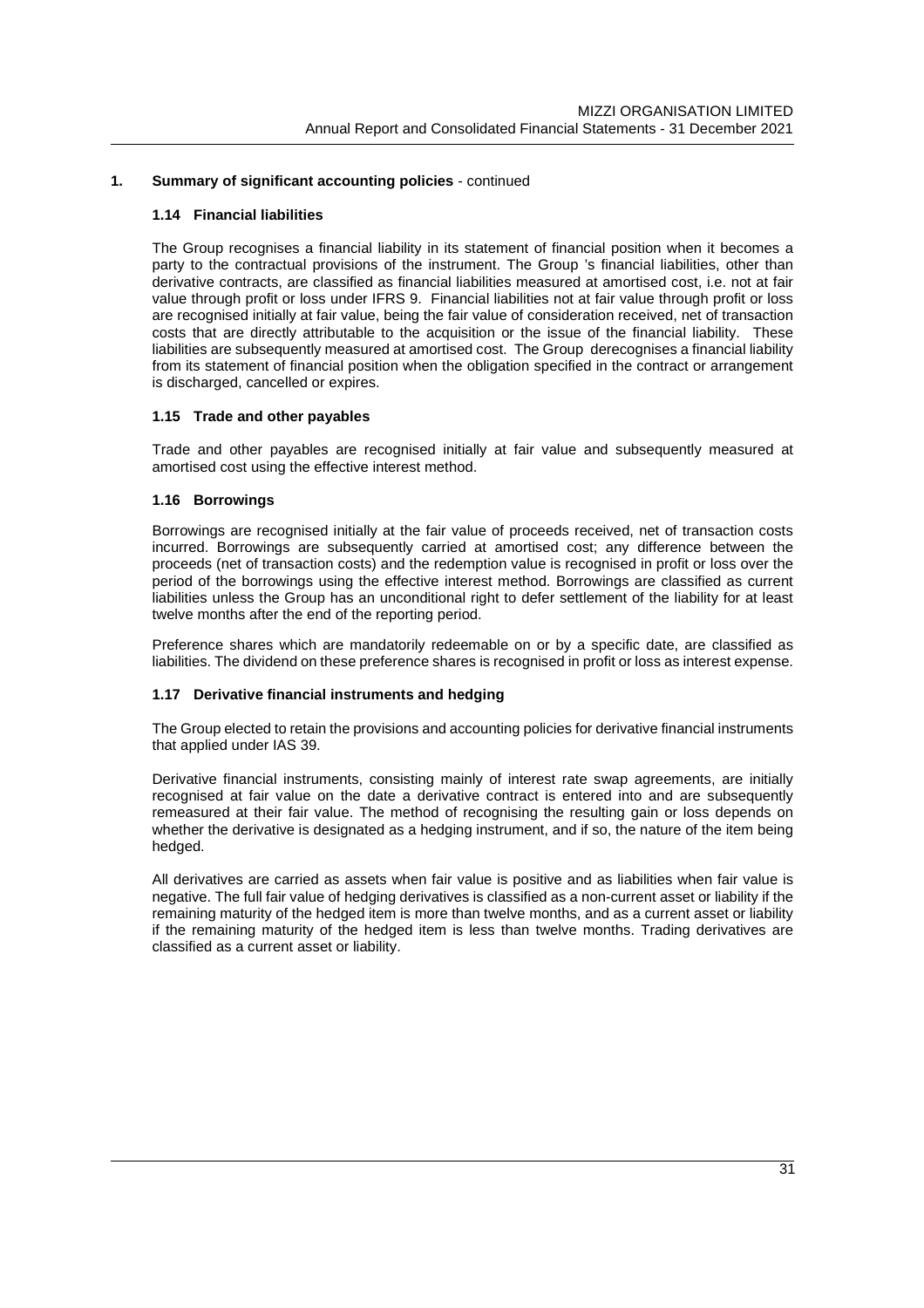#### **1.17 Derivative financial instruments and hedging** - continued

On the date a derivative contract is entered into, the Group designates certain derivatives as a hedge of a future cash flow attributable to a recognised asset or liability or a forecast transaction (cash flow hedge). Hedge accounting is used for derivatives designated in this way provided certain criteria are met. Under the requirements of IAS 39, the criteria for a derivative instrument to be accounted for as a cash flow hedge include:

- formal documentation of the hedging instrument, hedging item, hedging objective, strategy and relationship is prepared before hedge accounting is applied;
- the hedge is documented showing that it is expected to be highly effective in offsetting the risk in the hedged item throughout the reporting period; and
- the hedge is effective on an ongoing basis.

Accordingly, the Group documents at the inception of the transaction, the relationship between hedging instruments and hedged items, as well as its risk management objective and strategy for undertaking various hedge transactions. This process includes linking all derivatives designated as hedges to specific assets and liabilities or to specific forecast transactions. The Group also documents its assessment, both at the hedge inception and on an on-going basis, of whether the derivatives that are used in hedging transactions are highly effective in offsetting changes in cash flows of hedged items.

Changes in the fair value of derivatives that are designated and qualify as cash flow hedges and that prove to be highly effective in relation to the hedged risk, are recognised in the hedging reserve in equity.

Where the forecast transaction results in the recognition of a non-financial asset or of a non-financial liability, the gains and losses previously deferred in equity are transferred from equity and included in the initial measurement of the cost of the asset or liability. Otherwise amounts deferred in equity are transferred to the income statement and classified as revenue or expense in the periods during which the hedged forecast transaction affects the income statement.

Certain derivative transactions, while providing effective economic hedges under the Group's risk management policies, do not qualify for hedge accounting under the specific rules in IAS 39 and are therefore treated as derivatives held for trading. Changes in the fair value of any derivative instruments that do not qualify for hedge accounting under IAS 39 are recognised immediately in profit or loss.

When a hedging instrument expires or is sold, or when a hedge no longer meets the criteria for hedge accounting under IAS 39, any cumulative gain or loss existing in equity at that time remains in equity and is recognised in profit or loss when the hedged forecast transaction affects profit or loss. However, if a forecast transaction is no longer expected to occur, the cumulative gain or loss that was reported in equity is immediately transferred to the income statement.

The fair values of derivative instruments held for hedging purposes are disclosed in Note 26 to the financial statements.

#### **1.18 Offsetting financial instruments**

Financial assets and liabilities are offset and the net amount reported in the statement of financial position when there is a legally enforceable right to set off the recognised amounts and there is an intention to settle on a net basis, or realise the asset and settle the liability simultaneously.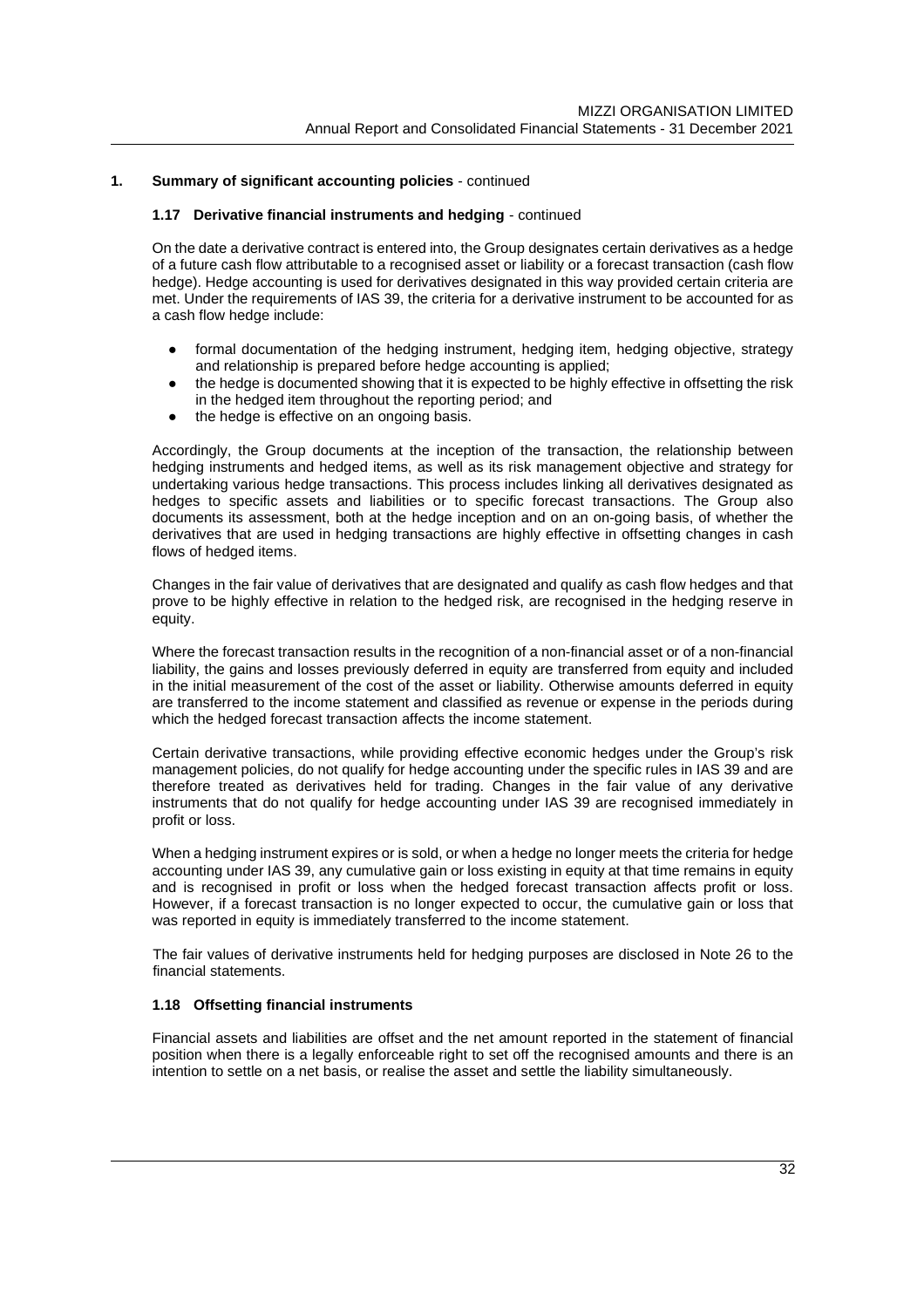#### **1.19 Current and deferred tax**

The tax expense for the period comprises current and deferred tax. Tax is recognised in profit or loss, except to the extent that it relates to items recognised in other comprehensive income or directly in equity. In this case, the tax is also recognised in other comprehensive income or directly in equity respectively.

Deferred tax is recognised in full, using the liability method, on temporary differences arising between the tax bases of assets and liabilities and their carrying amounts in the financial statements. However, deferred tax is not accounted for if it arises from initial recognition of an asset or liability in a transaction other than a business combination that at the time of the transaction affects neither accounting nor taxable profit or loss. Deferred tax is determined using tax rates (and laws) that have been enacted or substantially enacted by the end of the reporting period and are expected to apply when the related deferred tax asset is realised or the deferred tax liability is settled.

The principal temporary differences arise from the fair valuation of land and buildings category of property, plant and equipment and investment property, depreciation on property, plant and equipment and provisions for impairment of trade and other receivables. Deferred tax on the fair valuation of property, plant and equipment is charged or credited directly to the revaluation reserve. Deferred tax on the difference between the actual depreciation on the asset and the equivalent depreciation based on the historical cost of the asset is realised through profit or loss.

Deferred tax assets are recognised to the extent that it is probable that future taxable profit will be available against which the temporary differences can be utilised.

Deferred tax assets and liabilities are offset when there is a legally enforceable right to offset current tax assets against current tax liabilities and when the deferred tax assets and liabilities relate to income taxes levied by the same taxation authority on either the same taxable entity or different taxable entities where there is an intention to settle the balances on a net basis.

#### **1.20 Provisions**

Provisions are recognised when the group has a present legal or constructive obligation as a result of past events; it is probable that an outflow of resources will be required to settle the obligation; and the amount has been reliably estimated.

Costs related to the ongoing activities of the group are not provided in advance. Provisions are not recognised for future operating losses.

Provisions are measured at the present value of the expenditures expected to be required to settle the obligation using a pre-tax rate that reflects current market assessments of the time value of money and the risks specific to the obligation. The increase in the provision due to passage of time is recognised as interest expense.

#### **1.21 Revenue recognition**

Revenues include all revenues from the ordinary business activities of the Group. Ordinary activities do not only refer to the core business but also to other recurring sales of goods or rendering of services. Revenues are recorded net of value added tax. The Group's business includes various activities as disclosed in Note 27 'Revenue'.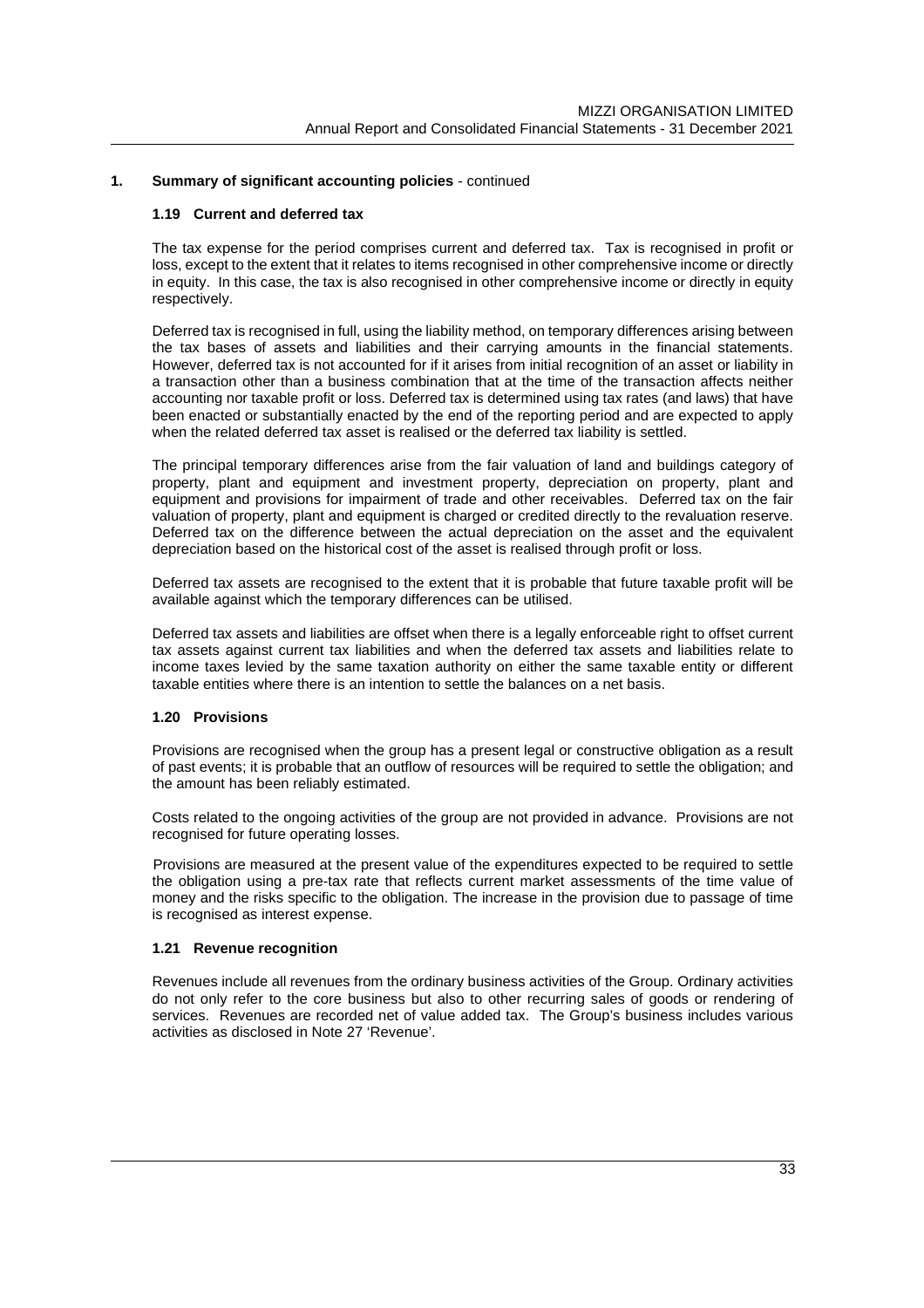#### **1.21 Revenue recognition** - continued

#### (a) Sale of goods and services

Revenues are recognised in accordance with the provision of goods or services, provided that collectability of the consideration is probable.

IFRS 15 requires that at contract inception the goods or services promised in a contract with a customer are assessed and each promise to transfer to the customer the good or service is identified as a performance obligation. Promises in a contract can be explicit or implicit if the promises creates a valid expectation to provide a good or service based on the customary business practices, published policies, or specific statements.

A contract asset must be recognised if an entity forming part of the Group recorded revenue for fulfillment of a contractual performance obligation before the customer paid consideration or before - irrespective of when payment is due - the requirements for billing and thus the recognition of a receivable exist.

A contract liability must be recognised when the customer paid consideration or a receivable from the customer is due before an entity forming part of the Group fulfilled a contractual performance obligation and thus recognised revenue.

Multiple-element arrangements involving the delivery or provision of multiple products or services must be separated into distinct performance obligations, each with its own separate revenue contribution that is recognised as revenue on fulfillment of the obligation to the customer. The total transaction price of a bundled contract is allocated among the individual performance obligations based on their relative - possibly estimated - standalone selling prices, i.e., based on a ratio of the standalone selling price of each separate element to the aggregated standalone selling prices of the contractual performance obligations.

#### *Sales of goods - retail*

The Group sells goods on a retail basis across a number of business categories primarily motor vehicles and related spare parts, foodstore goods, clothing and other goods, and other equipment within the power, heating and ventilation sector. Sales of goods are recognised when the Group has delivered products to the customer and there are no unfulfilled obligations that could affect the customer's acceptance of the products. Delivery does not occur until the risks of obsolescence and loss have been transferred to the customer and the customer has accepted the products. Retail sales for foodstore goods, clothing and other goods is usually in cash or by credit card. Other sales can be either in cash or on credit.

#### *Sales from services*

The services offered by the Group are primarily those intrinsic to the goods sold on a retail basis noted above such as motor vehicles service and repair, and maintenance and repair services to the equipment within the power, heating and ventilation sector.

Revenue from services is generally recognised in the accounting period in which the services are rendered, by reference to completion of the specific transaction assessed on the basis of the actual service provided as a proportion of the total services to be provided. Revenue is recognised when the service is performed and/or when the goods (primarily food and beverage relating to restaurant and bar sales) are supplied upon performance of the service. Revenue is usually in cash, credit card or on credit.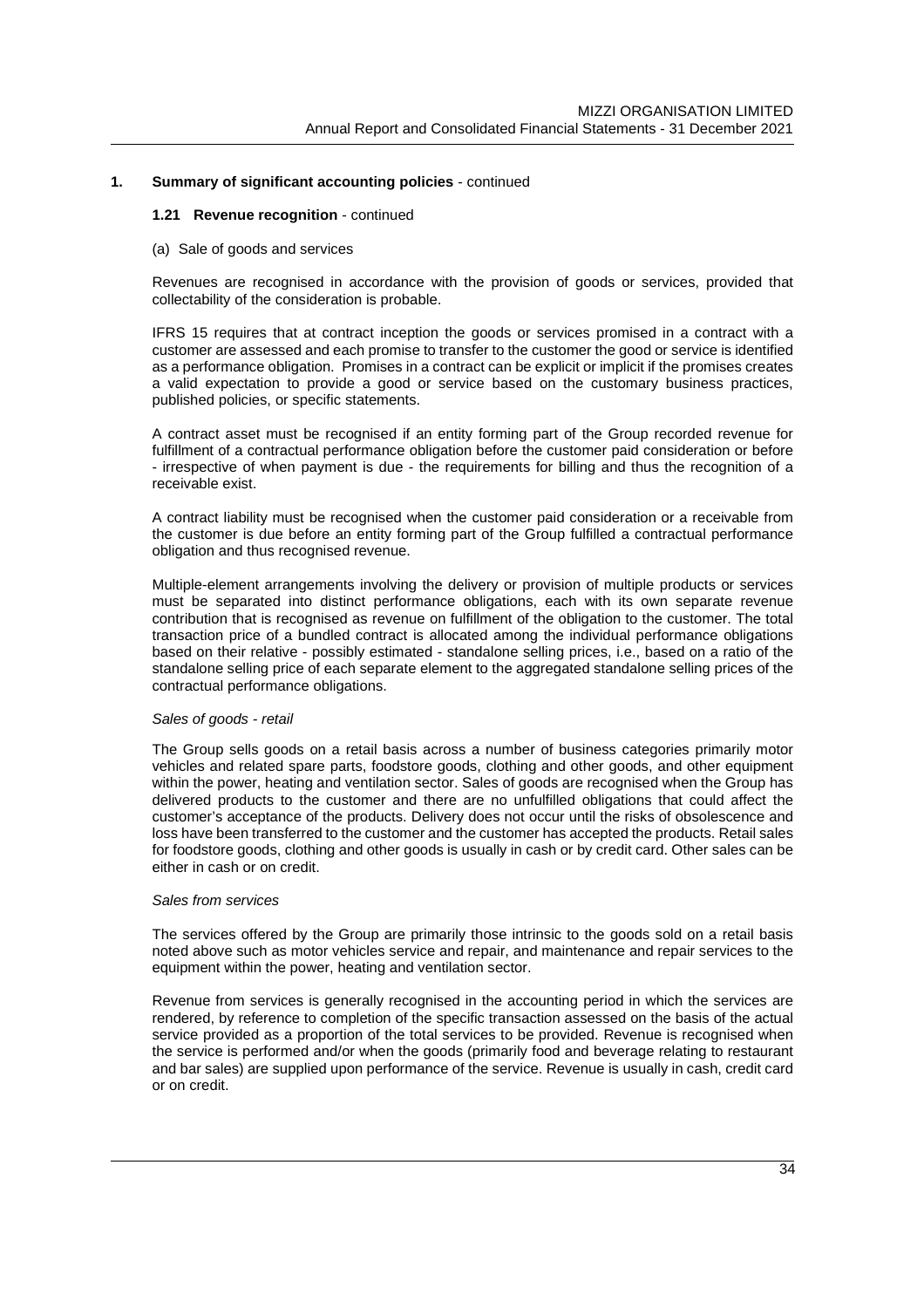#### **1.21 Revenue recognition** - continued

#### *Contracts - where revenue is recognised over time*

When the outcome of a contract cannot be estimated reliably, contract revenue is recognised only to the extent of contract costs incurred that it is probable will be recoverable; and contract costs are recognised when incurred.

When the outcome of a contract can be estimated reliably and it is probable that the contract will be profitable, contract revenue and contract costs are recognised over the period of the contract, respectively, as revenue and expenses. When it is probable that total contract costs will exceed total contract revenue, the expected loss is recognised as an expense immediately.

The Group uses the 'percentage of completion method' to determine the appropriate amount of revenue and costs to recognise in a given period. The stage of completion is measured by reference to the proportion of contract costs incurred for work performed up to the end of the reporting period in relation to the estimated total costs for the contract. Costs incurred during the year that relate to future activity on a contract are excluded from contract costs in determining the stage of completion and are shown as contract work in progress within inventories.

The aggregate of the costs incurred and the profit or loss recognised on each contract is compared against the progress billings up to the end of the reporting period.

The Group presents as a contract asset the gross amount due from customers for contract work for all contracts in progress for which costs incurred plus recognised profits (less recognised losses) exceed progress billings, within trade and other receivables. The Group presents as a contract liability the gross amount due to customers for contract work for all contracts in progress for which progress billings exceed costs incurred plus recognised profits (less recognised losses), within trade and other payables.

IFRS 15 provides more detailed guidance on how to account for contract modifications. Changes must be accounted for either as a retrospective change (creating either a catch up or deferral of previously recorded revenues), prospectively with a reallocation of revenues amongst identified performance obligations, or prospectively as separate contracts which will not require any reallocation.

#### *Customer loyalty programme*

A group undertaking operates a loyalty programme where retail customers accumulate points for purchases made which entitle them to discounts on future purchases. A contract liability for the award points is recognised at the time of the sale. Revenue is recognised when the points are redeemed or when they are forfeited.

#### *Property for development and resale*

Sales of property are recognised when the significant risks and rewards of ownership of the property being sold are effectively transferred to the buyer. This is generally considered to occur at the later of the contract of sale and the date when all obligations relating to the property are completed such that possession of the property can be transferred in the manner stipulated by the contract of sale. Accordingly, revenue is recognised at a point in time when the legal title has passed to the customer. Amounts received in respect of sales that have not yet been recognised in the financial statements, due to the fact that the significant risks and rewards of ownership have not been transferred to the purchaser, are treated as contract liabilities - payments received in advance from customers and presented within trade and other payables.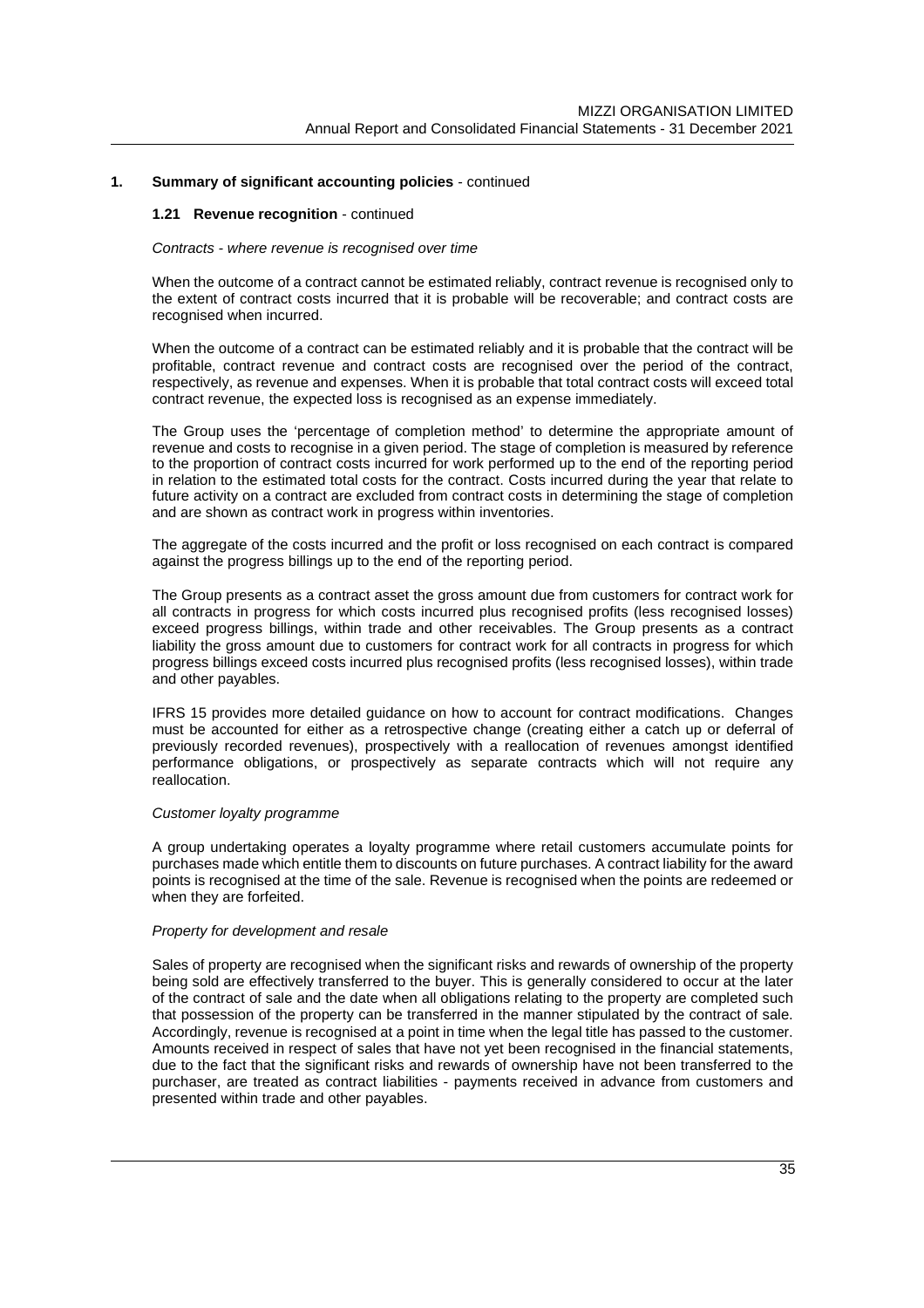### **1.21 Revenue recognition** - continued

#### *Financing*

The Group does not expect to have any contracts where the period between the transfer of the promised goods or services to the customer and payment by the customer exceeds one year. As a consequence, the Group does not adjust any of the transaction prices for the time value of money.

#### (b) Rental income

Rents receivable and premia charged to clients are included in the financial statements as revenue. Leases in which a significant portion of the risks and rewards of ownership are retained by the lessor are classified as operating leases. Payments received under operating leases are credited to profit or loss on a straight-line basis over the period of the lease.

#### (c) Interest income

Interest income is recognised in profit or loss for all interest-bearing instruments as it accrues using the effective interest method. Bill commission income received upon commencement of a hire purchase agreement is in part refundable to the customer, in case of prepayments, on a proportional basis. Accordingly, these refundable fees are recognised in profit or loss on a straight-line basis over the term of the agreements.

- (d) Dividend income is recognised when the right to receive payment is established.
- (e) Other operating income is recognised on an accrual basis unless collectibility is in doubt.

## **1.22 Customer contract assets and liabilities**

The timing of revenue recognition may differ from customer invoicing. Trade receivables presented in the statement of financial position represent an unconditional right to receive consideration (primarily cash), i.e. the services and goods promised to the customer have been transferred.

By contrast, contract assets mainly refer to amounts allocated per IFRS 15 as compensation for goods or services provided to customers for which the right to collect payment is subject to providing other services or goods under that same contract. Contract assets, like trade receivables, are subject to impairment for credit risk. The recoverability of contract assets is also verified, especially to cover the risk of impairment should the contract be interrupted.

Contract liabilities represent amounts paid by customers before receiving the goods and/or services promised in the contract. This is typically the case for advances received from customers or amounts invoiced and paid for goods or services not transferred yet (previously recognised in deferred income).

#### **1.23 Government grants**

Grants from the government are recognised at their fair value where there is a reasonable assurance that the grant will be received and the group will comply with all attached conditions. Government grants related to costs are deferred and recognised in profit or loss over the period necessary to match them with the costs they are intended to compensate.

Government grants related to assets, i.e. in respect of the purchase of property, plant and equipment, are included in liabilities as deferred government grants, and are credited to profit or loss on a straight-line basis over the expected lives of the related assets, presented under 'Other operating income'.

Grants related to income are presented as a deduction in reporting the related expense.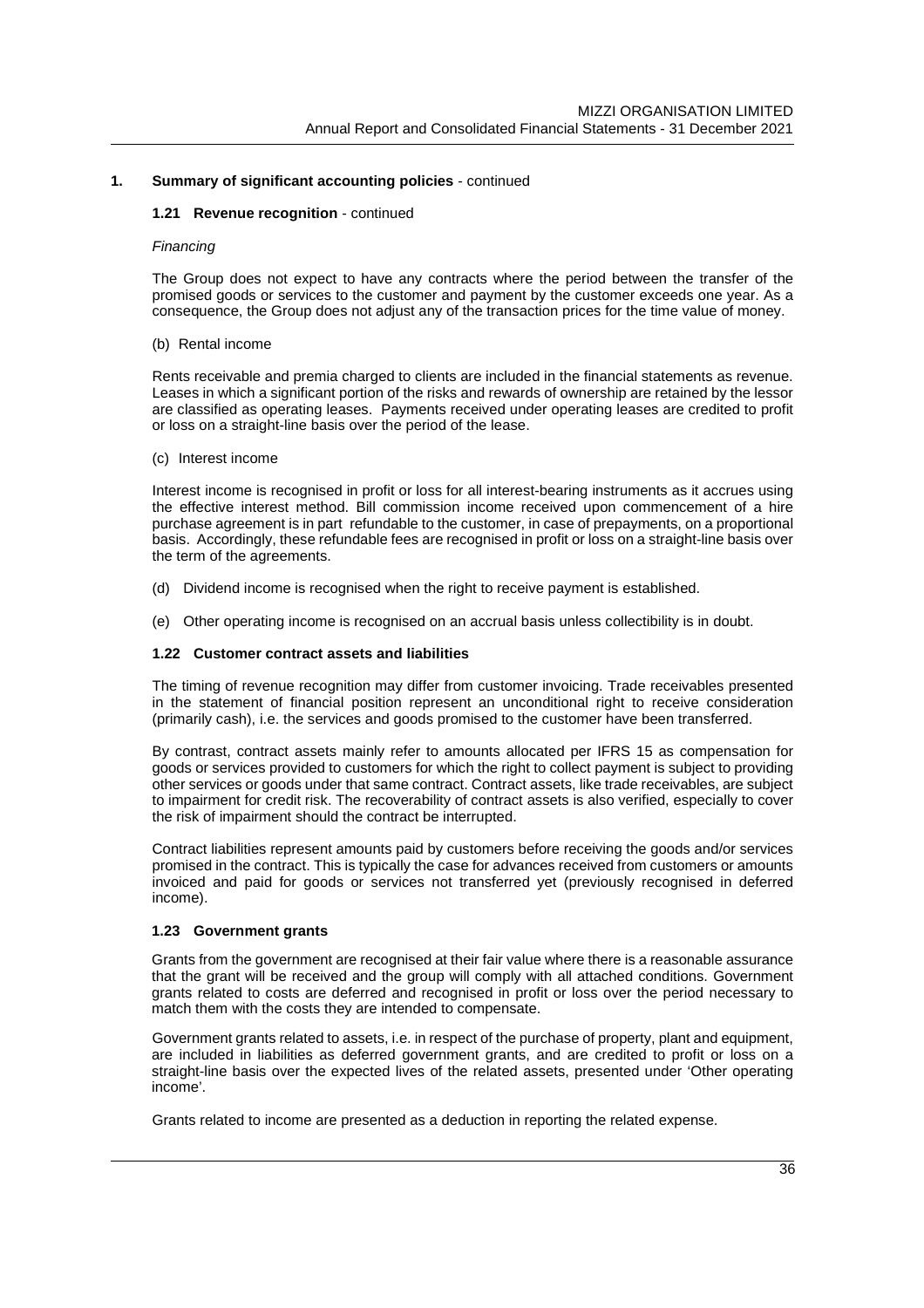# **1.24 Leases**

A lease is an agreement whereby the lessor conveys to the lessee in return for a payment, or a series of payment, the right to use an asset for an agreed period of time.

## *A Group undertaking is the lessee*

At inception of a contract, an entity shall assess whether the contract is, or contains, a lease. A contract is, or contains, a lease if the contract conveys the right to control the use of an identified asset for a period of time in exchange for consideration.

Leases are recognised as a right-of-use asset and a corresponding liability at the date at which the leased asset is available for use by the Group.

Assets and liabilities arising from a lease are initially measured on a present value basis. Lease liabilities include the net present value of the following lease payments:

- fixed payments (including in-substance fixed payments), less any lease incentives receivable;
- variable lease payments that are based on an index or a rate, initially measured using the index or rate as at the commencement date;
- amounts expected to be payable by the Group under residual value guarantees;
- the exercise price of a purchase option if the Group is reasonably certain to exercise that option; and
- payments of penalties for terminating the lease, if the lease term reflects the Group exercising that option.

Where property leases contain variable payment terms that are linked to sales generated from respective outlets, the related variable lease payments that depend on sales are recognised in profit or loss in the period in which the condition that triggers those payments occurs.

Lease payments to be made under reasonably certain extension options are also included in the measurement of the liability.

The lease payments are discounted using the interest rate implicit in the lease. If that rate cannot be readily determined, which is generally the case for leases in the Group , the lessee's incremental borrowing rate is used, being the rate that the individual lessee would have to pay to borrow the funds necessary to obtain an asset of similar value to the right-of-use asset in a similar economic environment with similar terms, security and conditions.

To determine the incremental borrowing rate, the Group:

- where possible, uses recent third-party financing received by the lessee as a starting point, adjusted to reflect changes in financing conditions since third party financing was received;
- uses a build-up approach that starts with a risk-free interest rate adjusted for credit risk for leases held by the group, where there is no third party financing; and
- makes adjustments specific to the lease, e.g. term, country, currency and security.

Lease payments are allocated between principal and finance cost. The finance cost is charged to profit or loss over the lease period so as to produce a constant periodic rate of interest on the remaining balance of the liability for each period.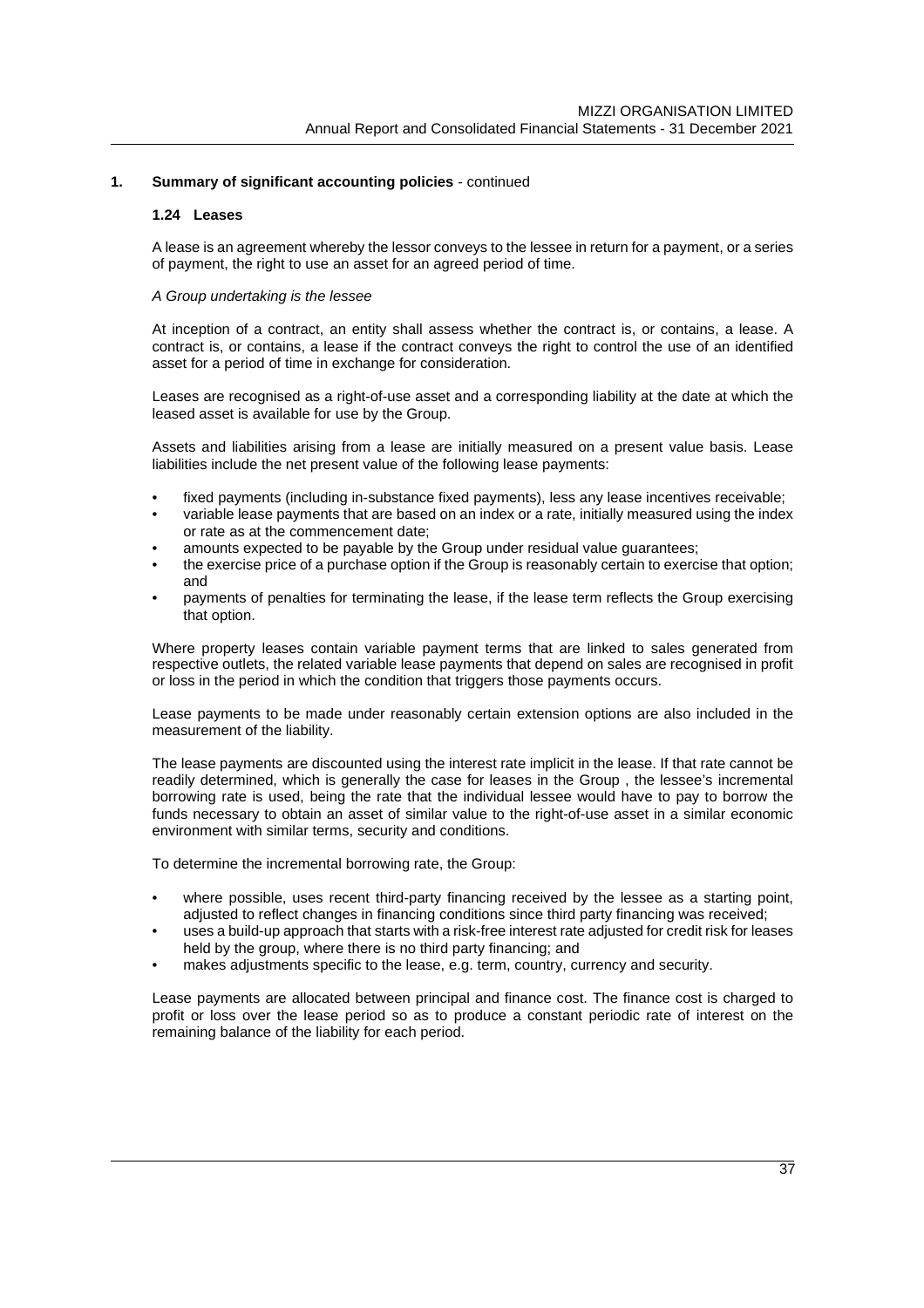#### **1.24 Leases** - continued

Right-of-use assets are measured at cost comprising the following:

- the amount of the initial measurement of lease liability;
- any lease payments made at or before the commencement date less any lease incentives received; and
- any initial direct costs.

Right-of-use assets are generally depreciated over the shorter of the asset's useful life and the lease term on a straight-line basis. If the Group is reasonably certain to exercise a purchase option, the right-of-use asset is depreciated over the underlying asset's useful life.

Payments associated with short-term leases and all leases of low-value assets are recognised on a straight-line basis as an expense in profit or loss. Short-term leases are leases with a lease term of 12 months or less. In determining the lease term, management considers all facts and circumstances that create an economic incentive to exercise an extension option, or not exercise a termination option. Extension options (or periods after termination options) are only included in the lease term if the lease is reasonably certain to be extended (or not terminated).

For leases of properties, the following factors are normally the most relevant in considering to extend (or not terminate):

- if there are significant penalties to terminate (or not extend), the group undertaking is typically reasonably certain to extend (or not terminate); and
- if any leasehold improvement are expected to have a significant remaining value, the group undertaking is typically reasonably certain to extend (or not terminate).
- Otherwise, the group undertaking considers other factors including historical lease durations and the costs and business disruption required to replace the leased assets.

The lease term is reassessed if an option is actually exercised (or not exercised) or the Group becomes obliged to exercise (or not exercise) it. The assessment of reasonable certainty is only revised if a significant event or a significant change in circumstances occurs, which affects this assessment, and that is within the control of the lessee.

#### *A Group undertaking is the lessor*

Assets leased out under operating leases are included in property, plant and equipment in the statement of financial position and are accounted for in accordance with Note 1.4. They are depreciated over their expected useful lives on a basis consistent with similar owned property, plant and equipment. Rental income from operating leases recognised in profit or loss on a straight-line basis over the lease term. The Group did not need to make any adjustments to the accounting for assets held as lessor as a result of the adoption of the new leasing standard.

# **1.25 Borrowing costs**

Borrowing costs which are incurred for the purpose of acquiring or constructing qualifying property, plant and equipment, investment property or property held for development and resale are capitalised as part of its cost. Borrowing costs are capitalised while acquisition or construction is actively underway, during the period of time that is required to complete and prepare the asset for its intended use. Capitalisation of borrowing costs is ceased once the asset is substantially complete and is suspended if the development of the asset is suspended. All other borrowing costs are expensed. Borrowing costs are recognised for all interest-bearing instruments on an accrual basis using the effective interest method. Interest costs include the effect of amortising any difference between initial net proceeds and redemption value in respect of interest-bearing borrowings.

# **1.26 Dividend distribution**

Dividend distribution to the company's shareholders is recognised as a liability in the financial statements in the period in which the dividends are approved by the shareholders.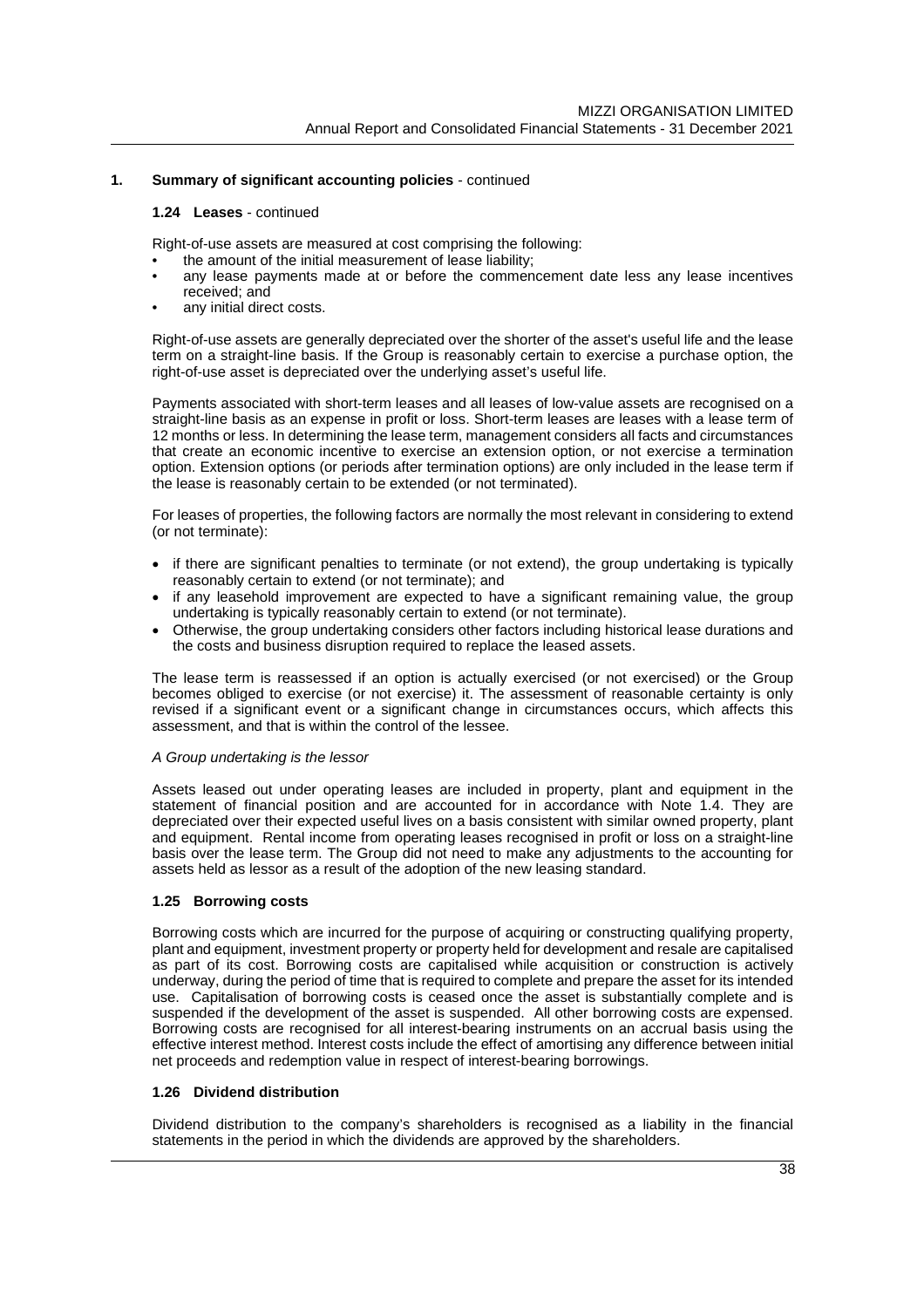# **2. Financial risk management**

# **2.1 Financial risk factors**

The Group's activities potentially expose it to a variety of financial risks: market risk (including currency risk, fair value interest rate risk, cash flow interest rate risk and price risk), credit risk and liquidity risk. The Group's overall risk management, covering risk exposures for all Group undertakings, focuses on the unpredictability of financial markets and seeks to minimise potential adverse effects on the Group's financial performance. The parent company's Board of directors provides principles for overall Group risk management, as well as policies covering risks referred to above and specific areas such as investment of excess liquidity. The Group uses derivative financial instruments to hedge certain interest rate risk exposures.

# (a) Market risk

*(i) Foreign exchange risk*

Foreign exchange risk arises from future commercial transactions and recognised assets and liabilities which are denominated in a currency that is not the respective entity's functional currency. A portion of the Group's purchases are denominated in US dollar, Japanese yen and sterling, accordingly the Group is exposed to foreign exchange risk arising from such purchases. The exposures from financial instruments attributable to such purchases and the resultant exchange differences recognised in profit or loss are not deemed material in the context of the Group's figures.

The group's main risk exposure reflecting the carrying amount of payables denominated in foreign currencies at the end of the reporting period was not significant. Balances denominated in foreign currencies are settled within very short periods in accordance with the negotiated credit terms. Also, foreign exchange risk attributable to future transactions is not deemed to be material since the respective undertakings manage the related risk by reflecting, as far as is practicable, the impact of exchange rate movements registered with respect to purchases in the respective sales prices.

The Group's revenues, purchases and other expenditure, financial assets and liabilities, including financing, are mainly denominated in euro, except as outlined above. As outlined previously, management does not consider foreign exchange risk attributable to recognised liabilities arising from purchase transactions denominated in foreign currencies to be significant. Accordingly, a sensitivity analysis for foreign exchange risk disclosing how profit or loss and equity would have been affected by changes in foreign exchange rates that were reasonably possible at the end of the reporting period is not deemed necessary.

#### *(ii) Cash flow and fair value interest rate risk*

The Group's significant instruments which are subject to fixed interest rates primarily consist of certain loans and advances (Note 10), amounts receivable from hire purchase debtors (Note 13), bonds issued to the general public (Note 24) and certain bank loans as disclosed in Note 24. The company's fixed interest instruments comprise borrowings from subsidiaries (Note 24). In this respect, the Group and the company are potentially exposed to fair value interest rate risk in view of the fixed interest nature of these instruments which are however measured at amortised cost.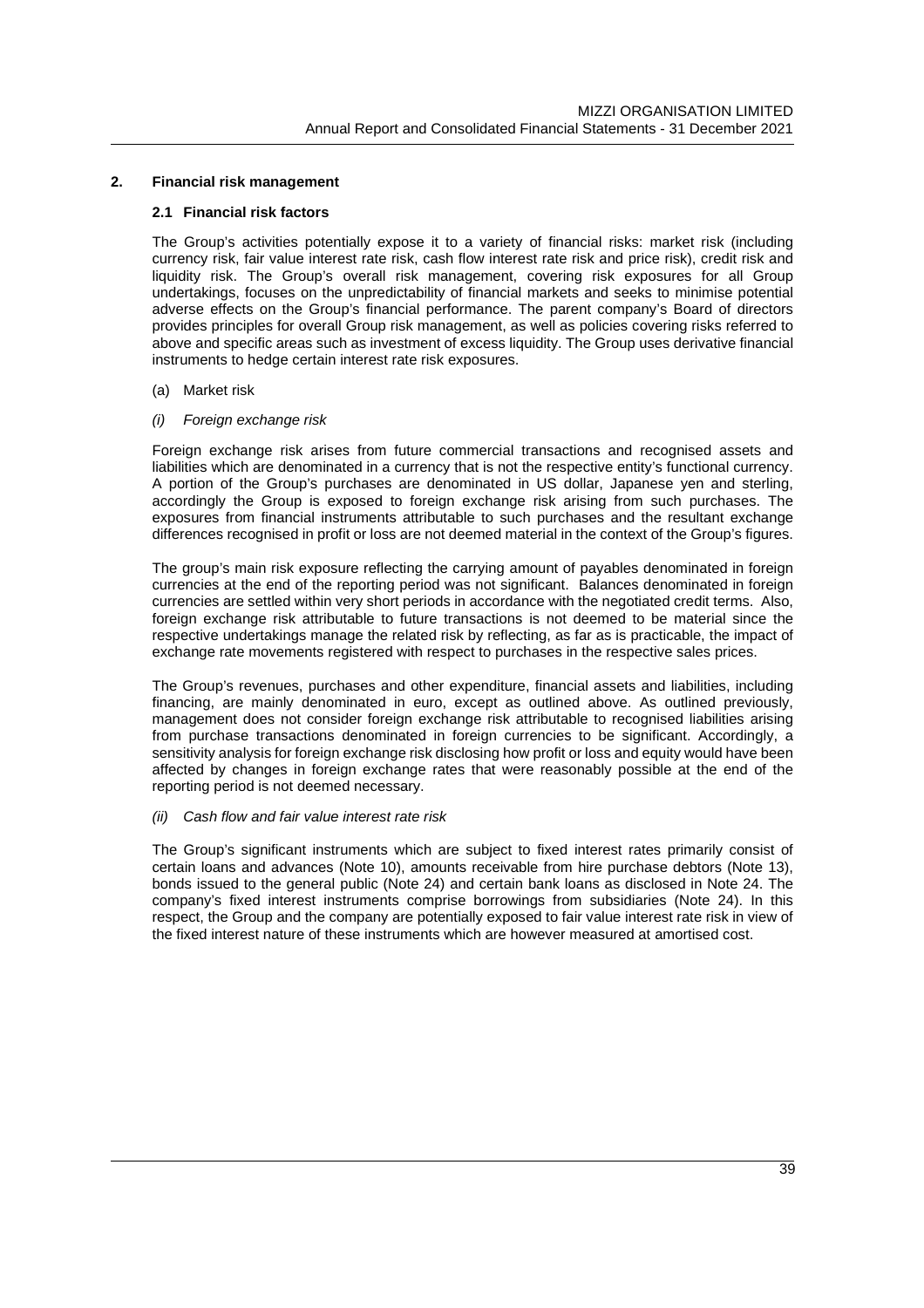The group's interest rate risk principally arises from bank and other borrowings (Note 24), including bills of exchange factored out to bank, issued at variable rates together with advances to and balances with related parties, subject to floating interest rates, which expose the Group to cash flow interest rate risk. The company is exposed to cash flow interest rate risk in relation to loans and advances to subsidiaries and related parties, subject to variable interest rates. Management monitors the impact of changes in market interest rates on amounts reported in profit or loss in respect of these instruments. In prior years, the parent company entered into cash flow hedging agreements in respect of variability of future floating interest payments on particular bank facilities. As at 31 December 2021, the notional amount of the outstanding interest rate swap contracts was €12.7 million (2020: €15.5 million) – refer to Note 26.

Based on this analysis, management considers the potential impact on profit or loss of a defined interest rate shift that is reasonably possible at the end of the reporting period to be immaterial and accordingly the level of interest rate risk is contained. The group's operating cash flows are substantially independent of changes in market interest rates.

#### *(iii) Price risk*

The Group is exposed to equity securities price risk in view of investments held by the Group which have been classified in the statement of financial position as financial assets at FVOCI. The Group is not exposed to commodity price risk. To manage its price risk arising from investments in equity securities, the Group diversifies its portfolio in terms of listing status and business sectors of investees.

A significant portion of the Group's investments are quoted on the Malta Stock Exchange (refer to Notes 11 and 15) and are accordingly incorporated in the MSE equity index. The impact of a reasonable possible shift in the MSE equity index on the Group's income statement and revaluation reserve is not deemed significant in the context of the Group's reported figures. The analysis is based on the assumption that the equity indexes had increased/decreased by 5% at the end of the reporting period, with all other variables held constant, and that all the equity instruments listed on the Malta Stock Exchange moved according to the historical correlation with the respective index. Another portion of the Group's investments are in unlisted private companies (refer to Note 11).

#### (b) Credit risk

Credit risk arises from loans and advances to related parties, cash and cash equivalents and credit exposures to customers, including outstanding debtors and committed transactions. The Group's exposures to credit risk at the end of the reporting period are analysed as follows:

|                                              |              | Group                 |                       | Company    |  |  |  |  |  |  |  |  |  |  |      |  |
|----------------------------------------------|--------------|-----------------------|-----------------------|------------|--|--|--|--|--|--|--|--|--|--|------|--|
|                                              | 2021<br>2020 |                       |                       |            |  |  |  |  |  |  |  |  |  |  | 2021 |  |
|                                              | €            | €                     | €                     | €          |  |  |  |  |  |  |  |  |  |  |      |  |
| Financial assets measured at amortised cost: |              |                       |                       |            |  |  |  |  |  |  |  |  |  |  |      |  |
| Loans and advances (Note 10)                 | 8,905,295    |                       | 10,409,488 54,157,749 | 44,156,503 |  |  |  |  |  |  |  |  |  |  |      |  |
| Trade and other receivables (Note 12)        | 36,196,751   |                       | 31,624,643 30,098,030 | 36,142,707 |  |  |  |  |  |  |  |  |  |  |      |  |
| Cash and cash equivalents (Note 16)          | 17,739,988   |                       | 6,472,044 10,431,272  | 59,015     |  |  |  |  |  |  |  |  |  |  |      |  |
|                                              | 62.842.034   | 48,506,175 94,687,051 |                       | 80,358,225 |  |  |  |  |  |  |  |  |  |  |      |  |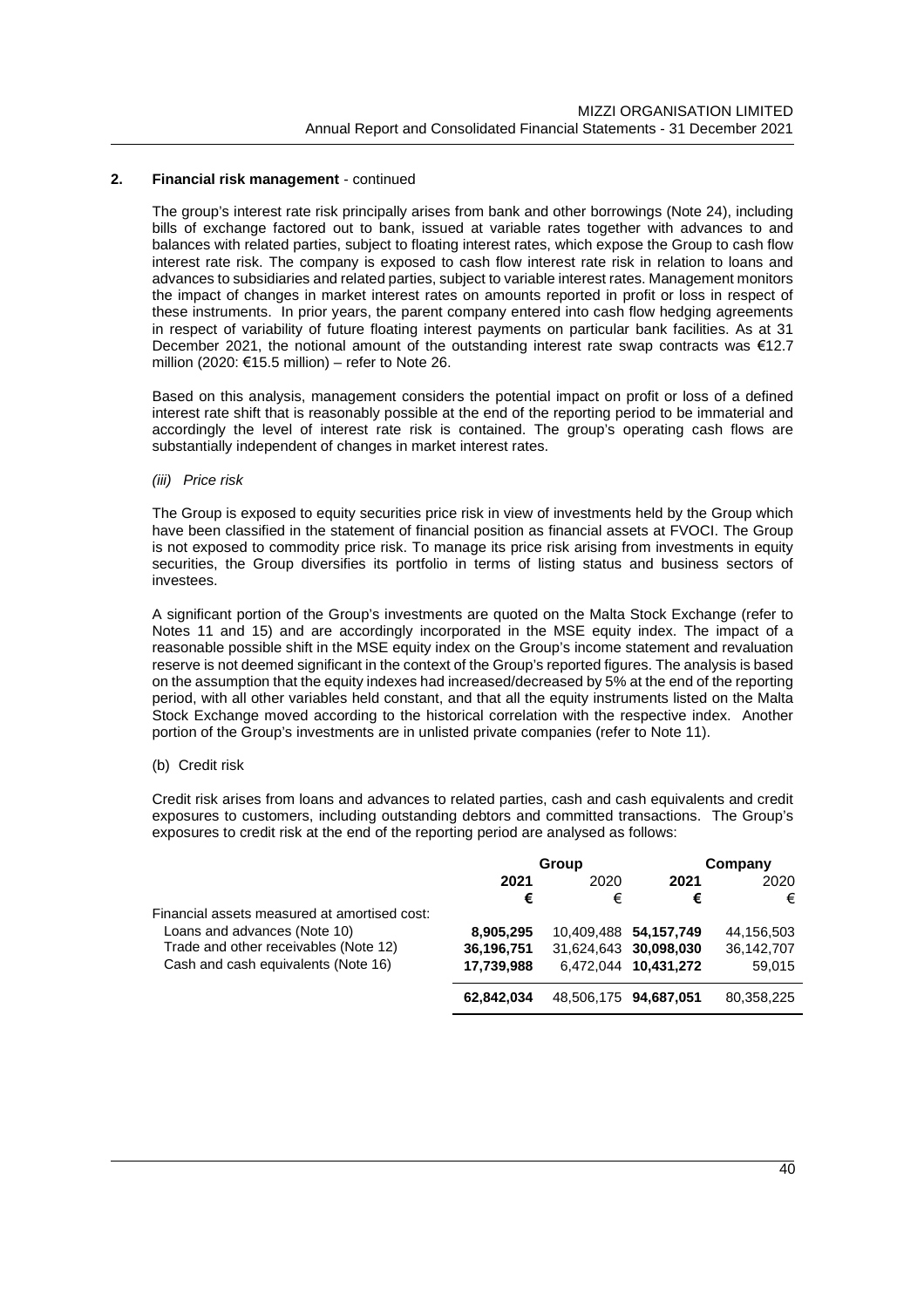The maximum exposure to credit risk at the end of the reporting period in respect of the financial assets mentioned above is equivalent to their carrying amount as disclosed in the respective notes to the financial statements. The Group does not hold any significant collateral as security in this respect. The figures disclosed in the table above in respect of trade and other receivables exclude advance payments to suppliers, prepayments and indirect taxation.

#### Cash and cash equivalents

Entities forming part of the Group principally bank with local and European financial institutions with high-quality standing or rating. While cash and cash equivalents are also subject to the impairment requirements of IFRS 9, the identified expected credit loss is insignificant.

# Loans receivable from related parties and other amounts owed by related parties

The Group's and the Company's receivables include loans advanced to subsidiaries, related parties forming part of Mizzi Organisation, associate (refer to Note 10) and other amounts owed by subsidiaries, related parties forming part of Mizzi Organisation, associates and other related parties (refer to Note 12). The Group monitors credit exposures with related parties at an individual entity level on a regular basis and ensures timely performance of these assets in the context of overall Group liquidity management. The Group assesses the credit quality of these related parties taking into account financial position, performance and other factors. The Group takes cognisance of the related party relationship with these entities and management does not expect any significant losses from non-performance or default.

The loans receivable are categorised as Stage 1 for IFRS 9 purposes (i.e. performing) in view of the factors highlighted above. The expected credit loss allowances on such loans are based on the 12 month probability of default, capturing 12-month expected losses, and hence are considered insignificant.

Since the other balances owed by related parties are repayable on demand, expected credit losses are based on the assumption that repayment of the balance is demanded at the reporting date. Accordingly, the expected credit loss allowance attributable to such balances is insignificant.

#### Trade and other receivables (including contract assets)

The Group's debtors comprise trade receivables arising from its core operations and amounts receivable from hire purchase debtors in respect of financing provided by a group undertaking. The Group assesses the credit quality of its customers, taking into account financial position, past experience and other factors. It has policies in place to ensure that sales of products, sales of services and financing transactions are effected with customers with an appropriate credit history. The Group monitors the performance of its trade and hire purchase receivables on a regular basis to identify incurred and expected collection losses, which are inherent in the Group's debtors, taking into account historical experience in collection of accounts receivable.

In view of the nature of the Group's activities and the markets in which it operates, a limited number of customers account for a certain percentage of the Group's trade and other receivables, particularly in respect of amounts receivable from hire purchase debtors. Generally, these customers trade frequently with the Group and historically it was deemed by management to have a positive credit standing, usually taking cognisance of the performance history without defaults.

The Group manages credit limits and exposures actively in a practicable manner such that past due amounts receivable from customers are within controlled parameters. The Group's receivables, which are not credit impaired financial assets, are principally debts in respect of transactions with customers for whom there is no recent history of default. Management does not expect any losses from non-performance by these customers.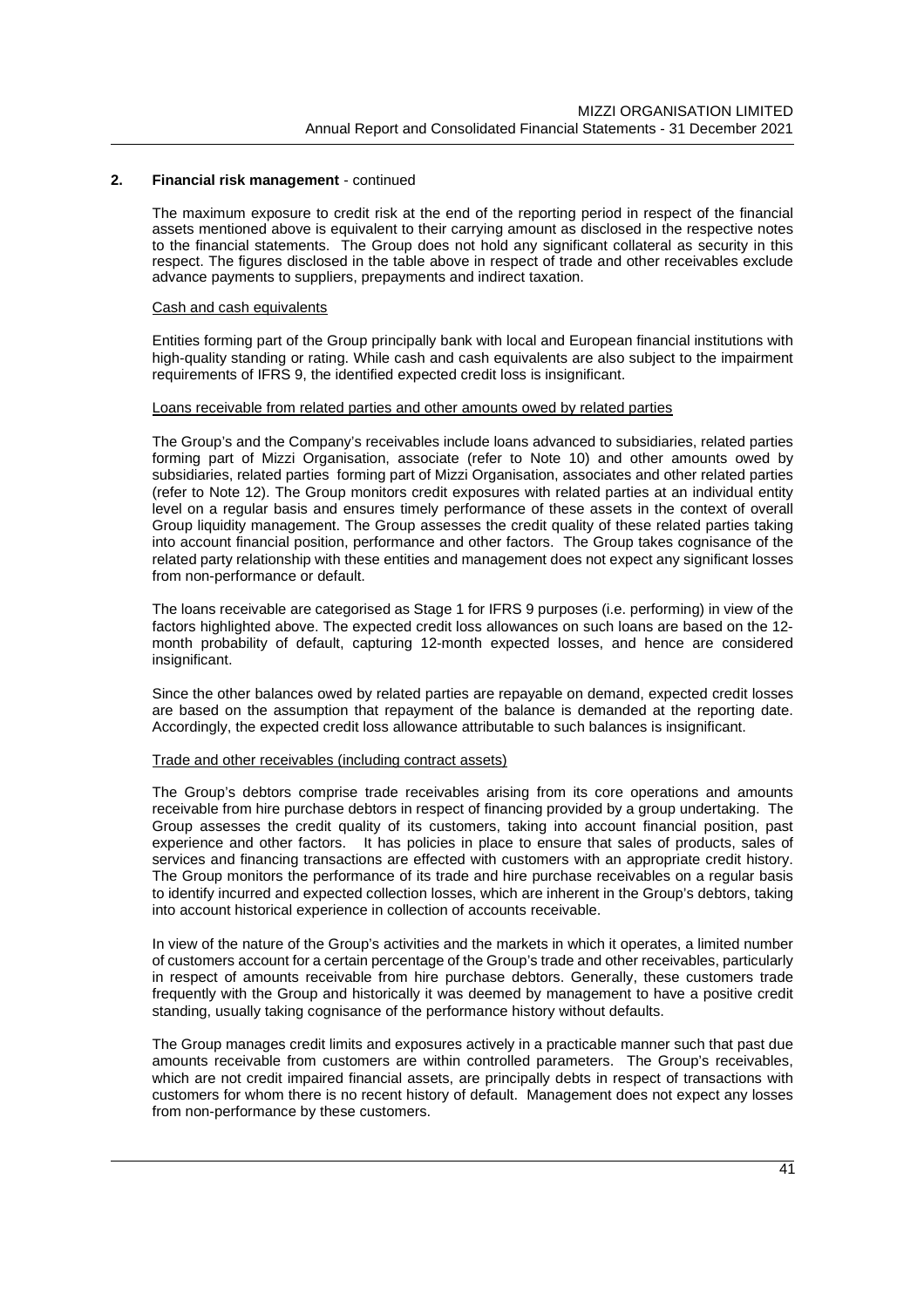### *Impairment of trade receivables (including contract assets)*

The Group applies the IFRS 9 simplified approach to measuring expected credit losses which uses a lifetime expected loss allowance for all trade receivables and contract assets.

To measure the expected credit losses, trade receivables and contract assets have been grouped based on shared credit risk characteristics and the days past due. Contract assets have substantially the same risk characteristics as the trade receivables for the same types of contracts. The Group has therefore concluded that the expected loss rates for trade receivables are a reasonable approximation of the loss rates for contract assets.

The expected loss rates are based on the payment profiles of sales over a period of time before the reporting date and the corresponding historical credit losses experienced within this period. The historical loss rates are adjusted to reflect current and forward-looking information on macroeconomic factors affecting the ability of the customers to settle the receivables. The Group adjusts the historical loss rates based on expected changes in these factors. Credit loss allowances include specific provisions against credit impaired individual exposures with the amount of the provisions being equivalent to the balances attributable to credit impaired receivables. On that basis, the loss allowance for trade receivables for the Group as at 31 December 2021 and 2020 was determined as follows:

| As at 31 December 2021             | Up to $30$<br>days<br>past due | 31 to 60<br>days<br>past due | 61 to 90<br>days<br>past due | 91 to 120<br>days past<br>due | $+120$<br>days<br>past due | Total      |
|------------------------------------|--------------------------------|------------------------------|------------------------------|-------------------------------|----------------------------|------------|
| Expected loss rate                 | $0.2\% - 1.9\%$                | $0.3\% - 2.1\%$              | $0.4\% - 2.5\%$              | $0.6\% - 25\%$                | 1% - 100%                  |            |
| Gross carrying amount $(\epsilon)$ | 6,328,437                      | 2,034,065                    | 1,297,209                    | 1,109,139                     | 5,782,295                  | 16,551,145 |
| Loss allowance $(\epsilon)$        | 89,355                         | 8.883                        | 5.459                        | 5.329                         | 1.540.943                  | 1.649.969  |
| As at 31 December 2020             | Up to $30$<br>days<br>past due | 31 to 60<br>days<br>past due | 61 to 90<br>days<br>past due | 91 to 120<br>days<br>past due | $+120$<br>days<br>past due | Total      |
| Expected loss rate                 |                                |                              |                              |                               |                            |            |

As a result of the outbreak of COVID-19, the Group engaged in routine monitoring of the account activity and repayment patterns of its trade receivables. For this purpose, customers were segmented based on shared credit risk characteristics predominantly by economic sector, and accordingly receivables pertaining to those segments which have been impacted by COVID-19 were subjected to more rigorous monitoring. With respect to customers in particular economic sectors, the Group has experienced significant shifts in repayment patterns post the COVID-19 outbreak and accordingly a significant deterioration in collection rates was experienced. The Group also engaged in monitoring information available on macro-economic factors affecting customer repayment ability, with a view to also assess the actual and projected impact of the pandemic on the business models of the customers serviced by the Group and accordingly on their repayment ability. As a result of these assessments and taking cognisance of the projected impact on the repayment ability of the Group's customers, the repayment pattern actually experienced, and the estimated life of trade receivables, as at 31 December 2020, the Group changed the level of certain expected credit loss rates from prior year in view of changes in the relative weighting of specific asset categories within the respective buckets. As at 31 December 2021, the Group retained the same expected credit loss rates as those applied as at 31 December 2020.

The expected loss rates disclosed in the tables above reflect the fact that the 100% loss rate is triggered for receivables which are primarily past due by 365 days or more.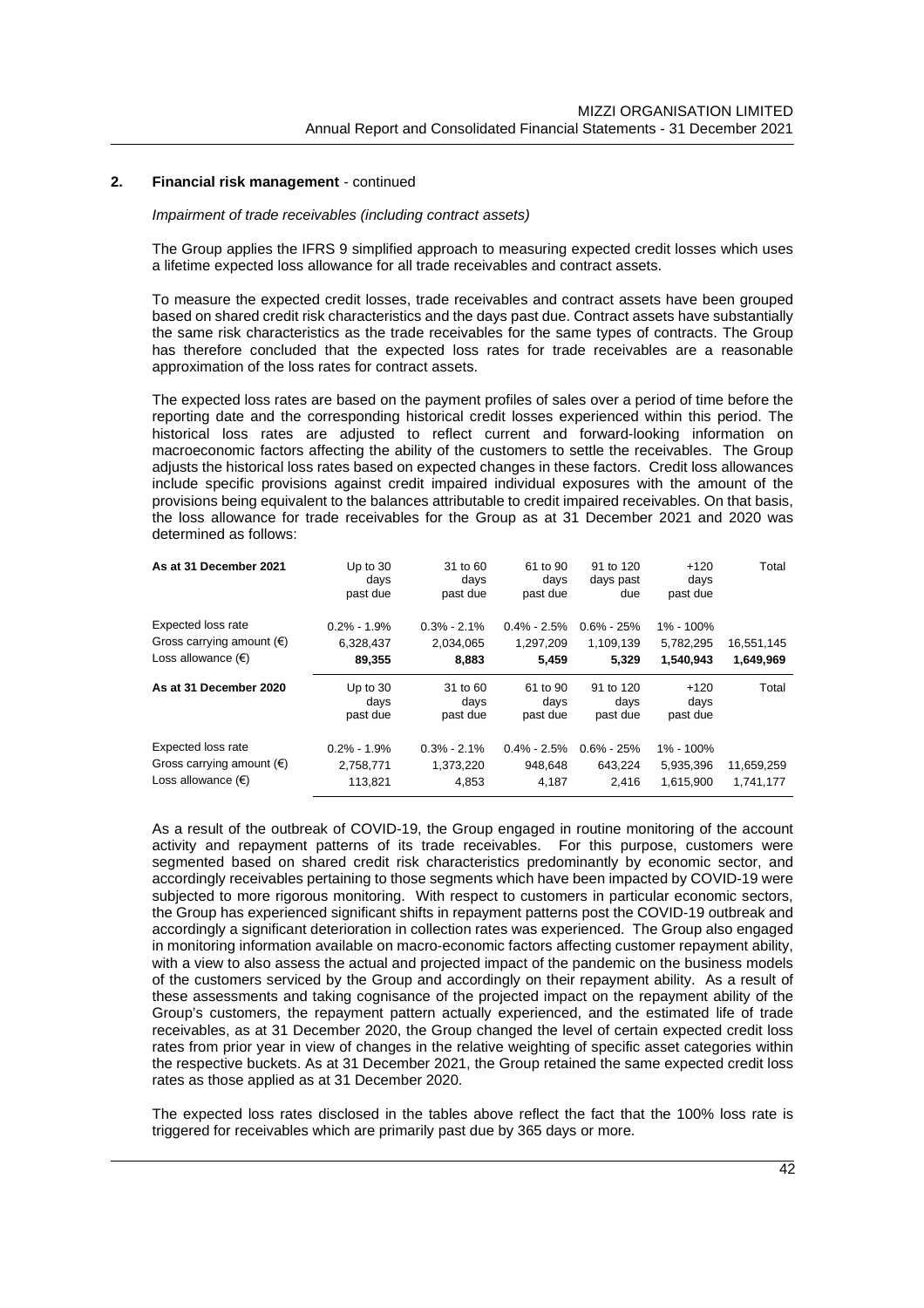The Group established an allowance for impairment that represented its estimate of expected credit losses in respect of trade receivables. The individually credit impaired trade receivables mainly relate to a number of independent customers which are in unexpectedly difficult economic situations and which are accordingly not meeting repayment obligations. Hence, provisions for impairment in respect of credit impaired balances with corporate trade customers relate to entities which are in adverse trading and operational circumstances. Reversals of provisions for impairment of credit impaired receivables arise in those situations where customers recover from unfavourable circumstances and accordingly start meeting repayment obligations. The Group does not hold any significant collateral as security in respect of the credit impaired assets. The movements in credit loss allowances of these receivables are disclosed in Note 28.

Trade receivables and contract assets are written off when there is no reasonable expectation of recovery. Indicators that there is no reasonable expectation of recovery include, amongst others, the failure of a debtor to engage in a repayment plan with the Group, and a failure to make contractual payments for a period of greater than a year past due. Credit losses on trade receivables and contract assets are presented as net expected credit losses and other impairment charges within administrative expenses under operating profit. Subsequent recoveries of amounts written off are credited against the same line item.

# *Ageing analysis of trade receivables*

As at 31 December 2021, trade receivables of €6,618,904 (2020: €5,904,765) were past due but not credit impaired. Such past due debtors comprise mainly debts allocated to the over 180 days past due. These past due debtors mainly relate to a number of independent customers for whom there is no recent history of default. Whilst a limited number of customers account for a certain percentage of the Group's past due trade debts, management has not identified any major concerns with respect to concentration of credit risk as outlined above.

Categorisation of trade receivables as past due is determined by the Group on the basis of the nature of the credit terms in place and credit arrangements actually utilised in managing exposures with customers. At 31 December 2021 and 2020, the carrying amount of trade receivables that would otherwise be past due or credit impaired whose terms have been renegotiated is not deemed material in the context of the Group's trade receivables figures.

#### *Impairment of hire purchase debtors*

An entity within the Group that carries hire purchase debtors assesses on a forward-looking basis the expected credit losses ('ECL') on the basis of the 'three-stage' model for impairment outlined by IFRS 9, based on changes in credit quality since initial recognition as summarised below:

- Hire purchase debtors that are not credit impaired on initial recognition are classified in 'Stage 1' and their credit risk is continuously monitored by the Group. Their ECL is measured at an amount equal to the portion of lifetime expected credit losses that result from default events possible within the next 12 months.
- If a significant increase in credit risk ('SICR') since initial recognition is identified, the receivables are moved to 'Stage 2' but are not yet deemed to be credit impaired.
- If the receivables are credit impaired, they are then moved to 'Stage 3'.
- Instruments in 'Stage 2' or 'Stage 3' have their ECL measured based on expected credit losses on a lifetime basis. A description of inputs and assumptions used in measuring the ECL are outlined below.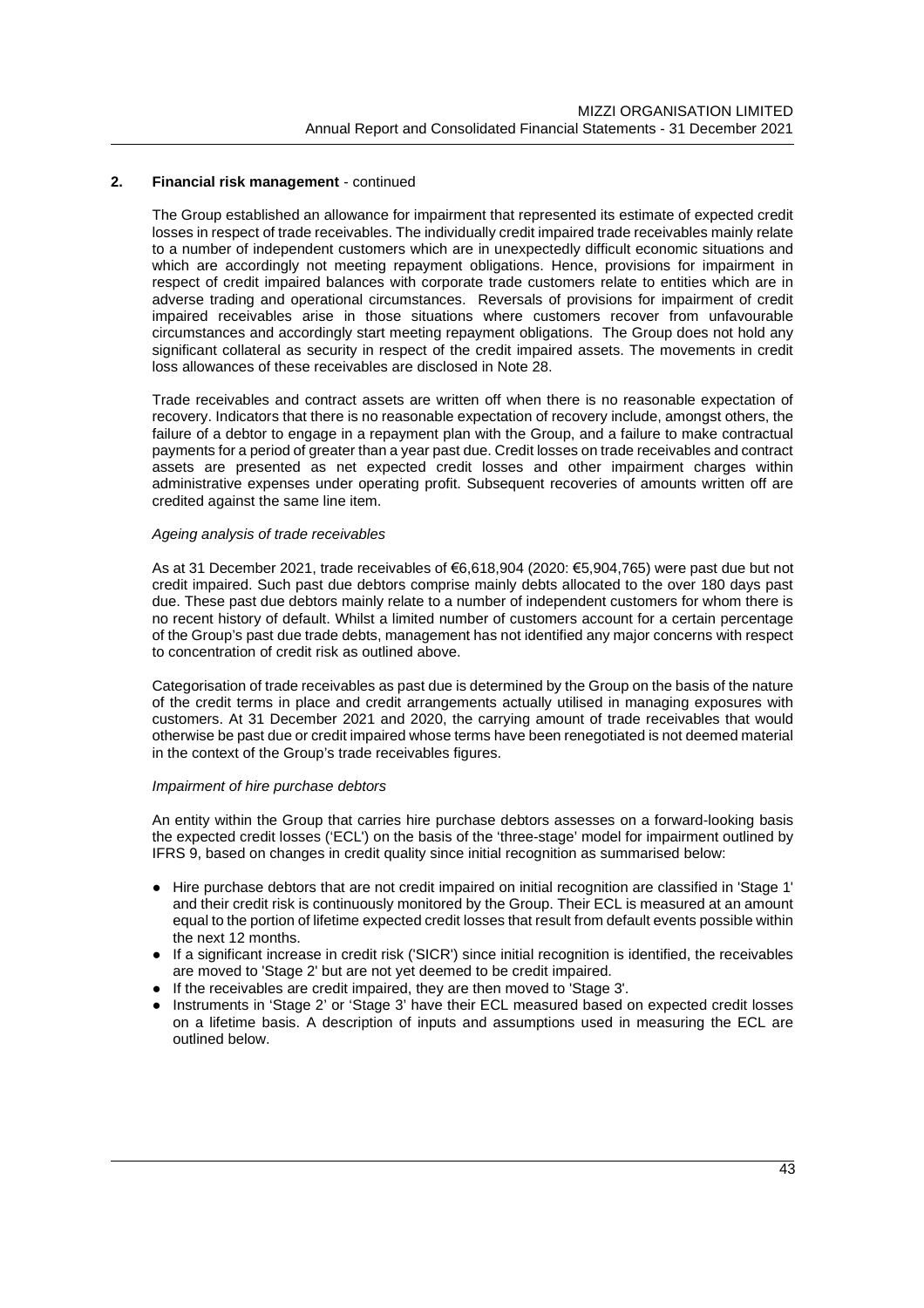The assessment of SICR incorporates forward-looking information and is reviewed on a periodic basis. As required by IFRS 9, the respective entities presumptively consider that a SICR generally occurs when an asset is more than 30 days past due. The entities determine days past due by counting the number of days since the earliest elapsed due date in respect of which full payment has not been received. The probability of default (PD) is also derived from internally compiled statistics and other historical data, adjusted to reflect forward-looking information.

The assessment to determine the extent of increase in credit risk attributable to other receivables since initial recognition is performed by considering the change in the risk of default occurring over the remaining life of the receivable. As a result, the definition of default is important and considers qualitative (such as non-adherence to terms and conditions of agreement and overdue status) and quantitative factors where appropriate.

As a result of the outbreak of COVID-19, the Group engaged in routine monitoring of the account activity and repayment patterns of its hire purchase debtors. For this purpose, customers were segmented based on shared credit risk characteristics predominantly by economic sector, and accordingly receivables pertaining to those segments which have been impacted by COVID-19 were subjected to more rigorous monitoring. The Group has experienced significant shifts in repayment patterns post the COVID-19 outbreak and accordingly a significant deterioration in collection rates was experienced. The Group also engaged in monitoring information available on macro-economic factors affecting customer repayment ability, with a view to also assess the actual and projected impact of the pandemic on the business models of the customers serviced by the Group and accordingly on their repayment ability. As a result of these assessments and taking cognisance of the projected impact on the repayment ability of the Group's hire purchase debtors, the repayment pattern actually experienced, and the estimated life of these receivables, as at 31 December 2020, the Group changed the level of the probability of default rates from prior year. As at 31 December 2021, the Group retained the same probability of default rates as those applied as at 31 December 2020.

The entities determine that a receivable is in default (or credit impaired and accordingly Stage 3 for IFRS 9 purposes) by considering relevant objective evidence, primarily whether contractual payments of either principal or interest are past due for more than 180 days (2020: 180 days) for any material credit obligations and there are other indicators that the debtor is unlikely to pay.

The default definition has been applied consistently to model the probability of default (PD), exposure at default (EAD) and Loss Given Default (LGD) throughout the respective entity's expected loss calculations.

#### *Explanation of inputs*

The ECL is measured on either a 12-month or on a lifetime basis depending on whether a significant increase in credit risk has occurred since initial recognition or whether an asset is considered to be credit impaired. Expected credit losses are the product of the PD, EAD and LGD.

The PD represents the likelihood of a customer defaulting on its financial obligation either over the next 12 months (12M PD), or over the remaining lifetime (Lifetime PD) of the obligation. Accordingly, the 12-month and lifetime PDs represent the probability of default occurring over the next 12 months and the remaining maturity of the receivable, respectively.

EAD represents the expected exposure in the event of a default. The EAD of a financial asset is the gross carrying amount at default. The 12-month and lifetime EADs are determined based on the expected payment profiles.

LGD represents management's expectation of the extent of loss on a defaulted exposure. Hence, the LGD represents expected credit losses on the EAD given the event of default, taking into account, among other attributes, the mitigating effect of any collateral value at the time it is expected to be realised and the time value of money.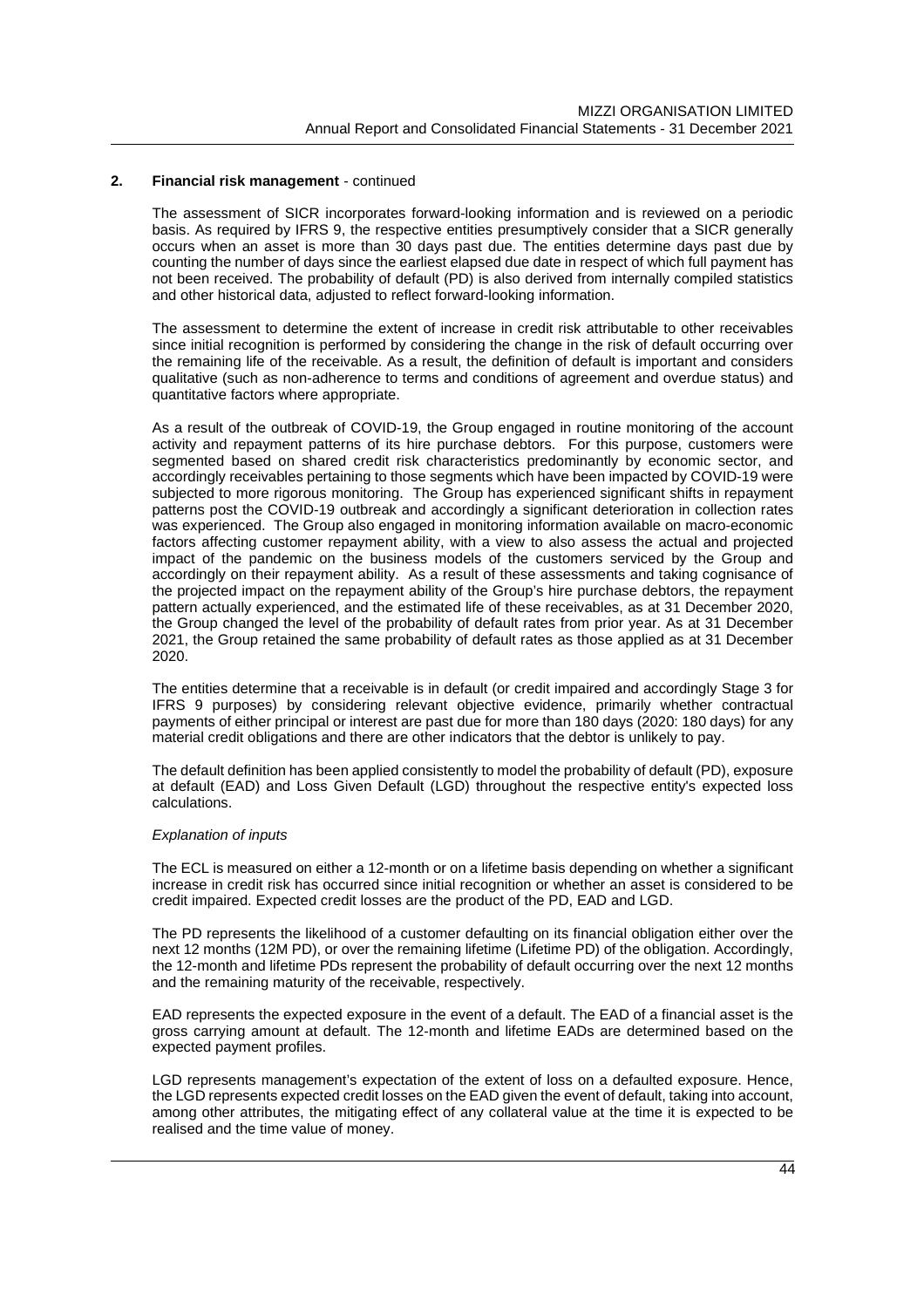The loss allowance for hire purchase receivables as at 31 December 2021 and 2020 was determined as follows:

| As at 31 December 2021                                  | Stage 1    | Stage 2       | Stage 3      | Total      |
|---------------------------------------------------------|------------|---------------|--------------|------------|
| Probability of default (PD)<br>Loss given default (LGD) | 5%<br>100% | 22.5%<br>100% | 100%<br>100% |            |
| Gross carrying amount (EAD) - $\in$                     | 18.025.251 | 3,564,702     | 6,366,900    | 27,956,853 |
| Loss allowance $(\epsilon)$                             | 842.430    | 802.058       | 6,366,900    | 8,011,388  |
|                                                         |            |               |              |            |
| As at 31 December 2020                                  | Stage 1    | Stage 2       | Stage 3      | Total      |
| Probability of default (PD)<br>Loss given default (LGD) | 5%<br>100% | 22.5%<br>100% | 100%<br>100% |            |
| Gross carrying amount (EAD) - $\epsilon$                | 15.109.467 | 3.757.849     | 6.105.268    | 24.972.584 |

Credit loss allowances include specific provisions against credit impaired individual exposures with the amount of the provisions being equivalent to the balances attributable to credit impaired receivables.

The Group established an allowance for impairment that represented its estimate of expected credit losses in respect of hire purchase debtors. The individually credit impaired receivables mainly relate to a number of independent debtors which are in unexpectedly difficult economic situations and which are accordingly not meeting repayment obligations. Reversals of provisions for impairment of credit impaired receivables arise in those situations where customers recover from unfavourable circumstances and accordingly start meeting repayment obligations. The Group does not hold any significant collateral as security in respect of the credit impaired assets. The movements in credit loss allowances of these receivables are disclosed in Note 28.

Receivables are written off when there is no reasonable expectation of recovery. Indicators that there is no reasonable expectation of recovery include, amongst others, the failure of a debtor to engage in a repayment plan with the Group, and a failure to make contractual payments for a period of greater than a year past due. Credit losses are presented as net expected credit losses and other impairment charges within administrative expenses under operating profit. Subsequent recoveries of amounts written off are credited against the same line item.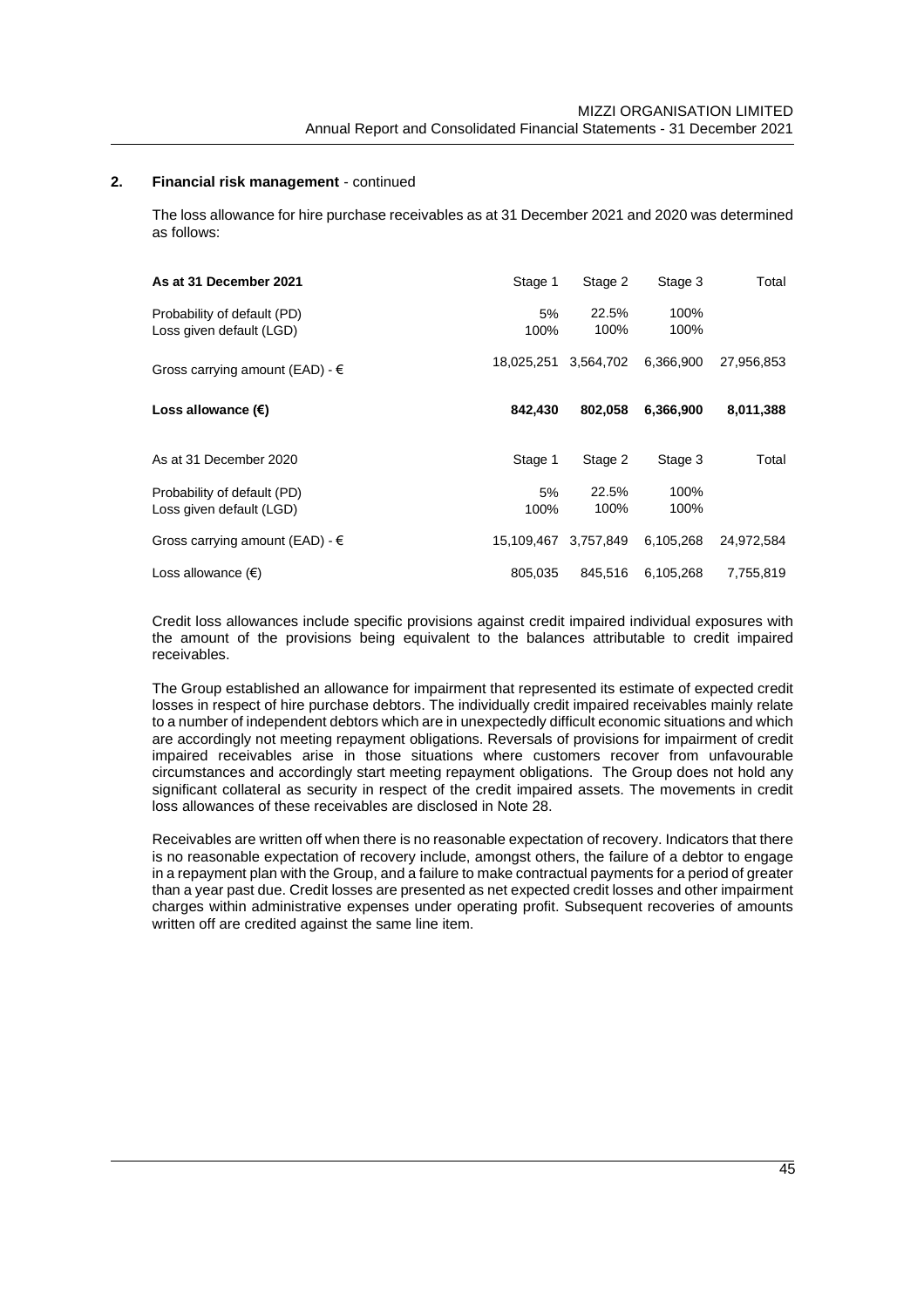#### *Ageing analysis of hire purchase debtors*

As at 31 December 2021, amounts receivable from hire purchase debtors of €2,762,644 (2020: €2,912,333) were past due but not credit impaired. These mainly relate to a number of independent customers for whom there is no recent history of default. Categorisation of hire purchase receivables as past due is determined by the Group on the basis of the nature of the credit terms in place and credit arrangements actually utilised in managing exposures with customers.

The ageing analysis of these past due but not credit impaired hire purchase receivables is as follows:

|                                 | 2021<br>€            | 2020<br>€            |
|---------------------------------|----------------------|----------------------|
| Up to 3 months<br>4 to 5 months | 2,254,532<br>508,112 | 2,218,310<br>694,023 |
|                                 | 2,762,644            | 2,912,333            |

#### (c) Liquidity risk

The Group is exposed to liquidity risk in relation to meeting future obligations associated with its financial liabilities, which comprise lease liabilities (Note 22), borrowings (Note 24) and trade and other payables (Note 23). Prudent liquidity risk management includes maintaining sufficient cash and committed credit lines to ensure the availability of an adequate amount of funding to meet the group's obligations.

The Group's liquidity risk is actively managed by ensuring that net cash inflows from the Group's trading operations are monitored in relation to cash outflows arising from the Group's borrowings, principally bonds, covering principal and interest payments as reflected in the table below. The key objective of the Group's liquidity management process is that of channelling a regular stream of net cash flows to fund bond and other interest and capital repayment obligations, and strengthening the Group's reserves with the residual amounts.

Management monitors liquidity risk by reviewing expected cash flows, and ensures that no additional financing facilities are expected to be required over the coming year. This is also performed at a central treasury function which controls the overall liquidity requirements of Mizzi Organisation within certain parameters. The monitoring process also considers the fact that the Group has significant amounts payable to related parties in respect of property and financing transactions that have taken place in the current and prior years. The Group's liquidity risk is actively managed taking cognisance of the matching of cash inflows and outflows arising from expected maturities of financial instruments, together with the Group's committed bank borrowing facilities and other intra-organisation financing that it can access to meet liquidity needs. As at 31 December 2021 and 2020, the Group's current liabilities exceeded current assets by €26,887,337 (2020: €26,989,971), after excluding non-cash contract liabilities. The parent company directors have taken cognisance of the related party relationship with other companies forming part of Mizzi Organisation and other related parties and the formal commitment that these companies will not request payments of amounts due to them until alternative financing is available, together with the unutilised portion of the committed bank facilities and other financing that the Group can access to meet liquidity needs. In this respect management does not consider liquidity risk to the Group as significant taking into account the liquidity management process referred to above.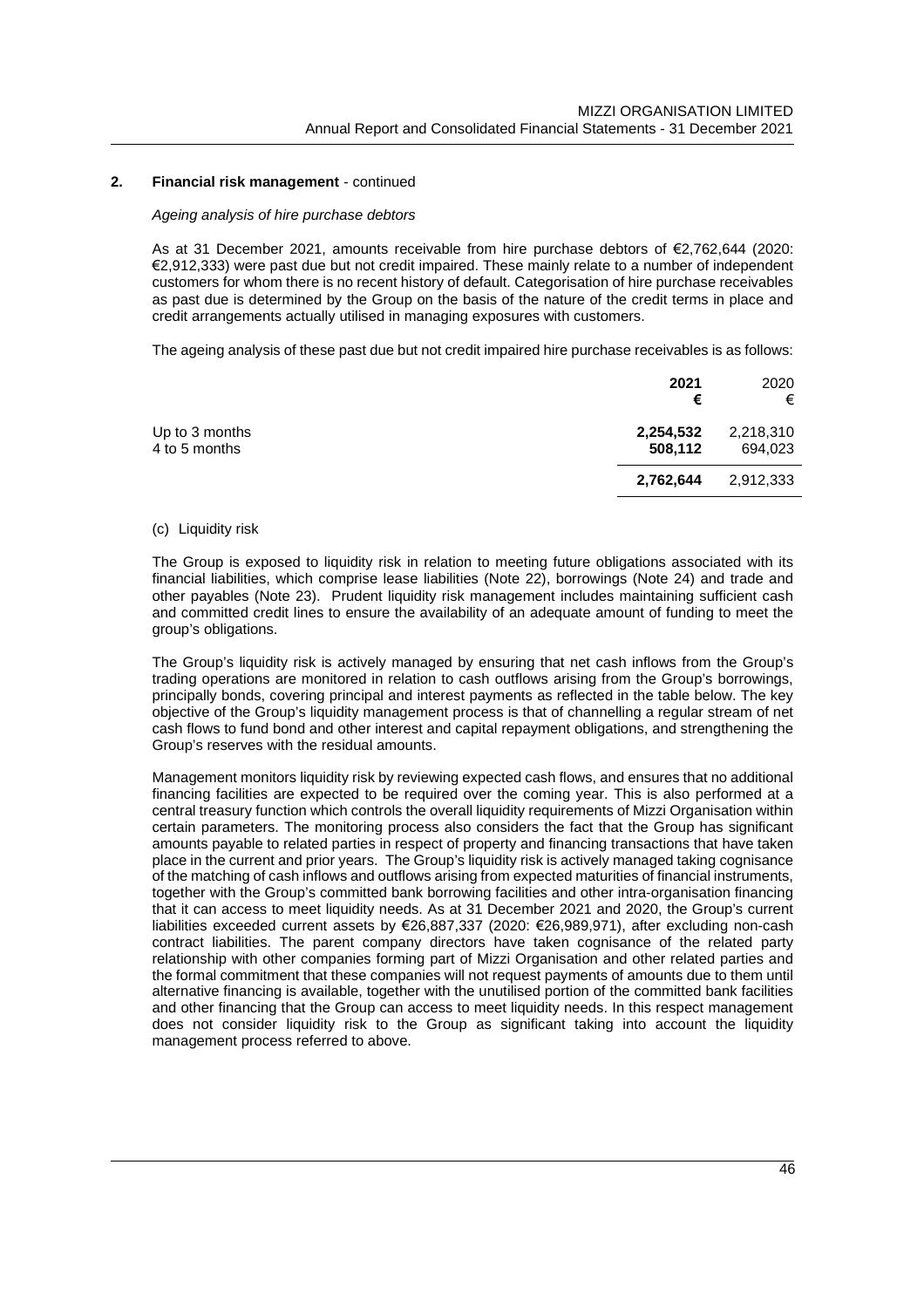The tables below analyse the Group's and the company's principal financial liabilities into relevant maturity groupings based on the remaining term at the end of the reporting period to the contractual maturity date. The amounts disclosed in the tables below are the contractual undiscounted cash flows. Balances due within twelve months equal their carrying balances, as the impact of discounting is not significant.

|                                                                                            | Less than<br>1 vear<br>€ | <b>Between 1</b><br>and 2 years<br>€ | <b>Between 2</b><br>and 5 years<br>€ | Over<br>5 years<br>€    | Total<br>€               |
|--------------------------------------------------------------------------------------------|--------------------------|--------------------------------------|--------------------------------------|-------------------------|--------------------------|
| Group                                                                                      |                          |                                      |                                      |                         |                          |
| At 31 December 2021<br>Lease liabilities<br>Bank borrowings<br>Bonds issued to the general | 1,479,532<br>19,142,253  | 1,544,199<br>9,264,528               | 1,849,598<br>23,308,108              | 12,352,027<br>2,767,707 | 17,225,356<br>54,482,596 |
| public<br>Loan from related party<br>Redeemable preference                                 | 1,642,500<br>600,000     | 1,642,500                            | 4,927,500                            | 53,212,500              | 61,425,000<br>600,000    |
| shares<br>Trade and other payables                                                         | 36, 162, 967             |                                      |                                      | 713,353                 | 713,353<br>36,162,967    |
| At 31 December 2020                                                                        |                          |                                      |                                      |                         |                          |
| Lease liabilities                                                                          | 1,833,817                | 1,762,936                            | 3,556,270                            | 28,278,949              | 35,431,972               |
| Bank borrowings<br>Loan from related party<br>Redeemable preference                        | 28,992,525<br>600,000    | 15,521,378                           | 39,656,075                           | 14,413,647              | 98,583,625<br>600,000    |
| shares<br>Trade and other payables                                                         | 48,864,202               |                                      |                                      | 713,353                 | 713,353<br>48,864,202    |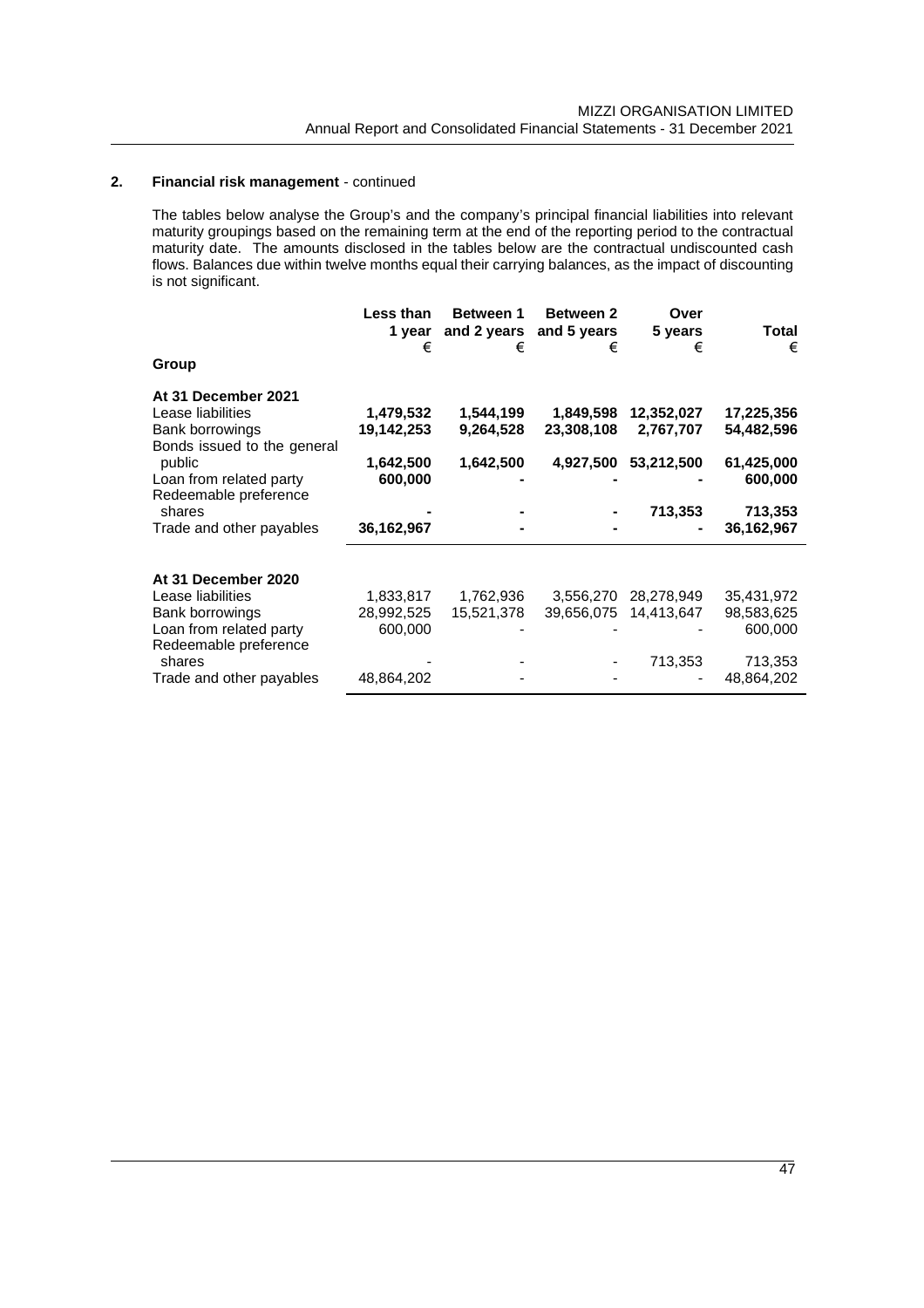| Company                                                                                            | Less than<br>1 vear<br>€              | Between 1<br>and 2 years and 5 years<br>€ | <b>Between 2</b><br>€ | Over<br>5 years<br>€             | Total<br>€                             |
|----------------------------------------------------------------------------------------------------|---------------------------------------|-------------------------------------------|-----------------------|----------------------------------|----------------------------------------|
| At 31 December 2021<br><b>Bank borrowings</b><br>Loans from subsidiary<br>Trade and other payables | 7,948,698<br>381,655<br>19,306,092    | 7.903.573<br>-                            | 21,647,445<br>۰       | 1.424.648<br>44,100,000<br>۰     | 38,924,364<br>44,481,655<br>19,306,092 |
| At 31 December 2020<br>Bank borrowings<br>Loans from subsidiary<br>Trade and other payables        | 10,093,427<br>1,159,639<br>19,235,663 | 11,159,472<br>1,020,392                   | 35,036,633<br>44.981  | 7.983.057<br>۰<br>$\overline{a}$ | 64,272,589<br>2,225,012<br>19,235,663  |

The table below analyses the group's and the company's derivative financial liabilities that will be settled on a net basis into relevant maturity groupings based on the remaining period at the reporting date to the contractual maturity date. The amounts disclosed in the table below are the contractual undiscounted cash flows (outflows).

|                                            | Less than<br>one year<br>€ | <b>Between 1</b><br>and 2 years and 5 years<br>€ | <b>Between 2</b><br>€ | Over<br>5 years<br>€ | Total<br>€ |
|--------------------------------------------|----------------------------|--------------------------------------------------|-----------------------|----------------------|------------|
| At 31 December 2021<br>Interest rate swaps | 193,605                    | 118.763                                          | 97.177                | 12.839               | 422,384    |
| At 31 December 2020<br>Interest rate swaps | 282,440                    | 185.360                                          | 273,511               | 15.922               | 757.233    |

# **2.2 Capital risk management**

The Group's capital is managed at the level of Mizzi Organisation by reference to the aggregate level of equity and borrowings or debt as disclosed in the respective consolidated financial statements of Consolidated Holdings Limited and Mizzi Organisation Limited, together with the financial statements of The General Soft Drinks Company Limited and GSD Marketing Limited. The capital of the entities forming part of the Mizzi Organisation, which have been mentioned above, is managed on an aggregate basis by the Organisation as if they were organised as one entity. The Group's objectives when managing capital are to safeguard the Group's ability to continue as a going concern in order to provide returns for shareholders and benefits for other stakeholders, and to maintain an optimal capital structure, to reduce the cost of capital. In order to maintain or adjust the capital structure, the parent company may issue new shares or adjust the amount of dividends paid to shareholders.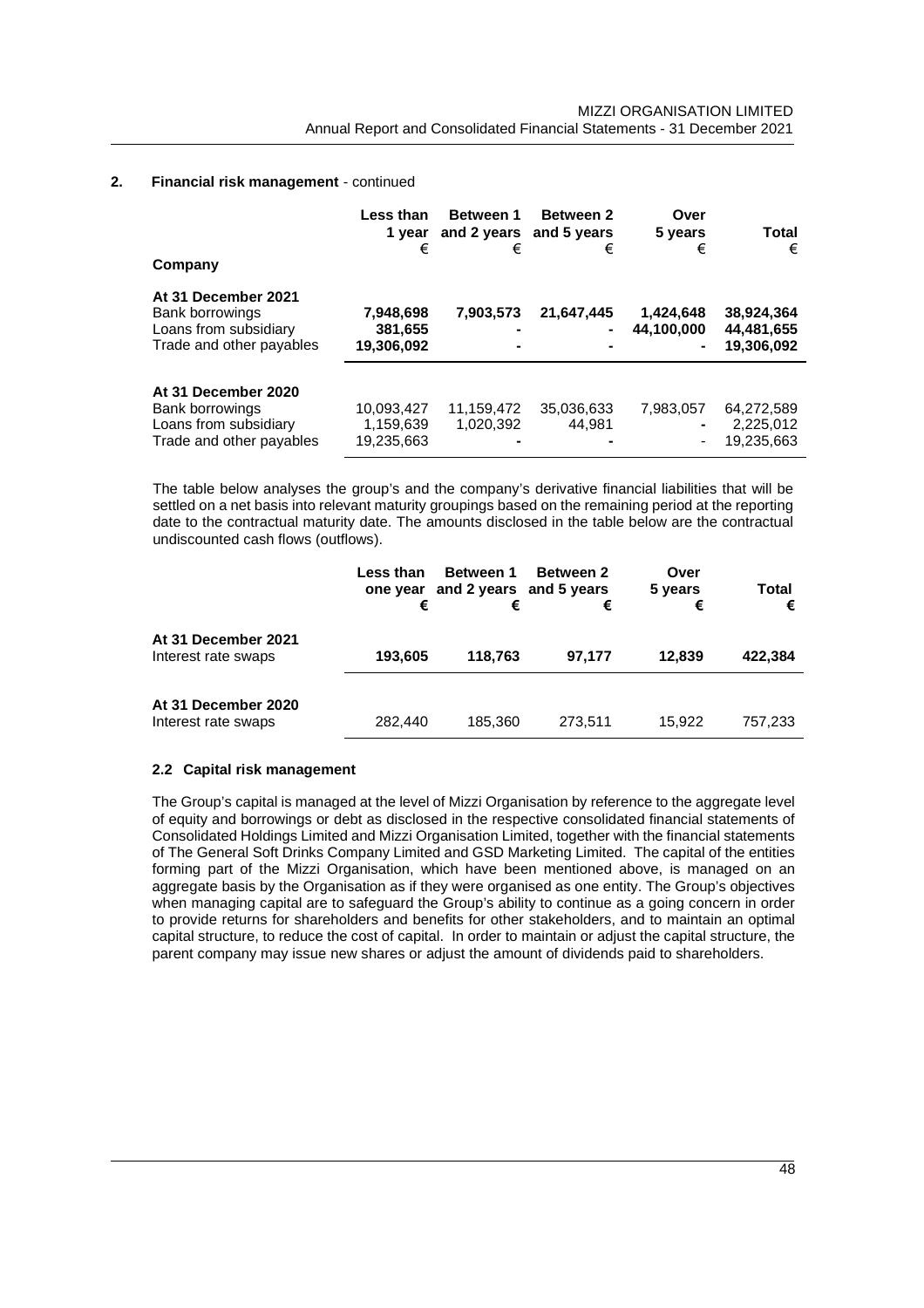The Organisation monitors the level of capital on the basis of the ratio of aggregated net debt to total capital. Net debt is calculated as total borrowings (as shown in the respective statement of financial position) less cash and cash equivalents. Total capital is calculated as equity, as shown in the respective consolidated statement of financial position, plus net debt. The aggregated figures in respect of the Organisation's equity and borrowings are reflected below:

|                                                     | 2021<br>€                   | 2020<br>€                 |
|-----------------------------------------------------|-----------------------------|---------------------------|
| Total borrowings<br>Less: cash and cash equivalents | 108,947,257<br>(28.574.456) | 99,754,334<br>(9,702,799) |
| Net debt<br>Total equity                            | 80,372,801<br>162,886,016   | 90,051,535<br>156,839,203 |
| Total capital                                       | 243,258,817                 | 246,890,738               |
| Net debt/total capital                              | 33%                         | 36%                       |

The Organisation manages the relationship between equity injections and borrowings, being the constituent elements of capital as reflected above, with a view to managing the cost of capital. The level of capital of Mizzi Organisation Limited, as reflected in the consolidated statement of financial position, is maintained by reference to its respective financial obligations and commitments arising from operational requirements. In view of the nature of the Group's activities and the extent of borrowings or debt, the capital level at the end of the reporting period determined by reference to the consolidated financial statements is deemed adequate by the directors. The company's equity as disclosed in the stand-alone financial statements is attributable to corporate expenditure incurred to support the overall operations of the Mizzi Organisation and accordingly the stand-alone figures do not reflect the Group's capital management policy.

# **2.3 Fair values of financial instruments**

The Group is required by IFRS 7, 'Financial instruments: Disclosures' to disclose for financial instruments that are measured in the statement of financial position at fair value, fair value measurements by level of the following fair value measurement hierarchy:

- Quoted prices (unadjusted) in active markets for identical assets (Level 1).
- Inputs other than quoted prices included within level 1 that are observable for the asset either directly i.e. as prices, or indirectly i.e. derived from prices (Level 2).
- Inputs for the asset that are not based on observable market data i.e. unobservable inputs (Level 3).

# **2.3.1 Financial instruments carried at fair value**

The Group's and the company's interest rate swap agreements (refer to Note 26), are fair valued on the basis of a valuation technique based on discounted cash flows determined by reference to forward interest rates at the end of the reporting period. Accordingly, the derivative financial instruments are categorised as Level 2 instruments since initial recognition.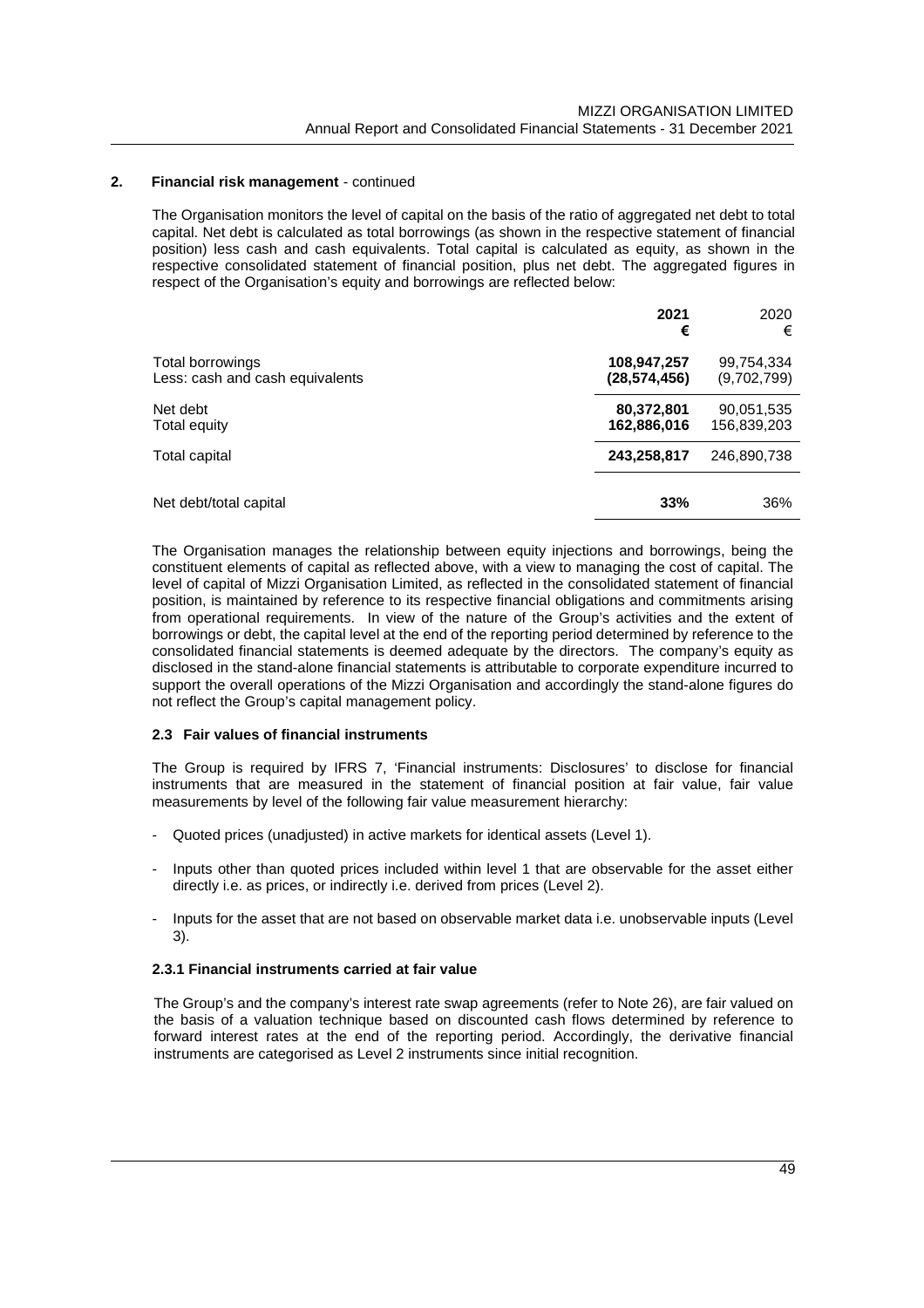The fair value of financial assets at FVOCI, consisting of equity securities traded in active markets is based on quoted market prices at the end of the reporting period. A market is regarded as active if quoted prices are readily and regularly available from an exchange, dealer or broker and those prices represent actual and regularly occurring market transactions on an arm's length basis. The quoted market price used for financial assets held by the group is the current bid price. The fair value of financial assets at FVOCI consisting of equity securities that are not traded in an active market (for instance, investments in unlisted local private companies) is mainly estimated by reference to the net asset backing of the investee and the use of valuation techniques, principally discounted cash flow models. When the group uses valuation techniques, it makes assumptions that are based on market conditions existing at the end of each reporting period. The valuation techniques used are supported by observable market prices or rates since their variables include only data from observable markets. If all significant inputs required to fair value an instrument are observable, the instrument is included in Level 2. If one or more of the significant inputs is not based on observable market data, the instrument is included in Level 3.

The Group's financial assets comprising equity securities with a carrying amount of €1,128,803 (2020: €1,434,491) are categorised as level 1 instruments since these investments are listed in an active market. These assets have been categorised as level 1 since initial recognition. With respect to investments with a carrying amount of €2,207,845 (2020: €2,305,329) the fair value is determined by reference to level 2 categorisation and is deemed to approximate carrying amounts.

# **2.3.2 Financial instruments not carried at fair value**

At 31 December 2021 and 2020 the carrying amounts of cash at bank, receivables, payables, accrued expenses and short-term borrowings reflected in the financial statements are reasonable estimates of fair value in view of the nature of these instruments or the relatively short period of time between the origination of the instruments and their expected realisation. The fair value of advances to related parties and other balances with related parties which are short-term or repayable on demand is equivalent to their carrying amounts.

The fair value of non-current financial instruments for disclosure purposes is estimated by discounting the future contractual cash flows at the current market interest rate that is available to the Group for similar financial instruments. The carrying amount of the Group's and the company's non-current advances to related parties fairly approximates the estimated fair value of these assets based on discounted cash flows. The fair value of the Group's and the company's non-current bank borrowings and borrowings from related parties, and the Group's fixed interest redeemable preference shares at the end of the reporting period is not significantly different from the carrying amounts. The carrying amounts of the other financial liabilities as at 31 December 2020, comprising lease liabilities, are reasonable estimates of their fair value. The current market interest rates utilised for discounting purposes, which were almost equivalent to the respective instruments' contractual interest rates, are deemed observable and accordingly these fair value estimates have been categorised as level 2 within the fair value measurement hierarchy. Information on the fair value of the bonds issued to the general public is disclosed in Note 24 to the financial statements. The fair value estimate in this respect is deemed Level 1 as it constitutes a quoted price in an active market.

## **3. Critical accounting estimates and judgements**

Estimates and judgements are continually evaluated and based on historical experience and other factors including expectations of future events that are believed to be reasonable under the circumstances. In the opinion of the directors, the accounting estimates and judgements made in the course of preparing these financial statements are not difficult, subjective or complex to a degree which would warrant their description as critical in term of the requirements of IAS 1.

As referred to in Notes 4 and 6 to the financial statements, the Group's land and buildings category of property, plant and equipment and investment property are fair valued on 31 December on the basis of professional advice.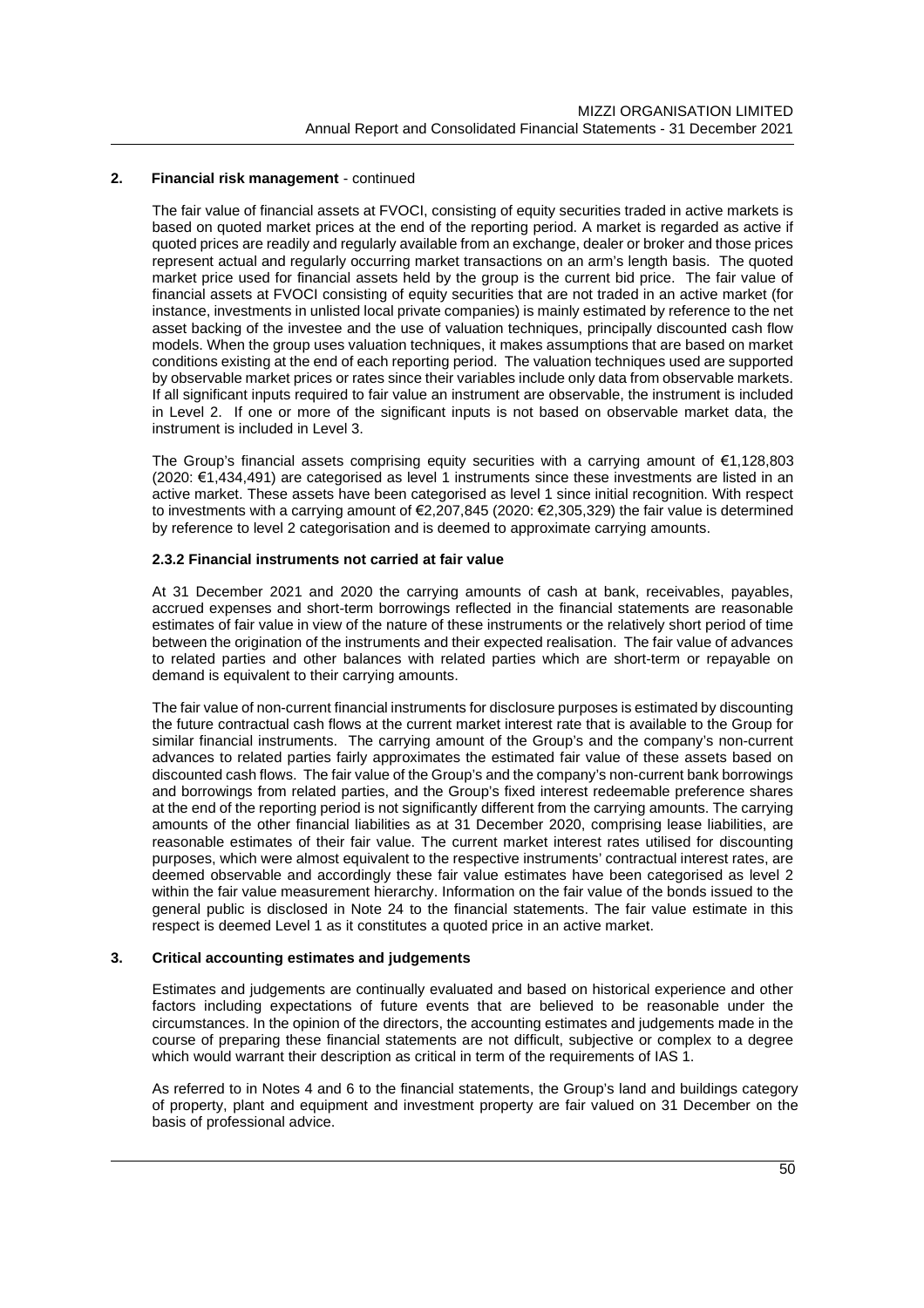# **4. Property, plant and equipment**

**Group**

|                                                       | Land and<br>buildings and<br>improvements<br>to premises<br>€ | Furniture,<br>fittings,<br>and office<br>equipment<br>€ | Plant,<br>machinery<br>and<br>operational<br>equipment<br>€ | Motor<br>vehicles<br>€ | Assets<br>in the course<br>of construction<br>€ | Total<br>€     |
|-------------------------------------------------------|---------------------------------------------------------------|---------------------------------------------------------|-------------------------------------------------------------|------------------------|-------------------------------------------------|----------------|
| At 1 January 2019                                     |                                                               |                                                         |                                                             |                        |                                                 |                |
| Cost or valuation                                     | 77,043,725                                                    | 19,746,923                                              | 14,351,635                                                  | 15,441,893             |                                                 | 126,584,176    |
| Accumulated depreciation and impairment losses        | (11, 433, 967)                                                | (14, 778, 021)                                          | (9,704,190)                                                 | (8,402,468)            |                                                 | (44,318,646)   |
| Net book amount                                       | 65,609,758                                                    | 4,968,902                                               | 4,647,445                                                   | 7,039,425              |                                                 | 82,265,530     |
| Year ended 31 December 2020                           |                                                               |                                                         |                                                             |                        |                                                 |                |
| Opening net book amount                               | 65,609,758                                                    | 4,968,902                                               | 4,647,445                                                   | 7,039,425              |                                                 | 82,265,530     |
| Revaluation surplus arising during the year (note 19) | 5,164,372                                                     |                                                         |                                                             |                        |                                                 | 5,164,372      |
| Additions                                             | 384,018                                                       | 920,529                                                 | 157,825                                                     | 3,033,023              |                                                 | 4,495,395      |
| Reclassification from inventory                       |                                                               |                                                         |                                                             | 694.485                |                                                 | 694,485        |
| <b>Disposals</b>                                      | (20, 559)                                                     | (1,550,900)                                             | (466, 956)                                                  | (2,560,695)            |                                                 | (4,599,110)    |
| Impairment charges - recognised in profit or loss     | (4,953,978)                                                   |                                                         |                                                             |                        |                                                 | (4,953,978)    |
| Depreciation charge                                   | (708, 065)                                                    | (1,039,030)                                             | (647, 523)                                                  | (1,967,048)            |                                                 | (4,361,666)    |
| Depreciation released on disposal                     | 3,892                                                         | 1,539,939                                               | 459,286                                                     | 1,146,606              |                                                 | 3,149,723      |
| Closing net book amount                               | 65,479,438                                                    | 4,839,440                                               | 4,150,077                                                   | 7,385,796              |                                                 | 81,854,751     |
| At 31 December 2020                                   |                                                               |                                                         |                                                             |                        |                                                 |                |
| Cost or valuation                                     | 82,571,556                                                    | 19,116,552                                              | 14,042,504                                                  | 16,608,706             |                                                 | 132,339,318    |
| Accumulated depreciation and impairment losses        | (17,092,118)                                                  | (14, 277, 112)                                          | (9,892,427)                                                 | (9,222,910)            |                                                 | (50, 484, 567) |
| Net book amount                                       | 65,479,438                                                    | 4,839,440                                               | 4,150,077                                                   | 7,385,796              | ۰.                                              | 81,854,751     |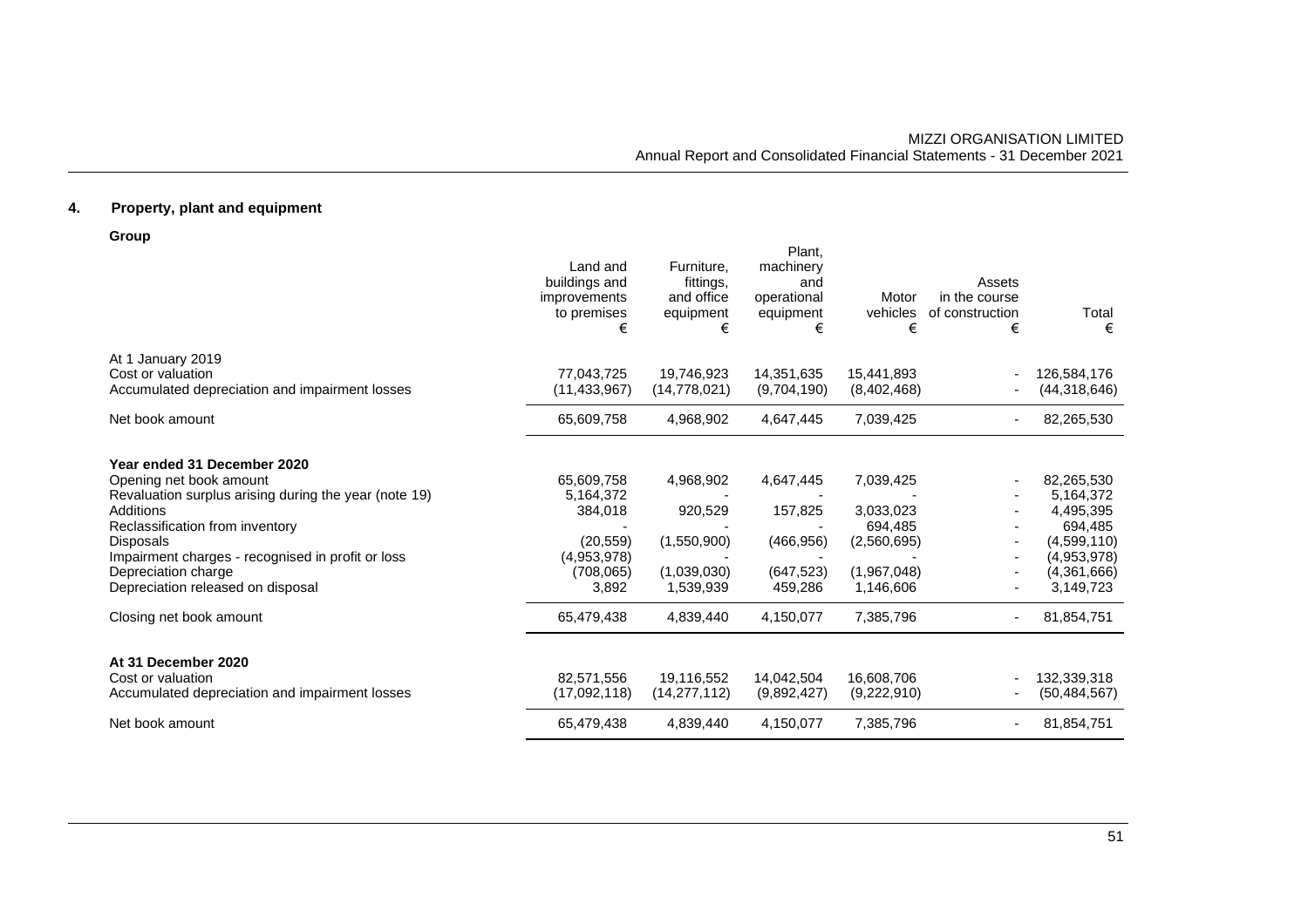| Group                                             |                                                                      |                                                         |                                                             |                        |                                                 |               |
|---------------------------------------------------|----------------------------------------------------------------------|---------------------------------------------------------|-------------------------------------------------------------|------------------------|-------------------------------------------------|---------------|
|                                                   | Land and<br>buildings and<br><i>improvements</i><br>to premises<br>€ | Furniture,<br>fittings,<br>and office<br>equipment<br>€ | Plant,<br>machinery<br>and<br>operational<br>equipment<br>€ | Motor<br>vehicles<br>€ | Assets<br>in the course<br>of construction<br>€ | Total<br>€    |
| Year ended 31 December 2021                       |                                                                      |                                                         |                                                             |                        |                                                 |               |
| Opening net book amount                           | 65,479,438                                                           | 4,839,440                                               | 4,150,077                                                   | 7,385,796              |                                                 | 81,854,751    |
| Additions                                         | 88,364                                                               | 444,398                                                 | 163,864                                                     | 3,574,782              | 145,187                                         | 4,416,595     |
| Disposals                                         |                                                                      | (318, 667)                                              |                                                             | (4,219,439)            |                                                 | (4,540,407)   |
| Impairment charges - recognised in profit or loss | (2,000,000)                                                          |                                                         |                                                             |                        |                                                 | (2,000,000)   |
| Depreciation charge                               | (747, 457)                                                           | (966, 537)                                              | (615, 987)                                                  | (1,794,652)            | ۰.                                              | (4, 124, 633) |
| Depreciation released on disposals                |                                                                      | 307,210                                                 |                                                             | 1,498,961              | $\overline{\phantom{0}}$                        | 1,806,171     |
| Closing net book amount                           | 62,820,345                                                           | 4,305,844                                               | 3,697,954                                                   | 6,445,448              | 145,187                                         | 77,414,778    |
| At 31 December 2021                               |                                                                      |                                                         |                                                             |                        |                                                 |               |
| Cost or valuation                                 | 82,659,920                                                           | 19,242,283                                              | 14,206,368                                                  | 15,964,049             | 145,187                                         | 132,217,807   |
| Accumulated depreciation and impairment losses    | (9,839,575)                                                          | (14,936,439)                                            | (10,508,417)                                                | (9,518,601)            |                                                 | (54,803,029)  |
| Net book amount                                   | 62,820,345                                                           | 4,305,844                                               | 3,697,954                                                   | 6,445,448              | 145,187                                         | 77,414,778    |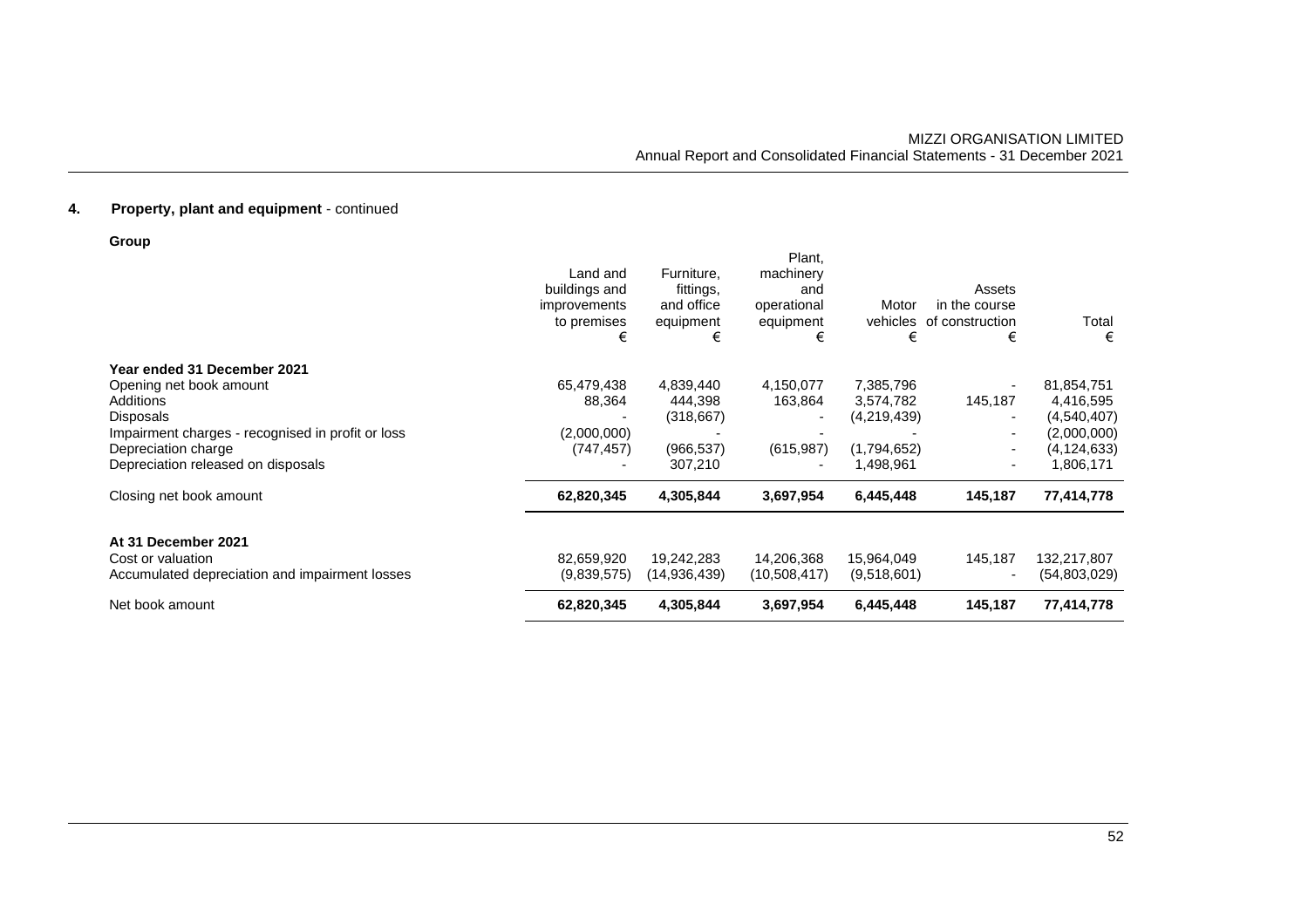# *Fair valuation of property*

A specific element of the Group's land and buildings within property, plant and equipment with a carrying amount of €15 million was revalued on 31 December 2020 utilising the discounted cash flow approach to determine open market value. The book value of this property was adjusted to the revaluation and the resultant surplus, net of applicable deferred income taxes, was credited to the revaluation reserve in shareholders' equity (Note 19).

The principal elements of the Group's land and buildings, within property, plant and equipment, were last revalued in preceding financial years by independent professionally qualified valuers. The book value of these properties had been adjusted to the revaluation and the resultant surplus, net of applicable deferred income taxes, had been credited to the revaluation reserve in shareholders' equity (Note 19). Valuations were made on the basis of open market value taking cognisance of the specific location of the property, the size of the site together with its development potential, the availability of similar properties in the area, and whenever possible, having regard to recent market transactions for similar properties in the same location.

The Group is required to analyse non-financial assets carried at fair value by level of the fair value hierarchy within which the recurring fair value measurements are categorised in their entirety (Level 1, 2 or 3). The different levels of the fair value hierarchy have been defined as fair value measurements using:

- Quoted prices (unadjusted) in active markets for identical assets (Level 1);
- Inputs other than quoted prices included within Level 1 that are observable for the asset, either directly (that is, as prices) or indirectly (that is, derived from prices) (Level 2);
- Inputs for the asset that are not based on observable market data (that is, unobservable inputs) (Level 3).

The Group's land and buildings, within property, plant and equipment, consists of operational premises that are owned and managed by group undertakings. The Group's investment property comprises property that is held for long-term rental yields or for capital appreciation or both, and that is not occupied by group undertakings (refer to Note 7). All the recurring property fair value measurements at the end of each financial period presented use significant unobservable inputs and are accordingly categorised within Level 3 of the fair valuation hierarchy.

The Group's policy is to recognise transfers into and out of fair value hierarchy levels as of the beginning of the reporting period. There were no transfers between different levels of the fair value hierarchy during the current and preceding financial years.

A reconciliation from the opening balance to the closing balance of property for recurring fair value measurements categorised within Level 3 of the fair value hierarchy, for the current and preceding financial years, is reflected in the table above and in Note 7 for investment property.

Property classified within property, plant and equipment having a carrying amount of €810,000 (2020: €810,000) and other property classified within investment property with a carrying amount of  $€15,700,000$  (2020; €18,100,000) for the group and €5,400,000 (2020; €5,400,000) for the company, have not been revalued since acquisition or initial recognition. The directors have assessed the fair values of these properties at 31 December 2021 and 2020, which fair value was deemed to fairly approximate its carrying amount.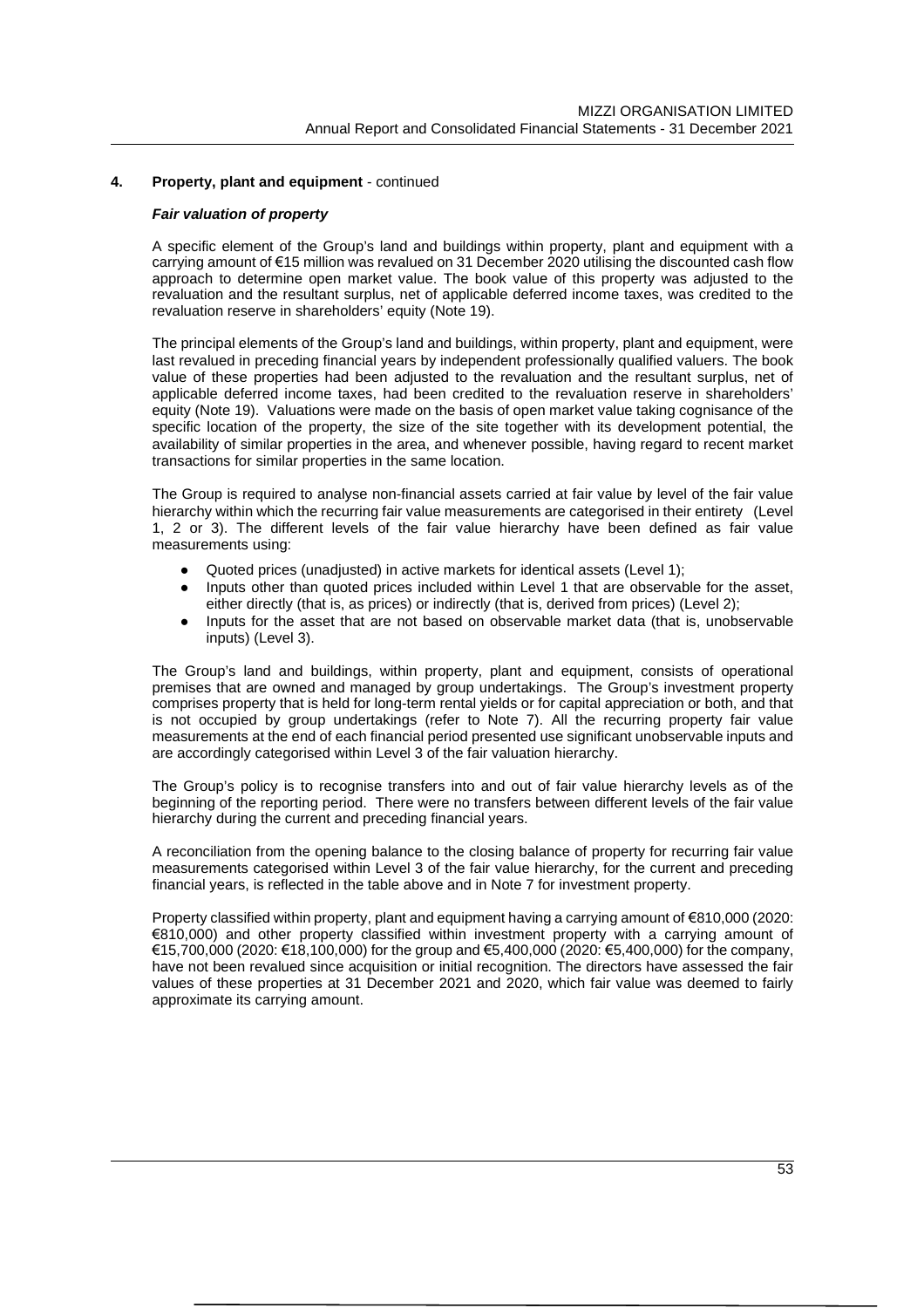Structural and ancillary integral improvements to a particular property in Valletta are categorised within the land, buildings and improvements to premises category in property, plant and equipment. The carrying amount of these improvements has been impaired during the current and preceding financial years. The impairment charge amounting to €2,000,000 (2020: €4,953,978), which was recognised in profit or loss, is attributable to reductions in the carrying amount of the said improvements so as to reflect the recoverable amount of the related assets. The recoverable amount of the assets was determined by reference to their value in use on the basis of discounted cash flows emanating from operations attributable to these assets. The principal assumptions used in the discounted cash flows were a negative EBITDA of €511,000 in 2022 (for the preceding year: €894,000 in 2021) which increases to a positive EBITDA of €835,000 by 2027 and to €1,008,000 by 2031 (for the preceding year: €937,000 by 2026 and to €1,120,000 by 2030). The free cash flows were discounted at a rate of 8.8% (2020: 8.3%) after also considering working capital movements and capital expenditure. This property in Valletta is subject to a 65 year emphyteutical grant entered into in 2016. As at 31 December 2021 the carrying amount of the said structural and integral improvements amounted to  $\epsilon$ 2.8 million (2020:  $\epsilon$ 4.8 million), whilst the carrying amount of other operational equipment and fittings within the same property amounted to €5.2 million (2020: €5.8 million).

#### *Valuation processes*

The valuations of the properties are performed regularly on the basis of valuation reports prepared by third party qualified valuers and other valuation assessments prepared by management. These reports are based on both:

- information provided by the Group which is derived from the respective company's financial systems and is subject to the company's overall control environment; and
- assumptions and valuation models used by the valuers/ management; with assumptions being typically market related and based on professional judgement and market observation.

The information provided to the valuers, together with the assumptions and the valuation models used by the valuers/ management, are reviewed by designated officers within the Mizzi Organisation. This includes a review of fair value movements over the period. When the designated officers consider that the valuation report is appropriate, the valuation report is recommended to the respective company's Board of directors. The Board then considers the valuation report as part of its overall responsibilities.

At the end of every reporting period, the designated officers assess whether any significant changes or developments have been experienced since the last valuation report. This analysis may be supported by an assessment performed by the third party property valuers depending on the complexity of the property being valued. The officers report to the Board on the outcome of this assessment.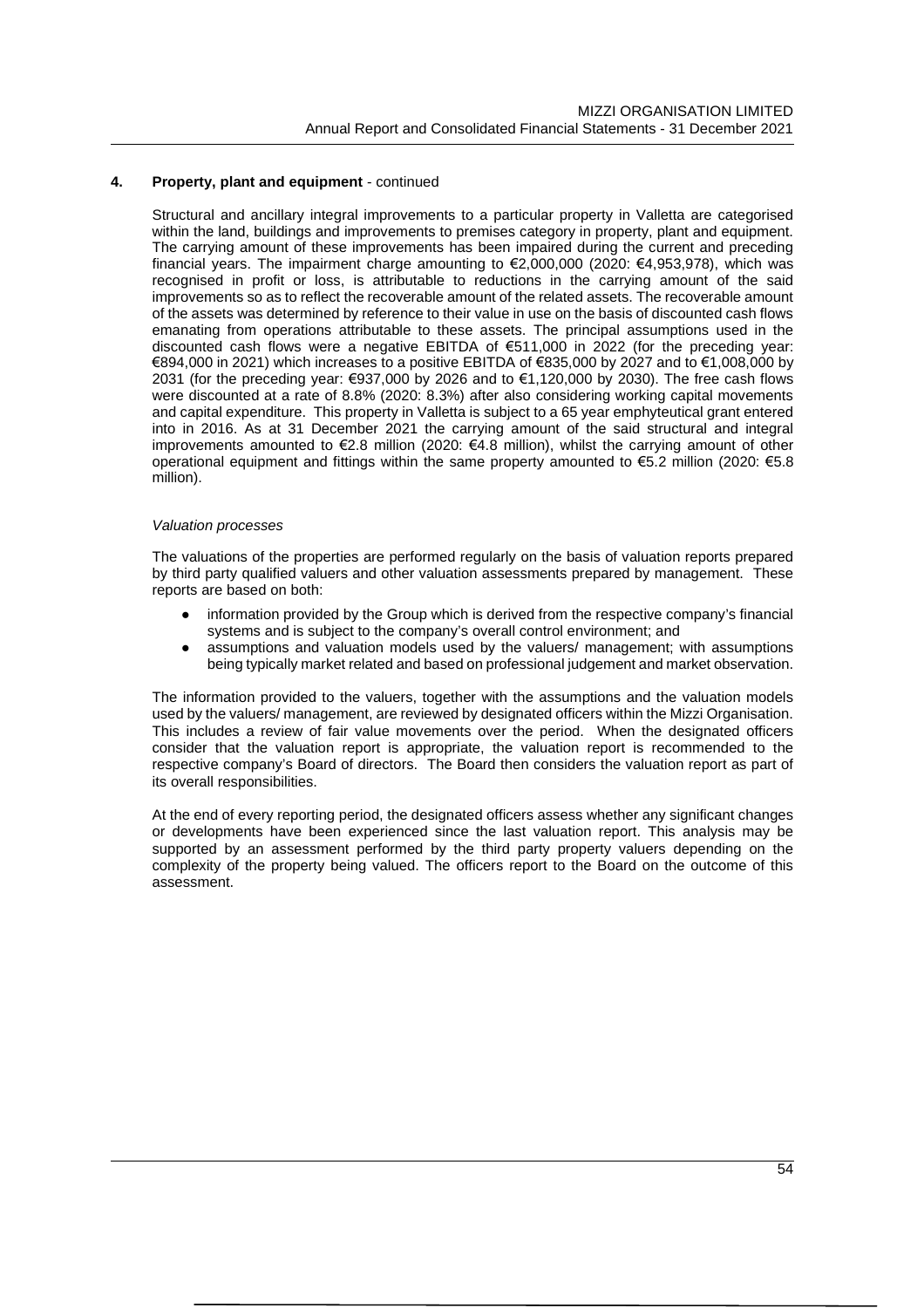### *Valuation techniques*

The external valuations of the Level 3 property as at 31 December, have been performed using a multi-criteria approach, with every property being valued utilising the valuation technique considered by the external valuer to be the most appropriate for the respective property. In those instances where the valuation technique applied to a specific property's fair valuation has been modified, this change was effected to attain a more representative measurement of fair value. Throughout this process, the highest and best use of certain properties has been revised taking cognisance of the outcome of the valuation method applied.

In view of a limited number of similar or comparable properties and property transactions, comprising sales or rentals in the local market, the valuations have been performed using unobservable inputs. The significant inputs to the approaches used are generally those described below:

- Adjusted sales comparison approach: a sales price per square metre related to transactions in comparable properties located in proximity to the respective property, with significant adjustments for differences in the size, age, exact location and condition of the property. The term airspace is a conceptual unit representing a packet of three-dimensional accessible, usable and developable space. The concept of sales price factor per airspace or square metre is the value expected to be fetched on the open market and represents the present value of the property after deduction of all development, refurbishment and related costs.
- Yield methodology: an annual rent rate per square metre (also related to comparable properties or transactions and adjusted as described above) together with a market capitalisation rate utilised for capitalisation of rental income streams. Where applicable, costs to completion (determined by reference to cost per square metre), which must be incurred for the property to generate the envisaged rental income streams, are also taken into account.
- Discounted cash flow ("DCF") approach: considers the free cash flows arising from the projected income streams expected to be derived from the operation of the property, discounted to present value using an estimate of the weighted average cost of capital that would be available to finance such an operation. The significant unobservable inputs utilised with this technique include:

Earnings before interest, tax, depreciation and amortisation (EBITDA) based on projected income streams less operating expenditure necessary to operate the property, but prior to depreciation and financing charges;

Growth rate based on management's estimated average growth of EBITDA levels, mainly determined by projected growth in income streams;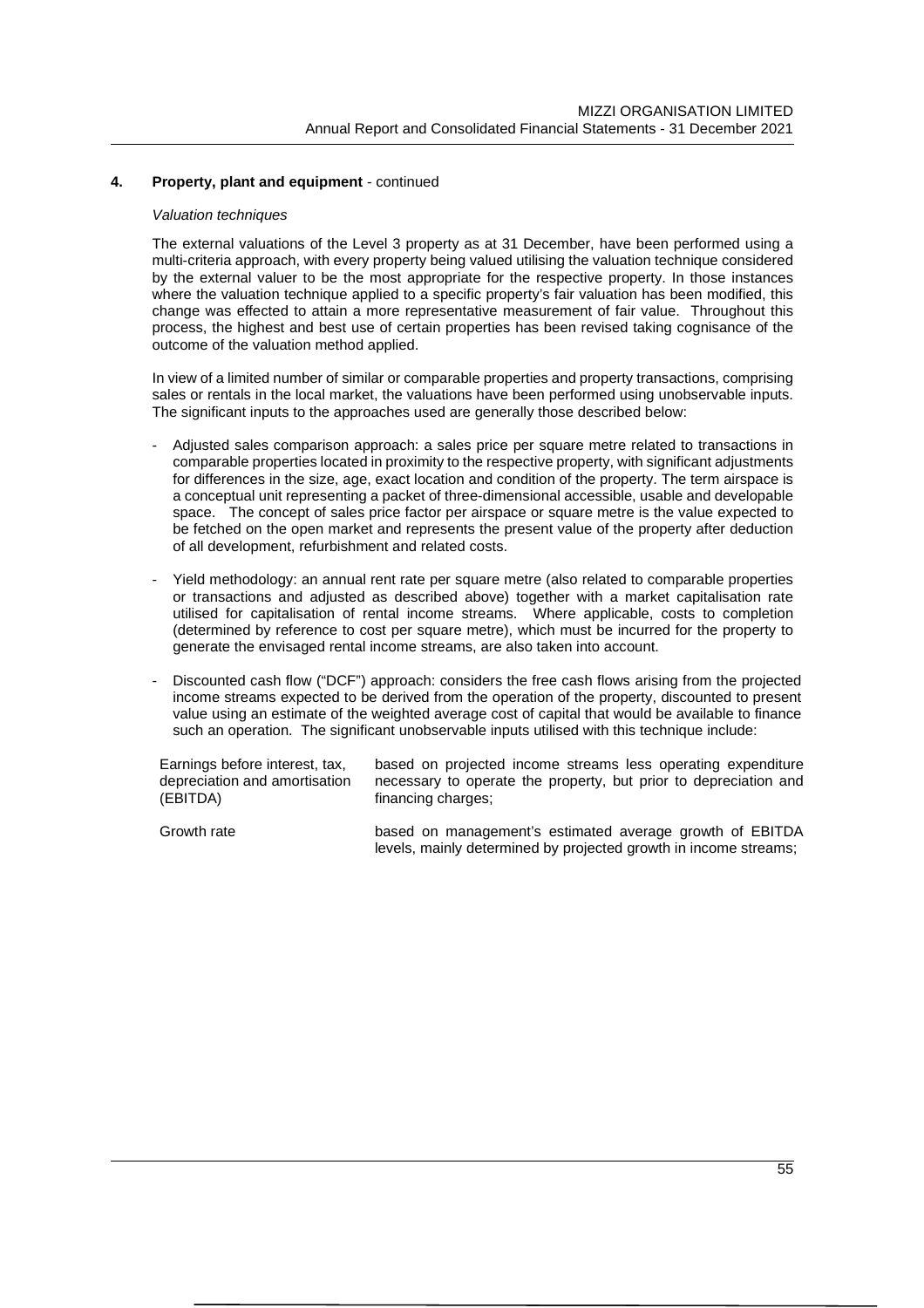Discount rate reflecting the current market assessment of the uncertainty in the amount and timing of projected cash flows. The discount rate reflects the estimated weighted average cost of capital that would be available for financing such an operation. The discount rate is based on an assumed debt to equity ratio; estimation of cost of equity is based on risk free interest rates adjusted for country risk and equity risk premium adjusted for entity-specific risk factor; estimation of cost of debt is based on risk free interest rates adjusted for country risk and assumed credit spread.

*Information about fair value measurements using significant unobservable inputs (Level 3) as at 31 December 2021*

| Description by class based on<br>highest and best use | <b>Fair value at Valuation</b><br>31 December technique<br>2021<br>€000 |                                                 | Significant<br>unobservable<br>input                                     | Range of<br>unobservable<br>inputs<br>(weighted<br>average) |
|-------------------------------------------------------|-------------------------------------------------------------------------|-------------------------------------------------|--------------------------------------------------------------------------|-------------------------------------------------------------|
| Current use as commercial<br>premises                 |                                                                         | 580 Adjusted sales<br>comparison<br>approach    | Sales price<br>per square<br>metre $(\epsilon)$                          | $700 - 2,000$<br>(1,670)                                    |
|                                                       | 23,500 Yield                                                            | methodology                                     | Annual rent<br>per square<br>metre $(\epsilon)$                          | $31 - 190$<br>(130)                                         |
|                                                       |                                                                         |                                                 | Capitalisation<br>rate (%)                                               | $6.5 - 9.0$<br>(7.3)                                        |
|                                                       | 15,000 DCF                                                              | approach                                        | <b>EBITDA</b><br>Growth rate<br>Discount rate<br>Perpetuity yield        | €708,000<br>3% per annum<br>7.1% (post tax)<br>4.1%         |
| Redevelopment into<br>residential/commercial premises |                                                                         | 27,710 Adjusted sales<br>comparison<br>approach | Residential:<br>airspace sales<br>price per<br>square metre $(\epsilon)$ | $150 - 1,630$<br>(1,470)                                    |
|                                                       |                                                                         |                                                 | Residential:<br>sales price<br>factor per<br>square metre (€)            | $200 - 1,220$<br>(700)                                      |
|                                                       |                                                                         |                                                 | Commercial:<br>sales price<br>factor per<br>square metre $(\epsilon)$    | $540 - 1,550$<br>(1,270)                                    |
| Marketed for residential use                          |                                                                         | 10,600 Adjusted sales<br>comparison<br>approach | Sales price<br>per residential<br>unit $(\epsilon)$                      | $96,000 - 335,000$<br>(207,000)                             |
| Development for commercial use                        |                                                                         | 660 Adjusted sales<br>comparison<br>approach    | Sales price<br>per square<br>metre $(\epsilon)$                          | $450 - 3,588$<br>(2, 180)                                   |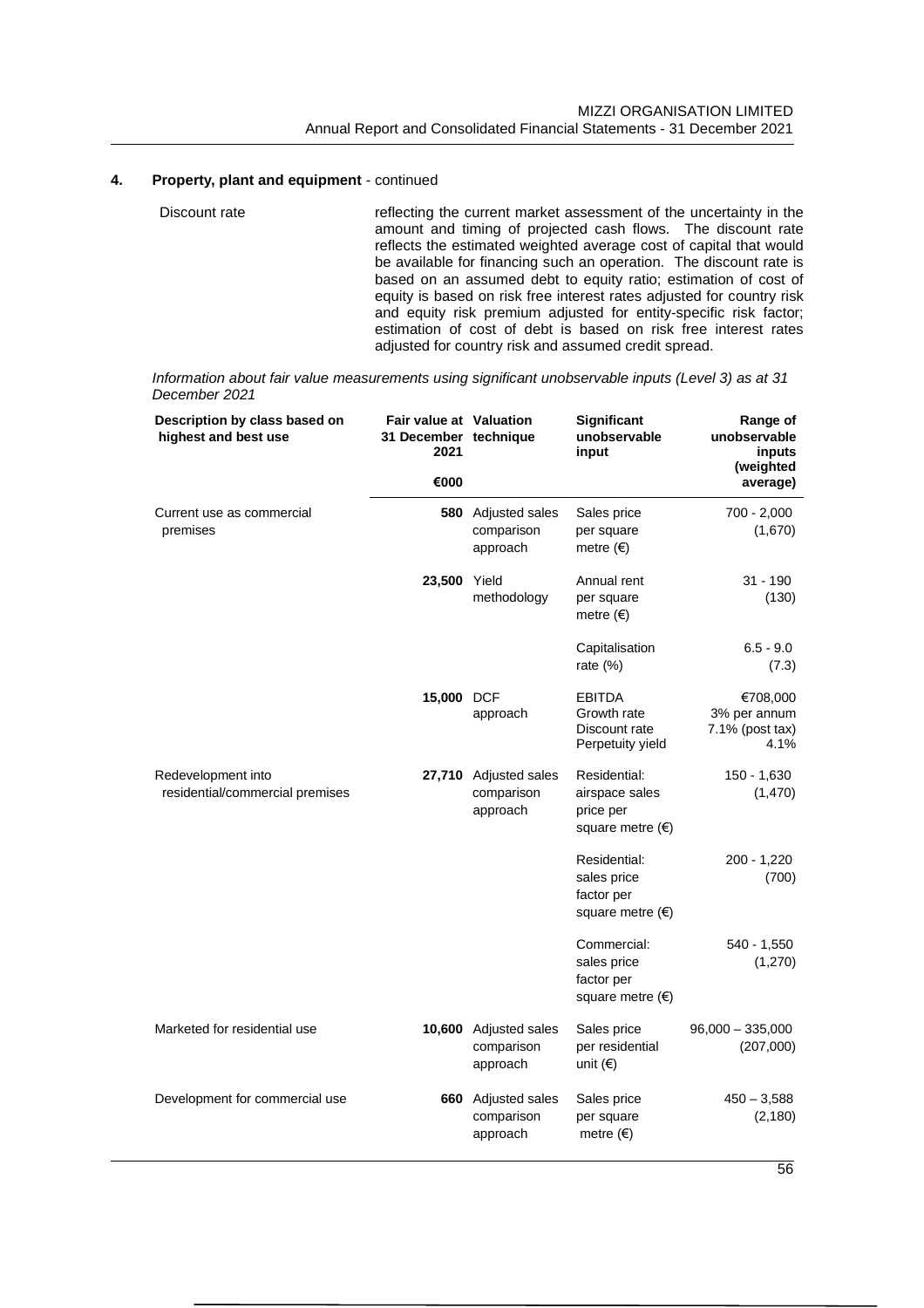| Description by class based on<br>highest and best use | <b>Fair value at Valuation</b><br>31 December technique<br>2021 |                                                 | Significant<br>unobservable<br>input                                  | Range of<br>unobservable<br>inputs |
|-------------------------------------------------------|-----------------------------------------------------------------|-------------------------------------------------|-----------------------------------------------------------------------|------------------------------------|
|                                                       | €000                                                            |                                                 |                                                                       | (weighted<br>average)              |
| Developable land for<br>residential/commercial use    | 10,000 Yield                                                    | methodology                                     | Annual rent<br>per square<br>metre $( \in )$                          | $300 - 375$<br>(320)               |
|                                                       |                                                                 |                                                 | Capitalisation<br>rate (%)                                            | $5.1 - 5.2$<br>(5.1)               |
|                                                       |                                                                 | 14,700 Adjusted sales<br>comparison<br>approach | Residential:<br>sales price<br>factor per<br>square metre $(€)$       | 800                                |
|                                                       |                                                                 |                                                 | Commercial:<br>sales price<br>factor per<br>square metre $(\epsilon)$ | 450                                |
|                                                       |                                                                 |                                                 | Sales price<br>per car parking<br>space $(€)$                         | 22,000                             |
| Extended commercial premises                          | 18,000                                                          | Yield<br>methodology                            | Annual rent<br>per square<br>metre $(\epsilon)$                       | $110 - 1,200$<br>(900)             |
|                                                       |                                                                 |                                                 | Capitalisation<br>rate $(\%)$                                         | 7.5                                |
|                                                       |                                                                 | 10,150 Adjusted sales<br>comparison<br>approach | Residential:<br>sales price<br>factor per<br>square metre $(€)$       | 300                                |
|                                                       |                                                                 |                                                 | Commercial:<br>sales price<br>factor per<br>square metre $(€)$        | 660                                |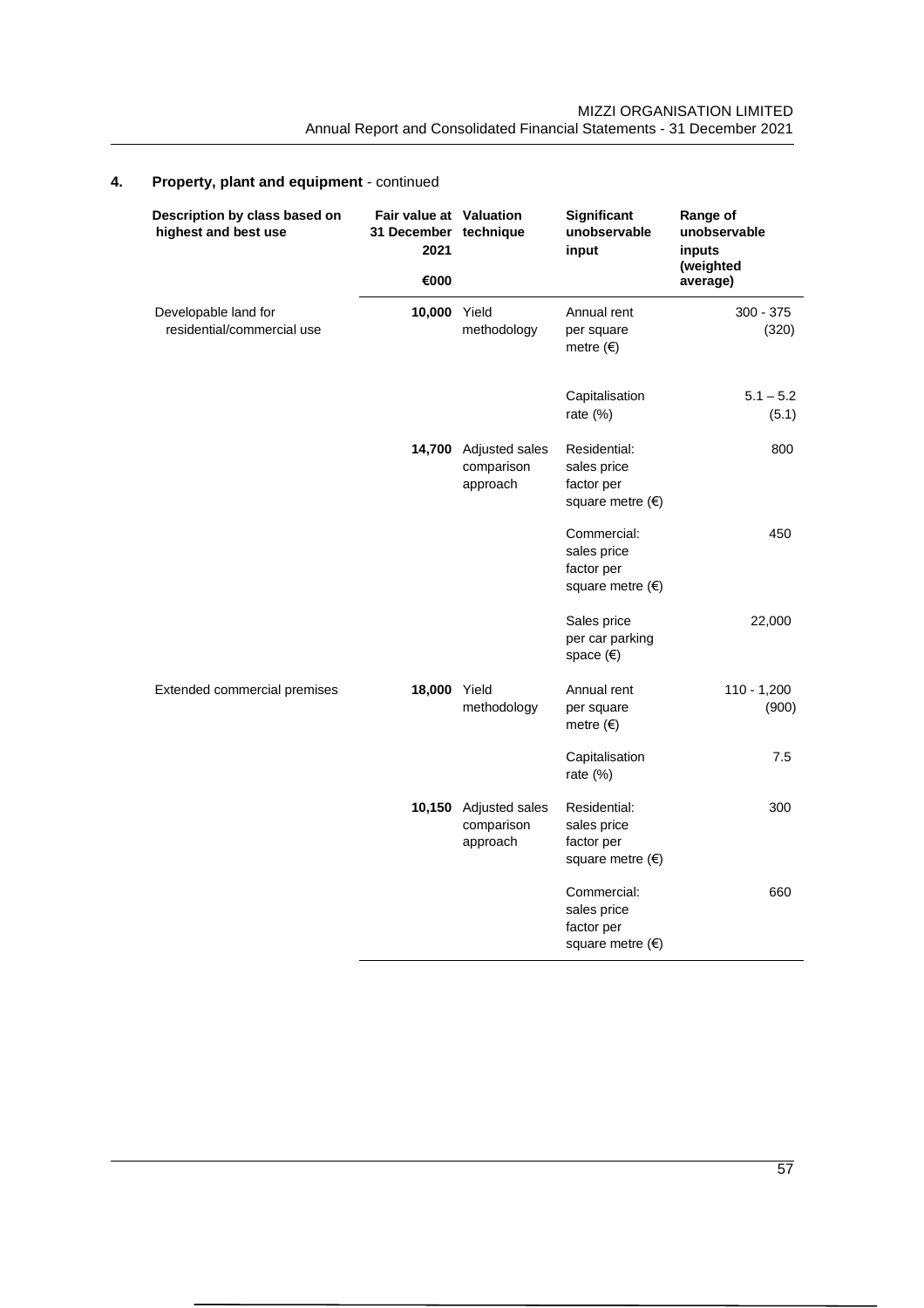*Information about fair value measurements using significant unobservable inputs (Level 3) as at 31 December 2020*

| Description by class based on<br>highest and best use | Fair value at Valuation<br>31 December technique<br>2020<br>€000 |                                                     | Significant<br>unobservable<br>input                                     | Range of<br>unobservable<br>inputs<br>(weighted<br>average) |
|-------------------------------------------------------|------------------------------------------------------------------|-----------------------------------------------------|--------------------------------------------------------------------------|-------------------------------------------------------------|
| Current use as commercial<br>premises                 |                                                                  | 580 Adjusted sales<br>comparison<br>approach        | Sales price<br>per square<br>metre $(\epsilon)$                          | 700 - 2,000<br>(2,000)                                      |
|                                                       | 20,550 Yield                                                     | methodology                                         | Annual rent<br>per square<br>metre $(\epsilon)$                          | $31 - 180$<br>(100)                                         |
|                                                       |                                                                  |                                                     | Capitalisation<br>rate (%)                                               | $5.0 - 9.0$<br>(7.2)                                        |
|                                                       | 15,000 DCF                                                       | approach                                            | <b>EBITDA</b><br>Growth rate<br>Discount rate<br>Perpetuity yield        | €708,000<br>3% per annum<br>$7.1\%$ (post-tax)<br>4.1%      |
| Redevelopment into<br>residential/commercial premises |                                                                  | 20,515 Adjusted sales<br>comparison<br>approach     | Residential:<br>airspace sales<br>price per<br>square metre $(\epsilon)$ | 150 - 1,630<br>(1,400)                                      |
|                                                       |                                                                  |                                                     | Residential:<br>sales price<br>factor per<br>square metre $(\epsilon)$   | $200 - 1,220$<br>(700)                                      |
|                                                       |                                                                  |                                                     | Commercial:<br>sales price<br>factor per<br>square metre $(\epsilon)$    | 880 - 1,550<br>(1, 180)                                     |
| Marketed for residential use                          |                                                                  | 10,825 Adjusted sales<br>comparison<br>approach     | Sales price<br>per residential<br>unit $(€)$                             | 96,000 - 335,000<br>(204,000)                               |
| Development for commercial use                        |                                                                  | <b>660</b> Adjusted sales<br>comparison<br>approach | Sales price<br>per square<br>metre $(\epsilon)$                          | $450 - 3,588$<br>(2, 180)                                   |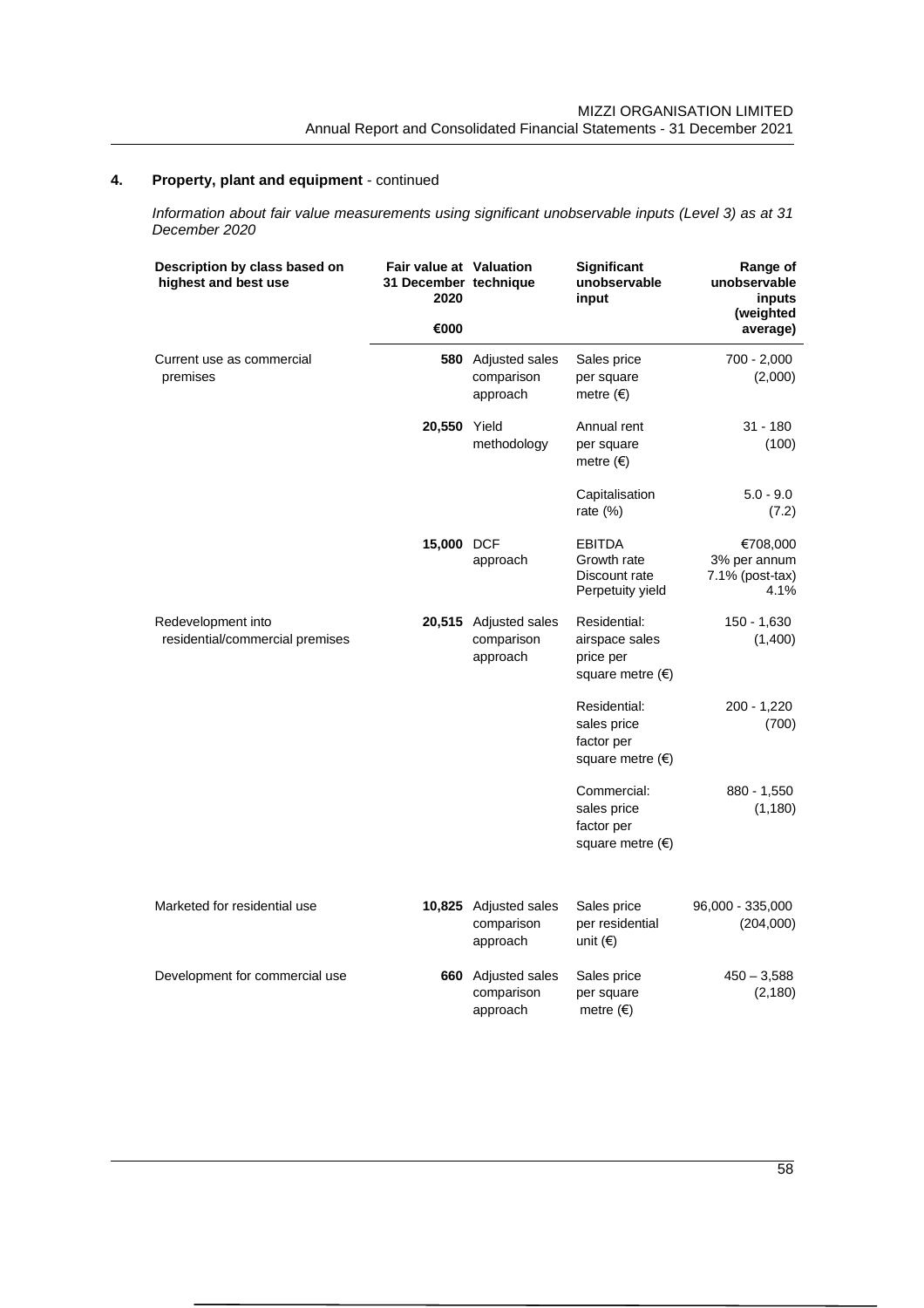| Description by class based on<br>highest and best use | <b>Fair value at Valuation</b><br>31 December technique<br>2020 |                                          | Significant<br>unobservable<br>input                                   | Range of<br>unobservable<br>inputs<br>(weighted |
|-------------------------------------------------------|-----------------------------------------------------------------|------------------------------------------|------------------------------------------------------------------------|-------------------------------------------------|
|                                                       | €000                                                            |                                          |                                                                        | average)                                        |
| Developable land for<br>residential/commercial use    | 4,730 Yield                                                     | methodology                              | Annual rent<br>per square<br>metre $( \in )$                           | 225 - 275<br>(240)                              |
|                                                       |                                                                 |                                          | Capitalisation<br>rate $(\%)$                                          | $7.3 - 8.0$<br>(7.8)                            |
|                                                       | 13,130                                                          | Adjusted sales<br>comparison<br>approach | Residential:<br>sales price<br>factor per<br>square metre $(€)$        | 800                                             |
|                                                       |                                                                 |                                          | Commercial:<br>sales price<br>factor per<br>square metre $(\epsilon)$  | 500                                             |
| Extended commercial premises                          | 18,000                                                          | Yield<br>methodology                     | Annual rent<br>per square<br>metre $( \in )$                           | $110 - 1,200$<br>(900)                          |
|                                                       |                                                                 |                                          | Capitalisation<br>rate $(\%)$                                          | 7.5                                             |
|                                                       | 10,150                                                          | Adjusted sales<br>comparison<br>approach | Residential:<br>sales price<br>factor per<br>square metre $(\epsilon)$ | 300                                             |
|                                                       |                                                                 |                                          | Commercial:<br>sales price<br>factor per<br>square metre $(\epsilon)$  | 660                                             |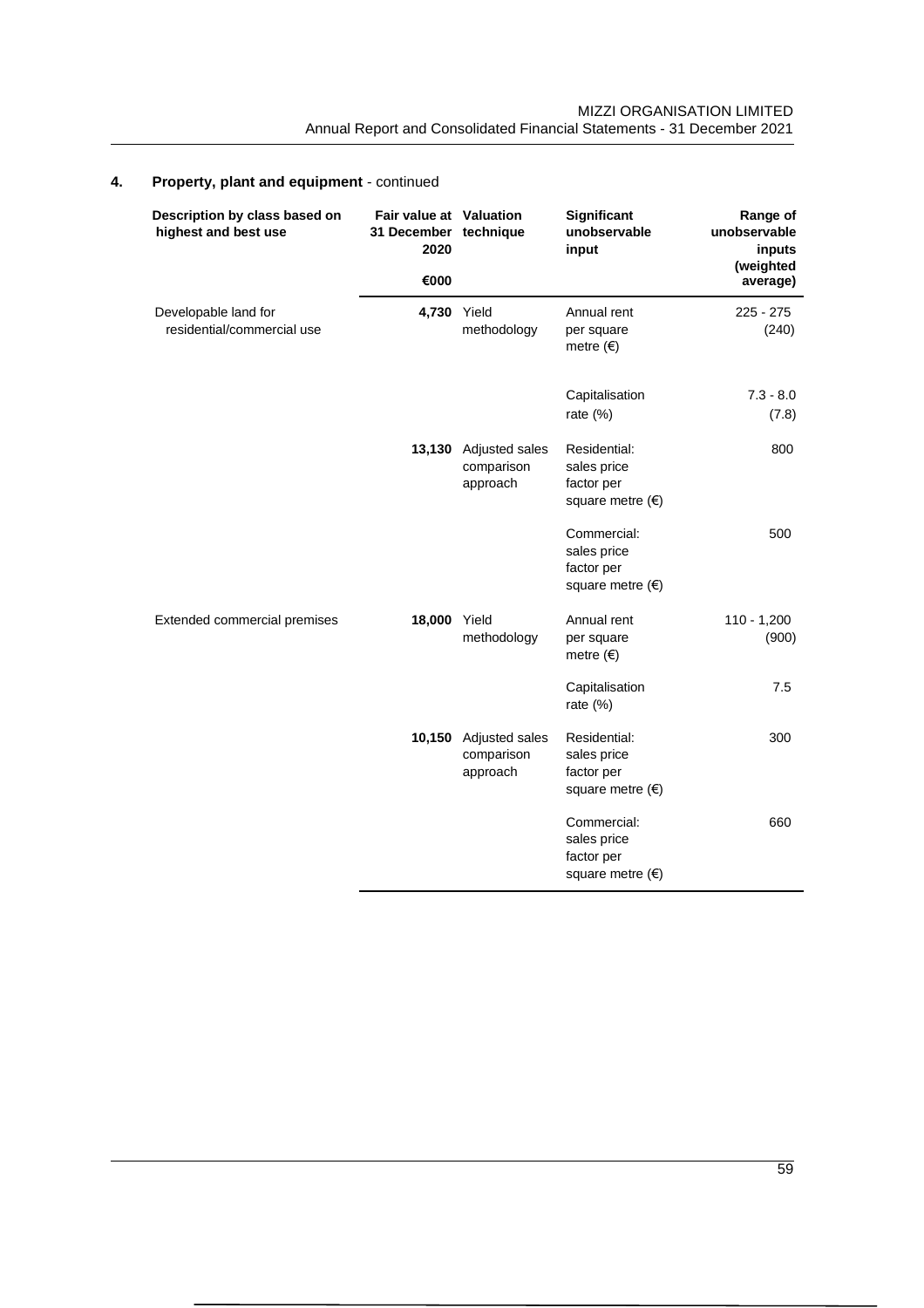With respect to the adjusted sales comparison approach, the higher the sales price per square metre, the sales price per residential unit, or the sales price factor per square metre, the higher the resultant fair valuation.

In relation to the yield methodology, the higher the rental amount per square metre, the higher the resultant fair valuation, but conversely, the lower the market capitalisation rate and the costs to completion per square metre (where applicable), the higher the resultant fair valuation.

Regarding the DCF approach, an increase in the projected levels of EBITDA and growth rate would result in an increased fair value of the property, whereas a higher discount rate would give rise to a lower fair value.

With the exception of the first and third property classes presented in the tables above, the highest and best use of the Group's properties differs from their current use taking cognisance of the potential for development, redevelopment or further development of the respective properties.

The Group's land and buildings within property, plant and equipment are primarily classified in the following categories:

|                                                    | 2021<br>€000 | 2020<br>€000 |
|----------------------------------------------------|--------------|--------------|
| Class as presented in tables above                 |              |              |
| Current use as commercial premises                 | 29,670       | 29,630       |
| Redevelopment into residential/commercial premises | 3.950        | 3.950        |
| Extended commercial premises                       | 28,500       | 28,500       |
|                                                    | 62.120       | 62,080       |

If the land and buildings were stated on the historical cost basis, the carrying amounts would be as follows:

|                                                        | 2021<br>€                 | 2020<br>€                 |
|--------------------------------------------------------|---------------------------|---------------------------|
| Cost<br>Accumulated depreciation and impairment losses | 26,792,847<br>(8,338,962) | 26,704,483<br>(7,803,105) |
| Net book amount                                        | 18,453,885                | 18.901.378                |

Bank borrowings in the name of group undertakings and related parties forming part of Mizzi Organisation are secured on the Group's land and buildings - refer to Notes 24 and 38 (a).

## *Other disclosures*

The reclassification to property, plant and equipment from inventory during the preceding financial year is attributable to the change in use of the related motor vehicles.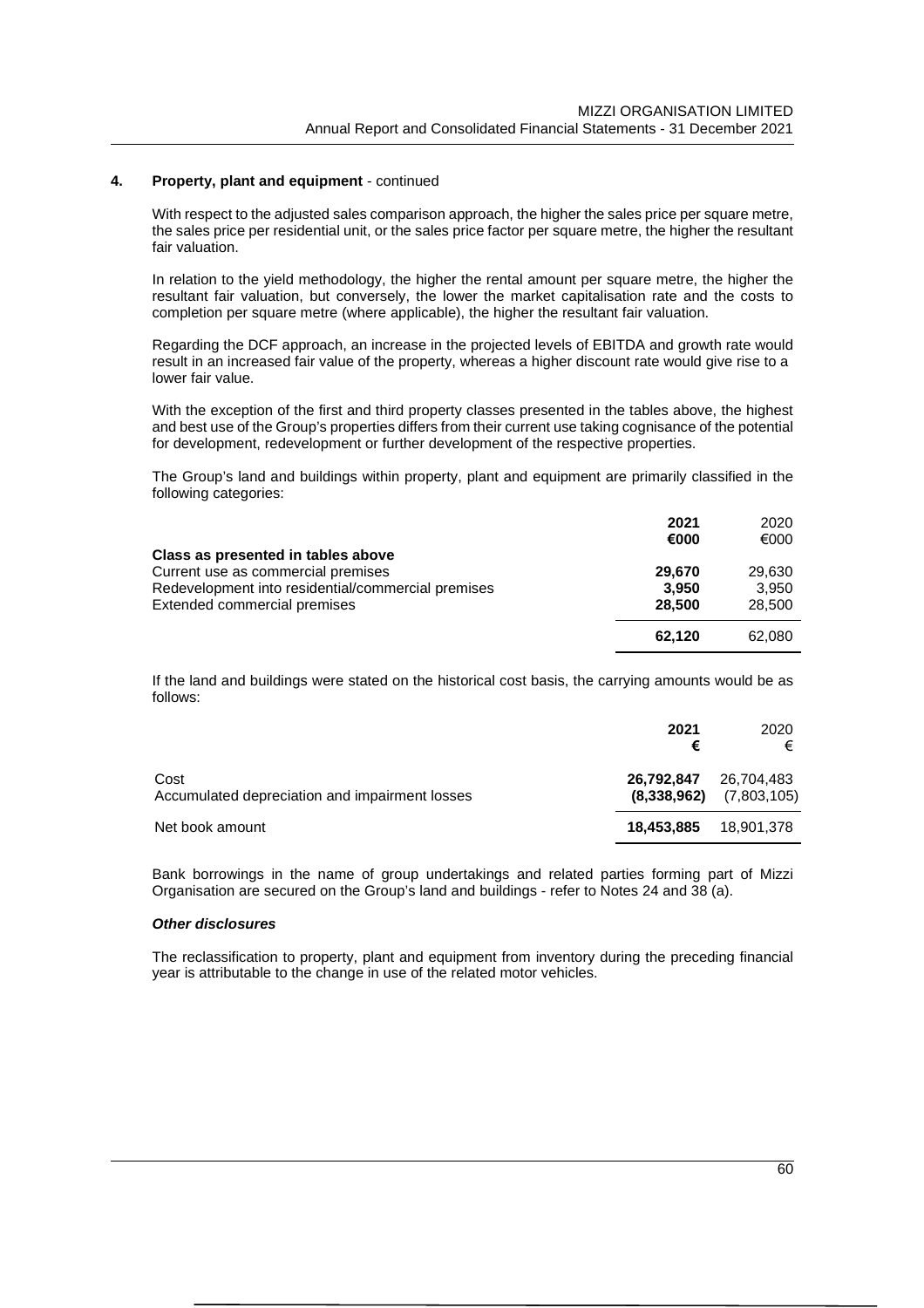The category of motor vehicles disclosed in the main 'Property, plant and equipment' table above comprises motor vehicles leased out under operating leases as follows:

|                          | At 31           | At 31       | At 1        |
|--------------------------|-----------------|-------------|-------------|
|                          | <b>December</b> | December    | January     |
|                          | 2021            | 2020        | 2020        |
|                          | €               | €           | €           |
| Cost                     | 10.943.390      | 11,664,112  | 10,705,653  |
| Accumulated depreciation | (5,884,323)     | (5,436,771) | (4,793,273) |
| Net book amount          | 5,059,067       | 6.227.341   | 5.912.380   |

The movement in the net book amount of leased motor vehicles is analysed as follows:

|                                    | 2021<br>€     | 2020<br>€   |
|------------------------------------|---------------|-------------|
| Year ended 31 December             |               |             |
| Opening net book amount            | 6,227,341     | 5,912,380   |
| Additions                          | 2,005,354     | 2,332,829   |
| <b>Disposals</b>                   | (2,726,076)   | (1,374,370) |
| Depreciation charge                | (1, 299, 617) | (1,310,524) |
| Depreciation released on disposals | 852.065       | 667,026     |
| Closing net book amount            | 5,059,067     | 6.227.341   |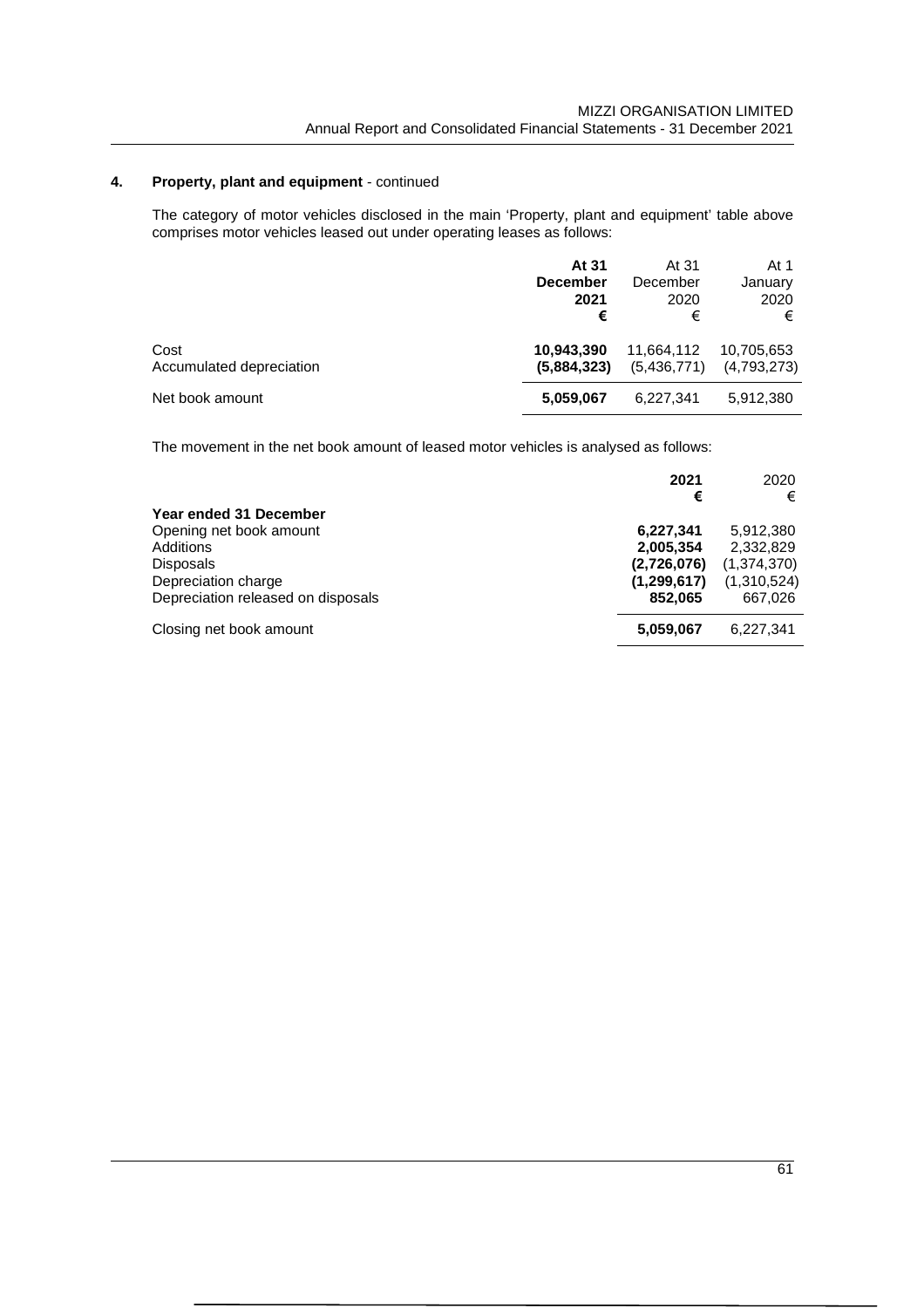| Company                              | Furniture,<br>fittings and |            |             |
|--------------------------------------|----------------------------|------------|-------------|
|                                      | office                     | Motor      |             |
|                                      | equipment                  | vehicles   | Total       |
|                                      | €                          | €          | €           |
| At 1 January 2020                    |                            |            |             |
| Cost                                 | 1,466,097                  | 684,451    | 2,150,548   |
| Accumulated depreciation             | (1,302,761)                | (553, 933) | (1,856,694) |
| Net book amount                      | 163,336                    | 130,518    | 293,854     |
| Year ended 31 December 2020          |                            |            |             |
| Opening net book amount              | 163,336                    | 130,518    | 293,854     |
| Additions                            | 275,424                    |            | 275,424     |
| <b>Disposals</b>                     |                            | (2,749)    | (2,749)     |
| Depreciation charge                  | (53,044)                   | (61,036)   | (114,080)   |
| Depreciation released upon disposals |                            | 2,749      | 2,749       |
| Closing net book amount              | 385,716                    | 69,482     | 455,198     |
| At 31 December 2020                  |                            |            |             |
| Cost                                 | 1,741,521                  | 681,702    | 2,423,223   |
| Accumulated depreciation             | (1,355,805)                | (612, 220) | (1,968,025) |
| Net book amount                      | 385,716                    | 69,482     | 455,198     |
| Year ended 31 December 2021          |                            |            |             |
| Opening net book amount              | 385,716                    | 69,482     | 455,198     |
| Additions                            | 35,491                     |            | 35,491      |
| Depreciation charge                  | (86, 532)                  | (42, 621)  | (129, 153)  |
| Closing net book amount              | 334,675                    | 26,861     | 361,536     |
| At 31 December 2021                  |                            |            |             |
| Cost                                 | 1,777,012                  | 681,702    | 2,458,714   |
| Accumulated depreciation             | (1,442,337)                | (654, 841) | (2,097,178) |
| Net book amount                      | 334,675                    | 26,861     | 361,536     |

#### **5. Right-of-use assets**

#### *The Group's leasing activities*

The Group leases various properties from third parties. Rental contracts are typically made for a fixed period ranging from 4 to 12 years but may have extension options to renew the lease after the original period as described below. The Group also has a 65 year emphyteutical grant for a particular property in Valletta entered into in 2016. Lease terms are negotiated on an individual basis and contain a wide range of different terms and conditions. The lease agreements do not impose any covenants and leased assets are not used as security for borrowing purposes.

Extension and termination options are included in the majority of the Group's property leases. These terms are used to maximise operational flexibility in respect of managing contracts. The majority of extension and termination options held are exercisable only by the Group and not by the respective lessor. In respect of the majority of lease arrangements, the extension periods have been included in determining lease term for the respective arrangement.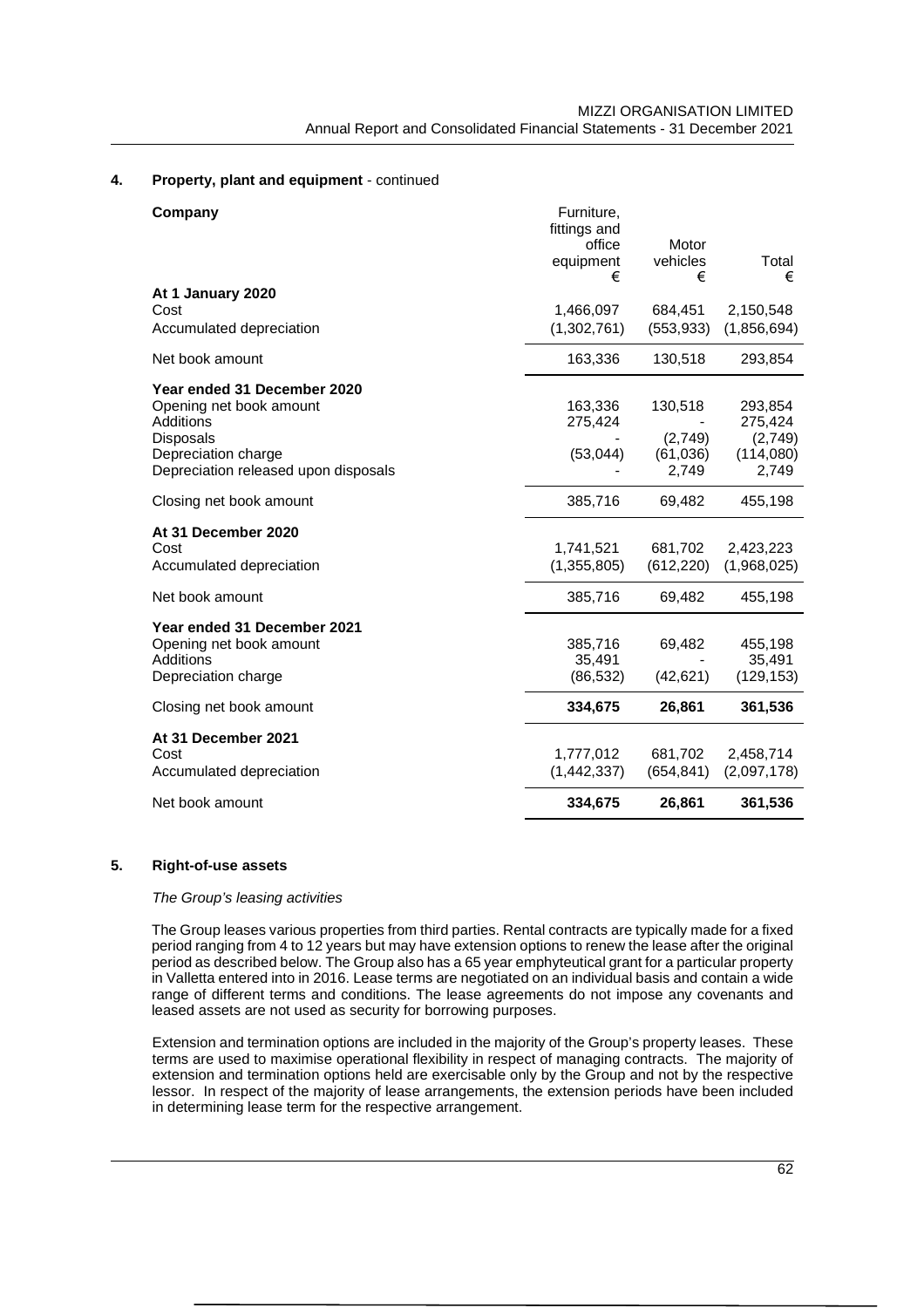# **5. Right-of-use assets** - continued

The statement of financial position reflects the following assets relating to leases:

| <b>As at 31</b><br><b>December</b><br>2021 | As at 31<br>December<br>2020<br>€ |  |
|--------------------------------------------|-----------------------------------|--|
| 16,063,087                                 | 18.548.158                        |  |
|                                            |                                   |  |

The movement in the carrying amount of these assets is analysed in the following table:

|                                                                                                        | 2021<br>€                                           | 2020<br>€                                         |
|--------------------------------------------------------------------------------------------------------|-----------------------------------------------------|---------------------------------------------------|
| As at 1 January<br>Additions<br>Derecognition of upon termination of lease arrangement<br>Depreciation | 18,548,158<br>115.443<br>(1,089,181)<br>(1,511,333) | 20,195,757<br>504,498<br>(381,960)<br>(1,770,137) |
| As at 31 December                                                                                      | 16,063,087                                          | 18,548,158                                        |

During the current and preceding financial years, the Group terminated or renegotiated lease arrangements giving rise to derecognition of portions of right-of-use assets and related lease liabilities. The net impact recognised in profit or loss is not considered significant.

# *Amounts recognised in profit or loss*

The income statement reflects the following amounts relating to leases:

|                                                          | 2021<br>€ | 2020<br>€ |
|----------------------------------------------------------|-----------|-----------|
| Depreciation charge of right-of-use assets<br>Properties | 1,511,333 | 1,770,137 |
| Interest expense (included in finance costs)             | 471,550   | 621,961   |

Other amounts recognised in profit or loss are disclosed in Note 28.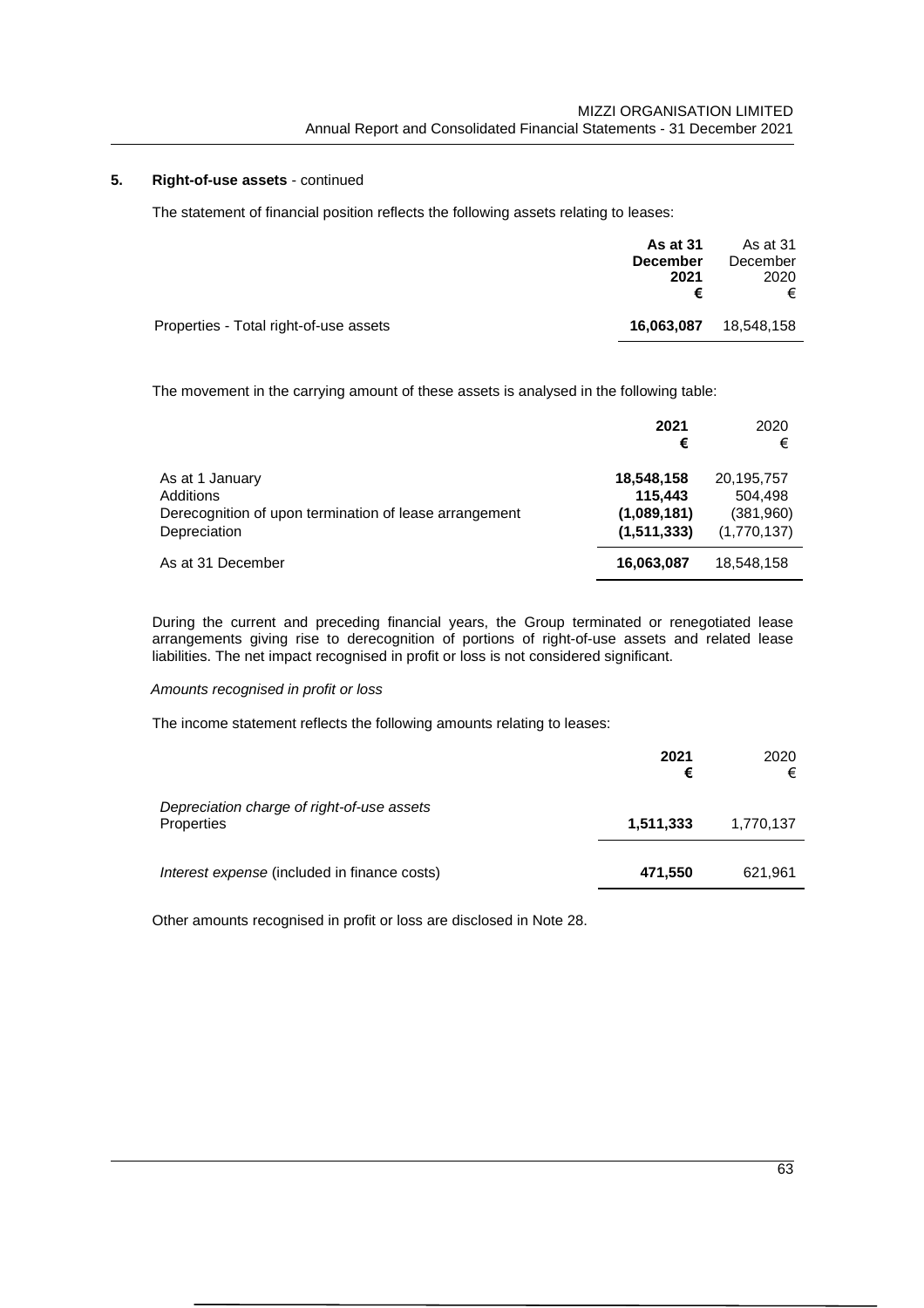# **6. Investment property**

| Group                                                                                                                                                                  | 2021<br>€                                            | 2020<br>€                                           |
|------------------------------------------------------------------------------------------------------------------------------------------------------------------------|------------------------------------------------------|-----------------------------------------------------|
| Year ended 31 December<br>Opening carrying amount<br>Additions resulting from subsequent expenditure<br>Gains from changes in fair value (Note 20)<br><b>Disposals</b> | 71,460,661<br>3,273,199<br>10,419,169<br>(1,917,850) | 67,904,930<br>1,556,199<br>3,753,532<br>(1,754,000) |
| Closing carrying amount                                                                                                                                                | 83,235,179                                           | 71,460,661                                          |
| At 31 December<br>Cost<br>Fair value gains                                                                                                                             | 37,697,011<br>45,538,168                             | 35,133,920<br>36,326,741                            |
| Carrying amount                                                                                                                                                        | 83,235,179                                           | 71,460,661                                          |

The Group's investment properties are valued annually on 31 December at fair value, by professionally qualified valuers having appropriate recognised professional qualifications and experience in the location and category of the property being valued. Valuations are determined on the basis of open market value taking cognisance of the specific location of the property, the size of the site together with its development potential, the availability of similar properties in the area and, whenever possible, having regard to recent market transactions for similar properties in the same location.

Disclosures required in terms of IFRS 13 in relation to fair value measurements attributable to investment property are presented in Note 4. The Group's investment property is reflected within all classes presented in the tables in Note 4, with the exception of the class representing extended commercial premises.

If the investment property was stated on the historical cost basis, the amounts would be as follows:

|                                  | 2021<br>€                 | 2020<br>€                   |
|----------------------------------|---------------------------|-----------------------------|
| Cost<br>Accumulated depreciation | 37,697,011<br>(3,836,067) | 35,133,920<br>(3, 186, 833) |
| Net book amount                  | 33,860,944                | 31,947,087                  |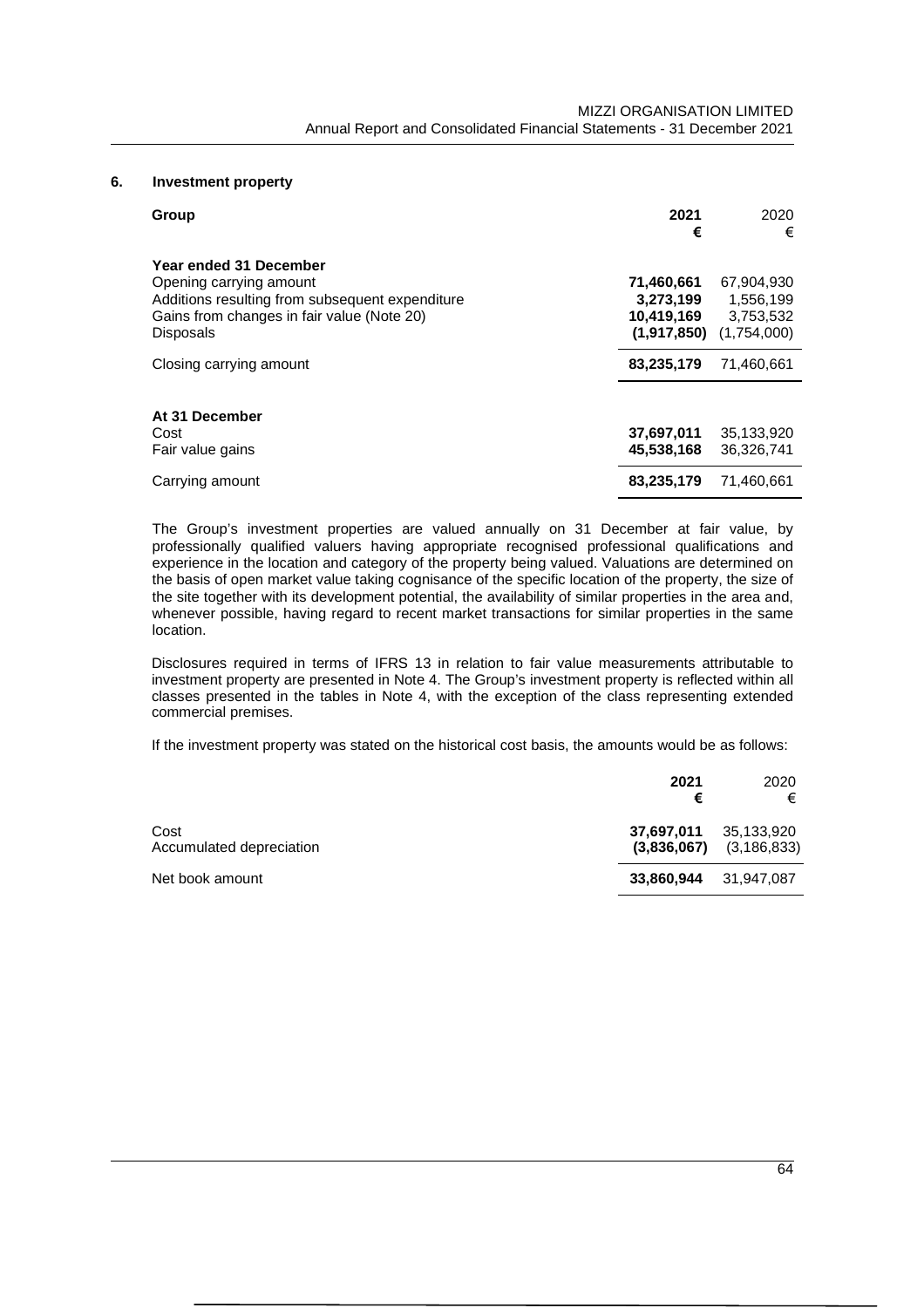# **6. Investment property** - continued

As at 31 December 2021, bank borrowings in the name of group undertakings and related parties forming part of Mizzi Organisation are secured on the Group's investment property with a fair value of €36,438,000 (2020: €36,940,000) - refer to Notes 24 and 38(a).

Investment property disclosed above includes property leased out under operating leases as follows:

|                          | At 31<br><b>December</b><br>2021<br>€ | At 31<br>December<br>2020<br>€ | At 1<br>January<br>2020<br>€ |  |
|--------------------------|---------------------------------------|--------------------------------|------------------------------|--|
| Cost<br>Fair value gains | 7,276,092<br>7,206,499                | 7,308,133<br>4,423,552         | 7,280,237<br>4,423,552       |  |
| Carrying amount          | 14.482.591                            | 11,731,685                     | 11,703,789                   |  |

The movement in the carrying amount of leased property is analysed as follows:

|                                                                                                                                                      | 2021<br>€                                      | 2020<br>€            |
|------------------------------------------------------------------------------------------------------------------------------------------------------|------------------------------------------------|----------------------|
| Year ended 31 December<br>Opening carrying amount<br>Additions resulting from subsequent expenditure<br>Gains from changes in fair value<br>Disposal | 11,731,685<br>50,335<br>2,782,947<br>(82, 376) | 11,703,789<br>27,896 |
| Closing carrying amount                                                                                                                              | 14,482,591                                     | 11,731,685           |
| Company                                                                                                                                              | 2021<br>€                                      | 2020<br>€            |
| <b>Years ended 31 December</b><br>Opening carrying amount<br>Additions of newly acquired property                                                    | 5,399,071                                      | 5,366,609<br>32,462  |
| Closing carrying amount                                                                                                                              | 5,399,071                                      | 5,399,071            |

If the investment property was stated on the historical cost basis the amounts at the end of the reporting period would be as disclosed in the table above. These properties have not been revalued since initial recognition. The directors have assessed the fair value at the end of the financial reporting period, which fair value was determined to fairly approximate the carrying amount.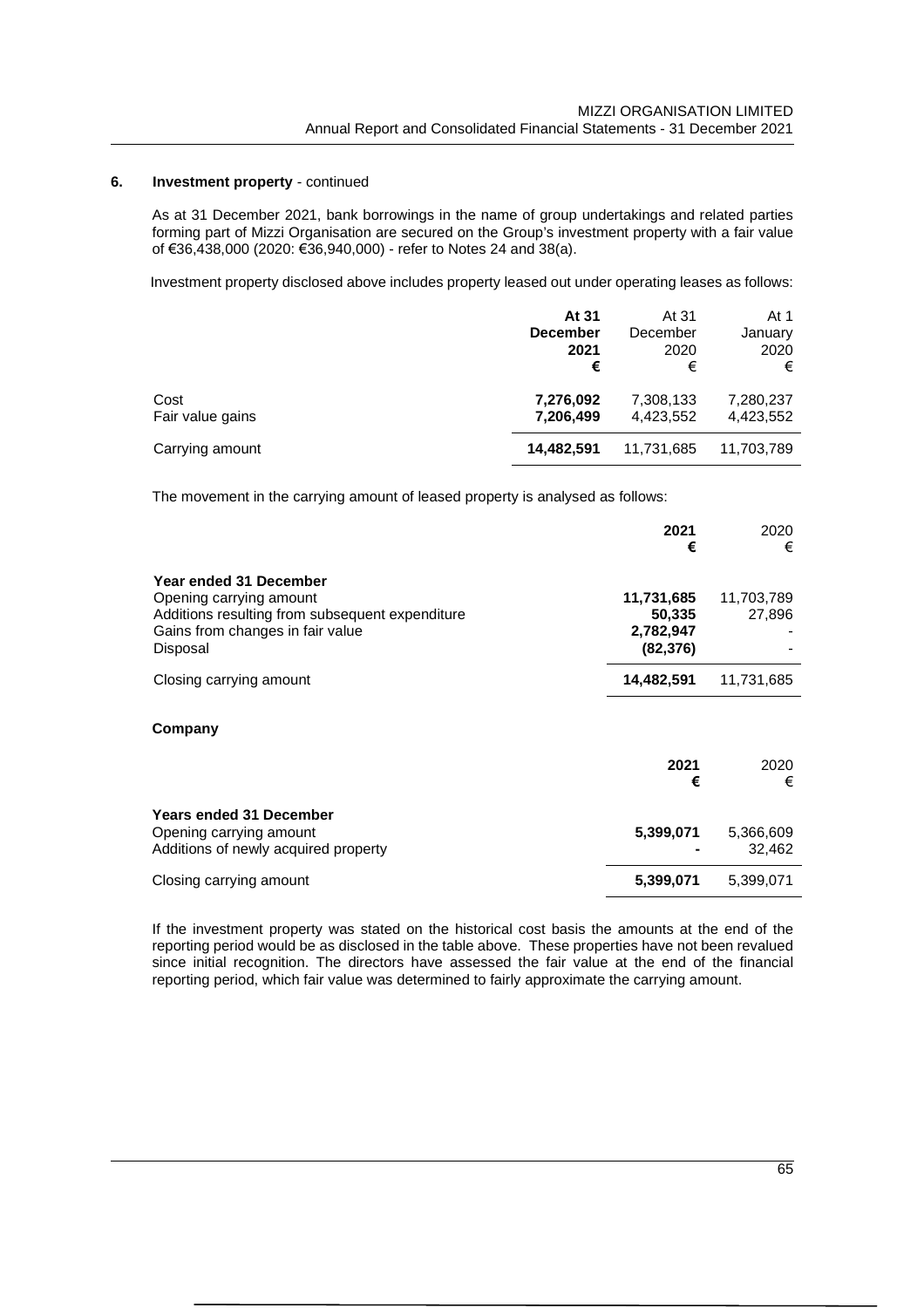# **7. Intangible assets**

| Group                                                                    | <b>Franchise and</b><br>licence rights |                       |
|--------------------------------------------------------------------------|----------------------------------------|-----------------------|
|                                                                          | 2021<br>€                              | 2020<br>€             |
| At 1 January                                                             |                                        |                       |
| Cost<br>Accumulated amortisation                                         | 219,547<br>(130, 293)                  | 219,547<br>(108, 971) |
| Net book amount                                                          | 89,254                                 | 110,576               |
| Year ended 31 December<br>Opening net book amount<br>Amortisation charge | 89,254<br>(21, 322)                    | 110,576<br>(21, 322)  |
| Closing net book amount                                                  | 67,932                                 | 89,254                |
| At 31 December<br>Cost<br>Accumulated amortisation                       | 219,547<br>(151, 615)                  | 219,547<br>(130, 293) |
| Net book amount                                                          | 67,932                                 | 89,254                |

# **8. Investments in subsidiaries**

|                                                                                      | Company                               |                         |  |
|--------------------------------------------------------------------------------------|---------------------------------------|-------------------------|--|
|                                                                                      | 2021<br>€                             | 2020<br>€               |  |
| Year ended 31 December<br>Opening carrying amount<br>Additions<br>Impairment charges | 8,548,854<br>4,026,041<br>(6,812,273) | 8,448,854<br>100,000    |  |
| Closing carrying amount                                                              | 5,762,622                             | 8.548.854               |  |
| At 31 December<br>Cost<br>Provisions for impairment                                  | 12,952,734<br>(7, 190, 112)           | 8,926,693<br>(377, 839) |  |
| Carrying amount                                                                      | 5,762,622                             | 8.548.854               |  |

Additions comprise additional investments in the form of increased share capital in existing subsidiaries: Titan International Limited, Mizzi Organisation Finance p.l.c. and Arkadia Marketing Limited. The impairment charges consist of the write-down to nil of the carrying amount of the Company's investment in Arkadia Marketing Limited taking cognisance of the impairment charges reflected in respect of the operation's property, plant and equipment (see Note 4).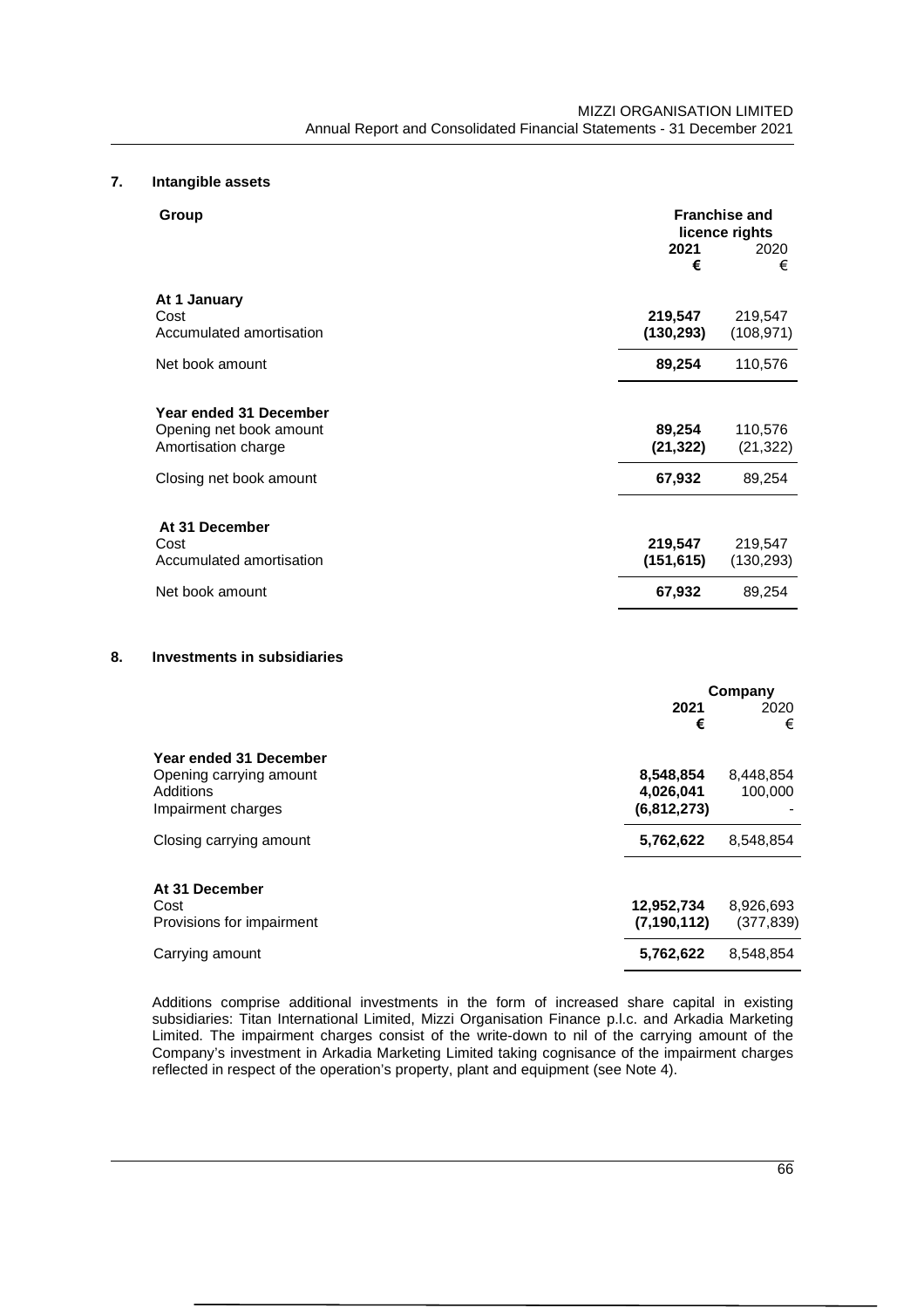# **8. Investments in subsidiaries** - continued

The subsidiaries at 31 December 2021 and 2020, whose results and financial position affected the figures of the Group, are shown below:

*(a) Held directly by Mizzi Organisation Limited*

|                                      | <b>Registered</b><br><b>Office</b>                                                                | <b>Class of</b><br>shares held | Percentage of<br>shares held<br>2021<br>℅ | 2020<br>% |
|--------------------------------------|---------------------------------------------------------------------------------------------------|--------------------------------|-------------------------------------------|-----------|
| <b>Mizzi Brothers Limited</b>        | Mizzi Organisation<br>Corporate Office<br><b>Testaferrata Street</b><br>Ta' Xbiex<br>Malta        | Ordinary shares                | 100                                       | 100       |
| <b>Muscats Motors Limited</b>        | Muscats Garage<br>Rue D' Argens<br>Gzira<br>Malta                                                 | Ordinary shares                | 100                                       | 100       |
| <b>Mizzi Estates Limited</b>         | Mizzi Organisation<br>Corporate Office<br><b>Testaferrata Street</b><br>Ta' Xbiex<br>Malta        | Ordinary shares                | 100                                       | 100       |
| Mizzi Organisation<br>Finance p.l.c. | Mizzi Organisation<br><b>Corporate Office</b><br><b>Testaferrata Street</b><br>Ta' Xbiex<br>Malta | Ordinary shares                | 100                                       | 100       |
| <b>Industrial Motors Limited</b>     | Antonio Bosio Street<br>Msida<br>Malta                                                            | Ordinary shares                | 100                                       | 100       |
| United Acceptance Finance<br>Limited | Mizzi Organisation<br>Corporate Office<br><b>Testaferrata Street</b><br>Ta' Xbiex<br>Malta        | Ordinary shares                | 100                                       | 100       |
| St. Paul's Court Limited             | Mizzi Organisation<br>Corporate Office<br><b>Testaferrata Street</b><br>Ta' Xbiex<br>Malta        | Ordinary shares                | 100                                       | 100       |
| Titan International Limited          | Mizzi Organisation<br>Corporate Office<br><b>Testaferrata Street</b><br>Ta' Xbiex<br>Malta        | Ordinary shares                | 100                                       | 100       |
| <b>Continental Cars Limited</b>      | <b>Continental Garage</b><br><b>Testaferrata Street</b><br>Msida<br>Malta                         | Ordinary shares                | 100                                       | 100       |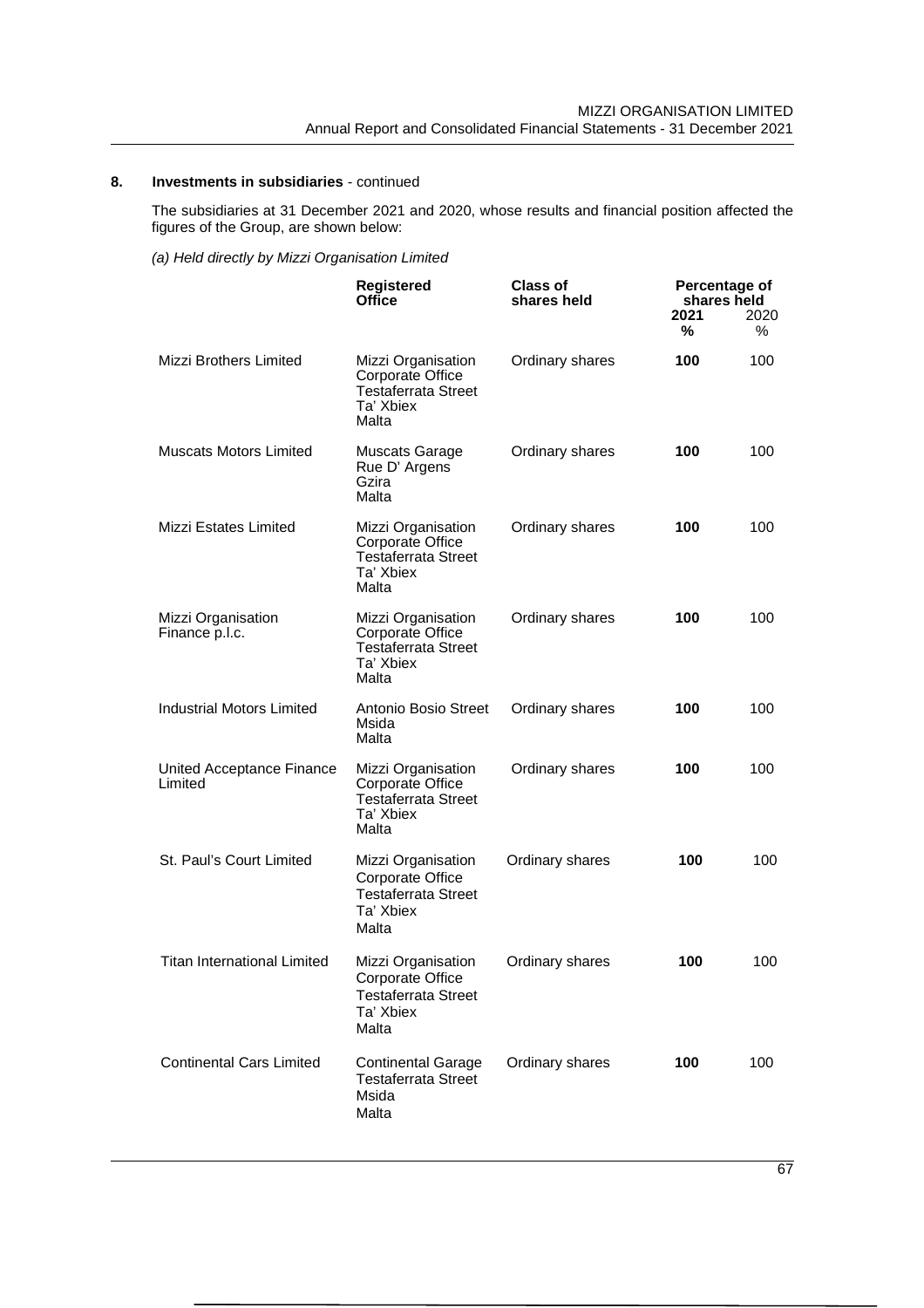|                                                                                 | <b>Registered</b><br>office                                                                | <b>Class of</b><br>shares held                   | 2021<br>℅ | Percentage of<br>shares held<br>2020<br>℅ |
|---------------------------------------------------------------------------------|--------------------------------------------------------------------------------------------|--------------------------------------------------|-----------|-------------------------------------------|
| Nissan Motor Sales Limited                                                      | <b>Industrial House</b><br><b>National Road</b><br>Blata I-Bajda<br>Malta                  | Ordinary shares                                  | 100       | 100                                       |
| Arkadia Marketing Limited                                                       | Mizzi Organisation<br>Corporate Office                                                     | Ordinary shares<br>5% Non-                       | 100       | 100                                       |
|                                                                                 | Testaferrata Street<br>Ta' Xbiex<br>Malta                                                  | cumulative<br>redeemable<br>preference<br>shares | 100       | 100                                       |
| Arkadia Foodstores Limited                                                      | Mizzi Organisation<br>Corporate Office<br><b>Testaferrata Street</b><br>Ta' Xbiex<br>Malta | Ordinary shares                                  | 100       | 100                                       |
| Mizzi Lease Limited                                                             | Mizzi Lease<br>Rue D'Argens<br>Gzira<br>Malta                                              | Ordinary shares                                  | 100       | 100                                       |
| <b>Hubbalit Developments</b><br>Limited                                         | Mizzi Organisation<br>Corporate Office<br><b>Testaferrata Street</b><br>Ta' Xbiex<br>Malta | Ordinary shares                                  | 100       | 100                                       |
| Continental Cars (Imports)<br>Limited                                           | <b>Continental Garage</b><br><b>Testaferrata Street</b><br>Ta' Xbiex<br>Malta              | Ordinary shares                                  | 100       | 100                                       |
| Mizzi Motors Limited                                                            | 200, Rue D'Argens<br>Gzira<br>Malta                                                        | Ordinary shares                                  | 100       | 100                                       |
| Mizzi Electric Auto Ltd.<br>(formerly CIE Recruitment<br>International Limited) | Mizzi Organisation<br>Corporate Office<br>Testaferrata Street<br>Ta' Xbiex<br>Malta        | Ordinary 'A'<br>shares                           | 60        | 60                                        |

# **8. Investments in subsidiaries** - continued

The impact of the non-controlling interest in Mizzi Electric Auto Ltd (formerly CIE Recruitment International Limited) on the Group's financial results and financial position is insignificant.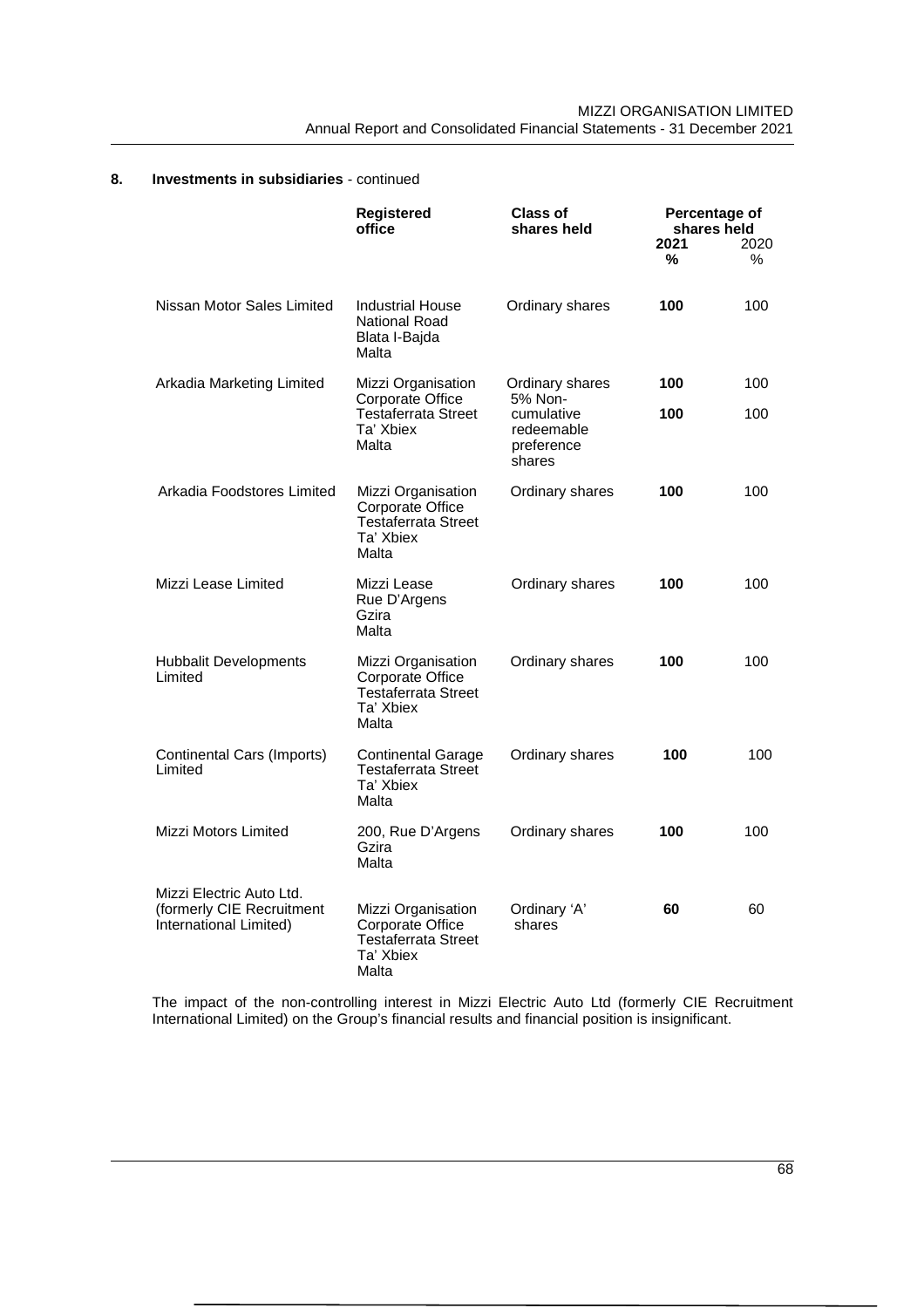# **8. Investments in subsidiaries** - continued

*(b) Held through Festa Limited*

|                                                                                                         | <b>Registered</b><br>office                                          | <b>Class of</b><br>shares held | Percentage of<br>shares held |           |              |
|---------------------------------------------------------------------------------------------------------|----------------------------------------------------------------------|--------------------------------|------------------------------|-----------|--------------|
|                                                                                                         |                                                                      |                                |                              | 2021<br>% | 2020<br>$\%$ |
| Malta Farmhouses Limited<br>(merged in Mizzi Estates Limited<br>with effective date of 27<br>July 2021) | Mizzi Organisation<br>Corporate Office<br><b>Testaferrata Street</b> | Ordinary shares                | ٠                            | 100       |              |
|                                                                                                         | Ta' Xbiex<br>Malta                                                   |                                |                              |           |              |

*(c) Held through Nissan Motor Sales Limited, Continental Cars Limited and Muscats Motors Limited, in equal proportions of 33<sup>1</sup> /3% each:*

|                                      | Registered<br>office                                                                       | <b>Class of</b><br>shares held | Percentage of<br>shares held<br>2021<br>% | 2020<br>$\%$ |
|--------------------------------------|--------------------------------------------------------------------------------------------|--------------------------------|-------------------------------------------|--------------|
| All About Car Parts Limited          | Mizzi Organisation<br>Corporate Office<br><b>Testaferrata Street</b><br>Ta' Xbiex<br>Malta | Ordinary shares                | 100                                       | 100          |
| Mizzi Automotive Services<br>Limited | Mizzi Organisation<br>Corporate Office<br><b>Testaferrata Street</b><br>Ta' Xbiex<br>Malta | Ordinary shares                | 100                                       | 100          |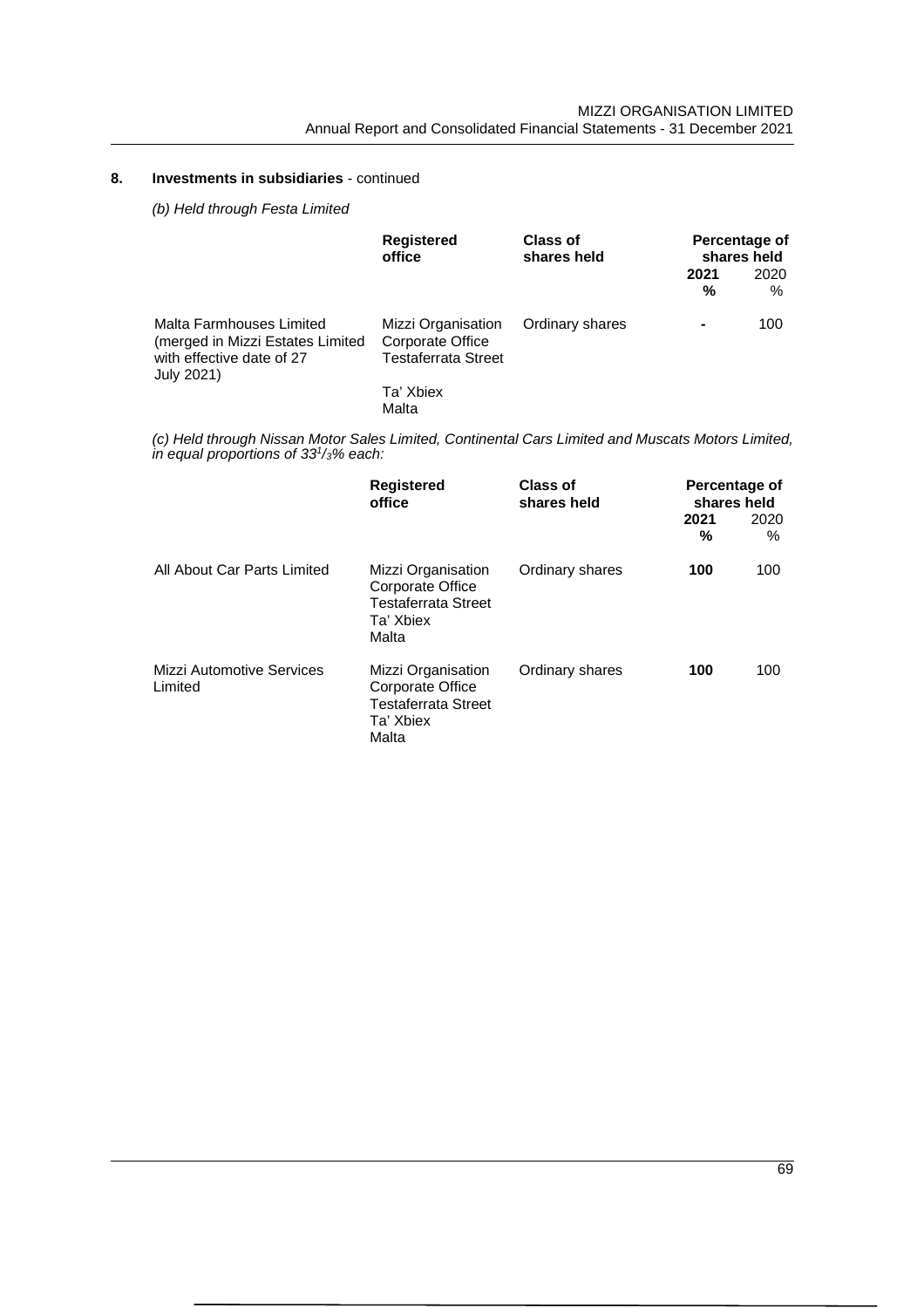# **9. Investments in associates**

## **Group**

| Year ended 31 December                                                  | 2021<br>€                           | 2020<br>€                             |
|-------------------------------------------------------------------------|-------------------------------------|---------------------------------------|
| Opening carrying amount<br>Share of profit/(loss)<br>Dividends received | 2,778,507<br>457,370<br>(354,000)   | 3,477,465<br>(399, 959)<br>(298, 999) |
| Closing carrying amount                                                 | 2,881,877                           | 2,778,507                             |
| At 31 December                                                          | 2021<br>€                           | 2020<br>€                             |
| Cost<br>Provisions for impairment<br>Share of profits and reserves      | 3,372,809<br>(10,000)<br>(480, 932) | 3,372,809<br>(10,000)<br>(584,302)    |
| Carrying amount                                                         | 2,881,877                           | 2,778,507                             |

The Group's share of profits of the associates, disclosed in the tables above and in profit or loss, is after tax and non-controlling interests in the associates.

The associates as at 31 December 2021 and 2020, whose results and financial position affected the figures of the group, are shown below:

|                        | Registered<br>office                                                   | Class of<br>shares held | Percentage of<br>shares held |           |
|------------------------|------------------------------------------------------------------------|-------------------------|------------------------------|-----------|
|                        |                                                                        |                         | 2021<br>%                    | 2020<br>% |
| <b>Aquibix Limited</b> | St. Michael's<br>Farmhouse<br>Trig I-Arznu, Maghtab<br>Naxxar<br>Malta | Ordinary shares         | 50                           | 50        |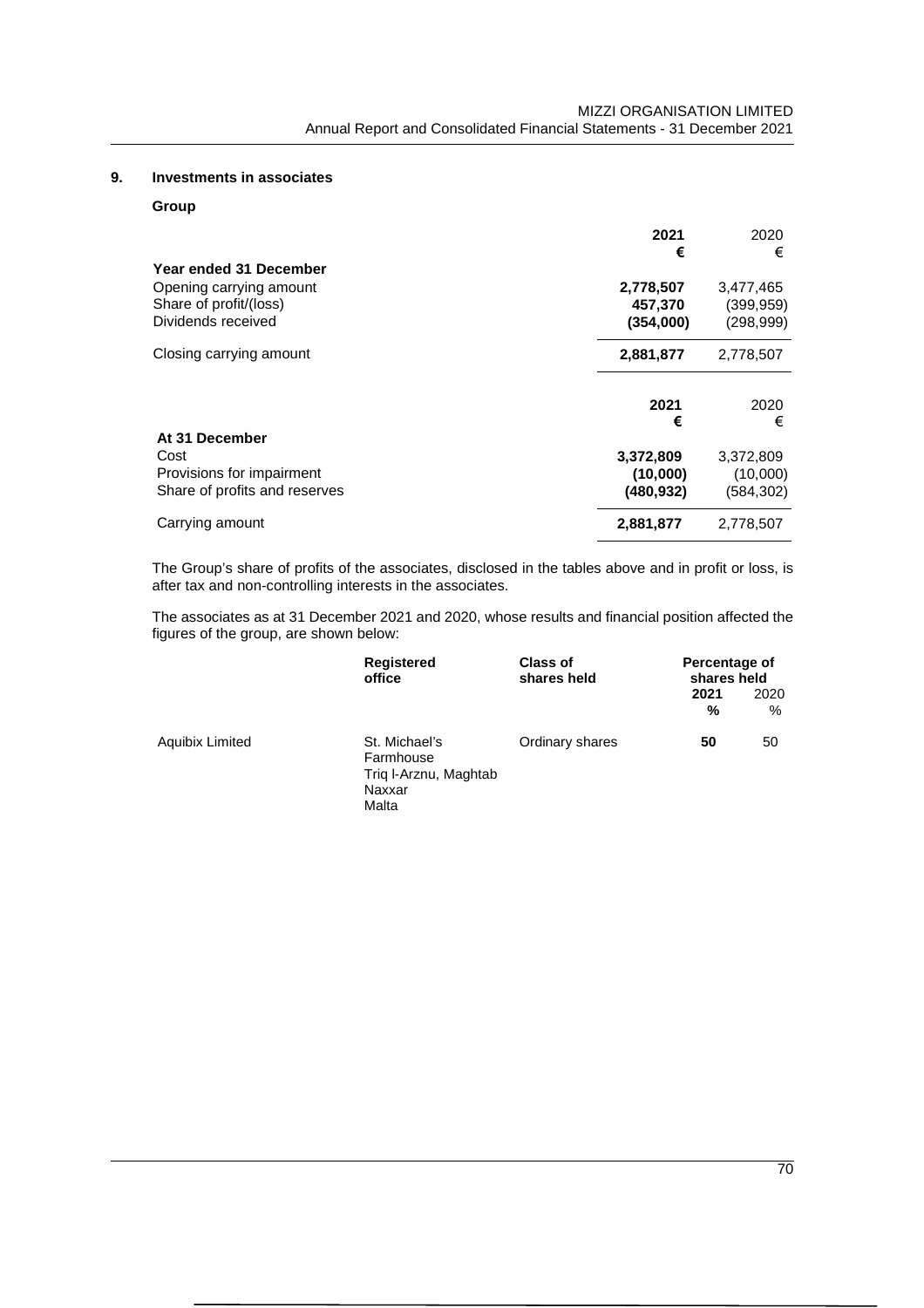|                                                         | <b>Registered</b><br>office                                                                | <b>Class of</b><br>shares held | Percentage of<br>shares held<br>2021<br>% | 2020<br>$\%$ |
|---------------------------------------------------------|--------------------------------------------------------------------------------------------|--------------------------------|-------------------------------------------|--------------|
| <b>Primax Limited</b>                                   | Mizzi Organisation<br>Corporate Office<br><b>Testaferrata Street</b><br>Ta' Xbiex<br>Malta | Ordinary shares                | 50                                        | 50           |
| Institute of English Language<br><b>Studies Limited</b> | <b>IELS</b><br><b>Matthew Pulis Street,</b><br>Sliema<br>Malta                             | Ordinary shares                | 50                                        | 50           |
| The Players Group Limited                               | $8/1$ ,<br>Magazines Junction<br>Floriana<br>Malta                                         | Ordinary 'B' shares            | 25                                        | 25           |
| <b>Finopz Limited</b>                                   | Palladium House<br>1-4 Argyll Street<br>London W1F 7LD<br>United Kingdom                   | Ordinary shares                | 50                                        | 50           |
| St. Julians Maritime Finance<br>Limited                 | 3201, Portomaso<br>Portomaso Avenue<br>Portomaso Complex<br>St. Julians STJ 4011<br>Malta  | Ordinary shares                | 25                                        | 25           |

The shareholding in Institute of English Language Studies Limited is held through Mizzi Lease Limited, a subsidiary of Mizzi Organisation Limited. All the other shareholdings are held directly by Mizzi Organisation Limited.

*Disclosure requirements emanating from IFRS 12 'Disclosure of interest in other entities'*

Institute of English Language Studies Limited's ("IELS") principal activity is the provision of English language courses to foreign students and other related activities; whilst The Players Group Limited's ("TPG") principal activity is the holding of an investment in Maltco Lotteries Limited. All the associates' principal place of business is based in Malta.

The above investments provide strategic partnerships for the group providing economies of scale and depth within business sectors which are targeted by the group for diversification or consolidation purposes.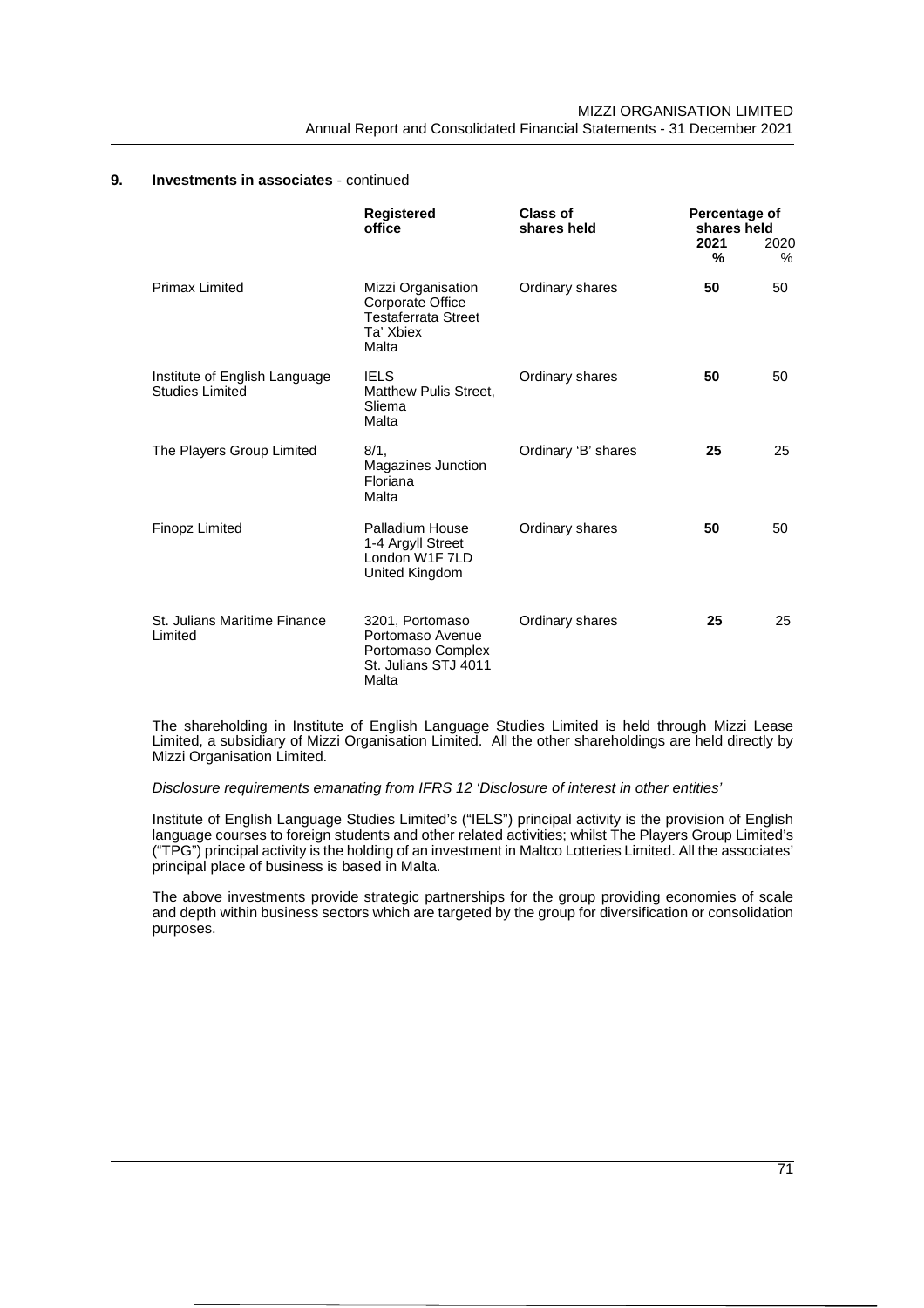The investments in these associates, which are unlisted private companies, are measured using the equity method in accordance with the group's accounting policy. Summarised financial information for these associates is set out below:

#### **Summarised balance sheets**

|           |                                                                                   | <b>TPG</b>                                                                                       |                                                        |
|-----------|-----------------------------------------------------------------------------------|--------------------------------------------------------------------------------------------------|--------------------------------------------------------|
| 2021      | 2020                                                                              | 2021                                                                                             | 2020                                                   |
| €         | €                                                                                 | €                                                                                                | €                                                      |
|           |                                                                                   |                                                                                                  |                                                        |
| 5,741,985 | 6,103,738                                                                         | 2,292,103                                                                                        | 2,292,103                                              |
|           |                                                                                   |                                                                                                  |                                                        |
|           |                                                                                   |                                                                                                  | 341,906                                                |
|           |                                                                                   |                                                                                                  |                                                        |
|           |                                                                                   |                                                                                                  |                                                        |
| 523,081   | 948,353                                                                           | 14,878                                                                                           | 341,906                                                |
|           |                                                                                   |                                                                                                  |                                                        |
|           |                                                                                   |                                                                                                  | 2,634,009                                              |
|           |                                                                                   |                                                                                                  |                                                        |
|           |                                                                                   |                                                                                                  |                                                        |
|           |                                                                                   |                                                                                                  |                                                        |
|           |                                                                                   |                                                                                                  |                                                        |
|           |                                                                                   |                                                                                                  | 2,292,103                                              |
| 1,907,907 | 370,015                                                                           | 2,292,103                                                                                        | 2,292,103                                              |
|           |                                                                                   |                                                                                                  |                                                        |
|           |                                                                                   |                                                                                                  | 325,961                                                |
|           |                                                                                   |                                                                                                  |                                                        |
|           |                                                                                   |                                                                                                  |                                                        |
| 2,019,570 | 4,173,779                                                                         | 3,124                                                                                            | 325,961                                                |
|           |                                                                                   |                                                                                                  |                                                        |
|           |                                                                                   |                                                                                                  |                                                        |
|           |                                                                                   |                                                                                                  | 2,618,064                                              |
|           |                                                                                   |                                                                                                  |                                                        |
| 2,337,589 | 2,508,297                                                                         | 11,754                                                                                           | 15,945                                                 |
|           | 120,504<br>402,577<br>6,265,066<br>1,907,907<br>911,633<br>1,107,937<br>3,927,477 | <b>IELS</b><br>128,077<br>820,276<br>7,052,091<br>370,015<br>1,950,716<br>2,223,063<br>4,543,794 | 14,878<br>2,306,981<br>2,292,103<br>3,124<br>2,295,227 |

The Group's respective share of the net assets reflected above is in substance equivalent to the Group's carrying amount of its investment in the associates. There are no significant contingent liabilities relating to the group's interest in the associates.

The financial statements of Institute of English Language Studies Limited used in applying the equity method are attributable to the financial year ended 31 October 2021, which year end is different from that of the reporting entity. The statutory financial year end for Institute of English Language Studies Limited is 31 October and accordingly the financial information made available to shareholders relates to financial year ended 31 October 2021.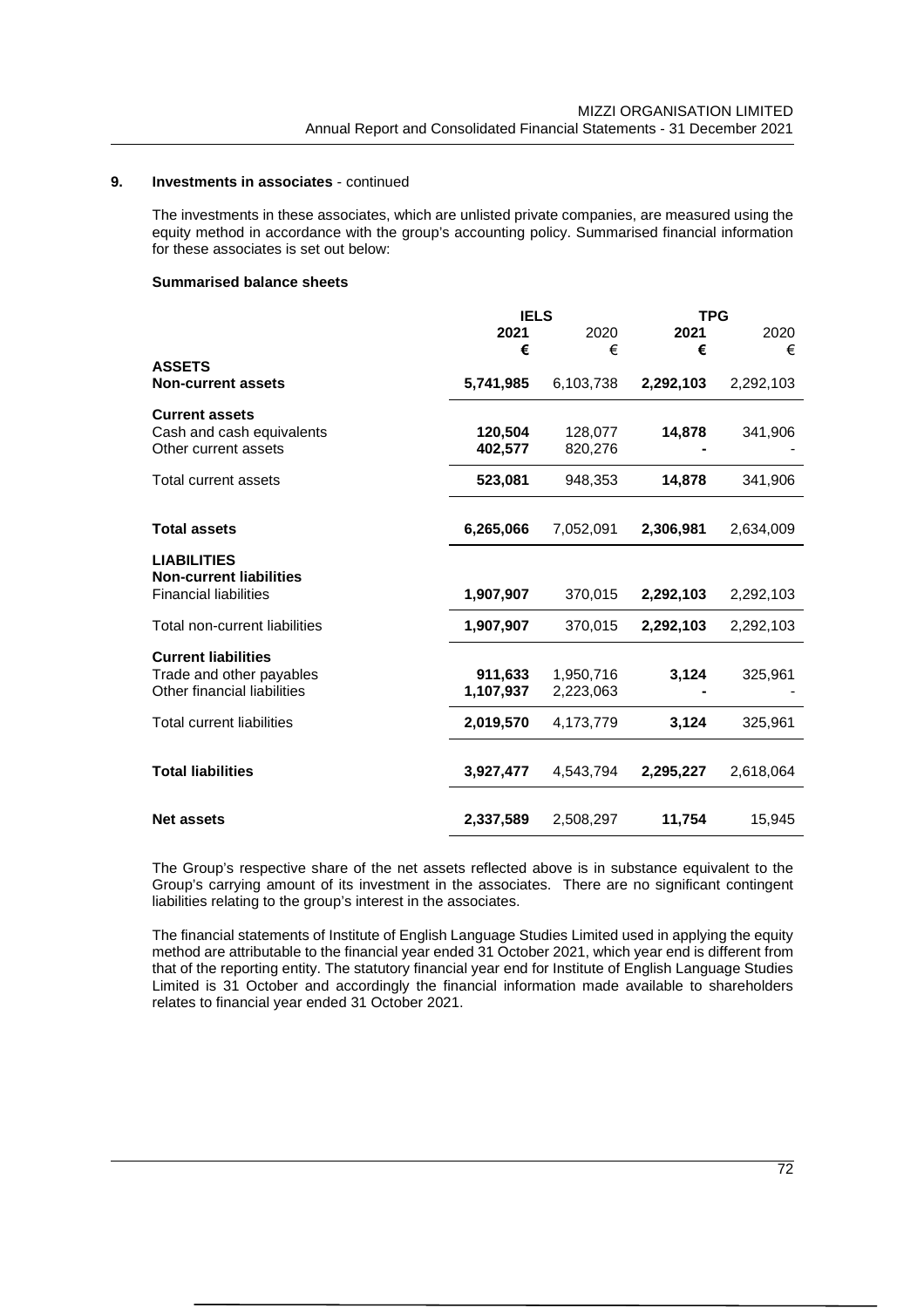### **Summarised statements of comprehensive income**

|                                   | <b>IELS</b> |               | <b>TPG</b> |           |
|-----------------------------------|-------------|---------------|------------|-----------|
|                                   | 2021        | 2020          | 2021       | 2020      |
|                                   | €           | €             | €          | €         |
| Revenue                           | 1,476,620   | 1,815,249     | -          |           |
| Depreciation                      | (378, 618)  | (496, 251)    |            |           |
| Interest expense                  | (62, 744)   | (45, 384)     | -          |           |
| (Loss)/profit before tax          | (206, 480)  | (1, 104, 335) | 2,174,271  | 1,599,180 |
| Tax expense                       |             |               | (762, 462) | (402,634) |
| (Loss)/profit for the year        |             |               |            |           |
| - total comprehensive income      | (206, 480)  | (1, 104, 335) | 1,411,809  | 1,196,546 |
|                                   |             |               |            |           |
| Dividends received from associate |             |               | 544,615    | 299,000   |

The other associates of the Group are not deemed material, individually and in aggregate, to the Group as a reporting entity taking cognisance of the Group's financial position and aggregate assets. Accordingly, the disclosure requirements in respect of these other associates emanating from IFRS 12 *'Disclosure of interests in other entities'*, were not deemed necessary for the user's understanding of the financial results and the financial position of the Group.

The results of the other associates and their assets and liabilities are as follows:

|                                      | Assets<br>€ | Liabilities<br>€ | Revenues<br>€ | <b>Results</b><br>€ |
|--------------------------------------|-------------|------------------|---------------|---------------------|
| 2021                                 |             |                  |               |                     |
| Aquibix Limited                      | 1,195,900   | 849,583          | 1,769,501     | 345,565             |
| <b>Finopz Limited</b>                | 4,459,017   | 267,520          | 1,466,955     | 61,377              |
| St. Julians Maritime Finance Limited | 7,117,782   | 4,633,055        | 18,957        | (16, 817)           |
| 2020                                 | Assets<br>€ | Liabilities<br>€ | Revenues<br>€ | <b>Results</b><br>€ |
| Aquibix Limited                      | 1,343,755   | 1,325,570        | 1,122,206     | 33,103              |
| <b>Finopz Limited</b>                | 3,843,710   | 147,606          | 1,037,073     | 56,934              |
|                                      |             |                  |               |                     |

Primax Limited is considered by the directors to be non-operating and the Group's share of the associate's assets and liabilities are not deemed material for the purposes of disclosure.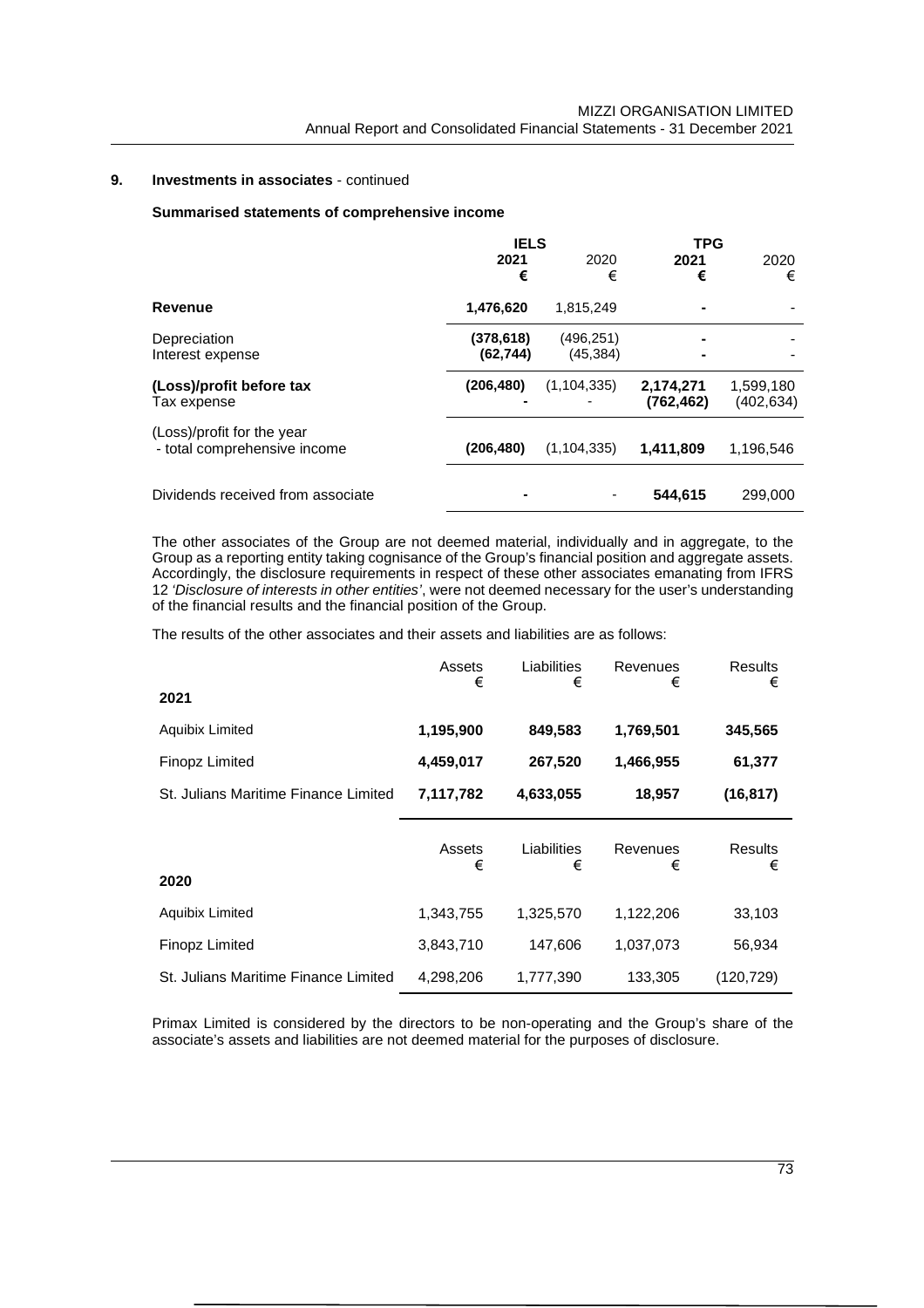**Company**

| Year ended 31 December                             | 2021<br>€             | 2020<br>€             |
|----------------------------------------------------|-----------------------|-----------------------|
| Opening and closing carrying amounts               | 3,292,927             | 3,292,927             |
|                                                    | 2021<br>€             | 2020<br>€             |
| At 31 December<br>Cost<br>Provision for impairment | 3,302,927<br>(10,000) | 3,302,927<br>(10,000) |
| Carrying amount                                    | 3,292,927             | 3,292,927             |

### **10. Loans and advances**

|                                                                   | Group     |           |            | Company    |
|-------------------------------------------------------------------|-----------|-----------|------------|------------|
|                                                                   | 2021      | 2020      | 2021       | 2020       |
|                                                                   | €         | €         | €          | €          |
| Non-current                                                       |           |           |            |            |
| Loans to subsidiaries                                             |           |           | 31,122,497 | 22,166,242 |
| Loans to related parties forming part of                          |           |           |            |            |
| Mizzi Organisation                                                | 5,945,901 | 7,561,169 | 5,945,901  | 7,561,169  |
| Loans to associates                                               | 946,184   | 1,013,439 | 946,184    | 1,013,439  |
| Loans to other related party                                      | 255,000   |           | 255,000    |            |
|                                                                   | 7,147,085 | 8,574,608 | 38,269,582 | 30,740,851 |
| Current                                                           |           |           |            |            |
| Loans to subsidiaries<br>Loans to related parties forming part of |           |           | 14,129,956 | 11,580,773 |
| Mizzi Organisation                                                | 1,692,119 | 1,772,380 | 1,692,119  | 1,772,380  |
| Loans to associates                                               | 66,091    | 62,500    | 66,091     | 62,500     |
|                                                                   | 1,758,210 | 1.834.88  | 15,888,166 | 13,415,653 |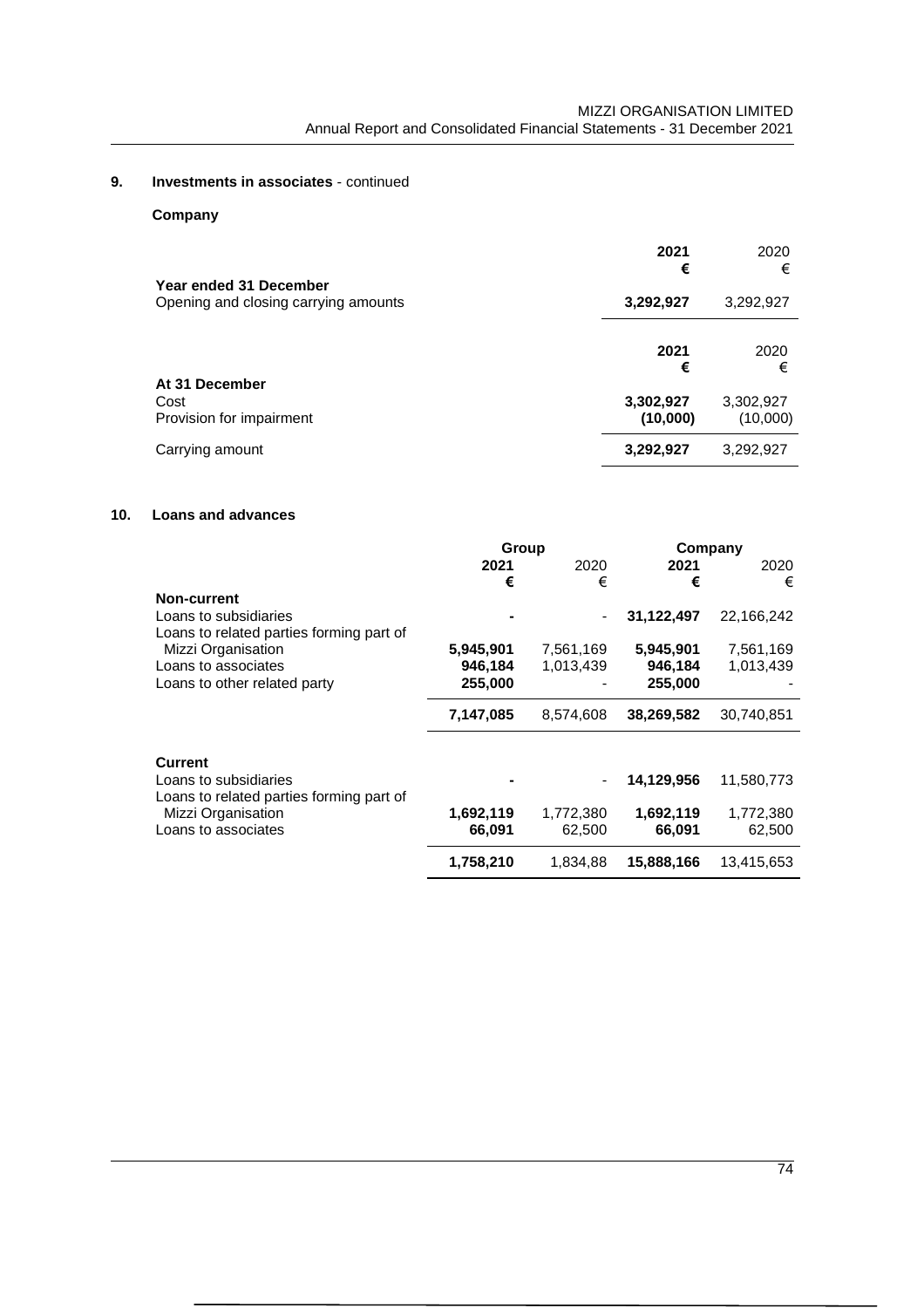#### **10. Loans and advances** - continued

The Group's and the company's loans to related parties forming part of Mizzi Organisation are unsecured, subject to variable interest rates with a weighted average interest rate of 3.21% (2020: 3.21%) effective as at 31 December 2021, and repayable as follows:

|                                                                                 | 2021<br>€                                      | 2020<br>€                                        |
|---------------------------------------------------------------------------------|------------------------------------------------|--------------------------------------------------|
| Within 1 year<br>Between 1 and 2 years<br>Between 2 and 5 years<br>Over 5 years | 1,692,119<br>1,615,227<br>4,054,162<br>276,512 | 1,772,380<br>1,613,985<br>4,442,751<br>1,504,433 |
|                                                                                 | 7,638,020                                      | 9,333,549                                        |

The loans to associates represent advances that the Group made by way of shareholder's loans to associates. The purpose of these advances is to fund the respective associate's financial commitments in respect of specific business ventures.

As at 31 December 2021, an amount of €575,938 (2020: €575,938) of these advances is not repayable within one year and is earmarked for capitalisation, i.e. conversion into ordinary share capital, in accordance with the formal terms of the financing arrangement.

The remaining amounts of €436,337 (2020: €500,000) are unsecured, subject to a fixed interest rate of 3.75% (2020: 3.75%) and repayable as follows:

|                                                                                 | 2021<br>€                             | 2020<br>€                              |
|---------------------------------------------------------------------------------|---------------------------------------|----------------------------------------|
| Within 1 year<br>Between 1 and 2 years<br>Between 2 and 5 years<br>Over 5 years | 66,090<br>68,611<br>221,943<br>79,693 | 62,500<br>62,500<br>187,500<br>187,500 |
|                                                                                 | 436,337                               | 500,000                                |

The company's loans to subsidiaries are unsecured, subject to variable interest rates with a weighted average interest rate of 3.25% (2020: 3.25%) effective as at 31 December 2021, and repayable as follows:

|                                                                                 | 2021<br>€                                           | 2020<br>€                                          |
|---------------------------------------------------------------------------------|-----------------------------------------------------|----------------------------------------------------|
| Within 1 year<br>Between 1 and 2 years<br>Between 2 and 5 years<br>Over 5 years | 14,129,957<br>4,353,237<br>11,413,522<br>15,355,732 | 11,580,773<br>3,466,637<br>10,439,697<br>8.259.908 |
|                                                                                 | 45,252,448                                          | 33,747,015                                         |

Non-current loans to other related party are unsecured, repayable at the discretion of the borrower and subject to floating interest rates linked to Euribor.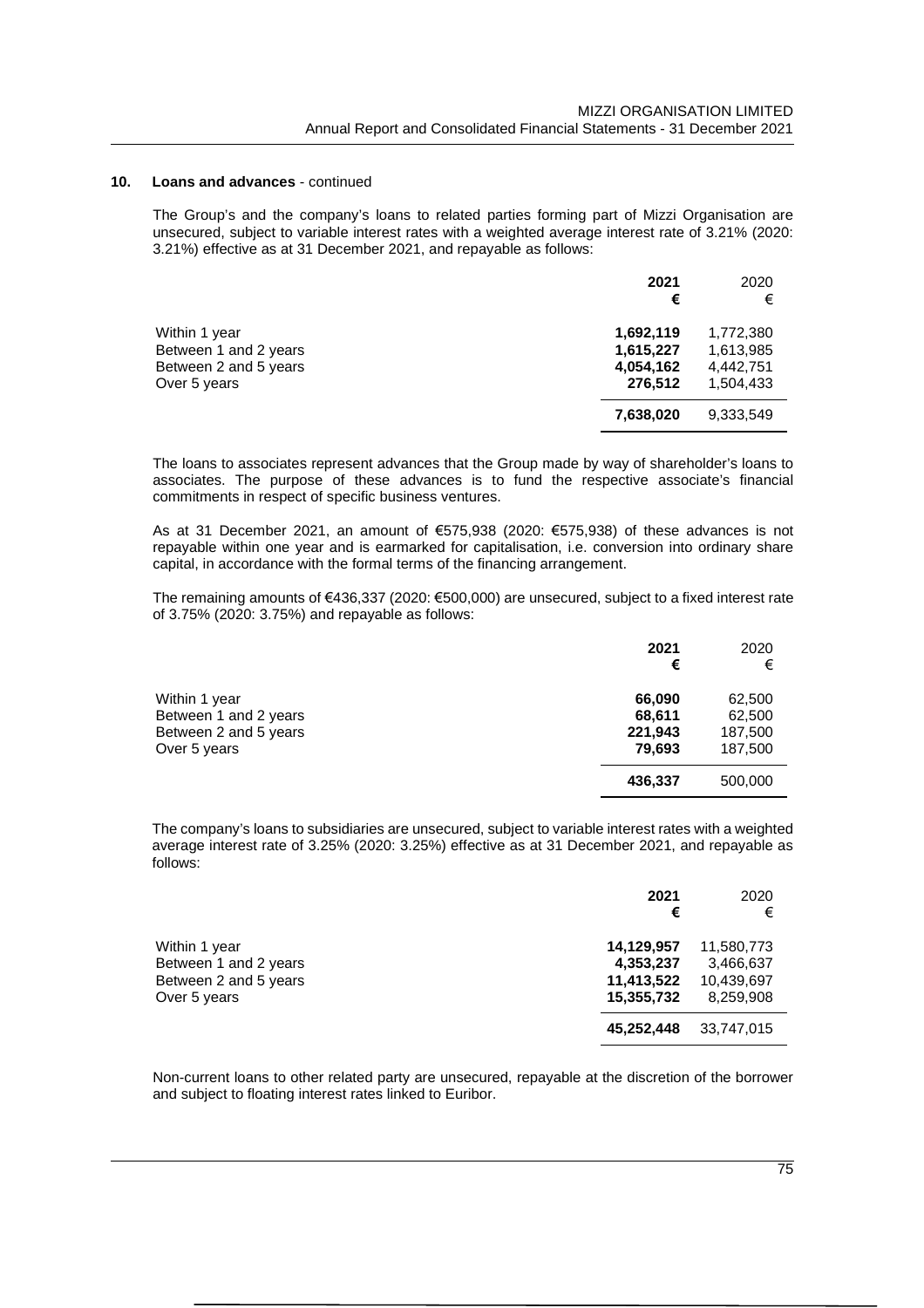# **11. Financial assets at fair value through other comprehensive income**

### **Equity investments**

|                                                                                                | <b>Group and Company</b><br>2021<br>2020<br>€<br>€                          |
|------------------------------------------------------------------------------------------------|-----------------------------------------------------------------------------|
| Opening carrying amount<br>Net losses from changes in fair value (Note 20)<br><b>Disposals</b> | 3,727,763<br>4,626,167<br>(131,506)<br>(174,556)<br>(766, 898)<br>(228,615) |
| Closing carrying amount                                                                        | 3,324,592<br>3.727.763                                                      |
| At 31 December<br>Cost<br>Fair value gains<br>Provisions for impairment                        | 3,982,183<br>4,199,684<br>161,014<br>72.827<br>(730,417)<br>(632, 935)      |
| Carrying amount                                                                                | 3.324.592<br>3.727.763                                                      |

The carrying amount of equity investments at FVOCI at 31 December comprise the following individual investments:

|                                  | 2021<br>€ | 2020<br>€ |
|----------------------------------|-----------|-----------|
| Plaza Centres p.l.c.             | 1,128,803 | 1.434.491 |
| BNF Bank p.l.c.                  | 1,750,000 | 1,750,000 |
| Manoel Island Yacht Yard Limited | 360,000   | 360,000   |
| Cleves Sofia Holdings Ltd        | 85,556    | 183,039   |
| Other equity investments         | 233       | 233       |
|                                  | 3,324,592 | 3,727,763 |

The Group's and Company's equity investments consist of:

|                                                                                                                                                               | <b>Group and Company</b><br>2021<br>€ | 2020<br>€              |
|---------------------------------------------------------------------------------------------------------------------------------------------------------------|---------------------------------------|------------------------|
| Investments listed on the Malta Stock Exchange<br>Investment in local unlisted credit institution<br>Other investments in unlisted local private<br>companies | 1,128,802<br>1,750,000                | 1,434,491<br>1.750.000 |
|                                                                                                                                                               | 445.789                               | 543.272                |
|                                                                                                                                                               |                                       | 3.324.592 3.727.763    |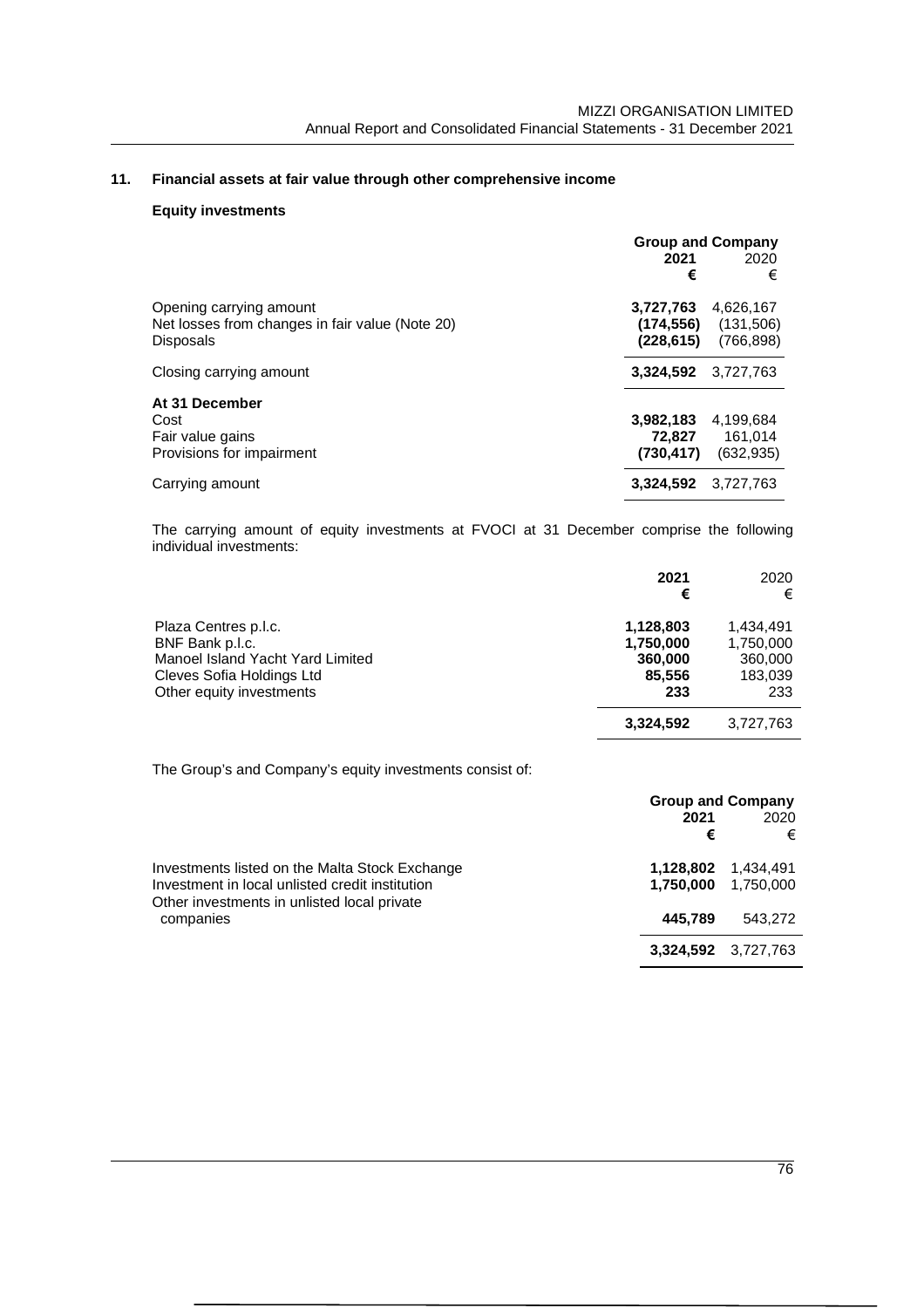### **11. Financial assets at fair value through other comprehensive income** - continued

The Group's and Company's investments, consisting of equity instruments, are fair valued annually. For investments traded on the Malta Stock Exchange, fair value is determined by reference to quoted market prices. For other unlisted investments, fair value is mainly estimated by reference to the net asset backing of the investee and the use of valuation techniques, principally discounted cash flow models. The cost of the other unlisted investments approximates fair value and no movements have been recognised in equity. In prior years, impairment losses had been recognised in respect of investments in unlisted companies which were in unexpected adverse trading and operating conditions.

### **12. Trade and other receivables**

|                                                            | Group      |            | Company    |            |
|------------------------------------------------------------|------------|------------|------------|------------|
|                                                            | 2021       | 2020       | 2021       | 2020       |
|                                                            | €          | €          | €          | €          |
| <b>Current</b>                                             |            |            |            |            |
| Trade receivables                                          | 7,656,117  | 7,859,512  |            |            |
| Amounts receivable from hire purchase                      |            |            |            |            |
| debtors (Note 13)                                          | 7,500,589  | 4,657,953  |            |            |
| Contract assets                                            |            |            |            |            |
| Gross amounts due from customers for                       |            |            |            |            |
| contract work                                              | 3,067,432  | 2,058,570  |            |            |
| Amounts owed by subsidiaries                               |            |            | 29,155,142 | 34,864,377 |
| Amounts owed by related parties forming                    |            |            |            |            |
| part of Mizzi Organisation                                 | 2,900,892  | 2,096,699  | 606,466    | 712,964    |
| Amounts owed by associates                                 | 492,469    | 674,671    | 115,852    | 357,333    |
| Amounts owed by other related parties                      | 281,811    | 474,802    | 69,786     | 114,645    |
| Advance payments to suppliers                              | 156,865    | 589,445    |            |            |
| Other receivables                                          | 876,717    | 1,243,624  | 150,784    | 93,388     |
| Indirect taxation                                          | 2,522,188  | 2,074,524  |            |            |
| Prepayments                                                | 1,565,460  | 1,282,431  | 349,365    | 343,248    |
|                                                            | 27,020,540 | 23,012,231 | 30,447,395 | 36,485,955 |
| <b>Non-current</b>                                         |            |            |            |            |
| Amounts receivable from hire purchase<br>debtors (Note 13) | 12,444,876 | 12,558,812 |            |            |
|                                                            |            |            |            |            |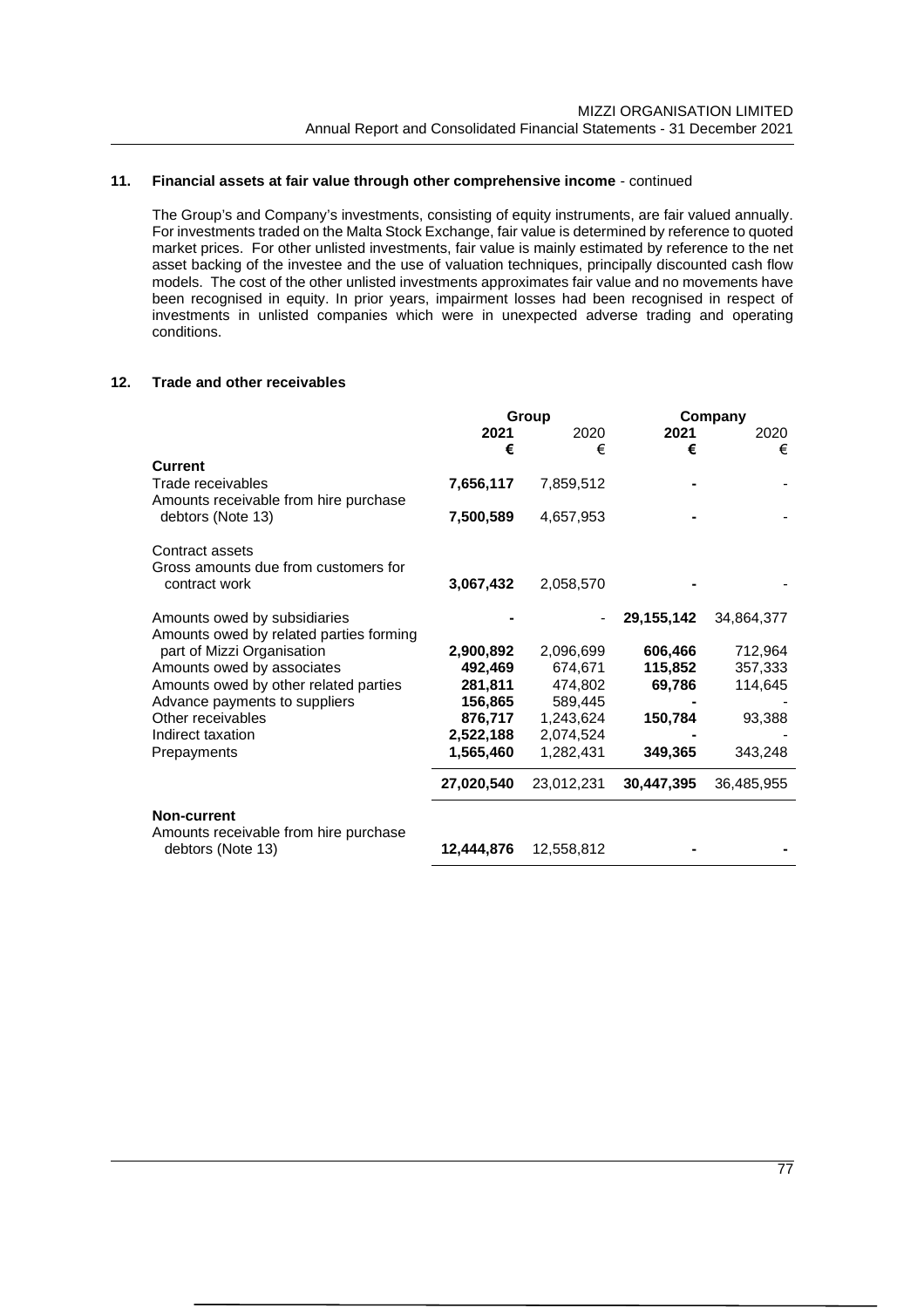#### **12. Trade and other receivables** - continued

Receivables above are disclosed net of credit loss allowances as follows:

|                                                           | Group             |                   | Company          |                  |
|-----------------------------------------------------------|-------------------|-------------------|------------------|------------------|
|                                                           | 2021<br>€         | 2020<br>€         | 2021<br>€        | 2020<br>€        |
| Trade receivables<br>Gross amounts due from customers for | 1,562,433         | 1.642.001         |                  |                  |
| contract work                                             | 48,878            | 61,800            |                  |                  |
| Amounts owed by subsidiaries                              |                   |                   | 520.861          | 520,861          |
| Amounts owed by associates<br>Other receivables           | 287,500<br>37.976 | 287,500<br>37.976 | 287.500<br>2.103 | 287,500<br>2,103 |
|                                                           | 1,936,787         | 2,029,277         | 810.464          | 810.464          |

Credit loss allowances in respect of amounts receivable from hire purchase debtors are disclosed separately in Note 13.

Non-current amounts receivable from hire purchase debtors are principally receivable within five years from the end of the reporting period.

As at 31 December 2020, gross amounts due from customers for contract work disclosed above include amounts owed by related parties forming part of Mizzi Organisation for an amount of €77,027.

The aggregate amount of costs incurred and recognised profits (less recognised losses) to date for contracts in progress at the end of the reporting period amounts to €3,894,828 (2020: €8,328,199). Gross amounts due from and to customers in respect of these contracts are disclosed in the table above and in Note 23 respectively.

All movements in contract assets during the current and preceding financial years relate to business variations.

#### **13. Amounts receivable from hire purchase debtors**

|                                                                                              | 2021<br>€                   | 2020<br>€                 |
|----------------------------------------------------------------------------------------------|-----------------------------|---------------------------|
| <b>Current</b><br>Debtors on whom bills of exchange were drawn<br>Credit loss allowances     | 14,689,840<br>(7, 189, 251) | 11,577,454<br>(6,919,501) |
|                                                                                              | 7,500,589                   | 4.657.953                 |
| <b>Non-current</b><br>Debtors on whom bills of exchange were drawn<br>Credit loss allowances | 13,267,013<br>(822, 137)    | 13,395,130<br>(836, 318)  |
|                                                                                              | 12,444,876                  | 12,558,812                |
| Total amounts receivable from hire purchase debtors                                          | 19,945,465                  | 17.216.765                |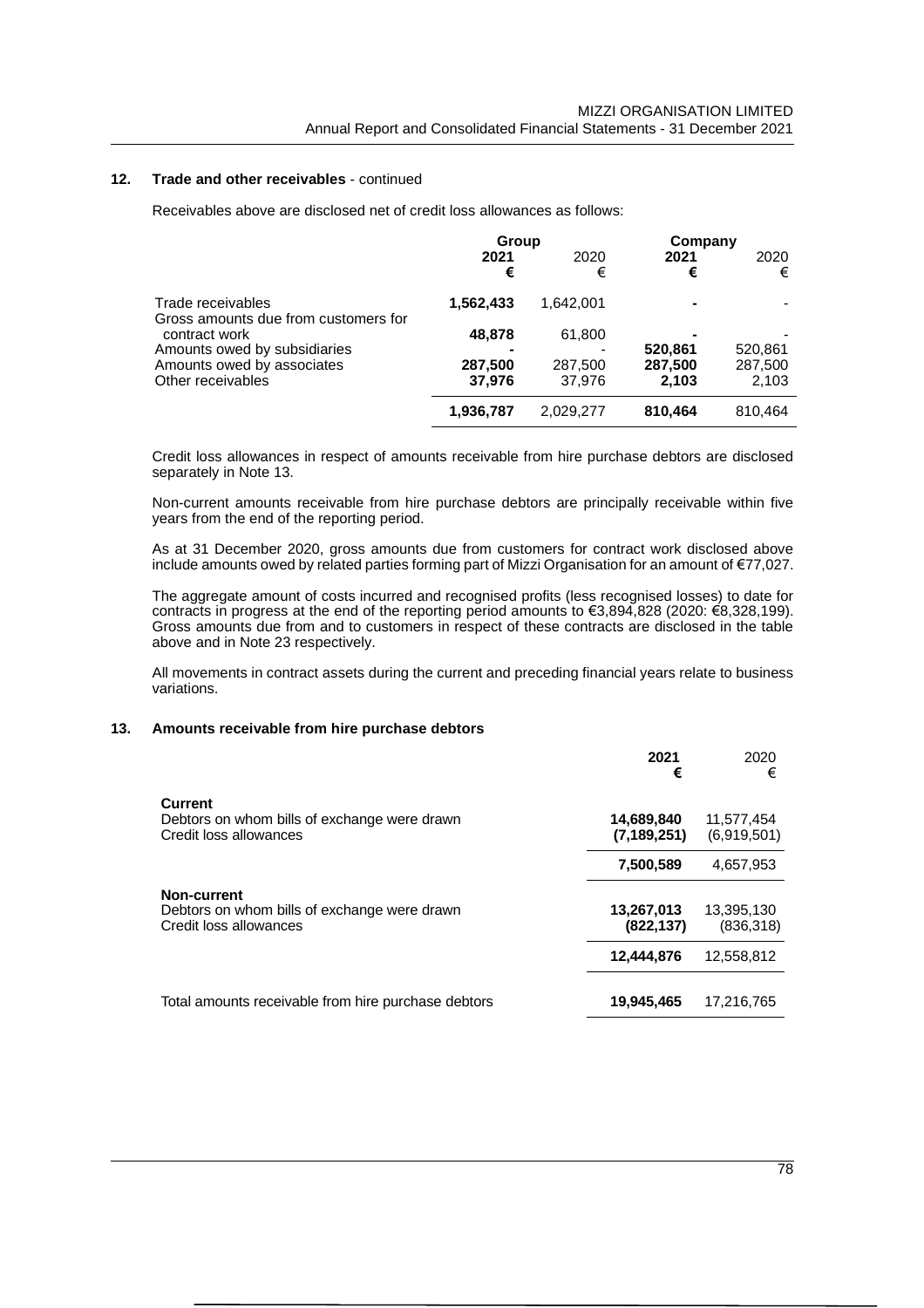#### **13. Amounts receivable from hire purchase debtors** - continued

Amounts receivable from hire purchase debtors relate to trade receivables arising from the sale of goods and services by the Group, which are acquired and financed by United Acceptances Finance Limited, an entity within the Group. These receivables are transferred to the company upon origination, once hire purchase terms are granted, at their face value with no right of recourse whatsoever. Accordingly credit loss allowances in respect of amounts receivable from hire purchase debtors, disclosed in the table above, are recognised in profit or loss.

During the current financial year, the entity has financed receivables with a face value amounting to €10,843,610 (2020: €8,613,629). Amounts receivable from hire purchase debtors are subject to an effective interest rate of 5.5% (2020: 5.5%).

Receivables covered by bills of exchange factored out to bank with an option to repurchase them as they fall due are not derecognised from the group's statement of financial position. The amounts advanced under this facility are treated as collateralised borrowings (disclosed as distinct liabilities) amounting to the face value of the bills factored out (Note 24). Receivables covered by bills of exchange factored out to banks without an option to repurchase them as they fall due are derecognised by the group. The entity would retain credit risk in these receivables through the bank's right of recourse which would be limited to 15% of the value of the bills factored in the preceding six months. During the current and preceding financial years no receivables have been factored out in this manner.

### **14. Inventories**

|                                                                  | 2021       | 2020       |
|------------------------------------------------------------------|------------|------------|
|                                                                  | €          | €          |
| Property being developed with a view to sale                     |            |            |
| Opening carrying amount                                          | 431,902    | 431,902    |
| Transferred to cost of sales                                     | (8, 124)   |            |
| Closing carrying amount                                          | 423,778    | 431,902    |
|                                                                  |            |            |
| Goods held for resale                                            |            |            |
| Motor vehicles, spare parts and related supplies                 | 11,997,230 | 12,727,152 |
| Other goods purchased for resale                                 | 7,341,688  | 6,302,979  |
| Goods in transit                                                 | 2,189,220  | 3,173,893  |
| Contract and other work in progress                              | 733,681    | 347,219    |
| Payments on account in respect of motor vehicles and spare parts | 1,801,129  | 171.311    |
|                                                                  | 24,062,948 | 22.722.554 |
|                                                                  |            |            |
| Total inventories                                                | 24,486,726 | 23,154,456 |

The cost of inventories recognised as expense is appropriately disclosed in Note 28 to the financial statements. During the year ended 31 December 2021, net inventory write-downs amounted to €601,561 (2020: €604,551). These amounts have been included in 'Cost of sales' in profit or loss.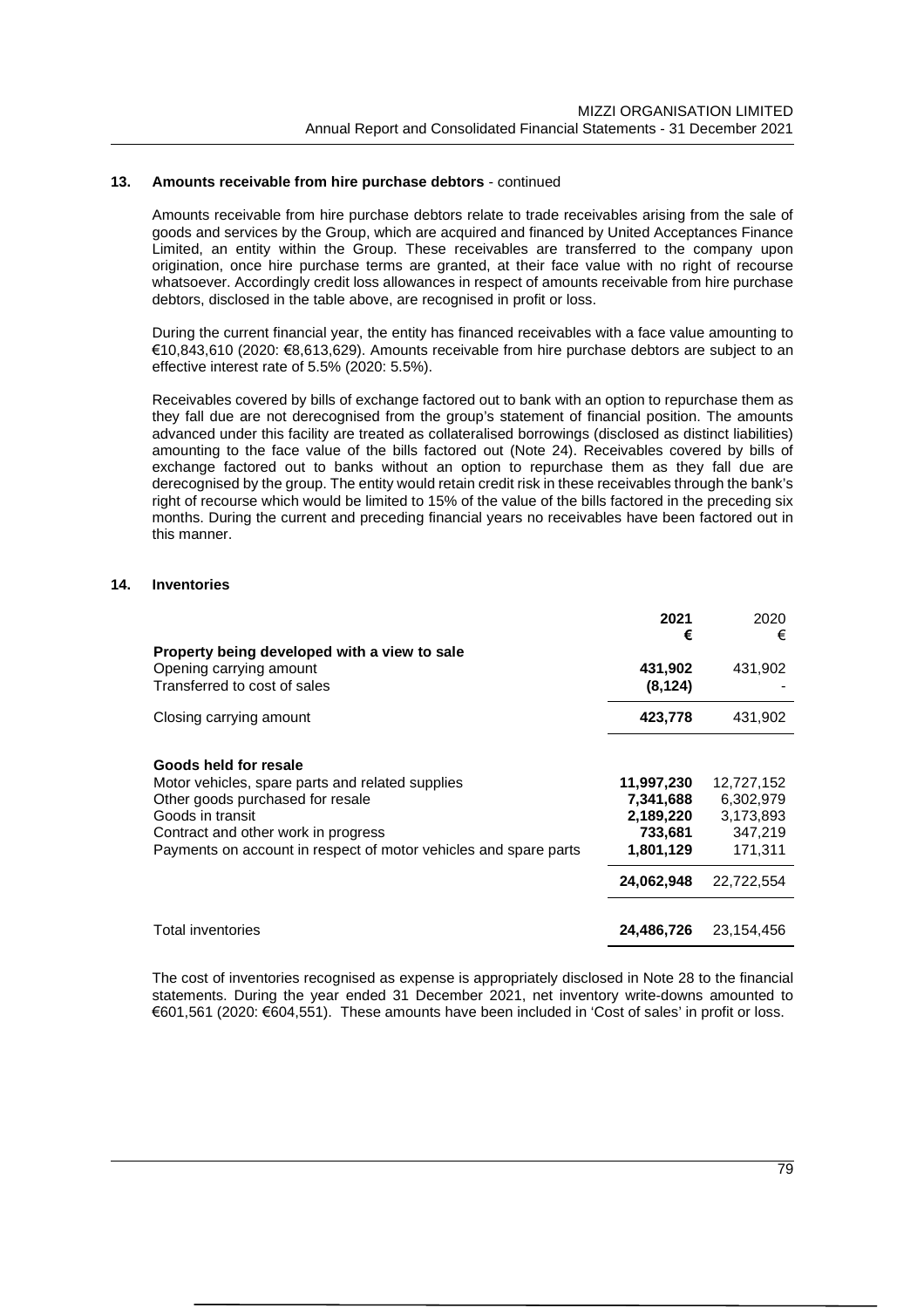# **15. Financial assets at fair value through profit or loss**

| <b>Equity investments</b>                                                          | <b>Group and Company</b> |                     |
|------------------------------------------------------------------------------------|--------------------------|---------------------|
|                                                                                    | 2021<br>€                | 2020<br>€           |
| Opening carrying amount<br>Net (losses)/gains from changes in fair value (Note 31) |                          | 221.520<br>(1, 334) |
| <b>Disposals</b>                                                                   |                          | (220, 186)          |
| Closing carrying amount                                                            |                          |                     |

## **16. Cash and cash equivalents**

For the purposes of the statements of cash flows, the year-end cash and cash equivalents comprise the following:

|                                                                                                 | Group       |                                           |            | Company               |
|-------------------------------------------------------------------------------------------------|-------------|-------------------------------------------|------------|-----------------------|
|                                                                                                 | 2021<br>€   | 2020<br>€                                 | 2021<br>€  | 2020<br>€             |
| Cash at bank and in hand<br>Bank overdrafts (Note 24)<br>Bills of exchange factored out to bank | 17,739,988  | 6,472,045<br>$(9,272,040)$ $(16,141,551)$ | 10.431.273 | 59,015<br>(4,345,894) |
| (Note 24)                                                                                       | (1,845,316) | (2,440,748)                               | -          |                       |
|                                                                                                 | 6.622.632   | (12, 110, 254)                            | 10,431,273 | (4,286,879)           |

The current portion of the factoring facility in respect of bills of exchange factored out to bank is treated as a cash equivalent since this facility forms an integral part of the group's overall cash management.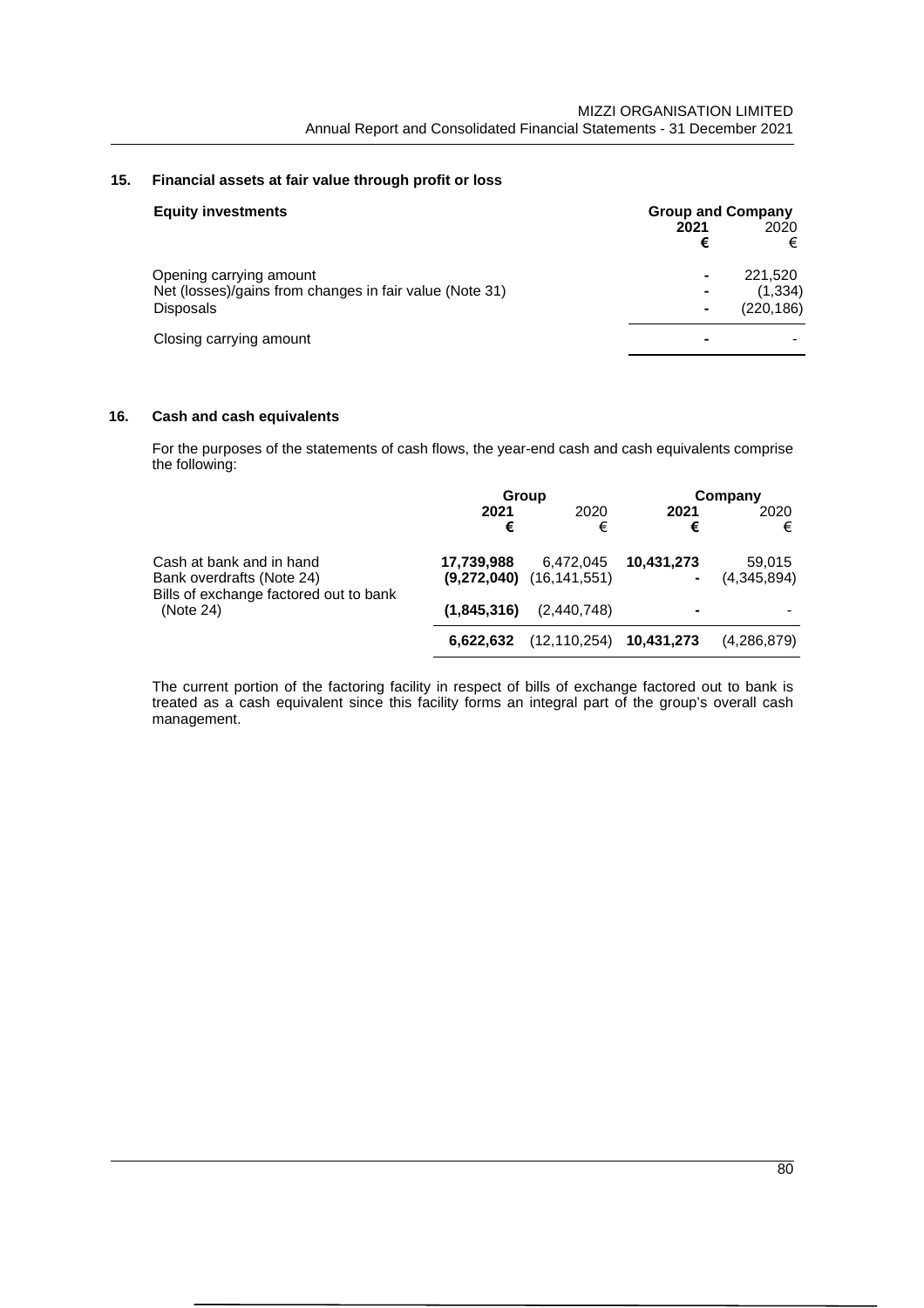## **17. Assets classified as held for sale**

|                                      | Group |       |
|--------------------------------------|-------|-------|
|                                      | 2021  | 2020  |
|                                      |       | €     |
| Property classified as held for sale |       |       |
| Opening and closing carrying amounts | 2.580 | 2.580 |

## **18. Share capital and Capital contribution reserve**

#### *Share capital*

| <b>Authorised</b>                                                         | <b>Group and Company</b><br>2021<br>€ | 2020<br>€ |
|---------------------------------------------------------------------------|---------------------------------------|-----------|
| 1,000,000 ordinary shares of €2.329373 each                               | 2.329.373                             | 2.329.373 |
| <b>Issued and fully paid</b><br>685,600 ordinary shares of €2.329373 each | 1,597,018                             | 1.597.018 |

### *Capital contribution reserve*

In prior years, the parent company's shareholders have waived amounts of €3,042,999 which were due to them by the company. Such amounts have been converted to a capital contribution reserve.

## **19. Revaluation reserves**

|                                                                                                          |                         | Group                 | Company        |           |
|----------------------------------------------------------------------------------------------------------|-------------------------|-----------------------|----------------|-----------|
|                                                                                                          | 2021<br>€               | 2020<br>€             | 2021<br>€      | 2020<br>€ |
| Surplus arising on fair valuation of:<br>Land and buildings of subsidiaries<br>Financial assets at FVOCI | 42.748.564<br>(24, 657) | 42,740,732<br>161.015 | ۰<br>(24, 657) | 161,015   |
|                                                                                                          | 42.723.907              | 42.901.747            | (24.657)       | 161.015   |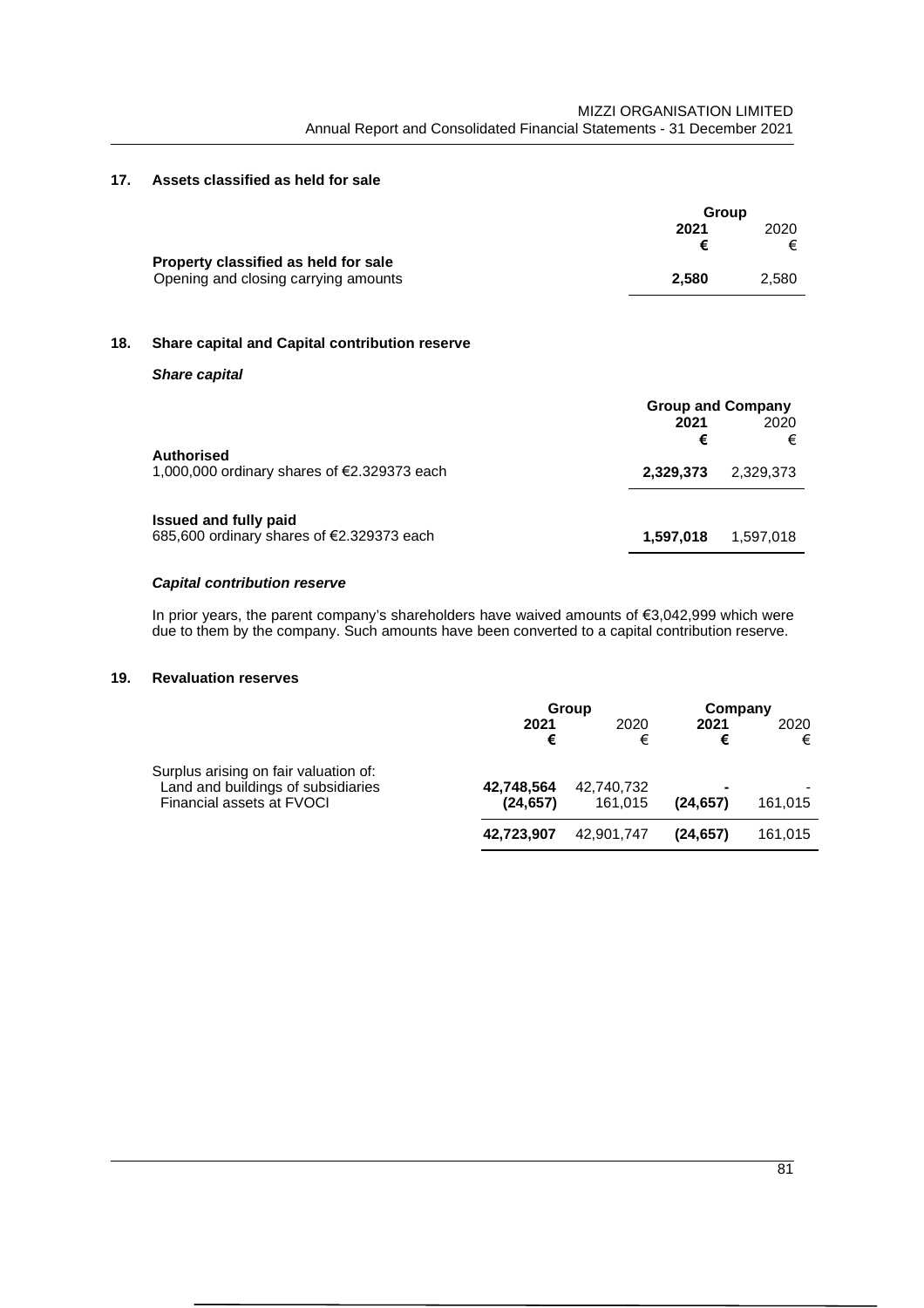**Group**

### **19. Revaluation reserves** - continued

The movements in each category are analysed as follows:

|                                                                      | orog                     |            |
|----------------------------------------------------------------------|--------------------------|------------|
|                                                                      | 2021                     | 2020       |
|                                                                      |                          |            |
|                                                                      | €                        | €          |
| Land and buildings of subsidiaries                                   |                          |            |
|                                                                      |                          |            |
| At beginning of year                                                 | 42,740,732               | 38,132,260 |
| Revaluation surplus arising during the year (Note 4)                 |                          | 5,164,372  |
| Transfer upon realisation through asset use                          | (32, 444)                | (32, 444)  |
|                                                                      |                          |            |
| Deferred income taxes on revaluation surplus arising during the year |                          |            |
| (Note 25)                                                            |                          | (535, 298) |
| Movement in deferred tax liability determined on the basis           |                          |            |
|                                                                      |                          |            |
| applicable to property disposals (Note 25)                           | 28,921                   | 487        |
| Deferred income taxes on realisation through asset                   |                          |            |
| use (Note 25)                                                        | 11,355                   | 11,355     |
|                                                                      |                          |            |
|                                                                      |                          |            |
| At end of year                                                       | 42,748,564               | 42,740,732 |
|                                                                      |                          |            |
|                                                                      |                          |            |
|                                                                      |                          |            |
|                                                                      | <b>Group and Company</b> |            |
|                                                                      | 2021                     | 2020       |
|                                                                      | €                        | €          |
|                                                                      |                          |            |
| <b>Financial assets at FVOCI</b>                                     |                          |            |
| At beginning of year                                                 | 161,015                  | 323,373    |
|                                                                      |                          |            |
| Net losses from changes in fair value (Note 11)                      | (174, 556)               | (131,506)  |
| Transfer of fair value gains on disposal of equity investments at    |                          |            |
|                                                                      |                          |            |
| <b>FVOCI</b> to retained earnings                                    | (11, 116)                | (30, 852)  |
|                                                                      |                          |            |
| At end of year                                                       | (24, 657)                | 161,015    |
|                                                                      |                          |            |

The tax impact included in the revaluation reserves as at 31 December 2021, relates to deferred taxation arising on the surplus on fair valuation of land and buildings of subsidiaries for an amount of €6,285,791 (2020: €6,326,067). The movements in the tax impact relating to this component of other comprehensive income during the current and the preceding financial years are presented in the respective table above.

Gains and losses arising from changes in fair value of financial assets at FVOCI are recognised directly in equity in other comprehensive income through the revaluation reserve in accordance with the group's accounting policy. When the equity investments are disposed of, the cumulative gain or loss recognised in OCI remains in equity.

The revaluation reserves are non-distributable.

#### **20. Fair value gains and other reserves**

|                                                                                                                    | Group                              |                                    |
|--------------------------------------------------------------------------------------------------------------------|------------------------------------|------------------------------------|
|                                                                                                                    | 2021<br>€                          | 2020<br>€                          |
| Fair value gains reserve in respect of investment property<br><b>Translation reserve</b><br>Other capital reserves | 37,128,433<br>(31, 425)<br>208.525 | 29,710,380<br>(31, 425)<br>208.525 |
|                                                                                                                    | 37,305,533                         | 29.887.480                         |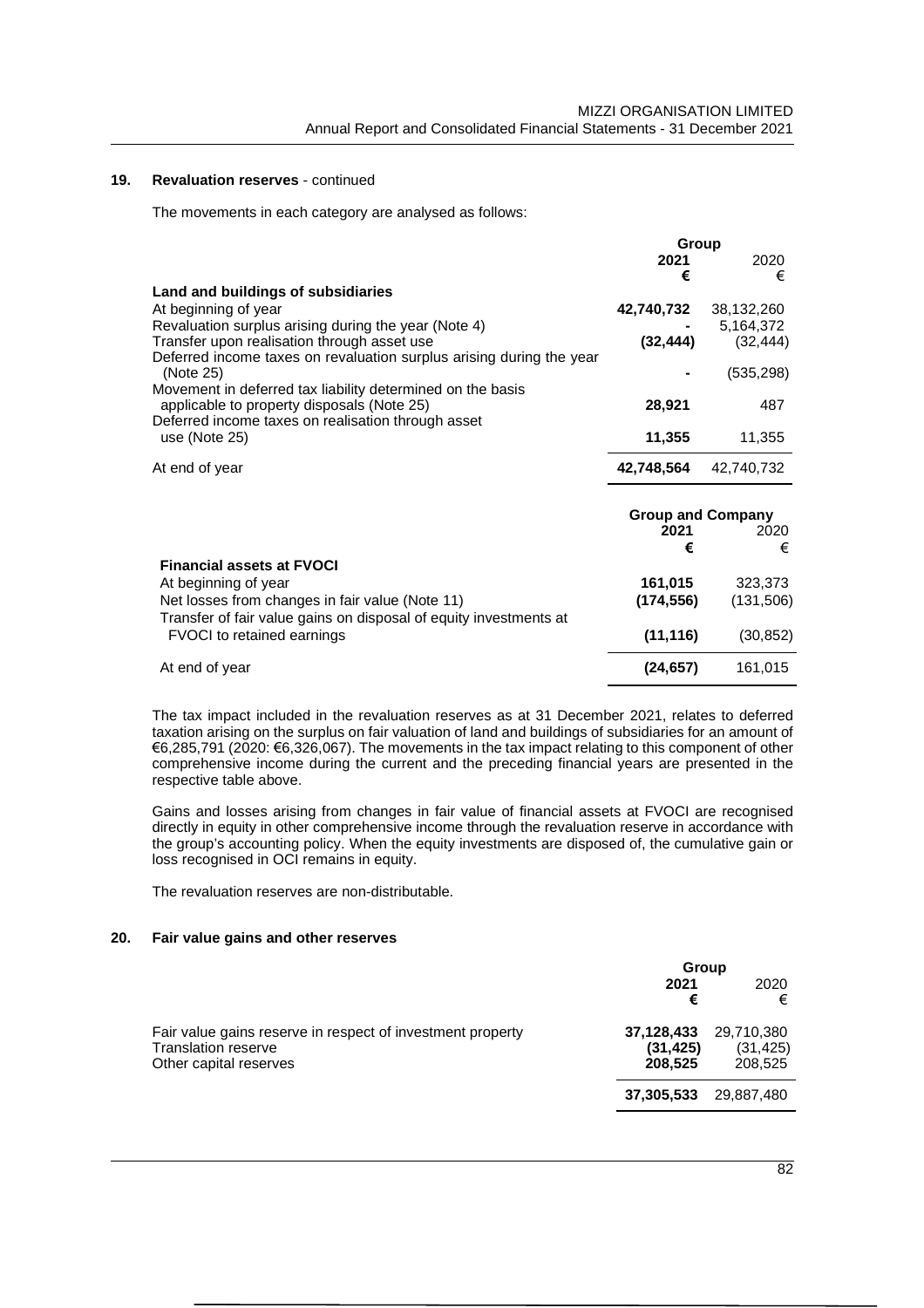### **20. Fair value gains and other reserves** - continued

The movements in each category are analysed as follows:

|                                                                                                                                                                                                                                                   | Group                 |                             |
|---------------------------------------------------------------------------------------------------------------------------------------------------------------------------------------------------------------------------------------------------|-----------------------|-----------------------------|
|                                                                                                                                                                                                                                                   | 2021                  | 2020                        |
|                                                                                                                                                                                                                                                   | €                     | €                           |
| Fair value gains reserve in respect of property                                                                                                                                                                                                   |                       |                             |
| At beginning of year                                                                                                                                                                                                                              | 29,710,380 27,867,158 |                             |
| Fair value gains arising during the year (Note 6)                                                                                                                                                                                                 | 10,419,169 3,753,532  |                             |
| Transfer of fair value gains on property upon realisation<br>through disposal                                                                                                                                                                     |                       | $(1,205,848)$ $(1,123,606)$ |
| Deferred income taxes on fair value gains arising during<br>the year (Note 25)                                                                                                                                                                    | (1,657,183)           | (769, 550)                  |
| Deferred income taxes attributable to transfer of fair value gains on<br>property upon realisation through disposal, determined on the<br>the basis applicable to property disposal<br>Movement in deferred tax liability determined on the basis | 85,181                | 94,487                      |
| applicable to property disposals                                                                                                                                                                                                                  | (223, 266)            | (112, 401)                  |
| At end of year                                                                                                                                                                                                                                    | 37,128,433 29,710,380 |                             |
| <b>Translation reserve</b>                                                                                                                                                                                                                        |                       |                             |
| At beginning and end of year                                                                                                                                                                                                                      | (31, 425)             | (31, 425)                   |
|                                                                                                                                                                                                                                                   |                       |                             |
| Other capital reserves                                                                                                                                                                                                                            |                       |                             |
| At beginning and end of year                                                                                                                                                                                                                      | 208,525               | 208,525                     |

The tax impact included in fair value gains and other reserves as at 31 December 2021, relates to deferred taxation arising on the fair value gains reserve in respect of property of subsidiaries for an amount of  $\epsilon$ 7,182,437 (2020:  $\epsilon$ 5,410,211). The movements in the tax impact relating to this component of other comprehensive income during the current and the preceding financial years are presented in the respective table above.

Gains from changes in fair value of investment property, net of deferred tax movements, which are unrealised at the end of the reporting periods, would be recognised in profit or loss in accordance with the Group's accounting policy for investment property. These amounts are transferred from retained earnings to the fair value gains reserve since these gains are not considered by directors to be available for distribution. Any write-downs of the carrying amount of non-current assets held for sale, which were previously classified as investment property and fair valued in prior years before transferred upon a change in intended use, are treated in the same way as outlined above.

The capital reserves are not considered by the directors to be available for distribution.

The amounts recognised in the translation reserve relate to exchange differences resulting from translating the results and financial position of an entity forming part of the group that has a functional currency which is different from the Group's presentation currency, in accordance with the group's accounting policy.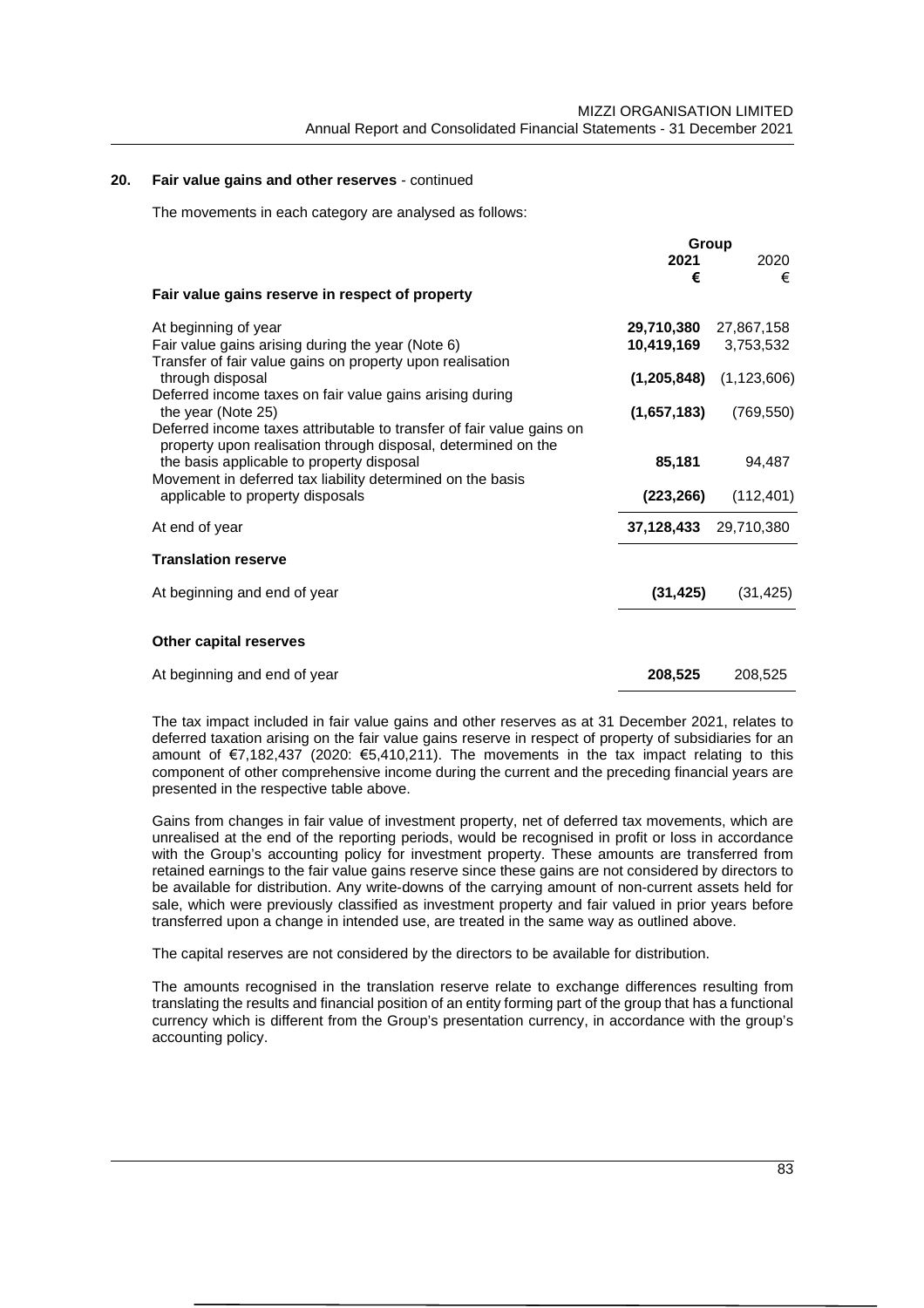## **21. Hedging reserve**

### **Group and Company**

The fair value changes attributable to cash flow hedging instruments are recorded in the hedging reserve, in a separate category of equity, as shown below:

|                                                                 | Interest rate swaps |            |
|-----------------------------------------------------------------|---------------------|------------|
|                                                                 | 2021<br>€           | 2020<br>€  |
| At 1 January                                                    |                     |            |
| Gross amounts of losses                                         | (776, 091)          | (826, 028) |
| Deferred income tax (Note 25)                                   | 271,633             | 289,111    |
|                                                                 | (504, 458)          | (536, 917) |
| Movements during the year ended 31 December                     |                     |            |
| Net gains/(losses) from changes in fair value                   | 382,397             | (202, 770) |
| Deferred income tax (Note 25)                                   | (133, 839)          | 70,969     |
|                                                                 | 248,558             | (131, 801) |
| Reclassified to profit or loss as a reclassification adjustment | (34, 698)           | 252,707    |
| Deferred income tax (Note 25)                                   | 12,143              | (88, 447)  |
|                                                                 | (22, 555)           | 164,260    |
| At 31 December                                                  |                     |            |
| Gross amounts of losses                                         | (428,392)           | (776,091)  |
| Deferred income tax (Note 25)                                   | 149,937             | 271,633    |
|                                                                 | (278, 455)          | (504, 458) |

The tax impacts relating to this component of other comprehensive income are presented in the above tables.

The net fair value losses as at 31 December 2021 and 2020 on open interest rate swap agreements which hedge anticipated future interest rate fluctuations on borrowings will be reclassified from the hedging reserve to profit or loss as a reclassification adjustment when the forecast transactions occur, at various dates up to one year from the end of the reporting period.

### **22. Lease liabilities**

The lease liabilities associated with the recognised right-of-use assets are analysed below:

|                                  | 2021<br>€  | 2020<br>€  |
|----------------------------------|------------|------------|
| <b>Non-current</b><br>Properties | 15,278,767 | 17,880,809 |
| <b>Current</b><br>Properties     | 1,537,042  | 1,220,510  |
| <b>Total lease liabilities</b>   | 16,815,809 | 19,101,319 |
|                                  |            |            |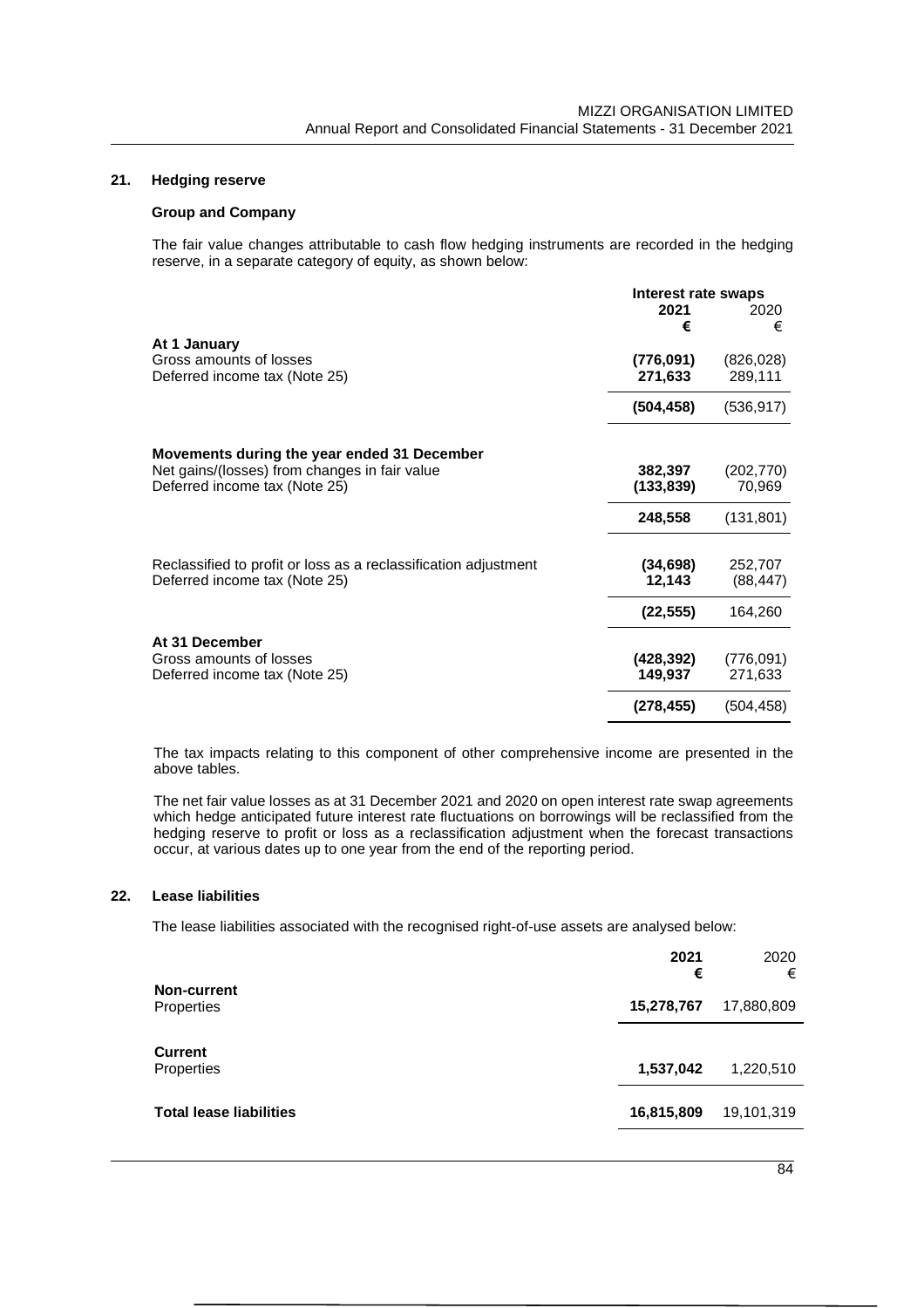## **22. Lease liabilities** - continued

The movement in the carrying amount of these liabilities is analysed in the following table:

|                                                                                                                                 | 2021<br>€                                                        | 2020<br>€                                                     |
|---------------------------------------------------------------------------------------------------------------------------------|------------------------------------------------------------------|---------------------------------------------------------------|
| As at 1 January<br>Derecognition upon termination of lease arrangement (see Note 5)<br>Additions<br>Payments<br>Interest charge | 19,101,319<br>(1, 106, 302)<br>115.443<br>(1,848,664)<br>554.013 | 20,319,308<br>(431, 736)<br>504.498<br>(1,912,712)<br>621,961 |
| As at 31 December 2021                                                                                                          | 16,815,809                                                       | 19,101,319                                                    |

The total cash outflows for leases in 2021 was €1,670,086 (2020: €1,912,712). The contractual undiscounted cash flows attributable to lease liabilities as at 31 December 2021 are analysed in Note 2.1(c). The weighted average incremental borrowing rate applied to the lease liabilities by the Group was 3%.

### **23. Trade and other payables**

|                                            | Group      |            |            | Company    |
|--------------------------------------------|------------|------------|------------|------------|
|                                            | 2021       | 2020       | 2021       | 2020       |
|                                            | €          | €          | €          | €          |
| <b>Current</b>                             |            |            |            |            |
| Trade payables                             | 16,469,229 | 14,574,160 |            |            |
| Amounts payable in respect of              |            |            |            |            |
| capital expenditure                        | 1,793,140  | 789,889    |            |            |
|                                            |            |            |            |            |
| Contract liabilities                       |            |            |            |            |
| Payments received on account from          |            |            |            |            |
| customers                                  | 5,161,957  | 2,082,492  |            |            |
| Gross amounts owed to customers for        |            |            |            |            |
|                                            |            |            |            |            |
| contract work                              | 1,229,529  | 1,030,585  |            |            |
| Deferred income                            | 312,068    | 379,443    |            |            |
| Attributable to customer loyalty programme | 219,099    | 383,343    |            |            |
|                                            |            |            |            |            |
| Face value of bonds and interest thereon   |            |            |            |            |
| payable to bond holders                    | 155,169    | 155,169    |            |            |
| Amounts owed to subsidiaries               |            |            | 1,929,350  | 3,232,483  |
| Amounts owed to related parties forming    |            |            |            |            |
| part of Mizzi Organisation                 | 21,563,460 | 21,245,694 | 14,714,830 | 14,150,073 |
| Amounts owed to other related parties      | 1,705,944  | 904,680    | 1,705,944  | 904,180    |
| Other payables                             | 979,827    | 1,093,653  | 456,789    | 532,129    |
| Indirect taxation and social security      | 887,774    | 807,546    | 153,090    | 109,728    |
| Accrued interest on bonds                  | 351,000    |            |            |            |
| Other accruals                             | 9,769,584  | 9,070,372  | 499,179    | 416,798    |
|                                            | 60,597,780 | 52,517,026 | 19,459,182 | 19,345,391 |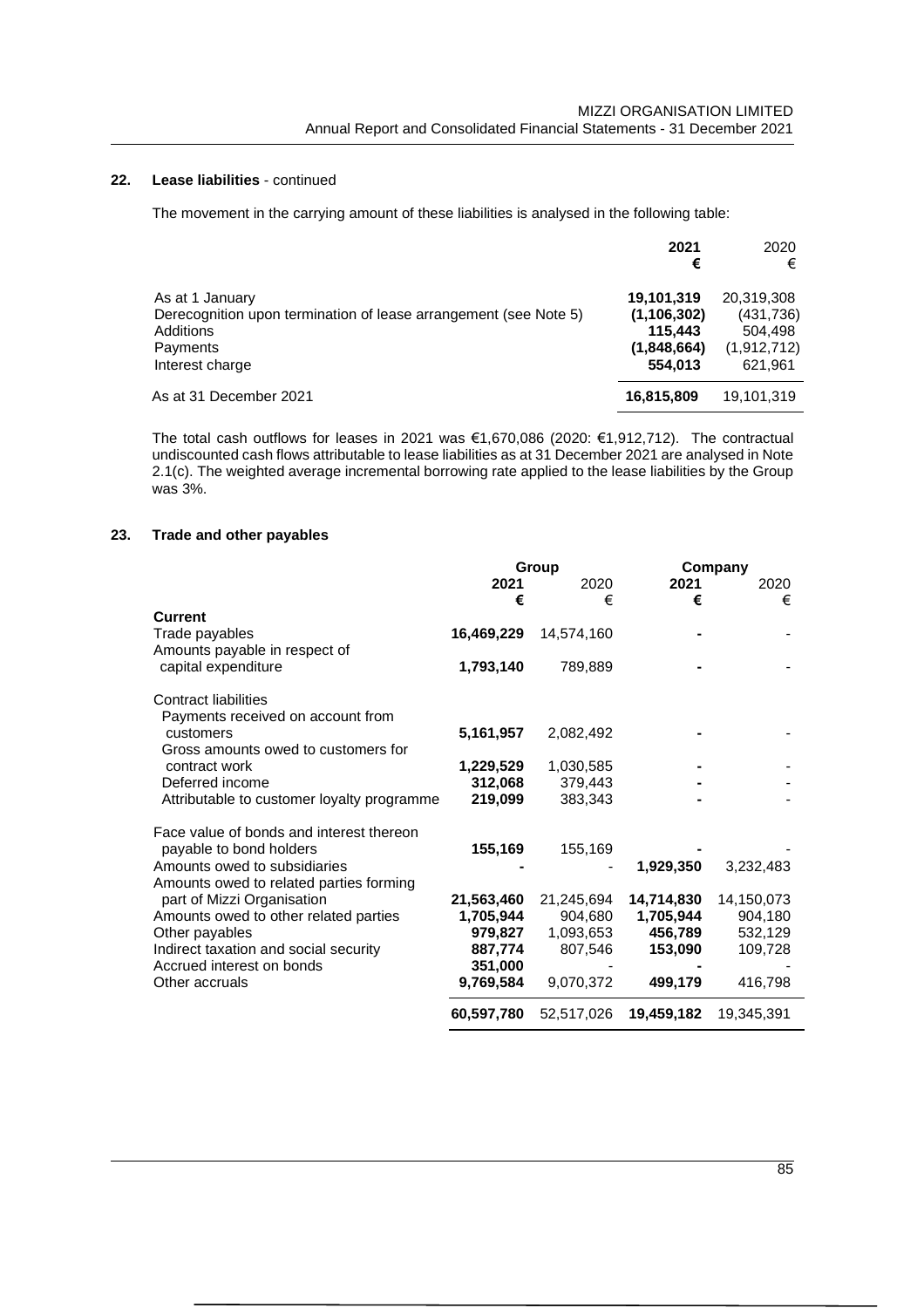#### **23. Trade and other payables** - continued

Amounts payable to bondholders disclosed in the table above represent amounts relating to the face value of the bonds redeemed in 2016 and interest thereon, unclaimed by the respective bondholders,

### *Contract liabilities - recognised in revenue during 2021*

Revenue recognised in profit or loss during the financial year ended 31 December 2021 that was included in the balances of contract liabilities as at the end of the preceding financial year amounted to €3,139,285 (2020: €5,868,685).

All movements in contract liabilities during the current and the preceding financial years related to business variations.

### **24. Borrowings**

|                                                             | Group                  |                         | Company    |            |
|-------------------------------------------------------------|------------------------|-------------------------|------------|------------|
|                                                             | 2021                   | 2020                    | 2021       | 2020       |
|                                                             | €                      | €                       | €          | €          |
| <b>Current</b><br>Bank overdrafts                           | 9,272,040              | 16,141,551              |            | 4,345,894  |
| Bills of exchange factored out to bank<br><b>Bank loans</b> | 1,845,316<br>8,025,166 | 2,440,748<br>10,004,212 | 6,945,990  | 8,443,389  |
| Loans from subsidiaries<br>Loan from other related party    | 600,000                | 600,000                 | 370,000    | 1,102,472  |
|                                                             | 19,742,522             | 29,186,511              | 7,315,990  | 13,891,755 |
| Non-current                                                 |                        |                         |            |            |
| Bills of exchange factored out to bank                      | 1,439,442              | 2,355,570               |            |            |
| Bank loans<br>450,000 3.65% bonds 2028-2031                 | 33,900,901             | 61,759,050              | 28,892,659 | 50,388,374 |
| issued in 2021                                              | 44,211,693             |                         |            |            |
| Loans from subsidiaries                                     |                        |                         | 44,100,000 | 1,047,614  |
| Redeemable preference shares                                | 713,353                | 713,353                 |            |            |
|                                                             | 80,265,389             | 64,827,973              | 72,992,659 | 51,435,988 |
| <b>Total borrowings</b>                                     | 100,007,911            | 94,014,484              | 80,308,649 | 65,327,743 |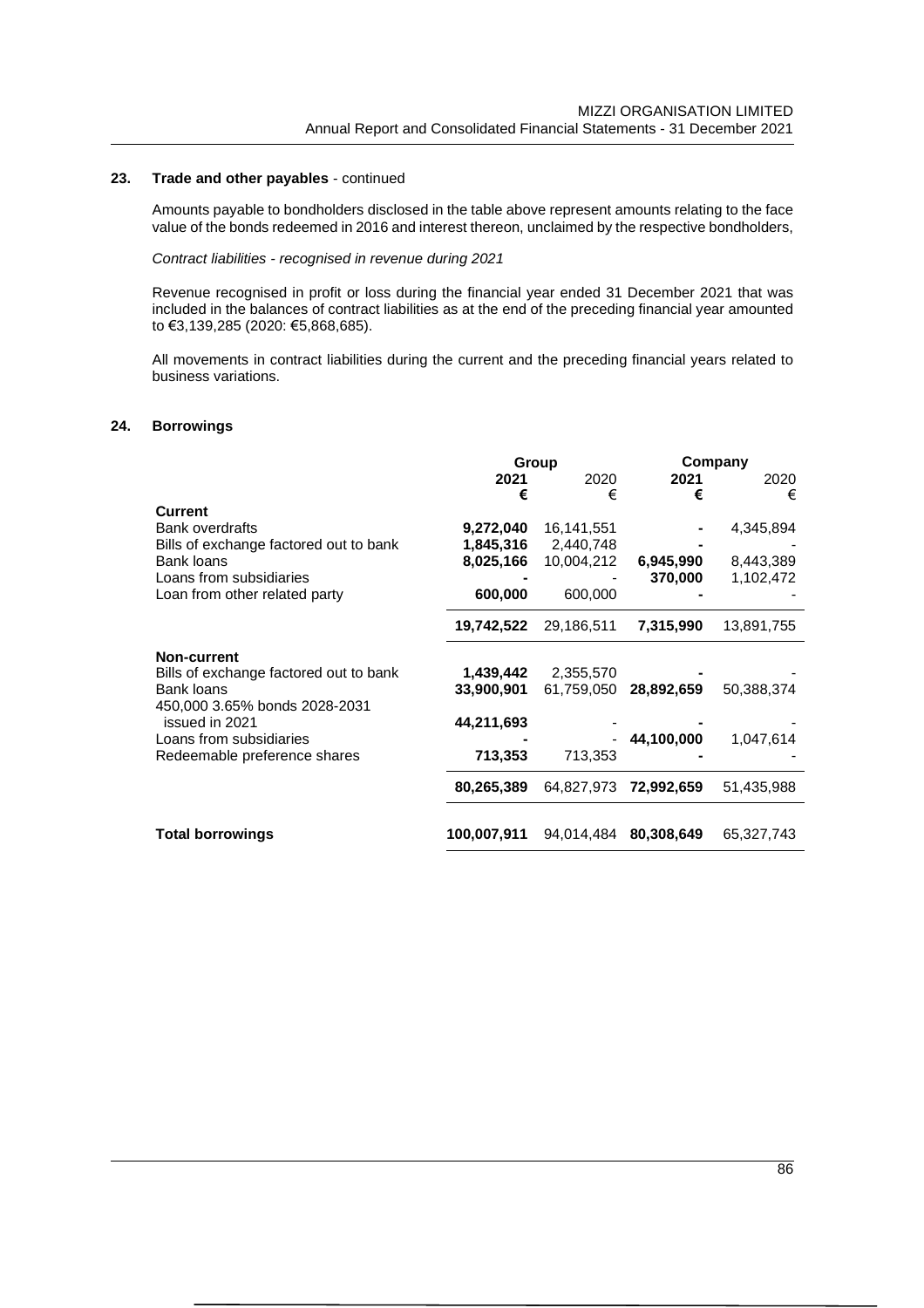#### **Group**

By virtue of the Prospectus dated 24 September 2021, a subsidiary undertaking issued for subscription by the general public 450,000 bonds for an amount of €45,000,000. The bonds have a nominal value of €100 per bond and have been issued at par.

The bonds are subject to a fixed interest rate of 3.65% per annum payable annually in arrears on 15 October of each year.

The bonds are redeemable at par (€100 for each bond) and at the latest are due for redemption on 20 October 2031, unless they are redeemed earlier in whole or in part at the issuer's sole discretion on any date falling between and including 15 October 2028 and 14 October 2031 (Early Redemption Dates).

Mizzi Organisation Limited (the parent company), Consolidated Holdings Limited, The General Soft Drinks Company Limited and GSD Marketing Limited, the guarantors (all companies forming part of the Mizzi Organisation), are jointly and severally with the issuer and between themselves, guaranteeing the repayment of the nominal value of the bonds on the redemption date and of the interest amounts of the bonds on each interest payment date. The guarantors irrevocably and unconditionally guarantee the due and punctual performance of all the obligations undertaken by the issuer under the bonds.

Under the terms and conditions of the 2021 Prospectus, the bond proceeds have been advanced to Mizzi Organisation Limited, pursuant to, and subject to, the terms and conditions in the offering memorandum.

The bonds have been admitted to the Official List of the Malta Stock Exchange on 25 October 2021. The quoted market price of the bonds at 31 December 2021 was €102.40, which in the opinion of the directors fairly represented the fair value of these financial liabilities.

At the end of the reporting period, bonds having a face value of €505,000 were held by directors of the issuer and their close family members, and bonds with a face value of €1,110,000 were held by officers and senior management (as defined in Section 9 of the Prospectus) of companies forming part of the Mizzi Organisation, including but not limited to the above-mentioned guarantors, and close family members of these individuals.

The bonds are measured at the amount of net proceeds adjusted for the amortisation of the difference between net proceeds and the redemption value of the bonds using the effective interest method as follows:

|                                                                                                                        | 2021<br>€           | 2020<br>€ |
|------------------------------------------------------------------------------------------------------------------------|---------------------|-----------|
| Original face value of bonds issued                                                                                    | 45,000,000          |           |
| Bond issue costs<br>Gross amount of bond issue costs<br>Amortisation for the current year and Accumulated amortisation | (802,675)<br>14,368 |           |
| Unamortised bond issue costs                                                                                           | (788, 307)          |           |
| Amortised cost and Closing carrying amount of the bonds                                                                | 44,211,693          |           |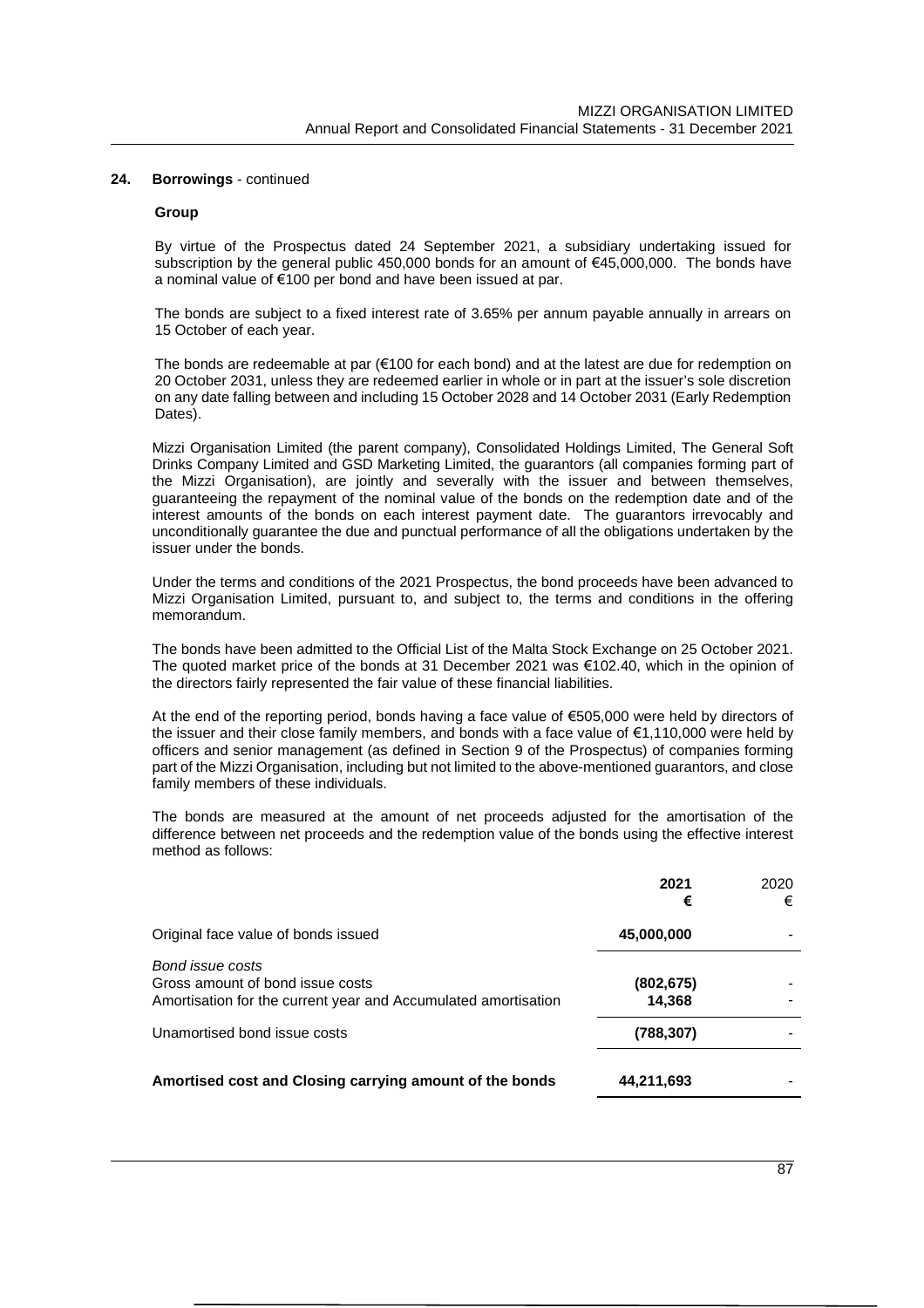The group's banking facilities as at 31 December 2021 amounted to €91,130,000 (2020: €119,277,000). These facilities are mainly secured by:

- (a) a general hypothec on the parent company's assets for  $\epsilon$ 100,808,000 (2020:  $\epsilon$ 103,882,000);
- (b) special hypothecary guarantees over property of group undertakings and related parties forming part of Mizzi Organisation for the amount of €102,108,000 (2020: €107,182,000);
- (c) general hypothecary guarantees from group undertakings and related parties forming part of Mizzi Organisation for the amount of €102,040,000 (2020: €107,114,000);
- (d) guarantees by group undertakings and related parties forming part of Mizzi Organisation for amounts ranging from €146,000 to €66,540,000 (2020: €146,000 to €66,540,000); and
- (e) pledge over bills of exchange drawn.

These banking facilities include an amount of €1,050,000 (2020: €1,050,000) in respect of the recourse element of 15% of the face value of bills of exchange factored out to the bank with an option to repurchase them as they fall due up to a limit of €7,000,000 (2020: €7,000,000). At 31 December 2021, the total value of outstanding bills, which had been factored out under this facility amounted to €3,284,758 (2020: €4,796,318). This banking facility may also be utilised to factor out bills of exchange without an option to repurchase them as they fall due. The facility amount covers the recourse element of 15% of the value of bills factored out in this manner.

The long-term portion of the factoring facility in respect of bills of exchange factored out provides financing for working capital on a long-term basis and accordingly has been classified as a noncurrent liability.

The interest rate exposure of the bank borrowings of the group is as follows:

|                                                        | 2021<br>€                                      | 2020<br>€ |
|--------------------------------------------------------|------------------------------------------------|-----------|
| Total borrowings:<br>At fixed rate<br>At floating rate | 19,188,414 31,880,316<br>35,294,451 60,820,815 |           |
|                                                        | 54,482,865 92,701,131                          |           |

Borrowings at floating rates, with a principal amount of €12.7 million (2020: €15.5 million), with interest rates computed using a margin over the three-month Euribor, are hedged through receive floating, pay fixed interest rate swap agreements (refer to Note 26).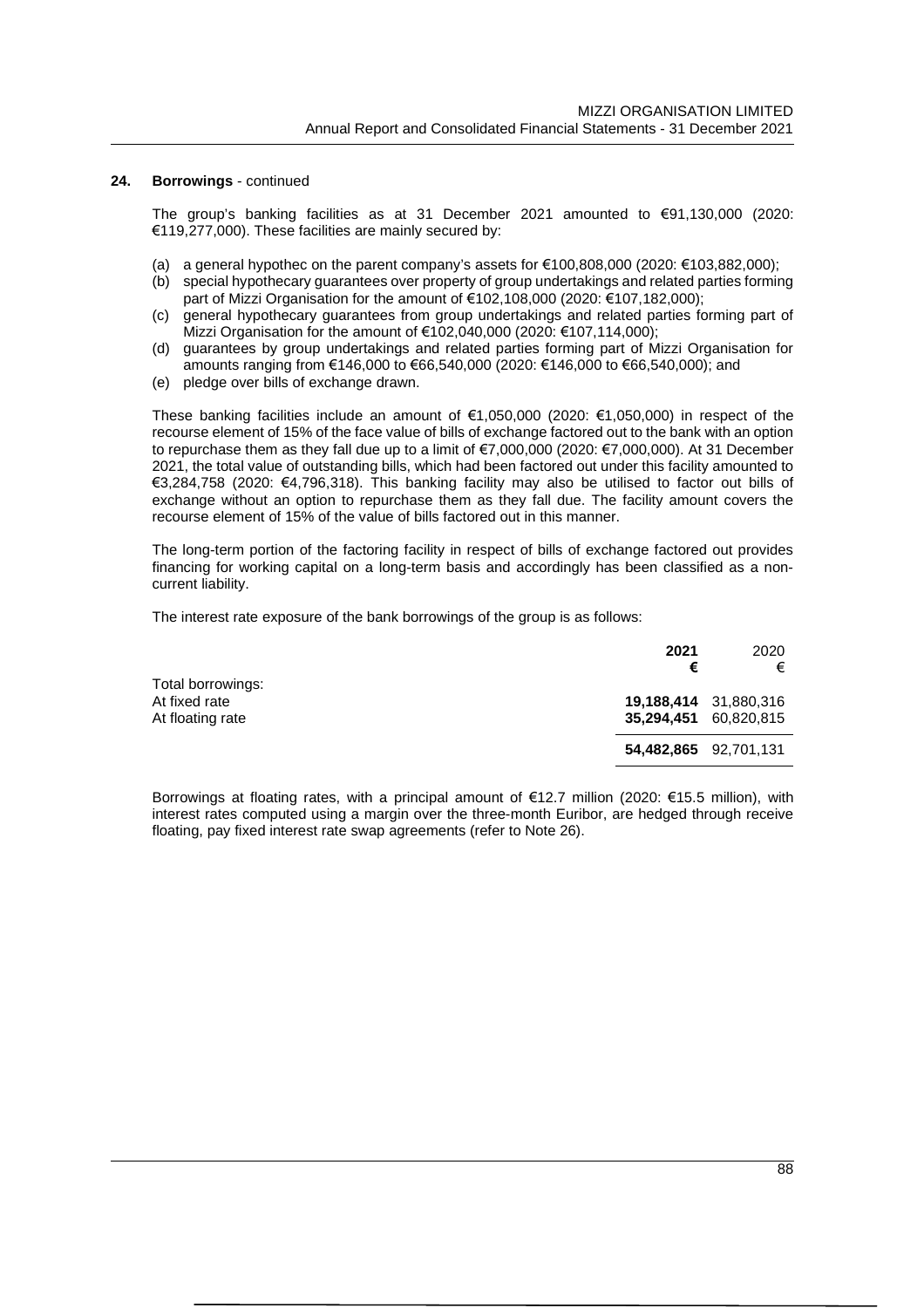The proceeds from bank borrowings are measured at the amount of net proceeds adjusted for the amortisation of the difference between net proceeds and face value of the bank borrowings using the effective interest method as follows:

|                                                                                                                                                                             | 2021<br>€         | 2020<br>€        |
|-----------------------------------------------------------------------------------------------------------------------------------------------------------------------------|-------------------|------------------|
| Face value of bank loans as at 31 December                                                                                                                                  | 42,082,303        | 71,952,394       |
| Gross amount of bank borrowings issue costs                                                                                                                                 | (301, 543)        | (301, 543)       |
| Amortisation of gross amount of bank borrowings issue costs:<br>Accumulated amortisation at the beginning of the year<br>Amortisation charge for the current year (Note 33) | 112,411<br>32,896 | 79,515<br>32,896 |
| Accumulated amortisation at the end of the year                                                                                                                             | 145,307           | 112,411          |
| Unamortised bank borrowings issue costs                                                                                                                                     | (156, 236)        | (189, 132)       |
| Amortised cost and Closing carrying amount of bank loans<br>as at 31 December                                                                                               | 41,926,067        | 71.763.262       |

The group's floating rate bank borrowings are entirely subject to variable rates of interest linked to Euribor. The weighted average effective interest rates for bank borrowings at the end of the reporting period are as follows:

|                                        | 2021<br>% | 2020<br>$\%$ |
|----------------------------------------|-----------|--------------|
| <b>Bank overdrafts</b>                 | 2.7       | 2.7          |
| Bills of exchange factored out to bank | 2.8       | 2.8          |
| Bank loans                             | 2.4       | 27           |

Maturity of the group's non-current bank borrowings:

|                                                                | 2021<br>€                            | 2020<br>€                              |
|----------------------------------------------------------------|--------------------------------------|----------------------------------------|
| Between 1 and 2 years<br>Between 2 and 5 years<br>Over 5 years | 9,264,528<br>23,308,108<br>2,767,707 | 13,741,048<br>36,725,748<br>13.647.824 |
|                                                                | 35,340,343                           | 64,114,620                             |

Bank borrowings taken out by group undertakings during the current and preceding financial years amounting to €9,750,000 (€7,200,000 taken out by the company) and €800,000 respectively, consist of banking facilities granted under the Malta Development Bank COVID-19 Guarantee Scheme for the purposes of covering the shortfall in operating cash flow arising from the COVID-19 outbreak. These loans are repayable within six years and the terms include moratorium on capital and on interest commencing from the initial drawdown, as reflected within the liquidity risk management disclosures in Note 2.1(c). As at 31 December 2021, an amount of €1,450,000 in respect of these facilities has not been utilised. These facilities are subject to interest at prevailing market rates and are secured by a guarantee issued by the Government of Malta to the Malta Development Bank together with guarantees by related parties forming part of Mizzi Organisation.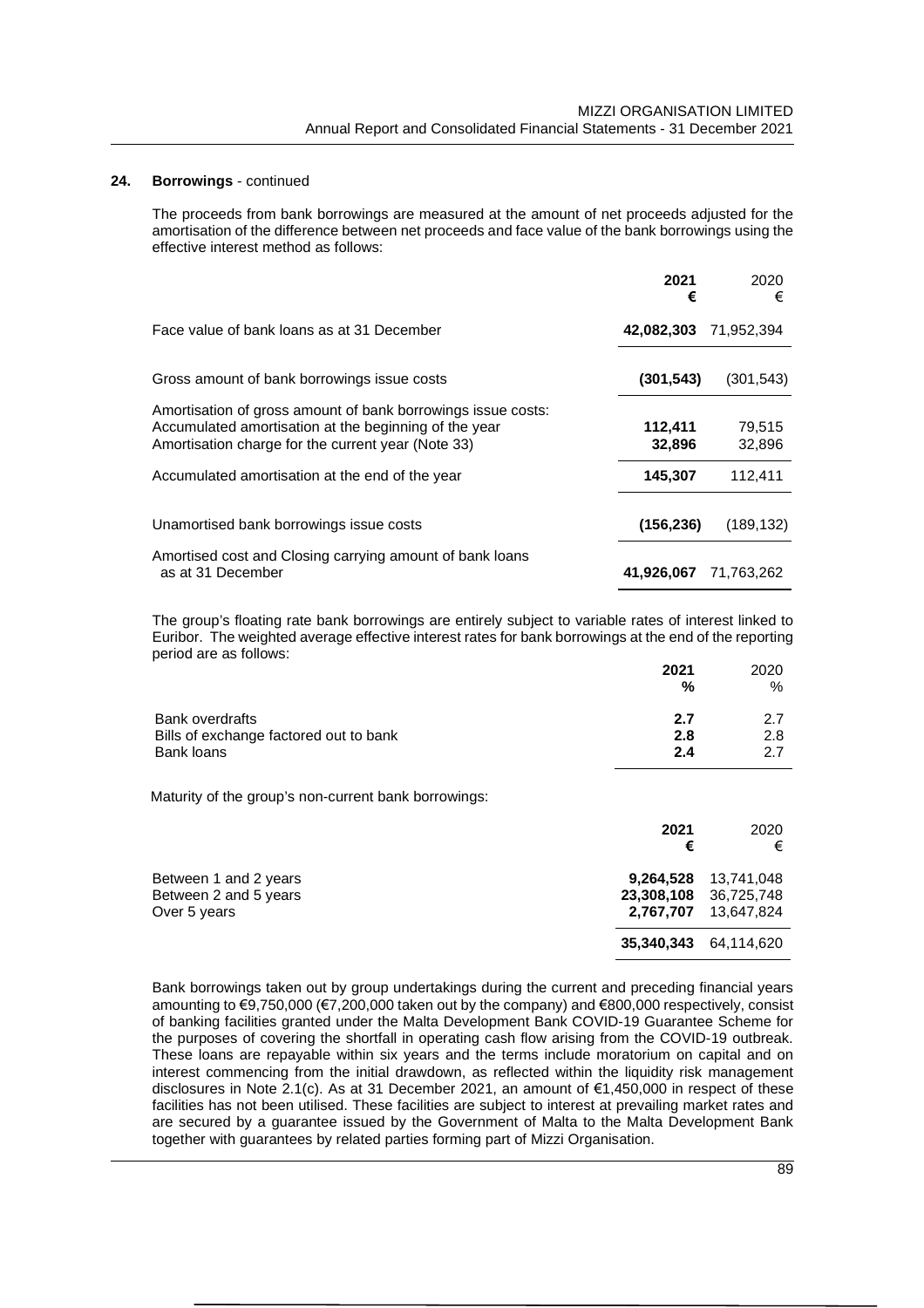The redeemable preference shares amounting to €713,353, are mandatorily redeemable on or before 31 December 2064 which redemption date is to be determined by the issuer, and pay dividends at 3% annually on a non-cumulative basis. These liabilities will not be settled within twelve months after the end of the reporting period in accordance with the terms of the arrangement in place. In the opinion of the directors of the entity, these redeemable preference shares meet the criteria established by IAS 32: *'Financial Instruments - Presentation'*, for classification as financial liabilities rather than equity.

The Group's current loan from other related party is unsecured, repayable on demand and noninterest bearing.

#### **Company**

The company's banking facilities as at 31 December 2021 amounted to  $\epsilon$ 45,511,000 (2020: €69,645,000). These facilities are mainly secured by:

- (a) a general hypothec on the company's assets for  $\epsilon$ 101,808,000 (2020:  $\epsilon$ 103,882,000);
- (b) special hypothecary guarantees over property of group undertakings and related parties forming part of Mizzi Organisation for the amount of €91,608,000 (2020: €96,682,000);
- (c) general hypothecary guarantees from group undertakings and related parties forming part of Mizzi Organisation for the amount of €91,408,000 (2020: €96,482,000); and
- (d) guarantees by group undertakings and related parties forming part of Mizzi Organisation for amounts ranging from €24,441,000 to €66,540,000 (2020: €24,441,000 to €66,540,000).

The interest rate exposure of the bank borrowings of the company is as follows:

|                                                        | 2021<br>€                                      | 2020<br>€ |
|--------------------------------------------------------|------------------------------------------------|-----------|
| Total borrowings:<br>At fixed rate<br>At floating rate | 15,843,984 18,476,404<br>19,994,665 44,701,252 |           |
|                                                        | <b>35,838,649</b> 63,177,656                   |           |

Borrowings at floating rates, with a principal amount of €12.7 million (2020: €15.5 million), with interest rates computed using a margin over the three-month Euribor, are hedged through receive floating, pay fixed interest rate swap agreements (refer to Note 26).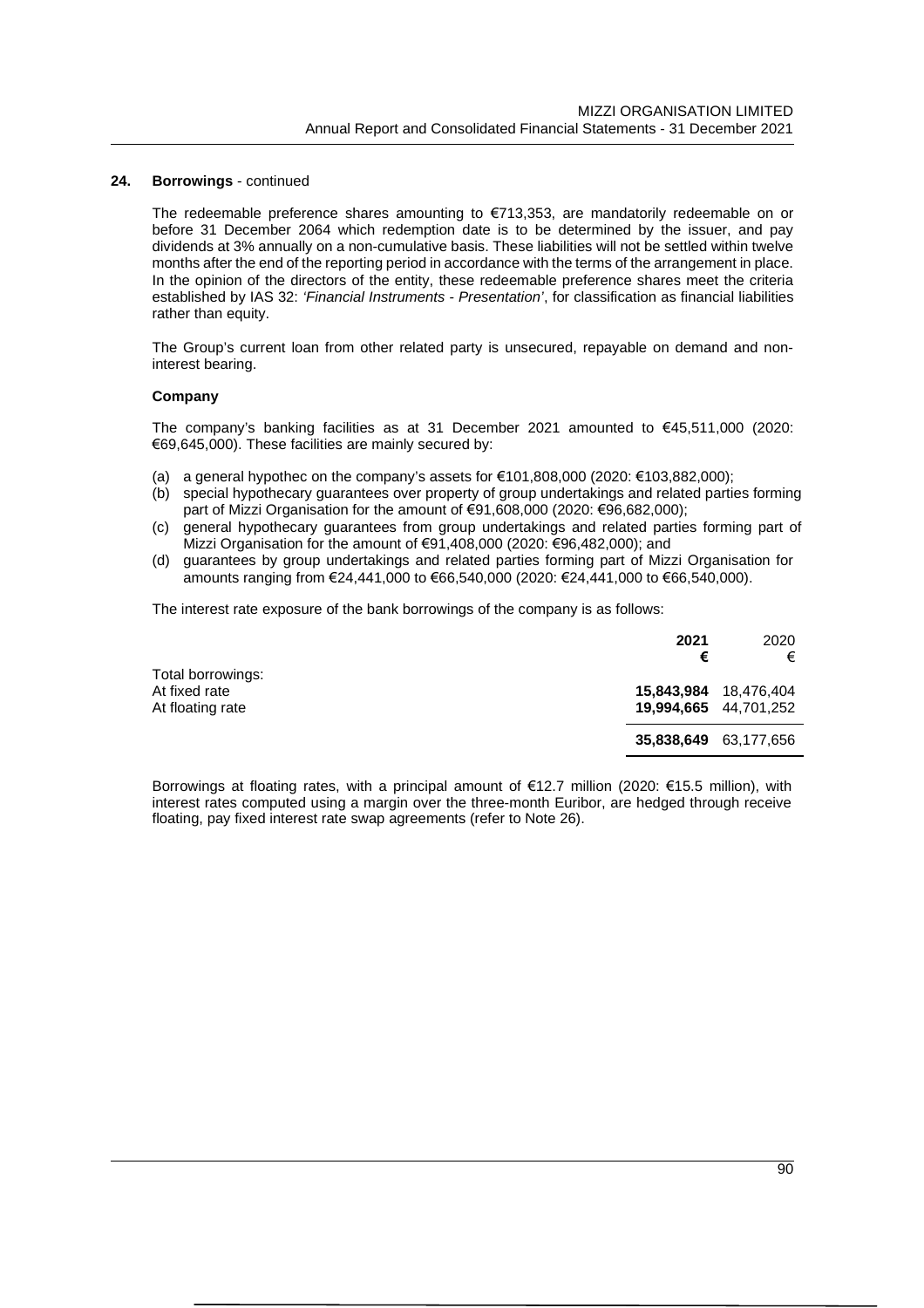The bank borrowings are measured at the amount of net proceeds adjusted for the amortisation of the difference between net proceeds and face value of the bank borrowings using the effective interest method as follows:

|                                                                                                                                                                             | 2021<br>€         | 2020<br>€        |
|-----------------------------------------------------------------------------------------------------------------------------------------------------------------------------|-------------------|------------------|
| Face value of bank loans as at 31 December                                                                                                                                  | 35,994,885        | 59.020.895       |
| Gross amount of bank borrowings issue costs                                                                                                                                 | (301, 543)        | (301, 543)       |
| Amortisation of gross amount of bank borrowings issue costs:<br>Accumulated amortisation at the beginning of the year<br>Amortisation charge for the current year (Note 33) | 112,411<br>32,896 | 79.515<br>32,896 |
| Accumulated amortisation at the end of the year                                                                                                                             | 145,307           | 112.411          |
| Unamortised bank borrowings issue costs                                                                                                                                     | (156, 236)        | (189, 132)       |
| Amortised cost and Closing carrying amount of bank loans as at 31                                                                                                           | 35,838,649        | 58,831,763       |

The company's floating rate bank borrowings are entirely subject to variable rates of interest limited to Euribor. The weighted average effective interest rates for bank borrowings at the end of the reporting period are as follows:

|                 | 2021 | 2020 |
|-----------------|------|------|
|                 | %    | %    |
| Bank overdrafts | 2.8  | 2.3  |
| Bank loans      | 2.5  | 2.9  |

Maturity of the company's non-current bank borrowings:

|                                                                | 2021<br>€                            | 2020<br>€                            |
|----------------------------------------------------------------|--------------------------------------|--------------------------------------|
| Between 1 and 2 years<br>Between 2 and 5 years<br>Over 5 years | 7,070,390<br>20,415,963<br>1.406.341 | 9,739,450<br>32,850,051<br>7,798,873 |
|                                                                | 28,892,694                           | 50,388,374                           |

Current loans from subsidiary amounting to €370,000 (2020: €370,000) are unsecured, repayable on demand and subject to fixed interest at 3.15% per annum.

Under the terms and conditions of the 2021 Prospectus, the net proceeds of the bond issue effected by a subsidiary undertaking for an amount of €44,100,000 have been advanced to Mizzi Organisation Limited for the purposes, and subject to the terms and conditions, in the offering memorandum dated 24 September 2021. In summary, these funds will be utilised by the Mizzi Organisation as set out below:

- (i) part refinance existing bank debt of Mizzi Organisation Limited and a fellow subsidiary;
- $(iii)$  for the partial financing of the 'Hofra Project';
- (iii) for the partial financing of the Arkadia refurbishment in Gozo; and
- (iv) for general corporate funding purposes of the Mizzi Organisation.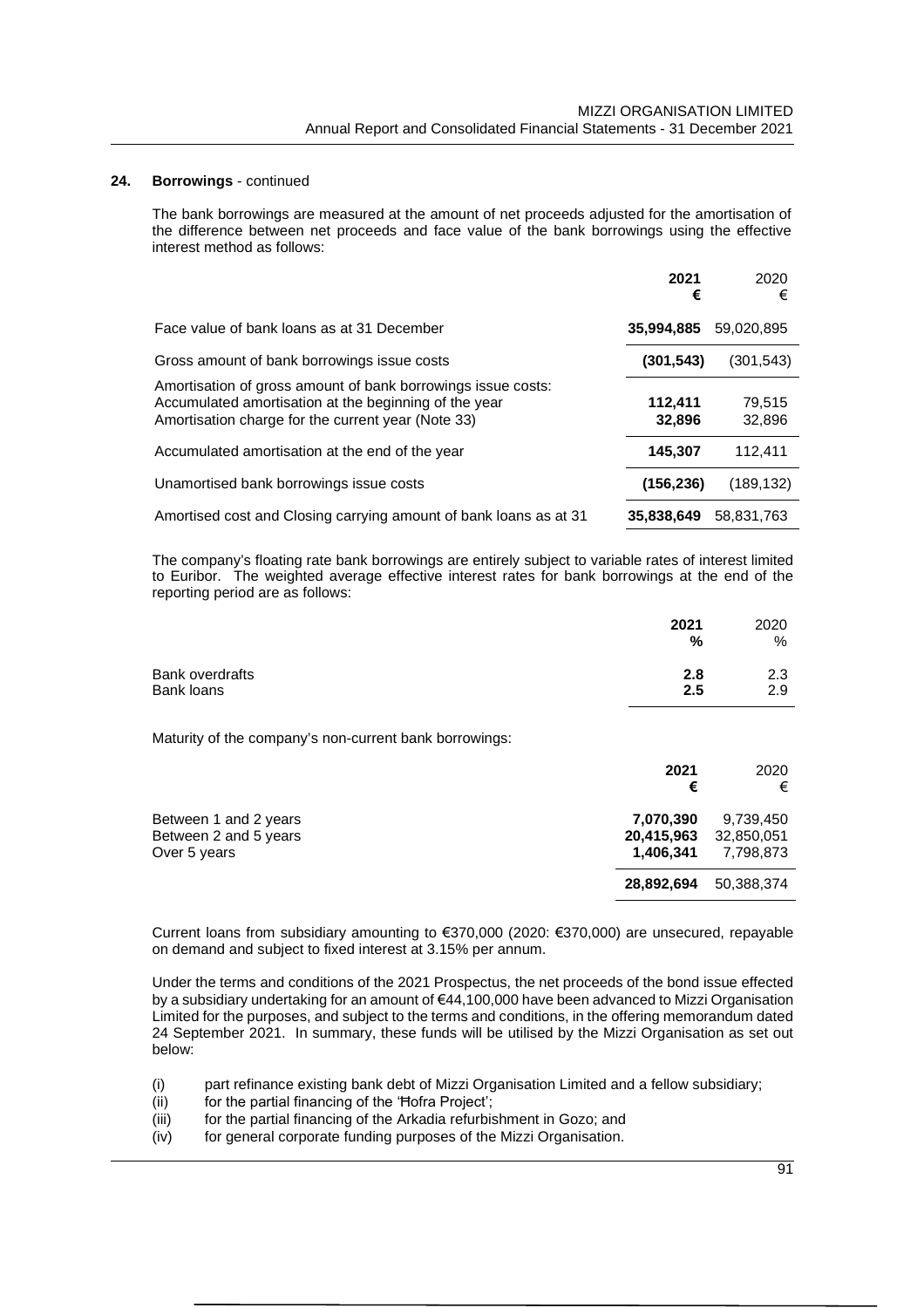Mizzi Organisation Limited, Consolidated Holdings Limited, The General Soft Drinks Company Limited and GSD Marketing Limited, the guarantors in respect of the bond issue, have jointly and severally between themselves and with the company as borrower irrevocably undertaken to repay all interest and principal amounts that will become due and payable by the borrower to Mizzi Organisation Finance p.l.c. pursuant to the loans. The loans amounting to €44,100,000 are subject to fixed interest at a rate of 4.3% per annum and are repayable by not later than 15 days before the redemption date of the bonds, as referred to previously.

The other current and non-current loans from subsidiaries as at 31 December 2020, were subject to variable interest rates and unsecured. Such loans have been fully repaid during the current year.

#### **25. Deferred taxation**

#### **Group**

Deferred income taxes are calculated on all temporary differences under the liability method and are measured at the tax rates that are expected to apply to the period when the asset is realised or the liability is settled based on tax rates (and tax laws) that have been enacted by the end of the reporting period. The principal tax rate used is 35% (2020: 35%), with the exception of deferred taxation on the fair valuation of non-depreciable property which is computed on the basis applicable to disposals of immovable property i.e. primarily tax effect of 8 - 10% (2020: 8 - 10%) of the transfer value.

The movement on the deferred tax account is as follows:

|                                                                                                                                                           | 2021<br>€  | 2020<br>€  |
|-----------------------------------------------------------------------------------------------------------------------------------------------------------|------------|------------|
| At beginning of year                                                                                                                                      | 11,464,645 | 10,117,634 |
| Movement in deferred tax liability determined on the basis applicable to<br>property disposals:<br>- Investment property and other assets - recognised in |            |            |
| profit or loss (Note 34)                                                                                                                                  | 115,043    | 58,527     |
| - Property, plant and equipment and other assets - recognised in other<br>comprehensive income (Note 19)                                                  | (28, 921)  | (487)      |
| Deferred income taxes on revaluation surplus on property, plant and<br>equipment arising during the year (Note 19)                                        |            | 535,298    |
| Deferred income tax on fair value gains on investment property arising<br>during the year (Note 34)                                                       | 1,657,183  | 769,550    |
| Realisation through asset disposal (Note 34)                                                                                                              | (85,181)   | (94, 847)  |
| Realisation through asset use (Notes 19 and 34)                                                                                                           | (11, 355)  | (11, 355)  |
| Deferred income taxes on temporary differences arising on depreciation<br>of property, plant and equipment (Note 34)                                      | 549,555    | 328,426    |
| Deferred income taxes attributable to unabsorbed capital allowances<br>and tax losses (Note 34)                                                           | (549, 555) | (255, 579) |
| Deferred income taxes on temporary difference arising from fair valuation<br>of derivative instruments (Note 21)                                          | 121,696    | 17,478     |
| At end of year                                                                                                                                            | 13,318,291 | 11,464,645 |

All the amounts disclosed in the table above, which have been referenced to Note 34, are recognised in profit or loss. The other amounts, referenced to Note 19 and Note 21, have been recognised directly in equity in other comprehensive income.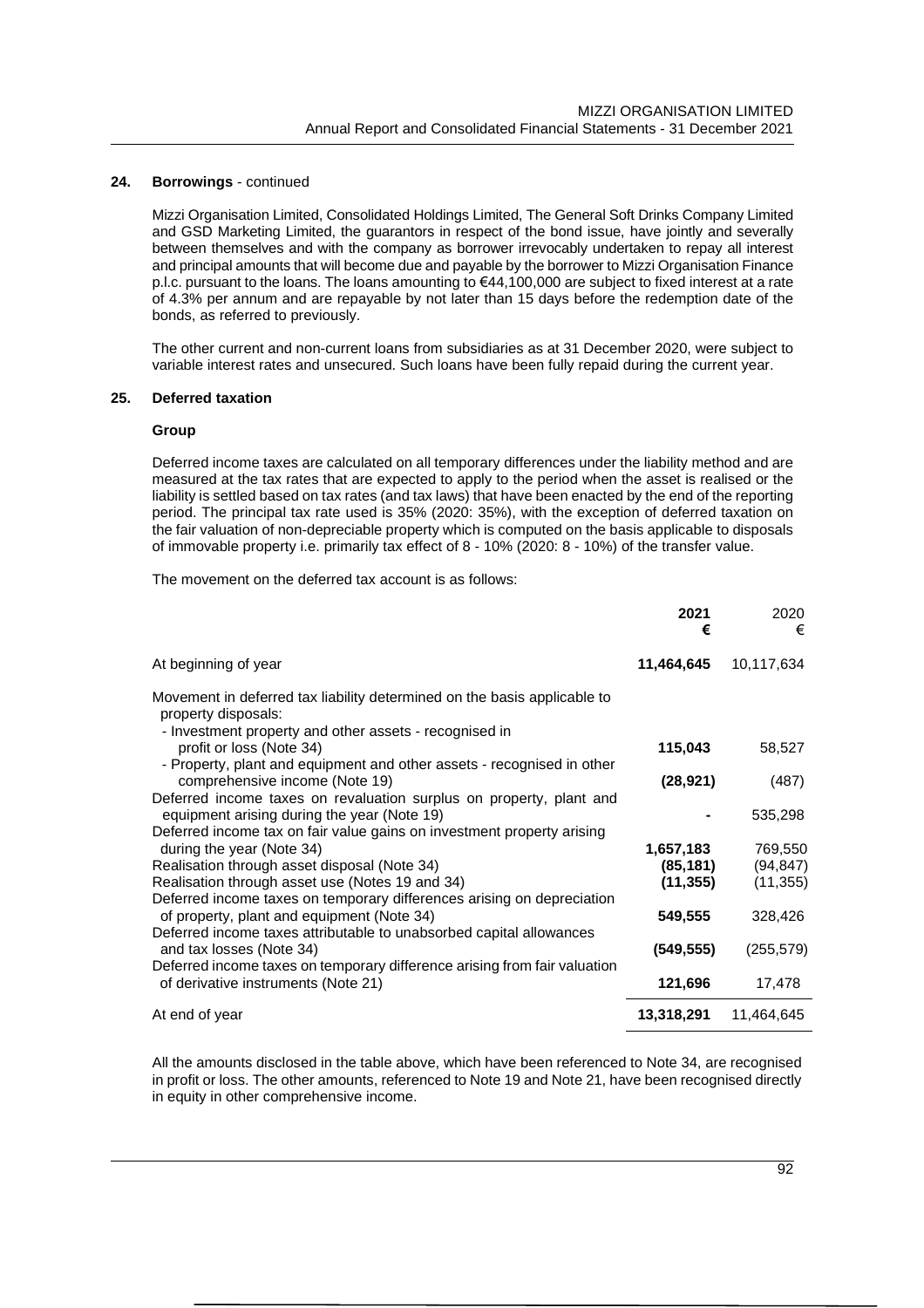### **25. Deferred taxation** - continued

The balance at 31 December represents:

|                                                                                                                                 | 2021<br>€   | 2020<br>€  |
|---------------------------------------------------------------------------------------------------------------------------------|-------------|------------|
| Temporary differences arising on fair valuation of property<br>Temporary differences arising on depreciation of property, plant | 13,468,228  | 11,736,278 |
| and equipment                                                                                                                   | 1,452,931   | 903,376    |
| Temporary differences arising on fair valuation derivative instruments                                                          | (149.937)   | (271, 633) |
| Unutilised tax credits attributable to unabsorbed capital allowances and                                                        |             |            |
| tax losses                                                                                                                      | (1,452,931) | (903,376)  |
|                                                                                                                                 | 13,318,291  | 11.464.645 |
|                                                                                                                                 |             |            |
| Disclosed as follows:                                                                                                           |             |            |
| Deferred tax assets                                                                                                             | (149, 937)  | (271, 633) |
| Deferred tax liabilities                                                                                                        | 13.468.228  | 11.736.278 |

The recognised deferred tax liabilities and assets are expected to be settled or recovered principally after twelve months.

At 31 December 2021 and 2020, the group had the following unutilised tax credits and temporary differences:

|                                                                                                       | <b>Unrecognised</b> |           | Recognised    |             |
|-------------------------------------------------------------------------------------------------------|---------------------|-----------|---------------|-------------|
|                                                                                                       | 2021                | 2020      | 2021          | 2020        |
|                                                                                                       | €                   | €         | €             | €           |
| Unutilised tax credits arising from:                                                                  |                     |           |               |             |
| Unabsorbed capital allowances                                                                         | 6,364,493           | 1,187,983 | 4, 151, 232   | 2,581,076   |
| Unabsorbed capital losses                                                                             | 43,100              | 106.347   |               |             |
| Deductible temporary differences arising on:                                                          |                     |           |               |             |
| Depreciation of property, plant and equipment<br>Credit loss allowances in respect of trade and other | 156.938             | 87.615    |               |             |
| receivables                                                                                           | 7,931,480           | 7,850,641 |               |             |
| Credit loss allowances on investments in associates and<br>investments at FVOCI                       | 740,418             | 642,935   |               |             |
| Fair valuation of derivative instruments                                                              |                     |           | 428,392       | 776,091     |
| Taxable temporary differences arising on depreciation of                                              |                     |           |               |             |
| property, plant and equipment                                                                         |                     |           | (4, 151, 232) | (2,581,076) |

The temporary differences arising on credit loss allowances in respect of trade and other receivables include those arising on credit loss allowances in respect of amounts receivable from hire purchase debtors (see Note 13).

The unrecognised deferred tax assets at the end of the reporting periods have not been reflected in these financial statements due to the uncertainty of the realisation of the tax benefits. Whereas tax losses have no expiry date, unabsorbed capital allowances are forfeited upon cessation of the trade. Capital losses have no expiry date but may be utilised solely to offset future capital gains.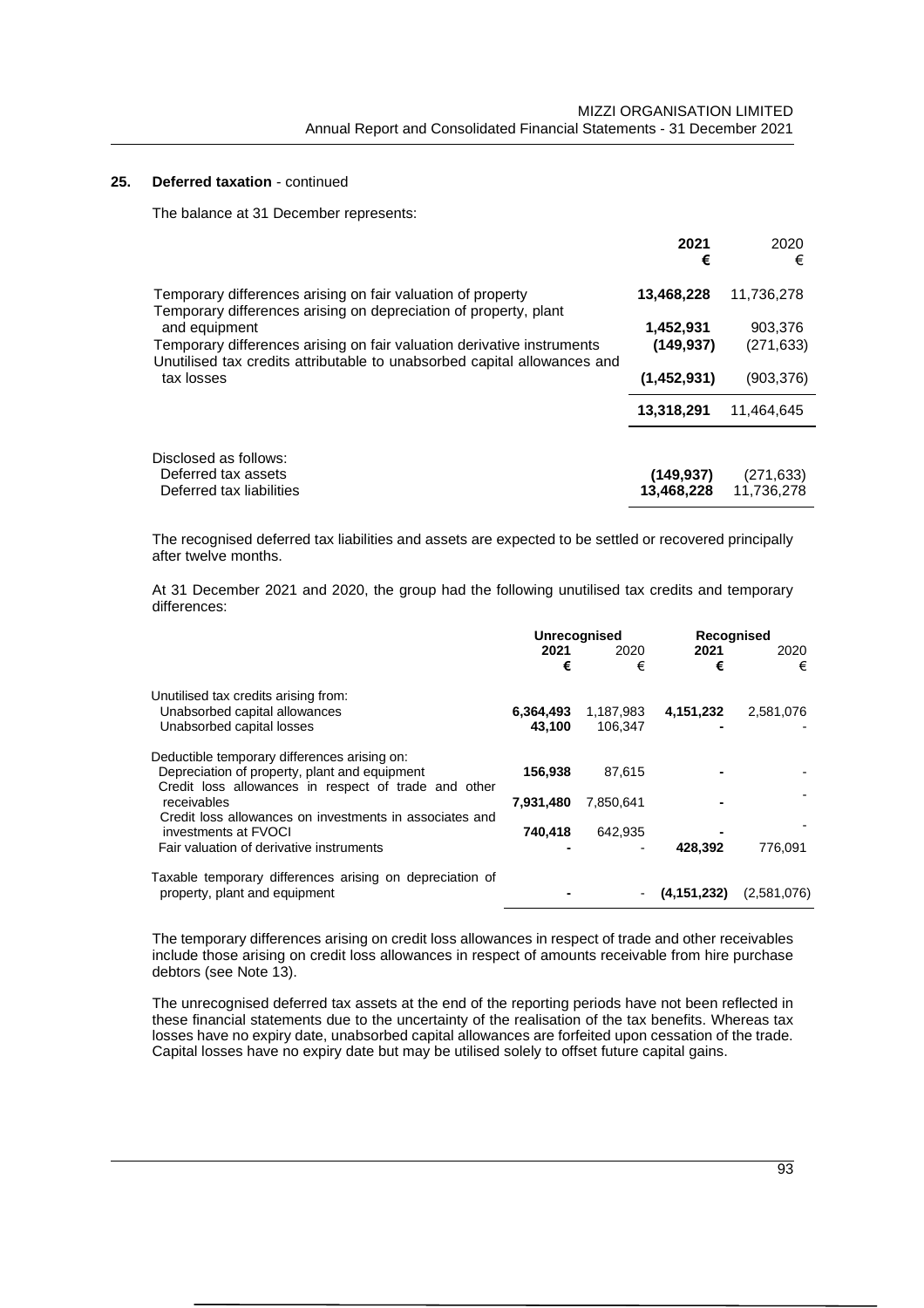#### **25. Deferred taxation** - continued

#### **Company**

|                                                                                         | 2021<br>€  | 2020<br>€  |
|-----------------------------------------------------------------------------------------|------------|------------|
| At beginning of year<br>Tax effect of temporary differences arising from fair valuation | (257, 640) | (275, 118) |
| of derivatives (Note 21)                                                                | 121.695    | 17.478     |
| At end of year                                                                          | (135.945)  | (257, 640) |

The amount disclosed in the table above, which has been referenced to Note 21, has been recognised directly in equity in other comprehensive income.

The balance at 31 December represents:

|                                                                                                     | 2021<br>€ | 2020<br>€ |
|-----------------------------------------------------------------------------------------------------|-----------|-----------|
| Deferred tax liabilities<br>Deferred taxation arising on transfer of property from related party    | 13,993    | 13.993    |
| Deferred tax assets<br>Temporary differences arising on fair valuation of derivative<br>instruments | 149.937   | 271.633   |

The recognised deferred tax liabilities and assets are expected to be settled or recovered principally after more than twelve months.

The deferred income tax provision arising on transfer of property from a related party has been recognised in prior financial years in view of the transfer of property from a company forming part of the Mizzi Organisation.

At 31 December 2021, the company had unutilised tax credits arising from unabsorbed capital allowances amounting to €1,878,113 (2020: €1,768,077). At the end of the reporting period, the company also had net deductible temporary differences arising on depreciation of property, plant and equipment, provisions for impairment of investments and provisions for impairment of receivables, amounting to €8,596,967 (2020: €1,731,117). The related deferred tax assets have not been recognised in these financial statements due to the uncertainty of the realisation of the tax benefits.

#### **26. Derivative financial instruments**

#### **Group and Company**

|                                                   |           | <b>Fair value - Liabilities</b> |  |
|---------------------------------------------------|-----------|---------------------------------|--|
| At 31 December                                    | 2021<br>€ | 2020<br>€                       |  |
| Interest rate derivative<br>- interest rate swaps | 428.392   | 776.091                         |  |
|                                                   |           |                                 |  |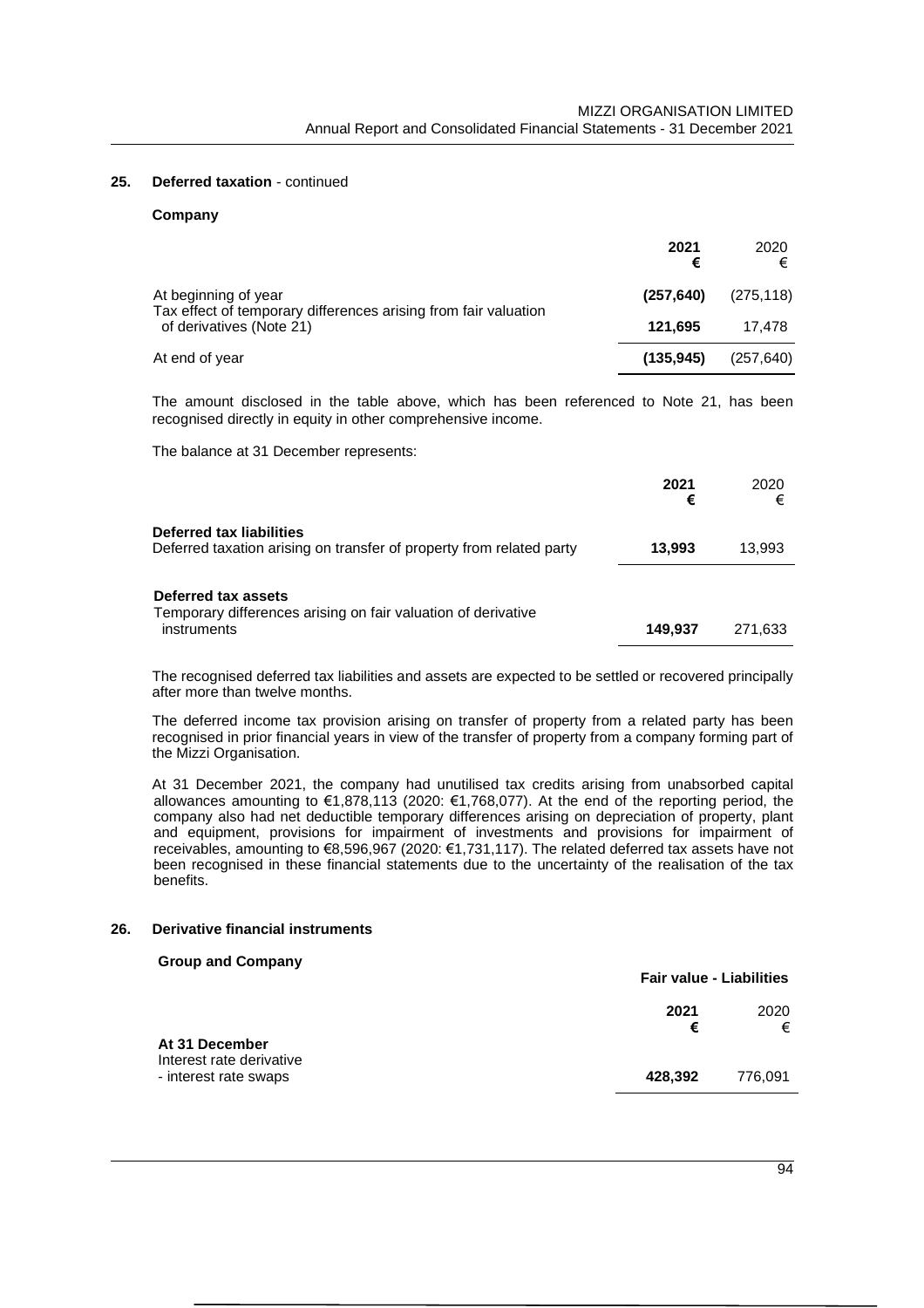### **26. Derivative financial instruments** - continued

In prior years, the parent company entered into receive floating, pay fixed interest rate swap contracts to mitigate the variability of future floating interest payments based on the applicable three-month Euribor rate on specific borrowings. The fair value movement attributable to the derivative financial instruments during the year is recognised in the cash flow hedging reserve (refer to Note 21). Realised gains and losses on the derivatives are subsequently reclassified to profit or loss and presented within finance costs. The notional amount of the outstanding interest rate swap contracts as at 31 December 2021 is €12.7 million (2020: €15.5 million).

#### **27. Revenue**

The group's revenue, which is entirely derived from the local market, is analysed by category of business as follows:

|                                                                                                                                            | Group       |             |  |
|--------------------------------------------------------------------------------------------------------------------------------------------|-------------|-------------|--|
|                                                                                                                                            | 2021<br>€   | 2020<br>€   |  |
| <b>By category</b>                                                                                                                         |             |             |  |
| Sale of motor vehicles, spare parts and provision of ancillary services<br>Sale of foodstore goods, clothing and other goods from shopping | 65,868,247  | 55.434.114  |  |
| complex and rented premises                                                                                                                | 23,796,814  | 21.744.486  |  |
| Activities in the power, heating and ventilation equipment sectors                                                                         | 14,391,628  | 18,586,122  |  |
| Operating lease rental income:                                                                                                             |             |             |  |
| - motor vehicles                                                                                                                           | 2,009,468   | 1,981,707   |  |
| - property                                                                                                                                 | 2,125,297   | 1,886,362   |  |
| Income from hire purchase financing                                                                                                        | 1,784,710   | 1,764,504   |  |
| Sale of ground rents and other property developed with a view to sale                                                                      | 19,800      | 40.000      |  |
|                                                                                                                                            | 109.995.964 | 101.437.295 |  |

The group's revenue that is recognised over time amounts to €6,462,796 (2020: €11,554,841) which arises from the activities in the power, heating and ventilation equipment sectors.

Unfulfilled performance obligations, which are the services that the group is obliged to provide to customers during the remaining fixed term of the respective contract, as at 31 December 2021 relate to the amounts disclosed under 'contract liabilities' in Note 23 to the financial statements.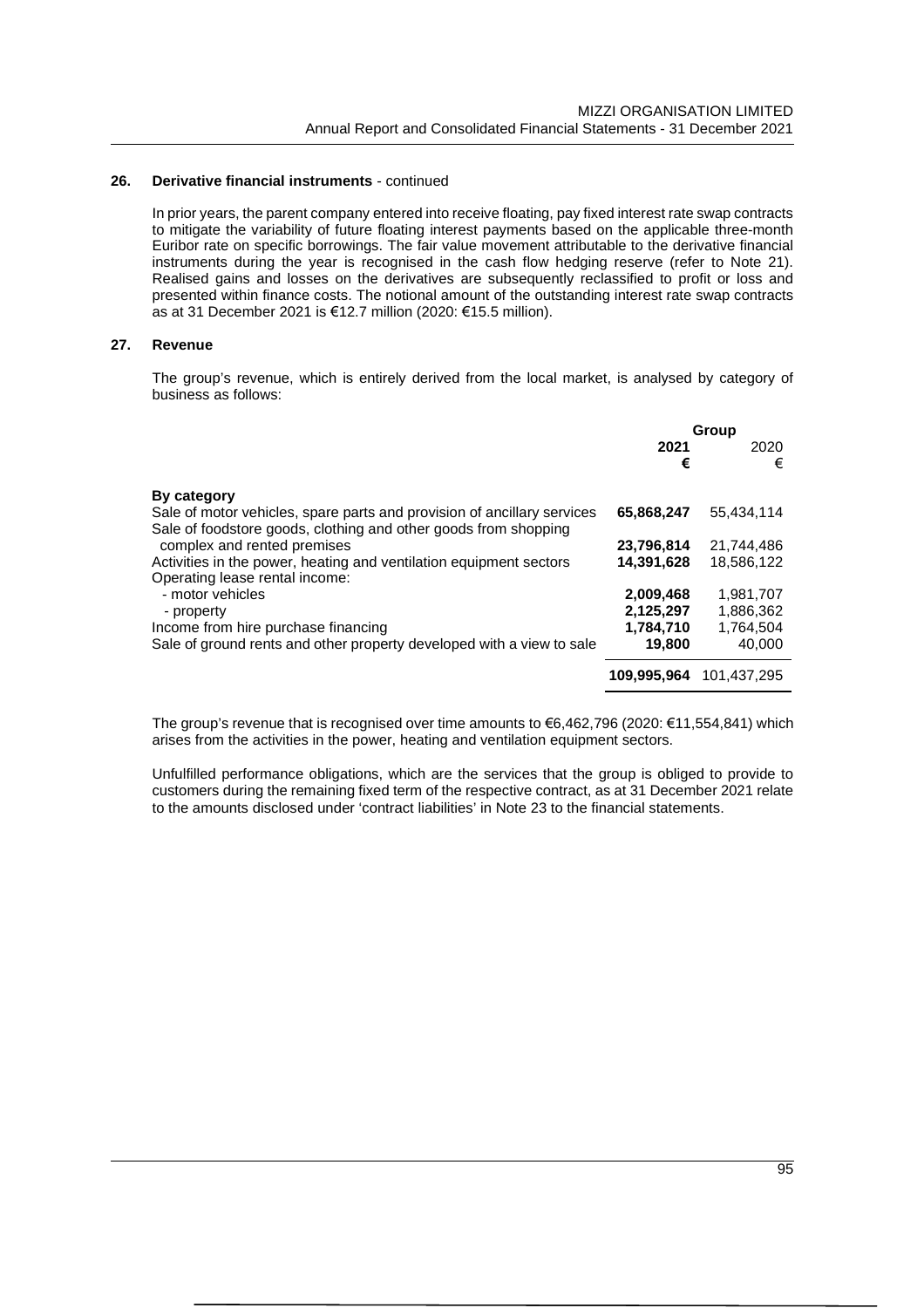# **28. Expenses by nature**

|                                              | Group       |             |           | Company   |
|----------------------------------------------|-------------|-------------|-----------|-----------|
|                                              | 2021        | 2020        | 2021      | 2020      |
|                                              | €           | €           | €         | €         |
|                                              |             |             |           |           |
| Cost of property sold                        | 8,469       | 16,938      |           |           |
| Cost of goods sold                           | 77,244,190  | 72,902,614  |           |           |
| Employee benefit expense (Note 29)           | 16,155,444  | 15,581,846  | 1,047,837 | 1,089,920 |
| Depreciation of property, plant and          |             |             |           |           |
| equipment (Note 4):                          |             |             |           |           |
| - owned assets                               | 2,716,654   | 3,051,142   | 129,152   | 114,080   |
| - owned assets (motor vehicles) leased       |             |             |           |           |
| out under operating leases                   | 1,327,598   | 1,310,524   |           |           |
| Depreciation of right-of-use assets (Note 5) | 1,528,622   | 1,770,137   |           |           |
| Amortisation of intangible assets            | 21,322      | 21,322      |           |           |
| Expense relating to short term leases        | 47,651      | 72,752      |           |           |
| Expense relating to other use of property    | 41,112      | 17,910      | 29,200    | 19,467    |
| Expense relating to variable lease payments  | 66,184      | 42,982      |           |           |
| Movement in credit loss allowances in        |             |             |           |           |
| respect of:                                  |             |             |           |           |
| - hire purchase receivables (included in     |             |             |           |           |
| 'Administrative expenses')                   | 201,576     | 893,059     |           |           |
| - trade and other receivables (included in   |             |             |           |           |
| 'Administrative expenses')                   | (89, 669)   | 43,704      |           |           |
| Amounts written off in respect of:           |             |             |           |           |
| - hire purchase receivables (included in     |             |             |           |           |
| 'Administrative expenses')                   | 27,350      | 70,397      |           |           |
| - trade and other receivables (included in   |             |             |           |           |
| 'Administrative expenses')                   |             | 75,132      |           |           |
| Marketing, business promotion and related    |             |             |           |           |
| expenses                                     | 1,509,424   | 1,953,161   |           |           |
| Other expenses                               | 9,311,435   | 7,565,719   | 990,565   | 660,586   |
| Total cost of sales; selling and other       |             |             |           |           |
| direct expenses; and administrative          |             |             |           |           |
| expenses                                     | 110,117,362 | 105,389,339 | 2,196,754 | 1,884,053 |

Variable lease payments attributable to the preceding financial year disclosed in the table above are stated net of lease payment concessions amounting to €267,045. Such concessions represent discounts granted by the Group's lessors during 2020 as a result of the COVID-19 impact. In this respect, the Group had applied the practical expedient permitted by the IFRS 16 COVID-19 related rent concessions amendment to all its rent concessions, and had presented these rent concessions netted off from the variable lease payments in accordance with the amendment's requirements.

Operating profit is stated after crediting the following:

|                                                                   | Group      |           | Company |           |
|-------------------------------------------------------------------|------------|-----------|---------|-----------|
|                                                                   | 2021       | 2020<br>€ | 2021    | 2020<br>€ |
| Exchange differences<br>Profit on disposal of property, plant and | (25, 049)  | (24.806)  | -       |           |
| equipment                                                         | (538, 593) | (83, 195) | ۰       | (850)     |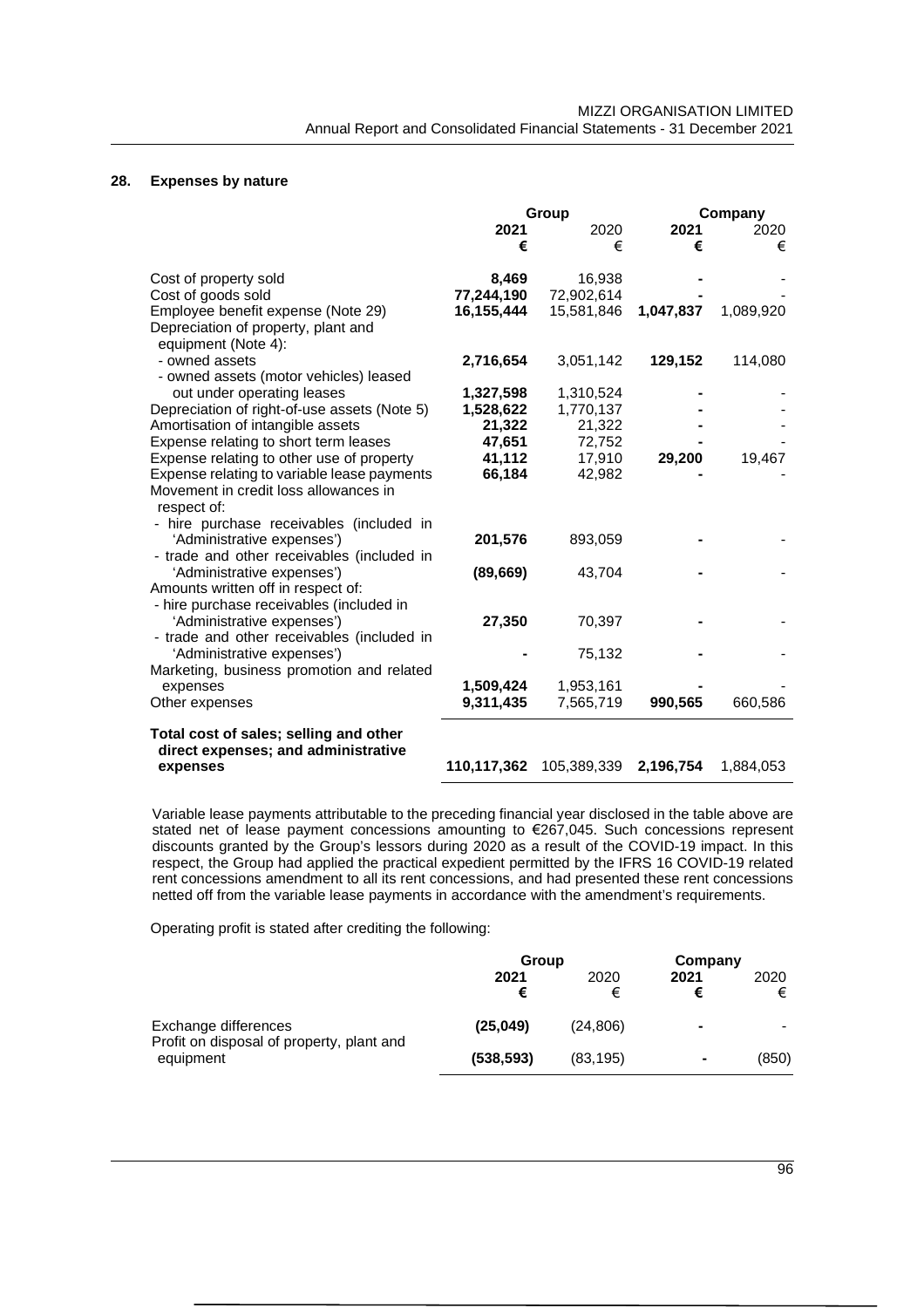#### 28. **Expenses by nature** - continued

#### Auditor's fees

Fees charged by the auditor for services rendered during the financial periods ended 31 December 2021 and 2020 relate to the following:

|                                                                                            |                              | Group                        |
|--------------------------------------------------------------------------------------------|------------------------------|------------------------------|
|                                                                                            | 2021<br>€                    | 2020<br>€                    |
| Annual statutory audit<br>Tax advisory and compliance services<br>Other non-audit services | 117,707<br>16,620<br>160,800 | 271,873<br>42.704<br>394,660 |
|                                                                                            | 295,127                      | 709,237                      |

The auditor's remuneration for the company attributable to the year ended 31 December 2021 amounted to €11,500 (2020: €11,500).

#### **29. Employee benefit expense**

|                               | Group      |            | Company   |           |
|-------------------------------|------------|------------|-----------|-----------|
|                               | 2021       | 2020       | 2021      | 2020      |
|                               | €          | €          | €         | €         |
| Wages and salaries            | 14,951,326 | 14,178,112 | 989.492   | 1,030,969 |
| Outsourced wages and salaries | 160,135    | 365,598    | -         |           |
| Social security costs         | 1,043,983  | 1,038,136  | 58.345    | 58,951    |
|                               | 16.155.444 | 15.581.846 | 1.047.837 | 1,089,920 |

Average number of persons employed during the year:

|                |           | Group     | Company   |           |
|----------------|-----------|-----------|-----------|-----------|
|                | 2021<br>€ | 2020<br>€ | 2021<br>€ | 2020<br>€ |
| <b>Direct</b>  | 570       | 572       |           | ۰         |
| Administration | 159       | 168       | 27        | 28        |
|                | 729       | 740       | 27        | 28        |

The Group's personnel related expenses for the year ended 31 December 2021 included subcontracted payroll costs amounting to €160,135 (2020: €365,598) as reflected in the table above.

Wages and salaries are presented net of a payroll grant receivable from the Government, under the COVID-19 wage supplement scheme, amounting to €1,743,390 (2020: €1,444,131) in view of the COVID-19 pandemic. Grants related to income are presented as a deduction in reporting the related expense.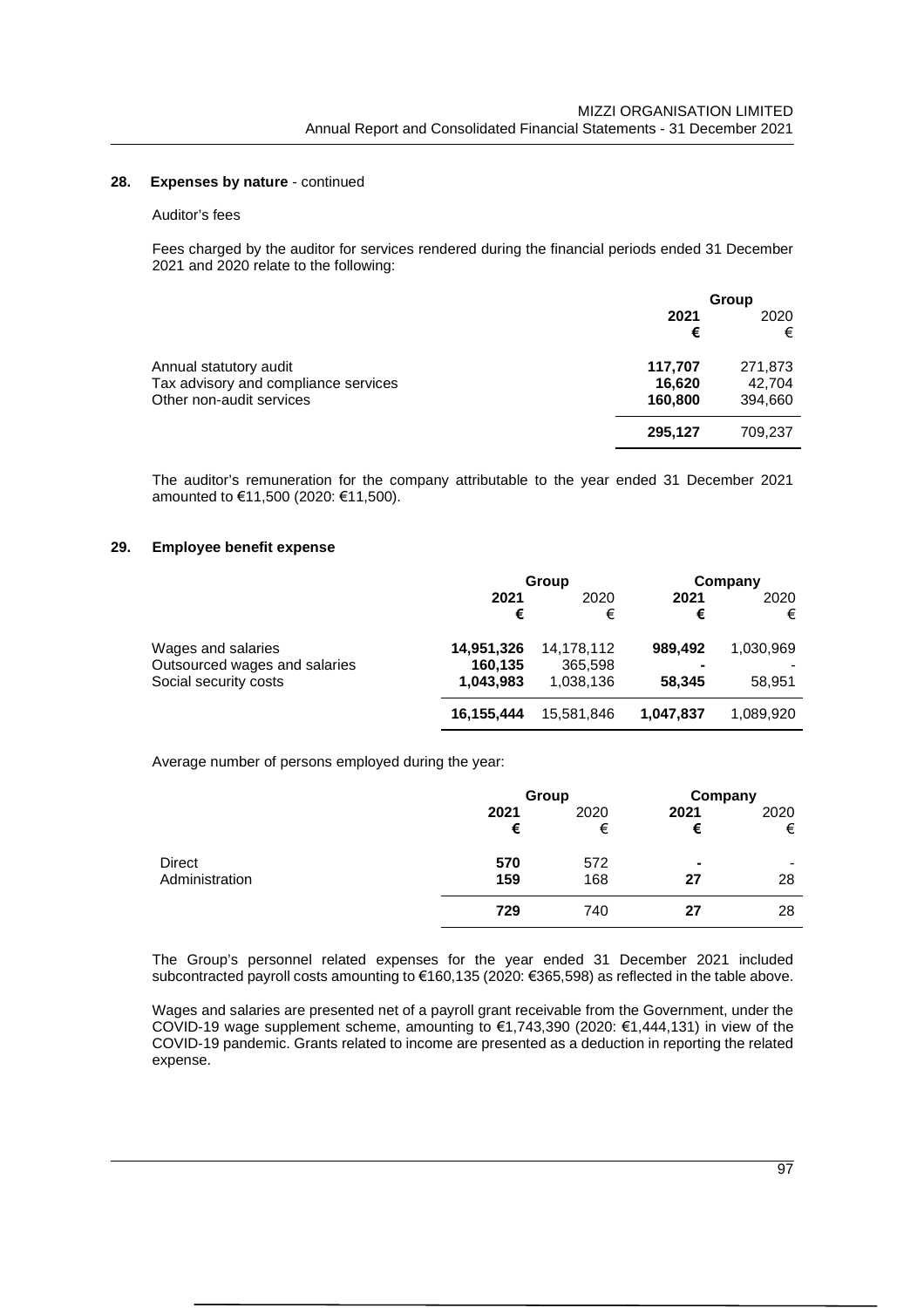# **30. Other operating income**

|                                                                                                                                                                     | Group     |           | Company   |           |
|---------------------------------------------------------------------------------------------------------------------------------------------------------------------|-----------|-----------|-----------|-----------|
|                                                                                                                                                                     | 2021<br>€ | 2020<br>€ | 2021<br>€ | 2020<br>€ |
| Management fees and similar recharges<br>Income which is incidental to the group's<br>key operations, including profit on<br>disposal of specific assets which were | 193.874   | 387.194   | 1,399,670 | 1,386,584 |
| surplus to the Group's requirements                                                                                                                                 | 2,004,785 | 1,699,304 | 226       | 157,550   |
|                                                                                                                                                                     | 2,198,659 | 2,086,498 | 1,399,896 | 1.544.134 |

### **31. Investment and other related income**

|                                                                                                   | Group   |                   | Company     |                   |
|---------------------------------------------------------------------------------------------------|---------|-------------------|-------------|-------------------|
|                                                                                                   | 2021    | 2020              | 2021        | 2020              |
|                                                                                                   | €       | €                 | €           | €                 |
| Gross dividends receivable from<br>investments in subsidiaries<br>Gross dividends receivable from |         |                   | 4,358,372   | 667.044           |
| investments in associates<br>Gross dividends receivable from                                      |         |                   | 544,615     | 399,119           |
| financial assets at FVOCL<br>Other dividends receivable                                           | 109,046 | 198,459<br>90.528 | 109.045     | 198,459<br>90.528 |
| Net fair value losses on financial<br>assets at FVPL                                              |         | (1, 334)          |             | (1, 334)          |
| Impairment charges on investments<br>in subsidiaries                                              |         | $\blacksquare$    | (6,812,273) |                   |
|                                                                                                   | 109.046 | 287.653           | (1,800,241) | 1.353.816         |

### **32. Finance income**

|                                                                                   | Group   |         |           | Company   |  |
|-----------------------------------------------------------------------------------|---------|---------|-----------|-----------|--|
|                                                                                   | 2021    | 2020    | 2021      | 2020      |  |
|                                                                                   | €       | €       | €         | €         |  |
| Interest receivable from subsidiaries<br>Interest receivable from related parties |         |         | 896.621   | 890,816   |  |
| forming part of Mizzi Organisation                                                | 411,525 | 342,371 | 411,525   | 342,371   |  |
| Interest receivable from associate                                                | 19.334  | 31.951  | 19.334    | 31,951    |  |
| Bank and other interest receivable                                                | 160,632 | 49.409  | -         |           |  |
|                                                                                   | 591,491 | 423,731 | 1,327,480 | 1,265,138 |  |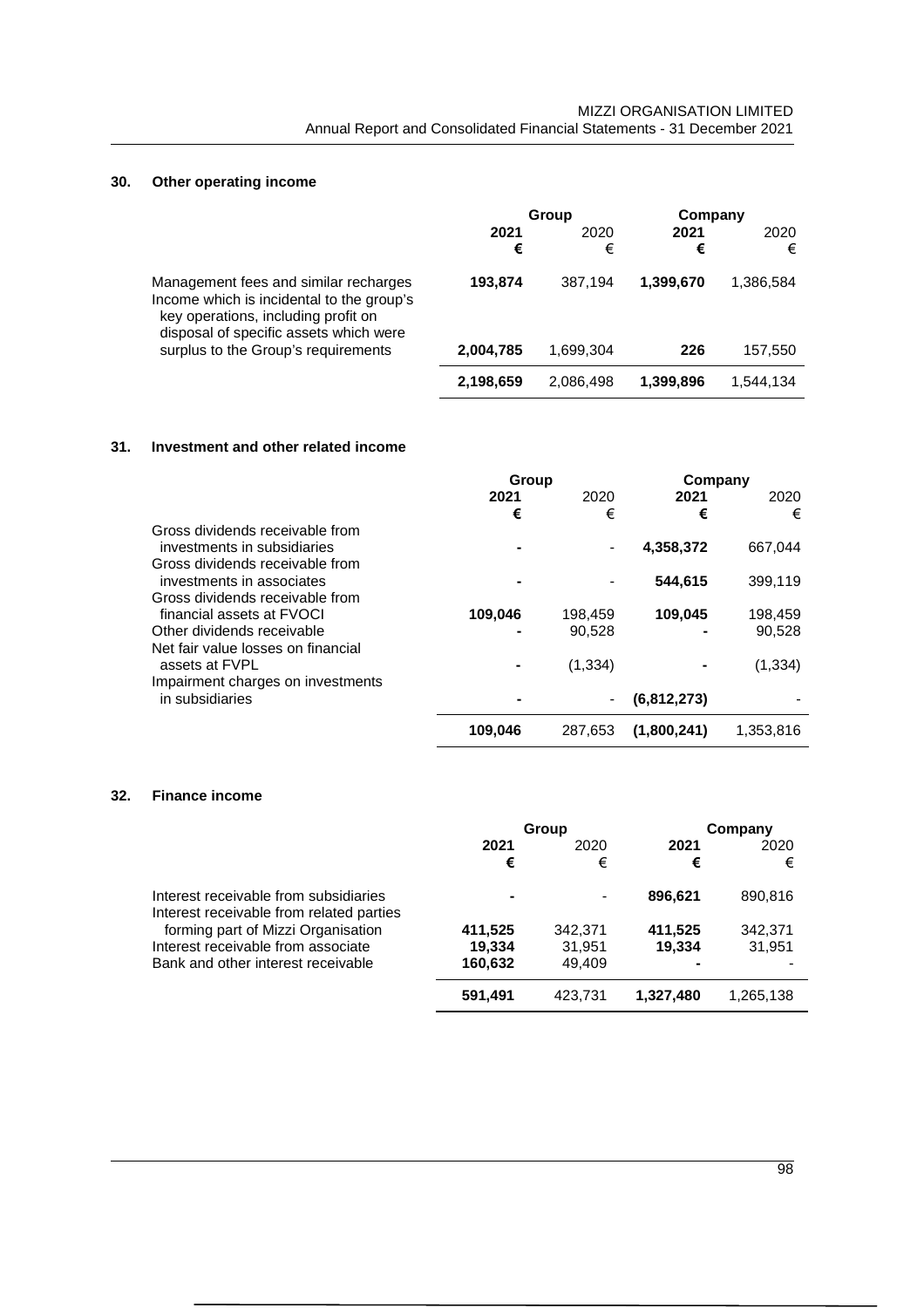# **33. Finance costs**

|                                                                                                                | Group     |           | Company   |           |
|----------------------------------------------------------------------------------------------------------------|-----------|-----------|-----------|-----------|
|                                                                                                                | 2021<br>€ | 2020<br>€ | 2021<br>€ | 2020<br>€ |
| Interest payable to subsidiaries<br>Interest payable to related parties                                        |           |           | 17,368    | 12,600    |
| forming part of Mizzi Organisation                                                                             |           | 727       |           | 727       |
| Bank interest and charges<br>Amortisation of difference between initial<br>net proceeds from and face value of | 2,926,768 | 2,896,694 | 2,097,917 | 1,852,476 |
| bank loans (Note 24)<br>Bond interest expense, including                                                       | 32,896    | 32,896    | 32,896    | 32,896    |
| amortisation of bond issue costs                                                                               | 365,368   |           |           |           |
| Interest charges on lease liabilities                                                                          | 554,013   | 621,961   |           |           |
| Other interest payable                                                                                         | 133,031   | 177,154   |           |           |
|                                                                                                                | 4,377,444 | 3,729,432 | 2,148,181 | 1,898,699 |

# **34. Tax expense/(income)**

|                                           | Group     |          | Company |           |
|-------------------------------------------|-----------|----------|---------|-----------|
|                                           | 2021      | 2020     | 2021    | 2020      |
|                                           | €         | €        | €       | €         |
| Current taxation:                         |           |          |         |           |
| Current tax expense                       | 610,082   | 203,628  | 266,588 | 110,326   |
| Adjustment recognised in financial period |           |          |         |           |
| for current tax of prior periods          | 38,882    | (16,087) |         | 2,365     |
| Deferred taxation:                        |           |          |         |           |
| Deferred tax charge/(credit) (Note 25)    | 1,760,872 | 794,722  | ۰       | (177,093) |
|                                           | 2,409,836 | 982.263  | 266.588 | (64.402)  |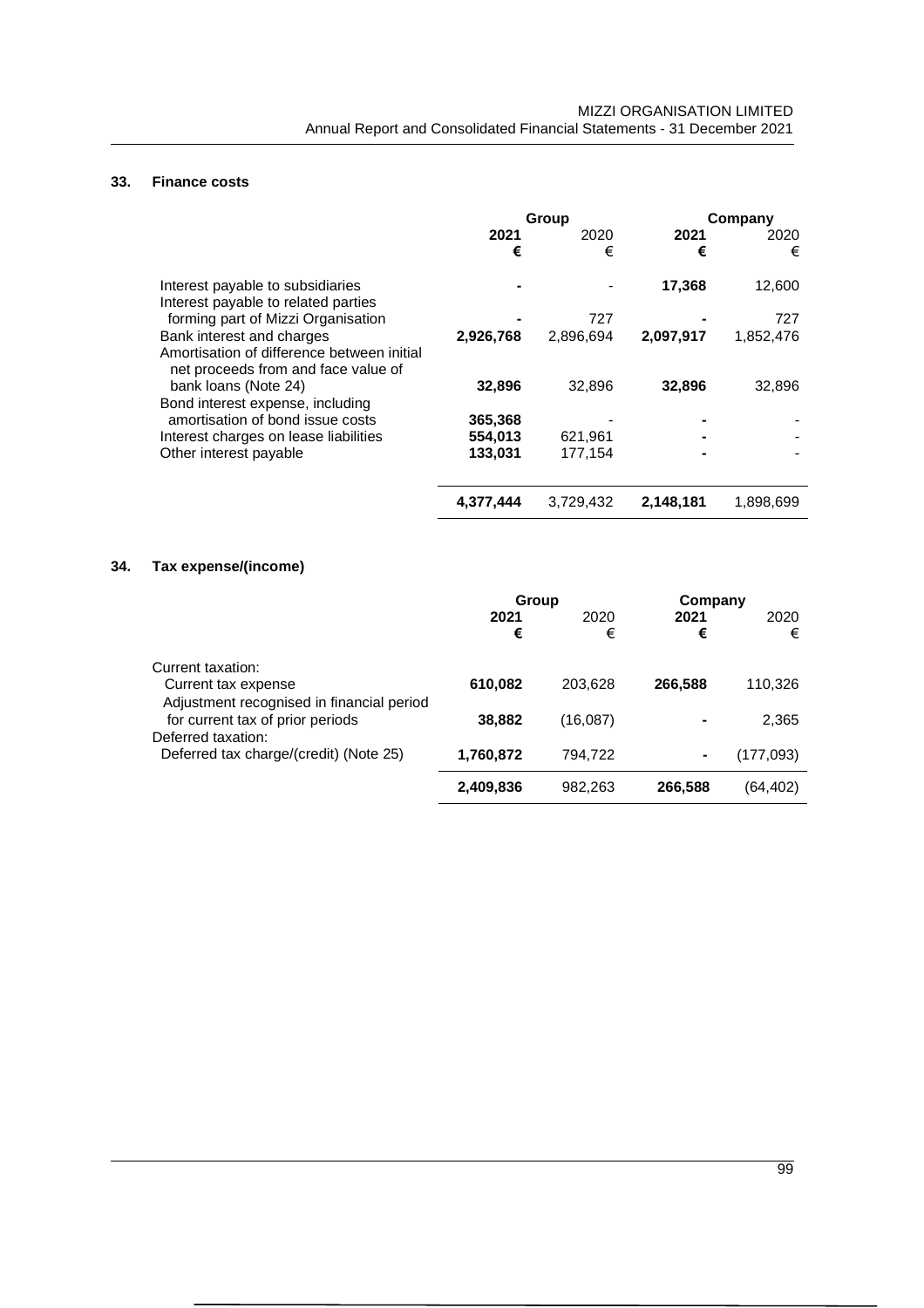### **34. Tax expense** - continued

The tax on the profit/(loss) before tax differs from the theoretical amount that would arise using the basic tax rate applicable as follows:

|                                                                                                                                                                                            | Group                  |                       | Company       |                 |
|--------------------------------------------------------------------------------------------------------------------------------------------------------------------------------------------|------------------------|-----------------------|---------------|-----------------|
|                                                                                                                                                                                            | 2021<br>€              | 2020<br>€             | 2021<br>€     | 2020<br>€       |
| Profit/(loss) before tax                                                                                                                                                                   | 7,642,261              | (6,483,999)           | (3, 417, 800) | 380,336         |
| Tax on profit/(loss) at 35%                                                                                                                                                                | 2,674,791              | (2,269,400)           | (1, 196, 230) | 133,118         |
| Tax effect of:<br>Unrecognised temporary differences and<br>other movements, mainly attributable to<br>property, plant and equipment and credit<br>loss allowances in respect of trade and |                        |                       |               |                 |
| other receivables                                                                                                                                                                          | (1, 219)               | 468,669               | 6,691         | (6,085)         |
| Unabsorbed capital allowances claimed<br>during the year<br>Utilisation of unabsorbed tax losses and<br>capital allowances brought forward from                                            | 802,274                | 890,456               | 38,513        | 46,015          |
| previous years<br>Income exempt from tax or charged at                                                                                                                                     | (291, 561)             |                       |               |                 |
| reduced rates<br>Share of results of associates<br>Determination of deferred taxation on fair<br>value gains on investment property and<br>other properties on the basis applicable        | (23, 767)<br>(160,080) | (11, 373)<br>139,986  | (1, 266, 667) | (253, 185)      |
| to property disposals                                                                                                                                                                      | (1, 564, 116)          | (291, 034)            |               |                 |
| Maintenance allowance claimed on rented<br>Property<br>Application of provisions of tax legislation                                                                                        | (140, 952)             | (157, 932)            |               |                 |
| to sale of property<br>Rental income charged at 15% final                                                                                                                                  | (158, 580)             | (173, 187)            |               |                 |
| withholding tax                                                                                                                                                                            | (362, 509)             |                       |               |                 |
| Expenses not deductible for tax purposes<br>Under/(over) provision of tax in previous                                                                                                      | 1,596,673<br>38,882    | 2,402,165<br>(16,087) | 2,684,281     | 13,370<br>2,365 |
| Tax charge/(credit) in the accounts                                                                                                                                                        | 2,409,836              | 982,263               | 266,588       | (64, 402)       |

The tax impact relating to components of other comprehensive income is presented in the tables within Notes 19, 20 and 21 to the financial statements.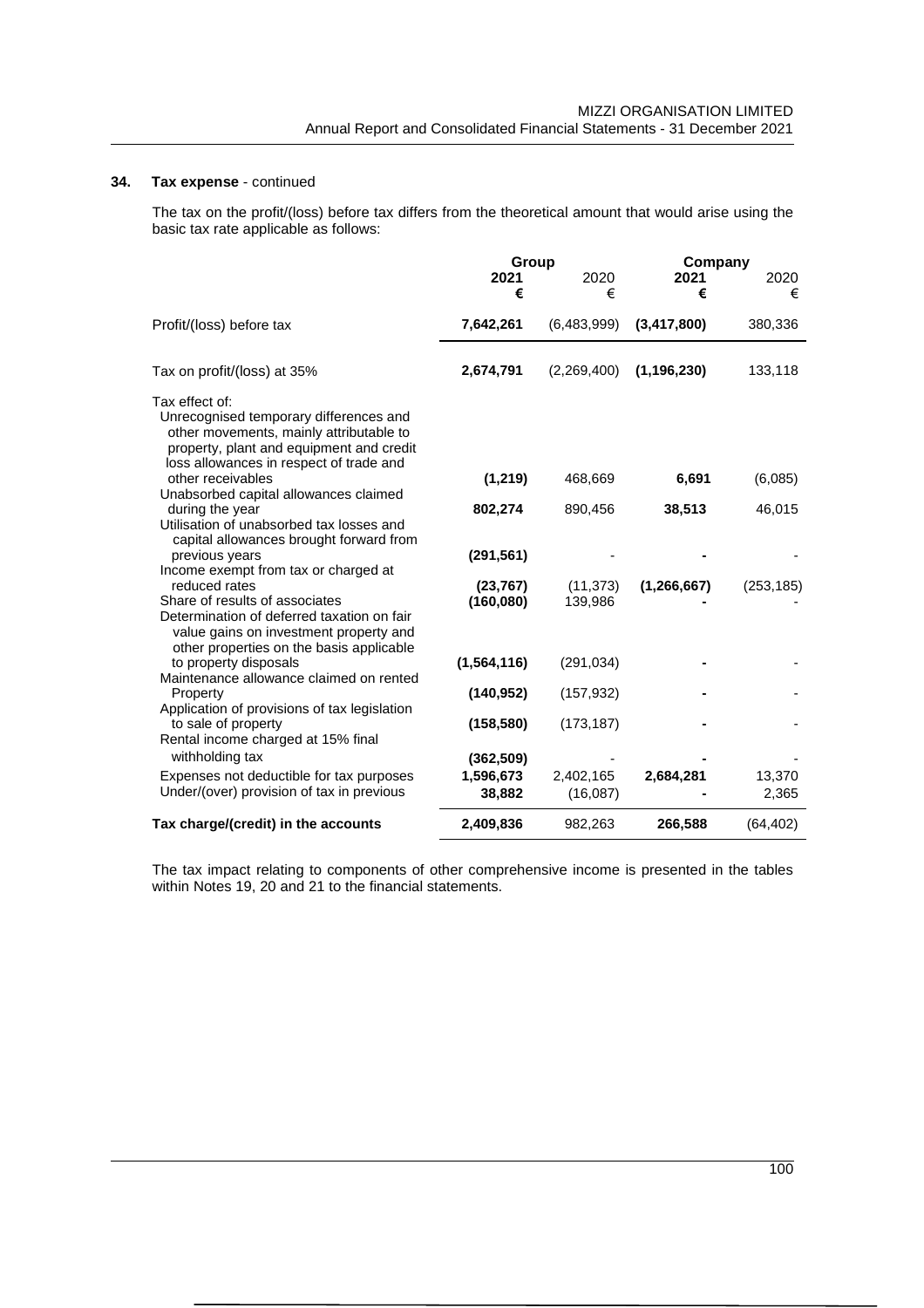## **35. Directors' emoluments**

|                               |         | Group   |  |
|-------------------------------|---------|---------|--|
|                               | 2021    | 2020    |  |
|                               | €       | €       |  |
| Salaries and other emoluments | 824.896 | 809.131 |  |
|                               |         |         |  |

During the year, the company has recharged out directors' emoluments amounting to €318,921 (2020: €309,703) and €325,538 (2020: €325,538) to subsidiaries and other related parties forming part of Mizzi Organisation respectively. The former amounts are not included in the table above.

The directors are also entitled to fringe benefits, such as the use of a motor vehicle and other similar benefits, which have been attributed a monetary amount for personal tax purposes.

#### **36. Cash generated from/(used in) operations**

Reconciliation of operating profit/(loss) to cash generated from/(used in) operations:

|                                                                                   | Group          |             |            | Company     |  |
|-----------------------------------------------------------------------------------|----------------|-------------|------------|-------------|--|
|                                                                                   | 2021<br>€      | 2020<br>€   | 2021<br>€  | 2020<br>€   |  |
| Operating profit/(loss)                                                           | 10,496,430     | (3,065,992) | (796, 858) | (339, 919)  |  |
| Adjustments for:<br>Depreciation of property, plant and                           |                |             |            |             |  |
| equipment (Note 4)<br>Depreciation of right-of-use assets                         | 4,124,633      | 4,361,666   | 129,153    | 114,080     |  |
| (Note 5)<br>Amortisation of intangible assets                                     | 1,511,333      | 1,770,137   |            |             |  |
| (Note 7)                                                                          | 21,322         | 21,322      |            |             |  |
| Profit on disposal of property, plant and<br>equipment                            | (538, 593)     | (83, 195)   |            | (850)       |  |
| Net gain on termination of leases<br>Movement in credit loss allowances in        | (17, 121)      | (49, 776)   |            |             |  |
| respect of trade and other receivables<br>Amounts written off in respect of trade | 111,907        | 936,763     |            |             |  |
| and other receivables                                                             | 27,350         | 145,529     |            |             |  |
| Net gains from changes in fair value of<br>investment property and other gains    |                |             |            |             |  |
| from disposal of property<br>Impairment charges on property, plant                | (10, 419, 169) | (3,753,532) |            |             |  |
| and equipment (Note 4)                                                            | 2,000,000      | 4,953,978   |            |             |  |
| Changes in working capital:                                                       |                |             |            |             |  |
| Inventories                                                                       | (1, 332, 270)  | 3,293,095   |            |             |  |
| Trade and other receivables                                                       | (4,033,630)    | 6,213,553   | 6,038,560  | 104,824     |  |
| Trade and other payables                                                          | 7,077,503      | (6,937,785) | 113,791    | (5,576,620) |  |
| Cash generated from/(used in)<br>operations                                       | 9,029,695      | 7,805,763   | 5,484,646  | (5,698,485) |  |
|                                                                                   |                |             |            |             |  |

### *Net debt reconciliation*

The principal movements in the Group's and the company's net debt relate to cash inflows and outflows presented as part of financing activities within the statements of cash flows.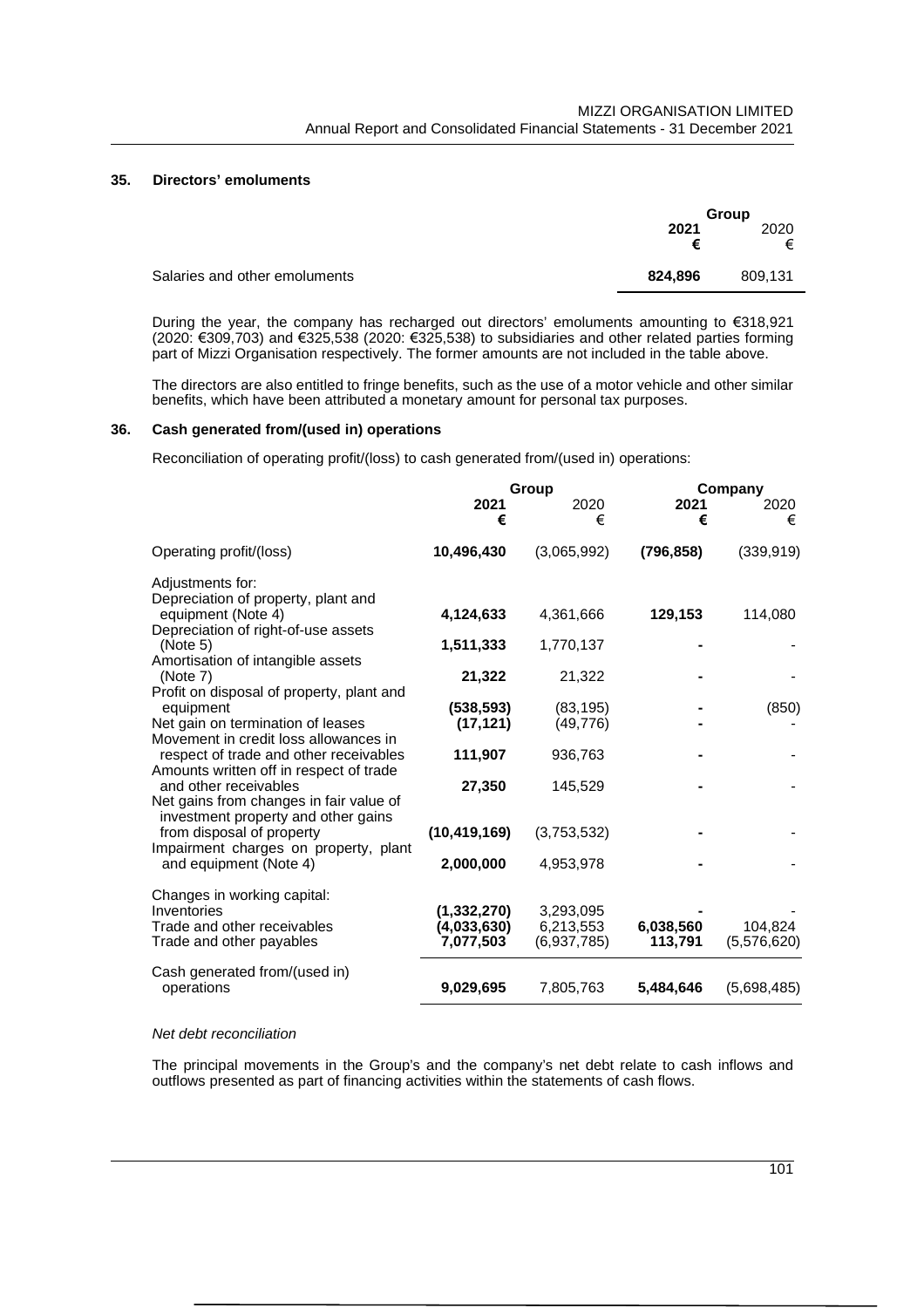### **37. Commitments**

### **Group**

#### *Capital commitments*

Commitments for capital expenditure in relation to property development (Notes 4, 6 and 14) not provided for in these financial statements are as follows:

|                                                                  | 2021<br>€            | 2020<br>€            |
|------------------------------------------------------------------|----------------------|----------------------|
| Authorised but not contracted<br>Contracted but not provided for | 193,000<br>1,268,000 | 240,000<br>2,800,000 |
|                                                                  | 1.461.000            | 3,040,000            |

#### *Operating lease commitments – where a group undertaking is the lessor*

The future minimum lease payments receivable under non-cancellable property operating leases are as follows:

|                                                                            | 2021<br>€            | 2020<br>€              |
|----------------------------------------------------------------------------|----------------------|------------------------|
| Not later than one year                                                    | 1,490,097            | 1,367,574              |
| Later than one year and not later than five years<br>Later than five years | 3,721,609<br>781,857 | 3.612.575<br>1,218,236 |
|                                                                            | 5,993,563            | 6,198,385              |

Group undertakings are party to non-cancellable operating lease arrangements relating to property, entered into on commercial terms. The non-cancellable term of the principal lease agreements principally expires within a period of 4 to 5 years from the end of the financial reporting period.

The future minimum lease payments receivable under non-cancellable motor vehicle operating leases are as follows:

|                                                                                                       | 2021<br>€                        | 2020<br>€                         |
|-------------------------------------------------------------------------------------------------------|----------------------------------|-----------------------------------|
| Not later than one year<br>Later than one year and not later than five years<br>Later than five years | 1,851,006<br>3,919,460<br>95,386 | 1.714.644<br>4,127,380<br>129.663 |
|                                                                                                       | 5,865,852                        | 5.971.687                         |

A group undertaking's principal business is the leasing out of motor vehicles under operating lease agreements on commercial terms with terms of 5 to 6 years.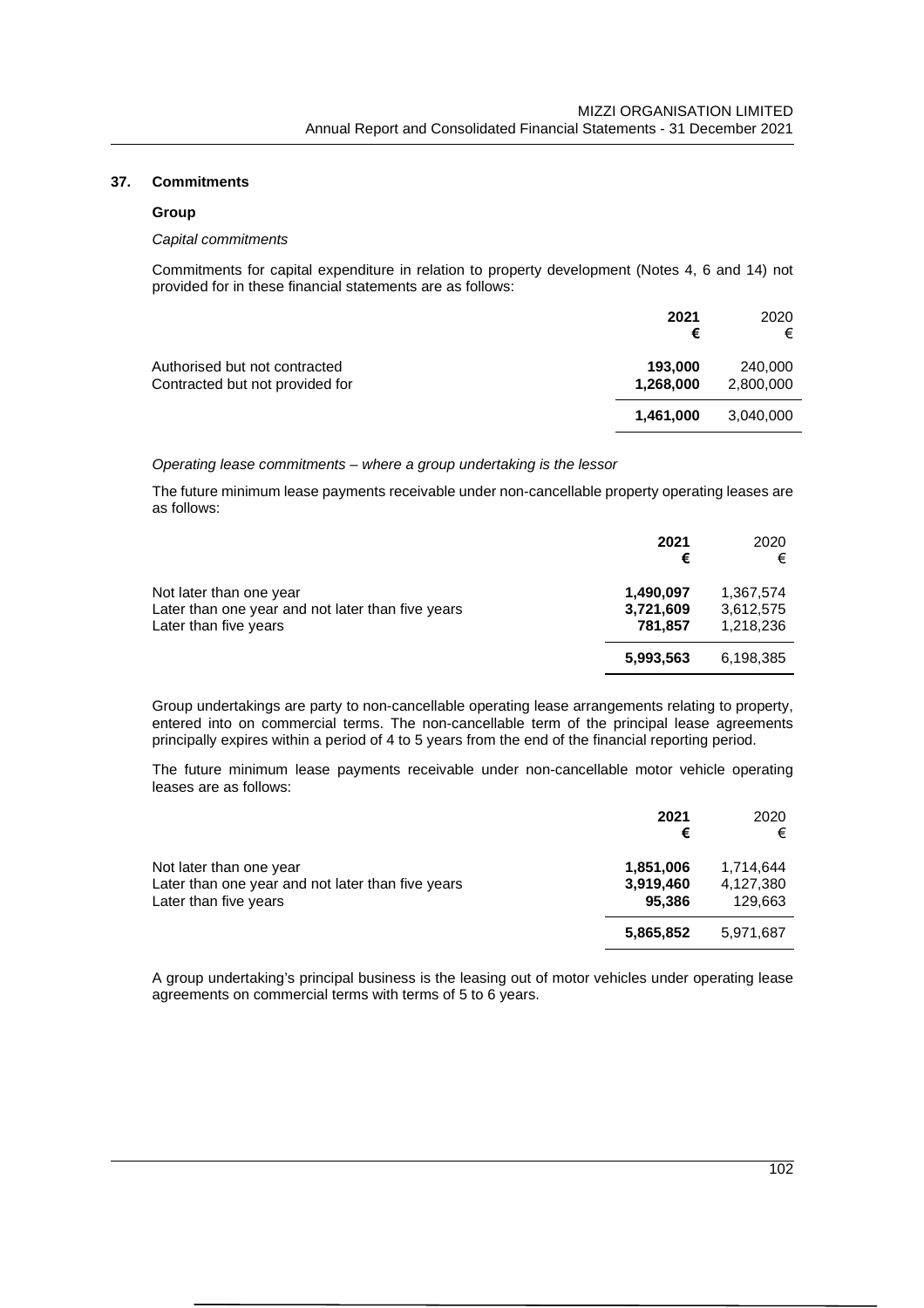#### **38. Contingent liabilities**

(a) The company, together with certain other subsidiaries and related parties forming part of Mizzi Organisation, is jointly and severally liable in respect of guarantees given to secure the banking facilities of group undertakings and related parties forming part of Mizzi Organisation up to a limit of €90,175,000 (2020: €85,175,000) together with interest and charges thereon. These guarantees are supported by a general hypothecary guarantee for the amount of €15,874,000 (2020: €15,874,000) over the company's assets.

The principal subsidiaries, together with related parties forming part of Mizzi Organisation, are jointly and severally liable in respect of guarantees given to secure the banking facilities of group undertakings and related parties forming part of Mizzi Organisation for amounts ranging from €25,441,000 to €82,962,000 (2020: €25,441,000 to €77,962,000), together with interest and charges thereon. These guarantees are supported by general hypothecary guarantees by the group undertakings for the amounts ranging from €1,165,000 to €73,647,000 (2020: €1,165,000 to €73,647,000) and by special hypothecary guarantees over property by group undertakings for the amounts ranging from €15,000,000 to €99,320,000 (2020: €15,000,000 to €104,400,000).

- (b) At 31 December 2021, the company has given guarantees totalling €6,854,215 (2020: €5,972,259) in the name of subsidiaries and related parties forming part of Mizzi Organisation in favour of third parties.
- (c) At 31 December 2021, subsidiaries had contingent liabilities amounting to €2,249,191 (2020: €2,419,499) in respect of guarantees issued by the bank on their behalf in favour of third parties in the ordinary course of business.
- (d) No provision has been made in these consolidated financial statements for disputed income tax amounting to €403,715 (2020: €403,715) arising from assessments raised in terms of Section 44 of the Income Tax Act, (Cap. 123). Objections have been filed on the said assessments. The directors of the respective entities are confident that no material future liability will arise beyond the amounts which are acknowledged as properly due, which amounts have been fully provided for.

Objections have been filed by the group with the Commissioner of Inland Revenue over assessments raised relating to basis years from 1985 to 1996 amounting to €28,541 (2020: €28,541), in respect of which no provision has been made in these accounts.

(e) The company has undertaken to provide financial support to a number of subsidiaries so as to enable these entities to meet their liabilities as they fall due. As at 31 December 2021, subsidiaries whose total liabilities exceeded their total assets by an aggregate amount of €1,798,975 (2020: €1,737,040), incurred an aggregate loss of €61,935 (2020: €94,889) for the year then ended. Furthermore, subsidiaries whose current liabilities exceeded their current assets, as at 31 December 2021, by an aggregate amount of €58,097,679 (2020: €57,179,452), incurred on aggregate profit of €3,796,970 (2020: loss of  $\epsilon$ 4,162,205) for the year then ended.

### **39. Related party transactions**

Mizzi Organisation Limited and its subsidiaries form part of the Mizzi Organisation. The Mizzi Organisation is not a legal entity and does not constitute a group of companies within the meaning of the Maltese Companies Act. (Cap. 386). The Organisation is a conglomerate of companies principally comprising Consolidated Holdings Limited and Mizzi Organisation Limited together with all their respective subsidiaries, The General Soft Drinks Company Limited and GSD Marketing Limited.

The entities constituting the Mizzi Organisation are ultimately fully owned by Daragon Limited, Demoncada Holdings Limited, Demoncada Limited, Investors Limited and Maurice Mizzi. Members of the Mizzi family in turn ultimately own and control the above mentioned companies.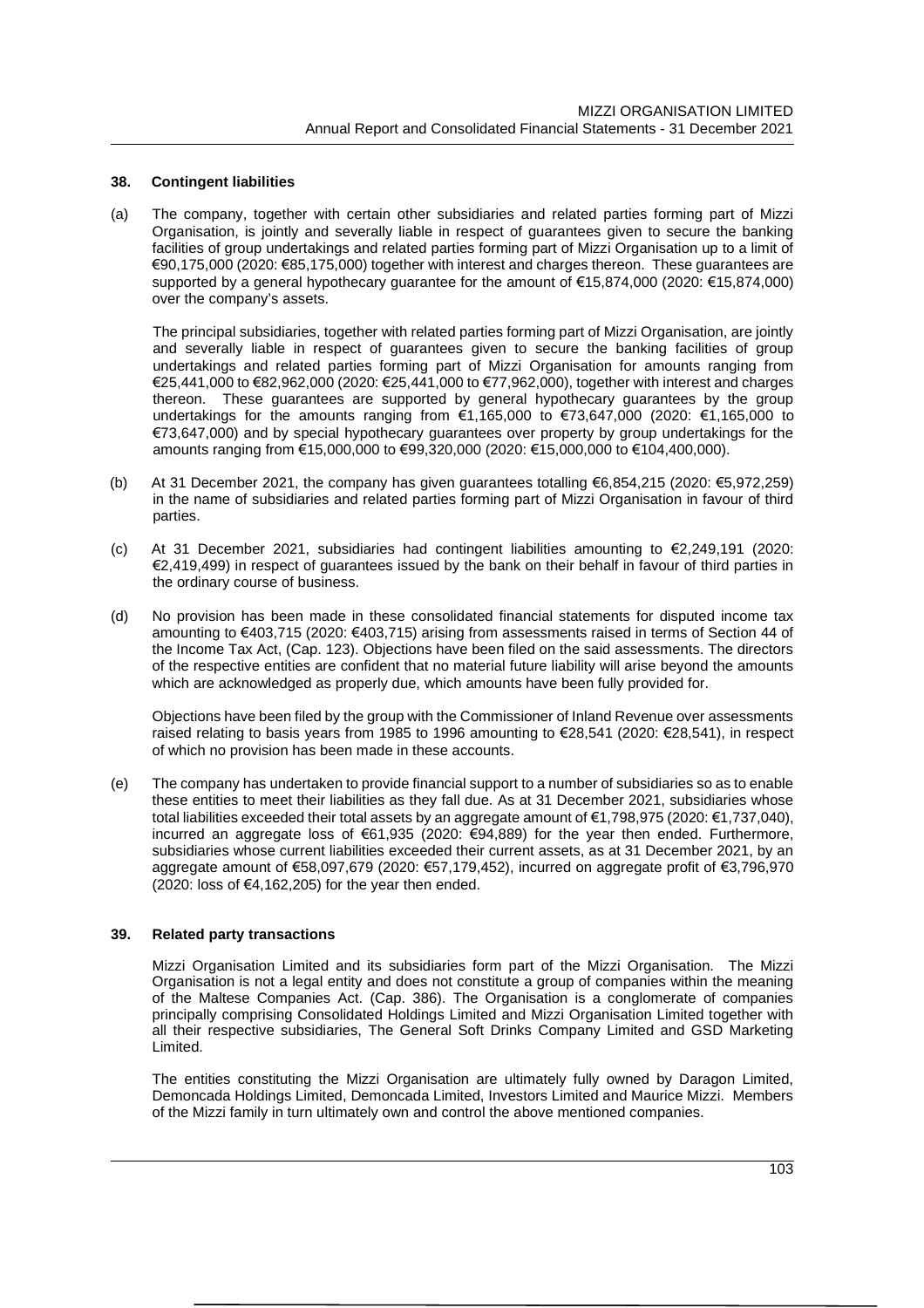#### **39. Related party transactions** - continued

Accordingly, the members of the Mizzi family, the shareholder companies mentioned above, all entities owned or controlled by the members of the Mizzi family and the shareholder companies, the associates of entities comprising the Organisation and the Organisation entities' key management personnel are the principal related parties of the entities forming part of the Mizzi Organisation.

Trading transactions with these companies would typically include interest charges, management fees, service charges and other such items which are normally encountered in a group context.

#### **Group**

In the ordinary course of their operations, group undertakings sell goods and services to other companies forming part of the Organisation for trading purposes and also purchase goods and services from these companies.

In the opinion of the directors, disclosure of related party transactions, which are generally carried out on commercial terms and conditions, is only necessary when the transactions effected have a material impact on the operating results and financial position of the group. The aggregate invoiced amounts in respect of a considerable number of transaction types carried out with related parties are not considered material and accordingly they do not have a significant effect on these financial statements.

Except for transactions disclosed or referred to previously, the following significant operating transactions, which were carried out principally with related parties forming part of Mizzi Organisation, have a material effect on the operating results and financial position of the group:

|                                                                                            | Group   |           |         | Company |  |
|--------------------------------------------------------------------------------------------|---------|-----------|---------|---------|--|
|                                                                                            | 2021    | 2020      | 2021    | 2020    |  |
|                                                                                            | €       | €         | €       | €       |  |
| Sales of goods and services                                                                |         |           |         |         |  |
| Sales of goods held for resale and<br>provision of services:                               |         |           |         |         |  |
| - Associates<br>- Related parties forming part of                                          | 7,642   | 2,914     |         |         |  |
| Mizzi Organisation                                                                         | 197,705 | 952,108   |         |         |  |
| - Other related parties                                                                    | 100,009 | 97,887    |         |         |  |
| Management fees receivable:                                                                |         |           |         |         |  |
| - Subsidiaries                                                                             |         |           | 656,222 | 636,386 |  |
| - Related parties forming part of<br>Mizzi Organisation                                    | 184,260 | 181,260   | 181,260 | 181,260 |  |
| Property operating lease rental<br>income receivable:<br>- Related parties forming part of |         |           |         |         |  |
| Mizzi Organisation                                                                         | 2,000   |           |         |         |  |
| Transfer of property, plant<br>and equipment:<br>- Related parties forming part of         |         |           |         |         |  |
| Mizzi Organisation                                                                         | 128,125 |           |         |         |  |
|                                                                                            | 619,741 | 1,234,169 | 837,482 | 817,646 |  |
|                                                                                            |         |           |         |         |  |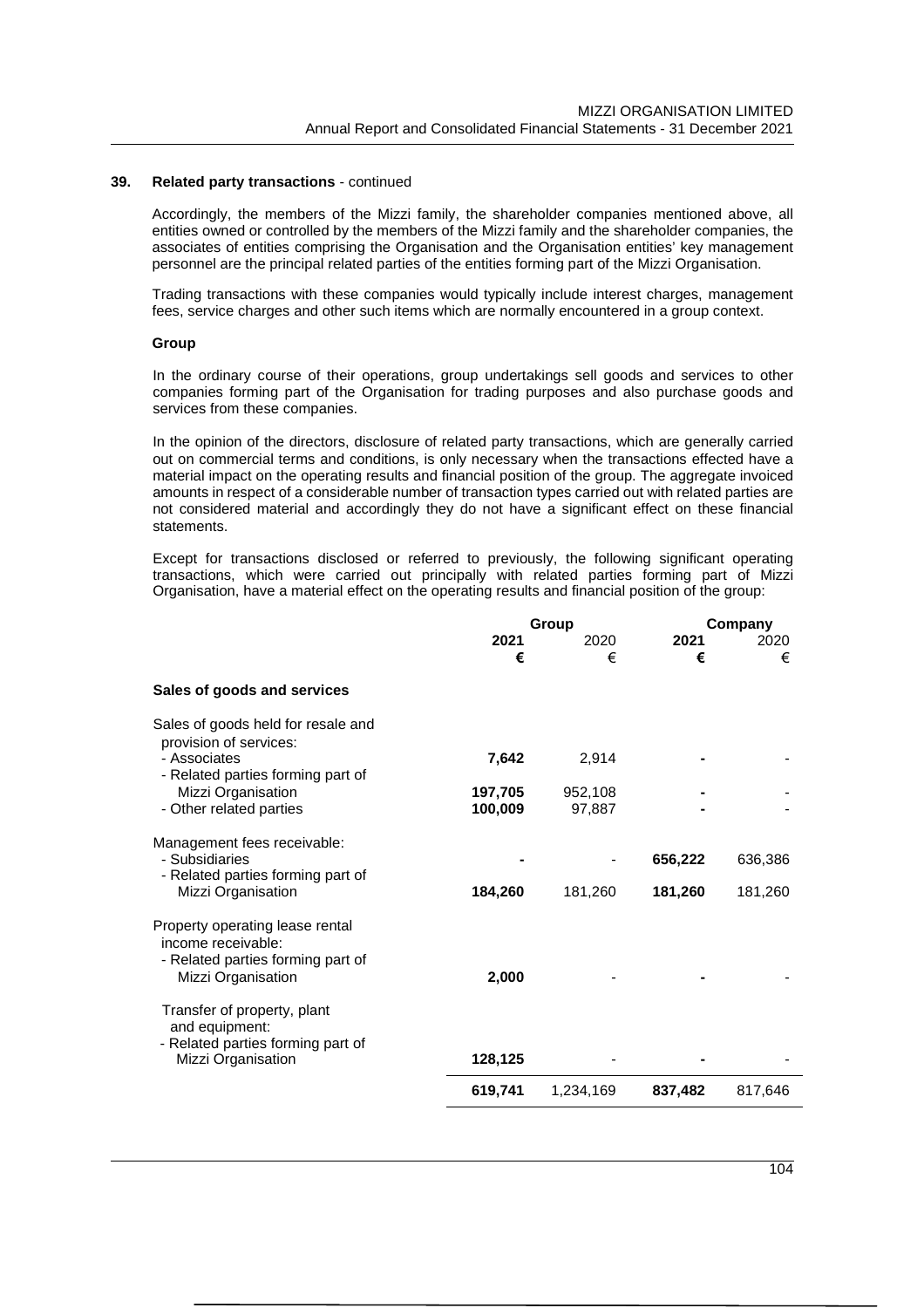### **39. Related party transactions** - continued

|                                                                                                               | Group     |           | Company   |           |
|---------------------------------------------------------------------------------------------------------------|-----------|-----------|-----------|-----------|
|                                                                                                               | 2021<br>€ | 2020<br>€ | 2021<br>€ | 2020<br>€ |
| Purchases of goods and services                                                                               |           |           |           |           |
| Purchases of goods held for resale<br>and services<br>- Related parties forming part of<br>Mizzi Organisation | 771,219   | 387,755   |           |           |
| Expense relating to the use of property<br>- Subsidiary                                                       |           |           | 40,000    | 26,667    |
| Purchases of property, plant and<br>equipment                                                                 |           |           |           |           |
| - Subsidiary<br>- Associate                                                                                   | 11,305    | 23,315    | 11,305    | 1,612     |
|                                                                                                               | 782,524   | 411,070   | 51,305    | 28,279    |

Year-end balances with related parties, arising principally from the transactions referred to previously, are disclosed in Notes 10, 12, 23 and 24 to these financial statements.

Expenditure amounting to €203,286 (2020: €428,152) and €1,352 (2020: €3,399) has been recharged by the parent company and subsidiaries respectively to related parties forming part of Mizzi Organisation. The company has also recharged expenditure to related parties as follows:

|                         | 2021<br>€ | 2020<br>€ |
|-------------------------|-----------|-----------|
| - Subsidiaries          | 669,595   | 770,699   |
| - Associates            | 27,327    | 23,004    |
| - Other related parties | 21.481    | 31.625    |

During the financial year ended 31 December 2021, related parties forming part of Mizzi Organisation recharged expenditure to subsidiaries amounting to €34,859 (2020: €6,674).

Key management personnel comprise the directors of the company and of the other group undertakings. Information on key management personnel compensation, has been disclosed in Note 36.

Amounts owed by related parties forming part of Mizzi Organisation as at 31 December 2021 of  $€41,394$  (2020:  $€6,674$ ) are subject to interest at 3.6% (2020: 3.6%). Amounts owed to related parties of €7,203,096 (2020: €7,277,815) are subject to interest of 3.15% (2020: 3.15%). Interest receivable from related parties and interest payable to related parties are disclosed in Notes 33 and 34 respectively.